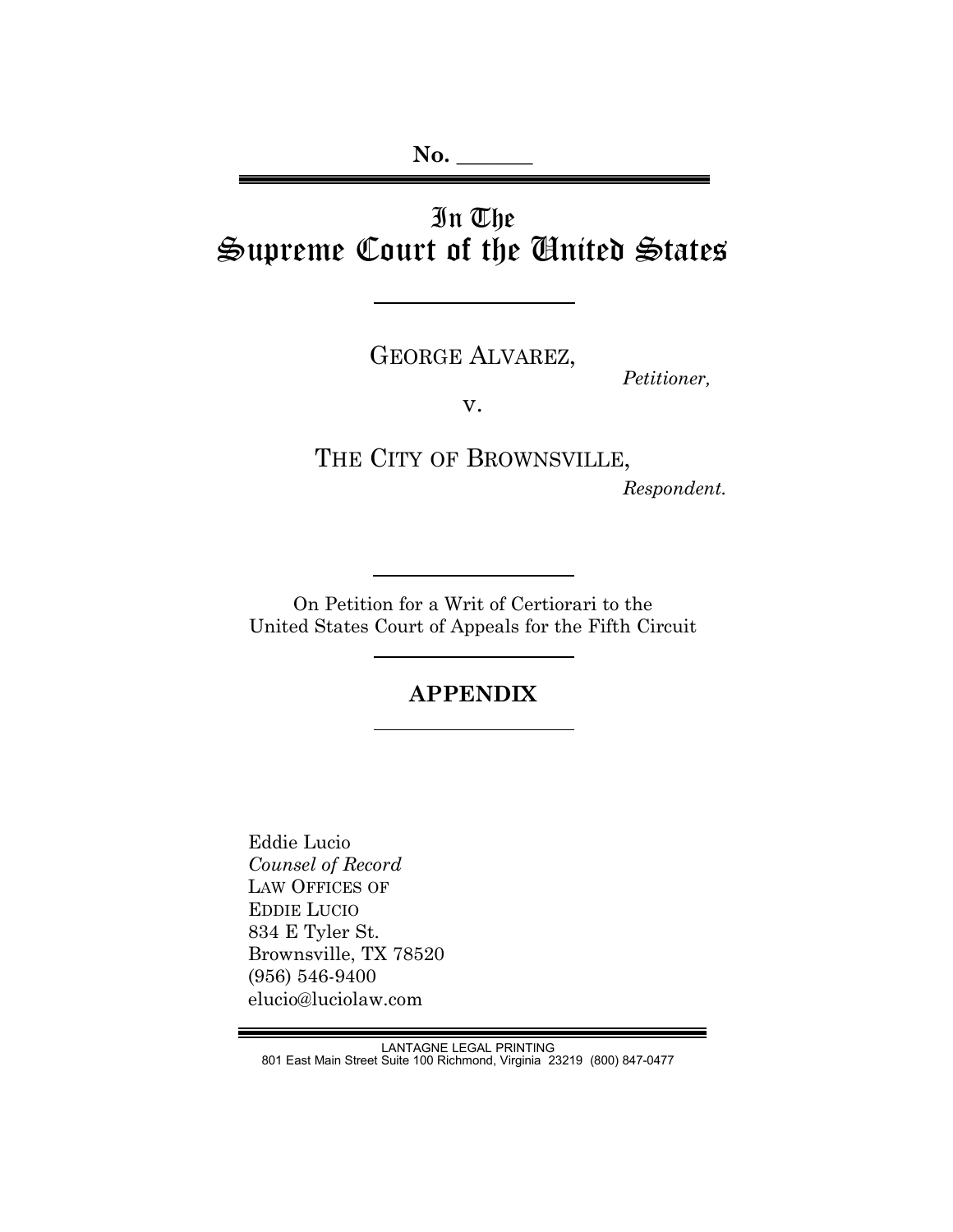#### **APPENDIX A**

### **IN THE UNITED STATES COURT OF APPEALS FOR THE FIFTH CIRCUIT**

No. 16-40772

GEORGE ALVAREZ,

Plaintiff-Appellee,

v.

THE CITY OF BROWNSVILLE,

Defendant-Appellant.

#### Appeal from the United States District Court for the Southern District of Texas

Before STEWART, Chief Judge, and JOLLY, JONES, SMITH, WIENER, DENNIS, CLEMENT, OWEN, ELROD, SOUTHWICK, HAYNES, GRAVES, HIGGINSON, COSTA, WILLETT, and HO, Circuit Judges.\*

CARL E. STEWART, Chief Judge, joined by JOLLY, JONES, SMITH, WIENER, CLEMENT, OWEN, ELROD, SOUTHWICK, HAYNES, HIGGINSON, WILLETT, and HO, Circuit Judges: ∗∗

\* Judge Prado was on the court at the time that this en banc case was submitted and argued but did not participate in the consideration of the decision. Judge Duncan, Judge Engelhardt and Judge Oldham joined the court after this case was submitted and did not participate in the decision.

∗∗ Judge Haynes and Judge Willett concur in Sections I, II.A., and III., and they would not reach the issue in Section II.B.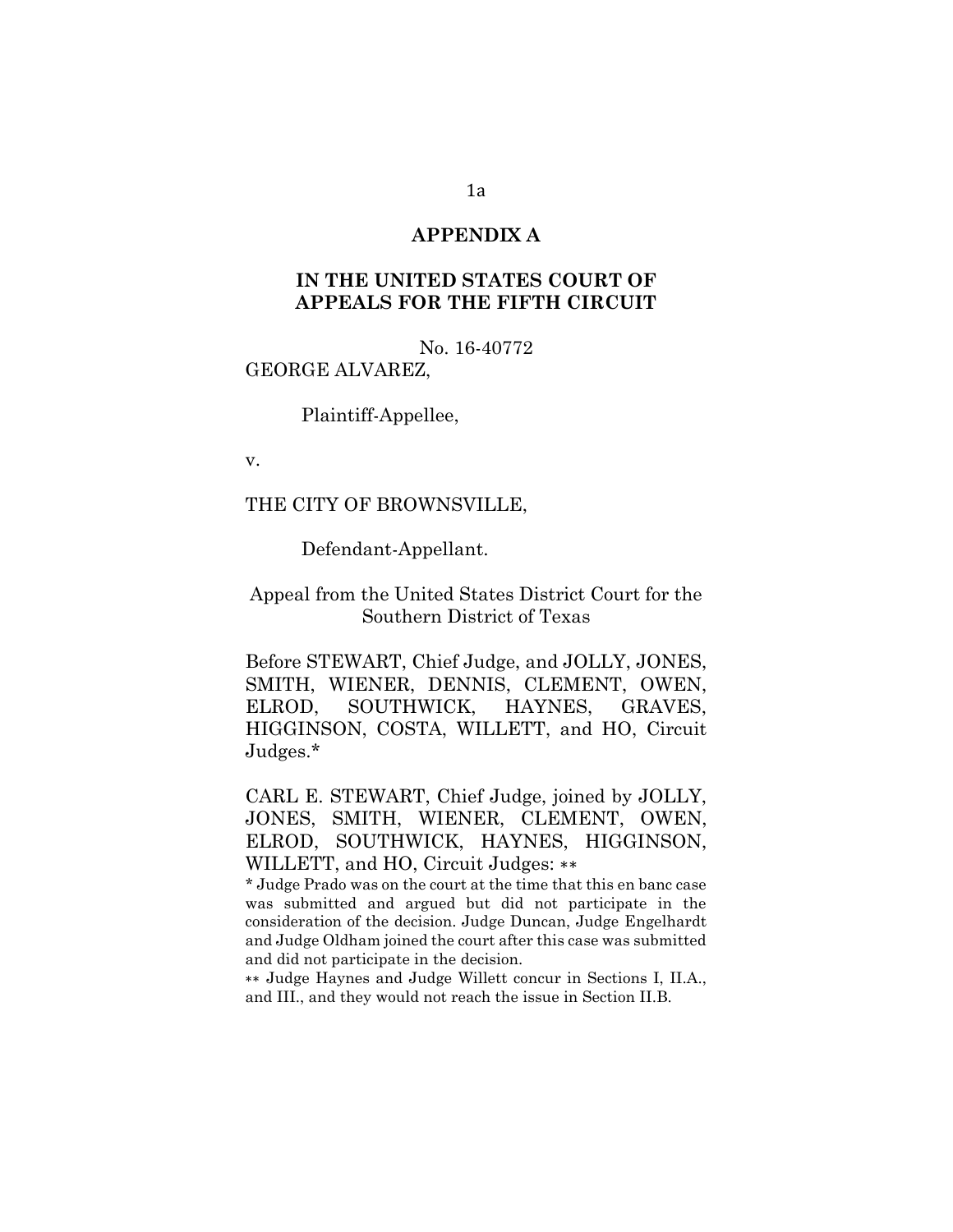This case was reheard en banc after the Appellee, George Alvarez, had his \$2.3 million judgment reversed and his claims against the City of Brownsville dismissed by a panel of this court. The en banc court has carefully considered two important questions as to the merits of this case: (1) whether the City of Brownsville should have been subjected to municipal liability for Alvarez's claim under *Brady v. Maryland*, 373 U.S. 83 (1963); and (2) whether Alvarez was precluded from asserting his constitutional *Brady* claim for his 42 U.S.C. § 1983 action against the City of Brownsville because he pled guilty. For the reasons set forth below, we REVERSE the district court's judgment, and RENDER judgment in favor of the City of Brownsville. Alvarez's action against the City of Brownsville is DISMISSED with prejudice.

## **I. FACTUAL BACKGROUND AND PROCEDURAL HISTORY**

#### **A. Factual Background**

*1. The Incident Between Alvarez and Officer Arias at the Jail* 

On November 27, 2005, Alvarez, a thenseventeen year old ninth grade special education student, was arrested by the Brownsville Police Department and taken to a detention center in Brownsville, Texas on suspicion of public intoxication and burglary of a motor vehicle. After being placed in one of the holding cells, Alvarez attempted to use a telephone located in the cell. Initially, Alvarez was able to place a call but the phone eventually stopped working. Alvarez then banged the phone's handset against the phone's switch hook mounted on the wall, and made an obscene gesture towards a camera. Because Alvarez became somewhat disruptive,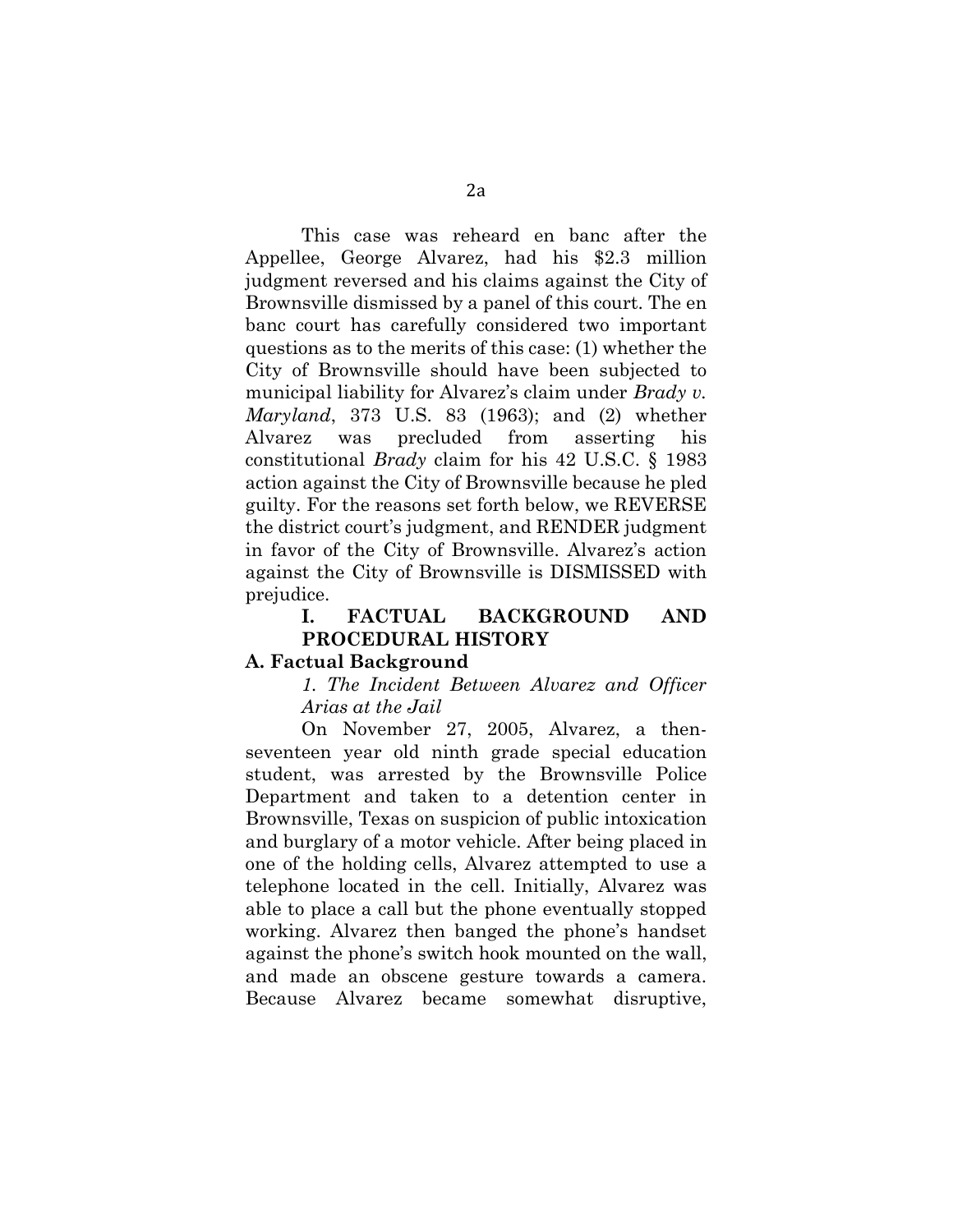officers removed Alvarez from his cell and attempted to transfer him to a padded cell to calm down. To move Alvarez to the padded cell, the officers had to walk him across the jail's central lobby booking area.

After reaching the booking area, Alvarez engaged in a conversation with a group of officers. Alvarez primarily spoke to Officer Jesus Arias who took the lead in trying to direct Alvarez to the padded cell. As the conversation continued, Alvarez was reluctant to move towards the padded cell and obey Officer Arias's instructions to walk towards the cell. When recalling the conversation with Officer Arias, Alvarez indicated, "I understand I wasn't compliant."

A scuffle between Alvarez and Officer Arias soon ensued. The altercation began when Officer Arias grabbed Alvarez's left arm and maneuvered Alvarez to the ground. Officer Arias then placed Alvarez in a choke hold and eventually a head lock. Officers assisting Officer Arias subdued Alvarez by shackling Alvarez's legs and handcuffing him. Throughout the struggle, Alvarez squirmed and flailed his arms. Alvarez, handcuffed and legs shackled, was then carried and placed in the padded holding cell. All of the events that took place at the jail before, during, and after Alvarez's incident with Officer Arias were captured on video.

## *2. Investigations Conducted by the Brownsville Police Department*

The Brownsville Police Department utilizes separate investigative tracks for internal disciplinary investigations of its officers and alleged crimes committed by detainees at the jail. An internal administrative investigation was conducted to determine if Officer Arias violated the Brownsville Police Department's use of force policy during the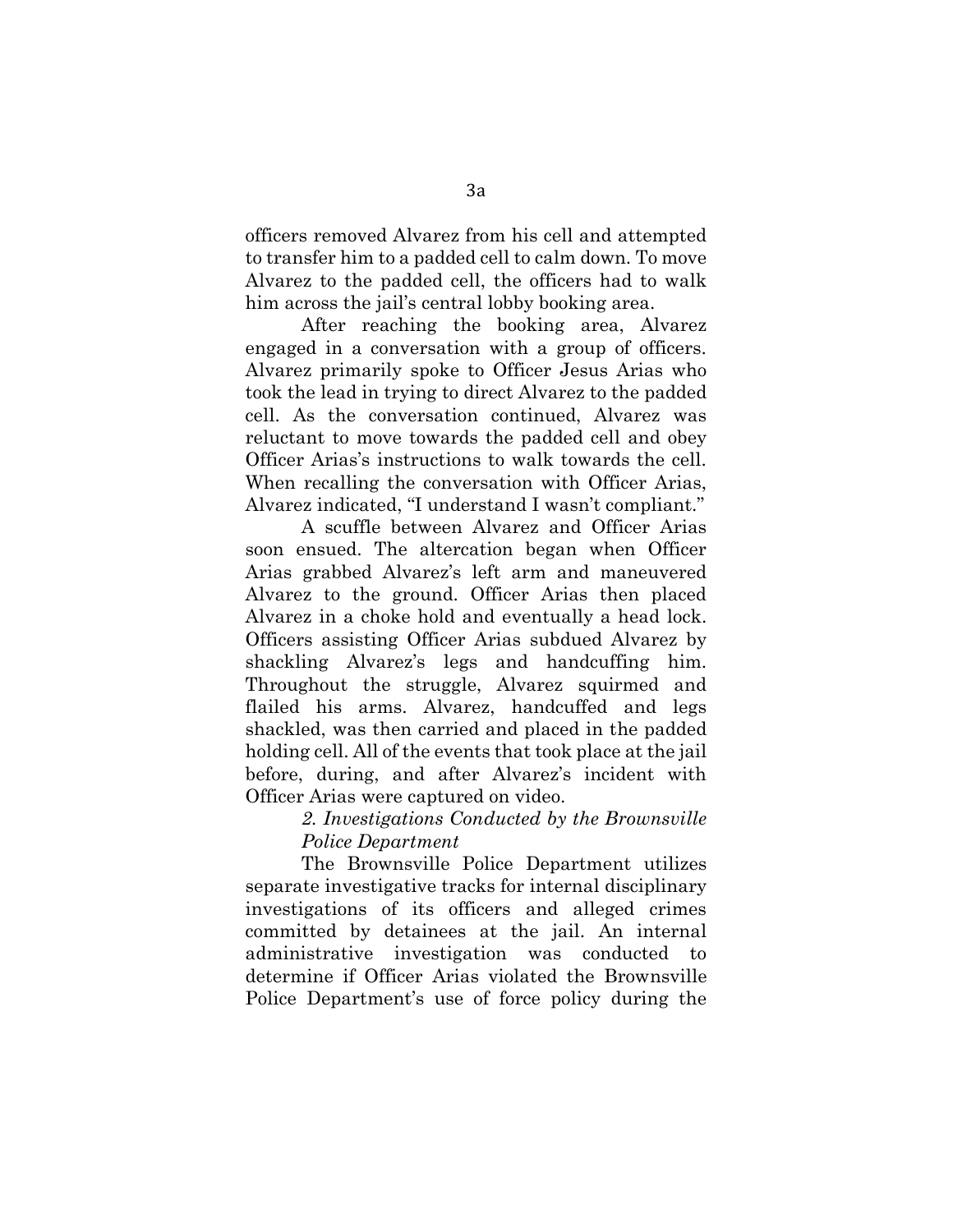altercation with Alvarez. Additionally, a criminal investigation was conducted by the Brownsville Police Department to determine if there was probable cause for recommending that the district attorney's office criminally charge Alvarez for assaulting Officer Arias.

Generally, the Brownsville Police Department's internal administrative affairs division does not share information with the criminal investigation division. If information is to be shared between the internal administrative affairs division and the criminal investigation division, Police Chief Carlos Garcia is usually the individual who authorizes the exchange. However, Sergeant David Infante, the jail supervisor who downloaded the videos of the incident for the internal administrative investigation of Officer Arias, stated that "if something would have been asked of me by the criminal investigation, I would have submitted it." Police Chief Garcia further added that Sergeant Infante should have provided the videos of the incident to the criminal investigation division if he knew criminal charges were being brought against Alvarez. Commander Roberto Avitia, also a supervisor of Sergeant Infante, similarly stated that Sergeant Infante should have disclosed the videos to the criminal investigation division.

For the internal investigation, Sergeant Infante evaluated the videos and Officer Arias's report of the incident. Four different videos were reviewed: (1) a video of Alvarez in the initial holding cell that he was placed in; (2) a video of the officers at the central command post in the detention center before, during, and after the incident; (3) a video of the altercation between Alvarez and Officer Arias that occurred in the lobby booking area; and (4) a video of Alvarez in the padded cell after he was transported. After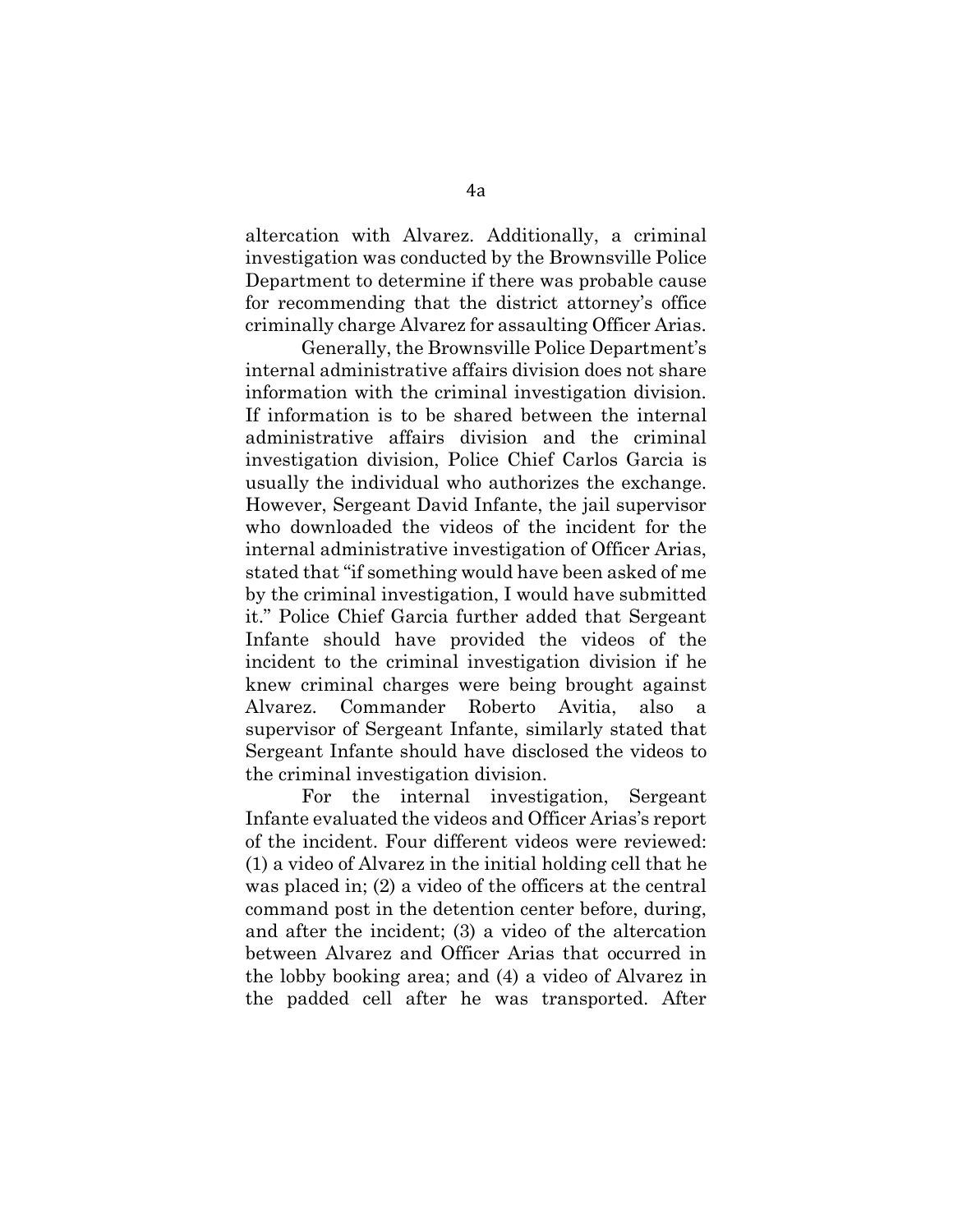conducting the investigation, Sergeant Infante came to the conclusion that Officer Arias used proper force and that no further action should be taken.

Two days after the incident between Alvarez and Officer Arias, on November 29, 2005, Sergeant Infante sent a memorandum to Police Chief Garcia reiterating his recommendation that proper force was used. On December 8, 2005, another supervisor of Sergeant Infante, Commander Ramiro Rodriguez, reviewed Sergeant Infante's report and the video recordings, and submitted a report to Police Chief Garcia recommending closure of the internal administrative investigation since Officer Arias's actions were in compliance with Brownsville Police Department regulations.

Even though the reports and recommendations were stamped as received on December 8, 2005 by Police Chief Garcia's office, Police Chief Garcia did not review the reports. The materials for the internal investigation, including the videos, were never passed on to an internal affairs unit for a formal disciplinary investigation of Officer Arias or to the criminal investigation division of the Brownsville Police Department.

The criminal investigation division reviewed the incident after the internal administrative review was conducted. The criminal investigation began on November 27, 2005, with Sergeant Jim Brown preparing and filing an offense report of the incident that occurred between Alvarez and Officer Arias. Sergeant Brown was the patrol supervisor responsible for addressing issues that arose at the jail when the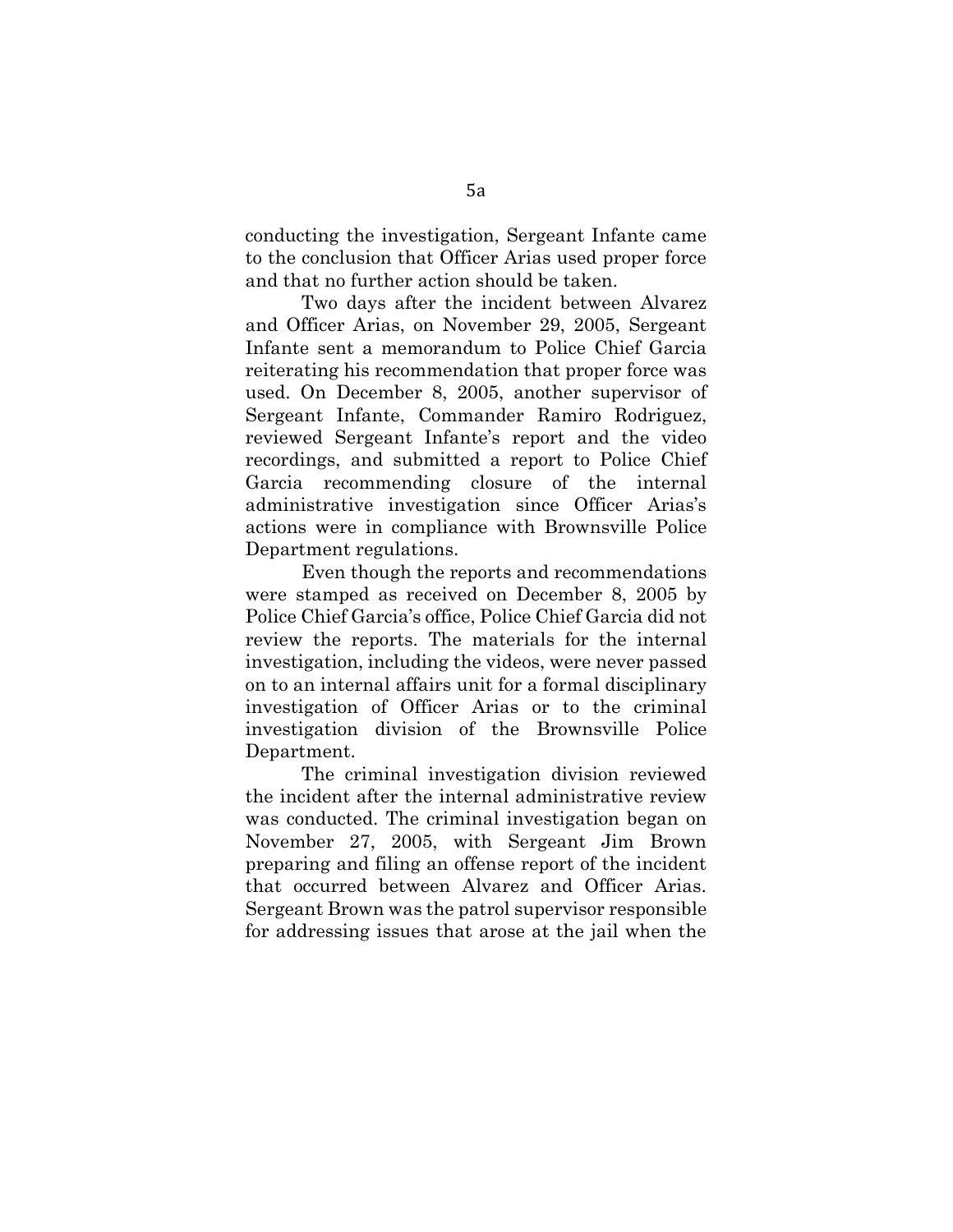incident occurred. <sup>1</sup> Sergeant Brown's report stated Alvarez allegedly assaulted Officer Arias but did not mention that there were any video recordings of the incident. Criminal investigator Officer Rene Carrejo was subsequently assigned to review Officer Arias's complaint that Alvarez assaulted him by grabbing his throat and his right inner thigh. Officer Carrejo never requested or inquired about the possible existence of a video recording of the incident. Lieutenant Henry Etheridge, the head of the internal affairs division of the Brownsville Police Department at the time of the administrative review, opined that the criminal investigation division did not conduct a proper investigation because it failed to collect all evidence. Lieutenant Etheridge further noted that, "[i]f I knew that [the criminal investigation division] wasn't conducting proper investigations in regards to collecting that video, by all means, I would have taken corrective action to . . . get that video in their hands." *3. Alvarez's Guilty Plea and Imprisonment* 

The criminal investigation division subsequently alerted the district attorney's office of the incident and Alvarez was charged with assault on a public servant, a felony offense in Texas. In January 2006, a grand jury returned an indictment charging Alvarez with the assault. During discovery, Alvarez's attorney reviewed the prosecution's case file that did not contain the videos of the incident. In March 2006,

 $\overline{a}$ 

<sup>1</sup> Although Sergeant Infante was officially the jail supervisor, the supervision responsibilities of the jail passed to Sergeant Brown as one of the patrol supervisors after 5:00 p.m. Because the incident between Alvarez and Officer Arias occurred around 9:00 p.m., when Sergeant Infante was off duty, Sergeant Brown was responsible for supervising the jail at this time.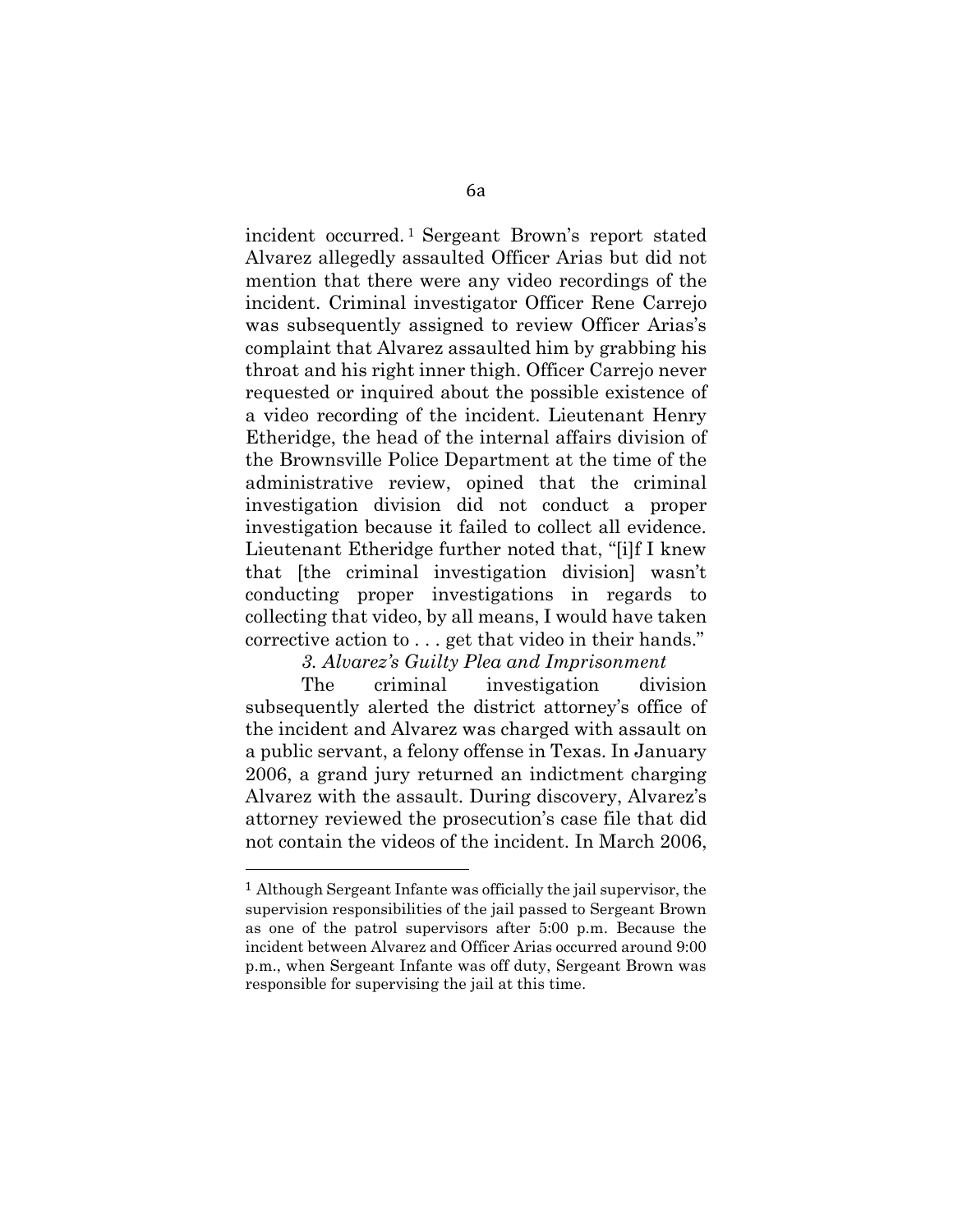Alvarez pled guilty to assault on a public servant. In May 2006, Alvarez was given a suspended sentence of eight years of imprisonment and ten years of community supervision. As a condition of the community supervision, the court imposed "a term of confinement and treatment in a substance abuse felony punishment facility . . . for not less than 90 days or more than 12 months as a condition of probation." In November 2006, after Alvarez failed to complete the treatment program, the state revoked the suspension of Alvarez's sentence and remanded Alvarez to prison for the remainder of his eight-year sentence.

## *4. The Uncovering of the Video Recordings of the Incident*

Approximately four years after Alvarez began to serve his prison sentence, the videos of Alvarez's incident with Officer Arias surfaced during discovery for an unrelated § 1983 case. After the discovery of the videos, Alvarez filed an application for a writ of habeas corpus in Texas state court, claiming that the Brownsville Police Department had withheld the videos in violation of *Brady*. In October 2010, after the state district court recommended that the writ of habeas corpus be granted and that Alvarez be given a new trial, the Texas Court of Criminal Appeals concluded that Alvarez was "actually innocent" of committing the assault. Alvarez's assault conviction was then set aside and all charges against Alvarez were later dismissed.

## **B. Procedural History**

Several months after being declared "actually innocent," in April 2011, Alvarez sued the City of Brownsville, Officer Arias, and other individuals from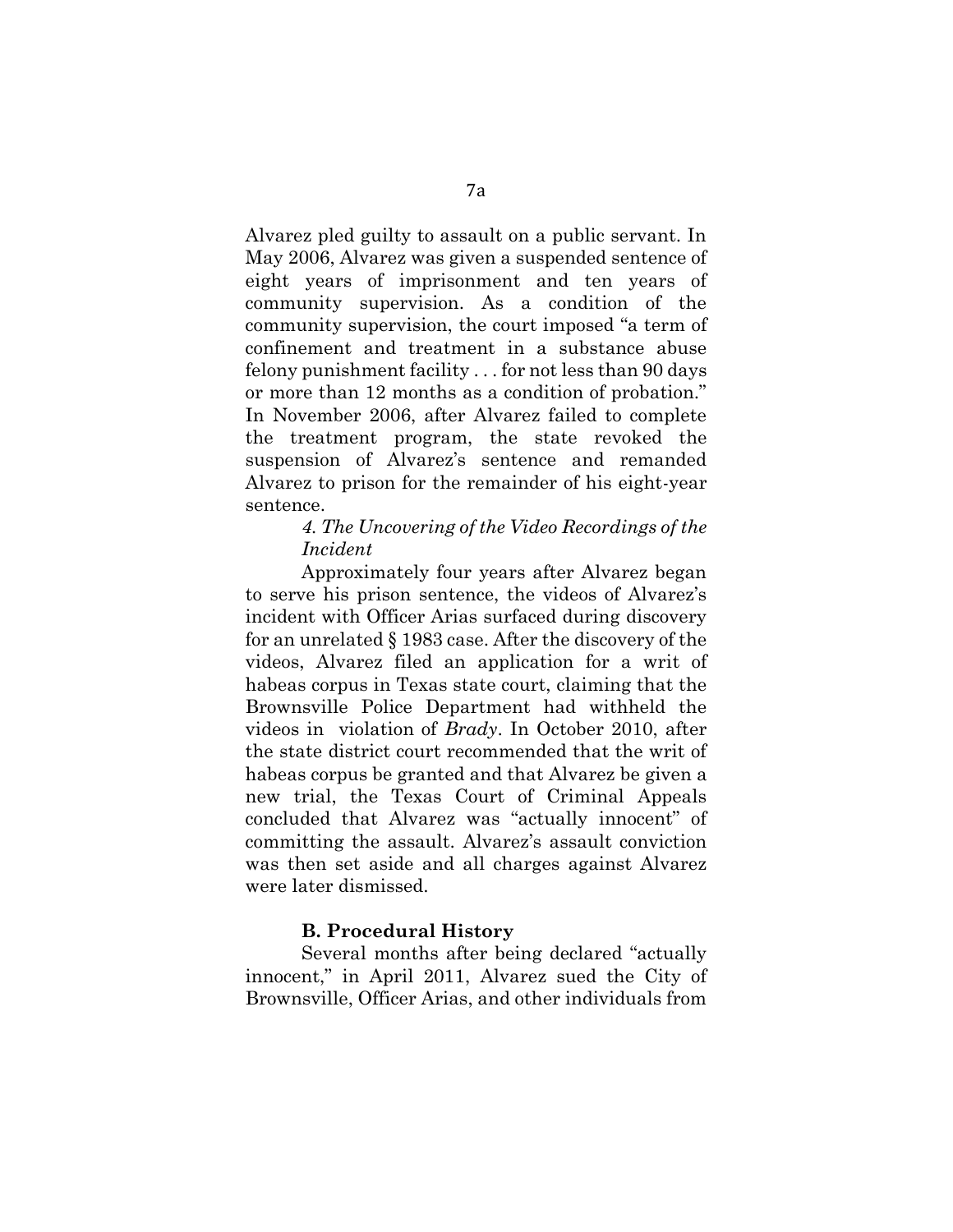the Brownsville Police Department, asserting various claims under § 1983, which included nondisclosure of exculpatory evidence in violation of *Brady*. In August 2012, the City of Brownsville, Officer Arias, and the other defendants filed a motion for summary judgment arguing that Alvarez's claims should be dismissed. Adopting the magistrate judge's report and recommendation, the district court denied the defendants' motion for summary judgment as to: (1) the *Brady* claim against the City of Brownsville for nondisclosure of exculpatory evidence; and (2) a fabrication of evidence claim brought against Officer Arias in his individual capacity. The district court granted the defendants' motion for summary judgment as to all other claims. The fabrication claim against Officer Arias was later dismissed after Alvarez and Officer Arias filed a voluntary stipulation of dismissal.

In January 2014, Alvarez and the City of Brownsville, as the only remaining parties, filed cross motions for summary judgment addressing whether: (1) a Brownsville Police Department policy of nondisclosure existed; (2) the Brownsville Police Department's failure to disclose the videos constituted a *Brady* violation; and (3) a Brownsville Police Department policy caused the *Brady* violation. The district court subsequently granted Alvarez's motion for summary judgment concluding that there was a *Brady* violation as a matter of law, and Alvarez established "all substantive elements of a § 1983 municipal liability claim against the City of Brownsville."

The district court held a jury trial to determine whether Alvarez was entitled to monetary damages for the *Brady* violation. Following a two-day jury trial,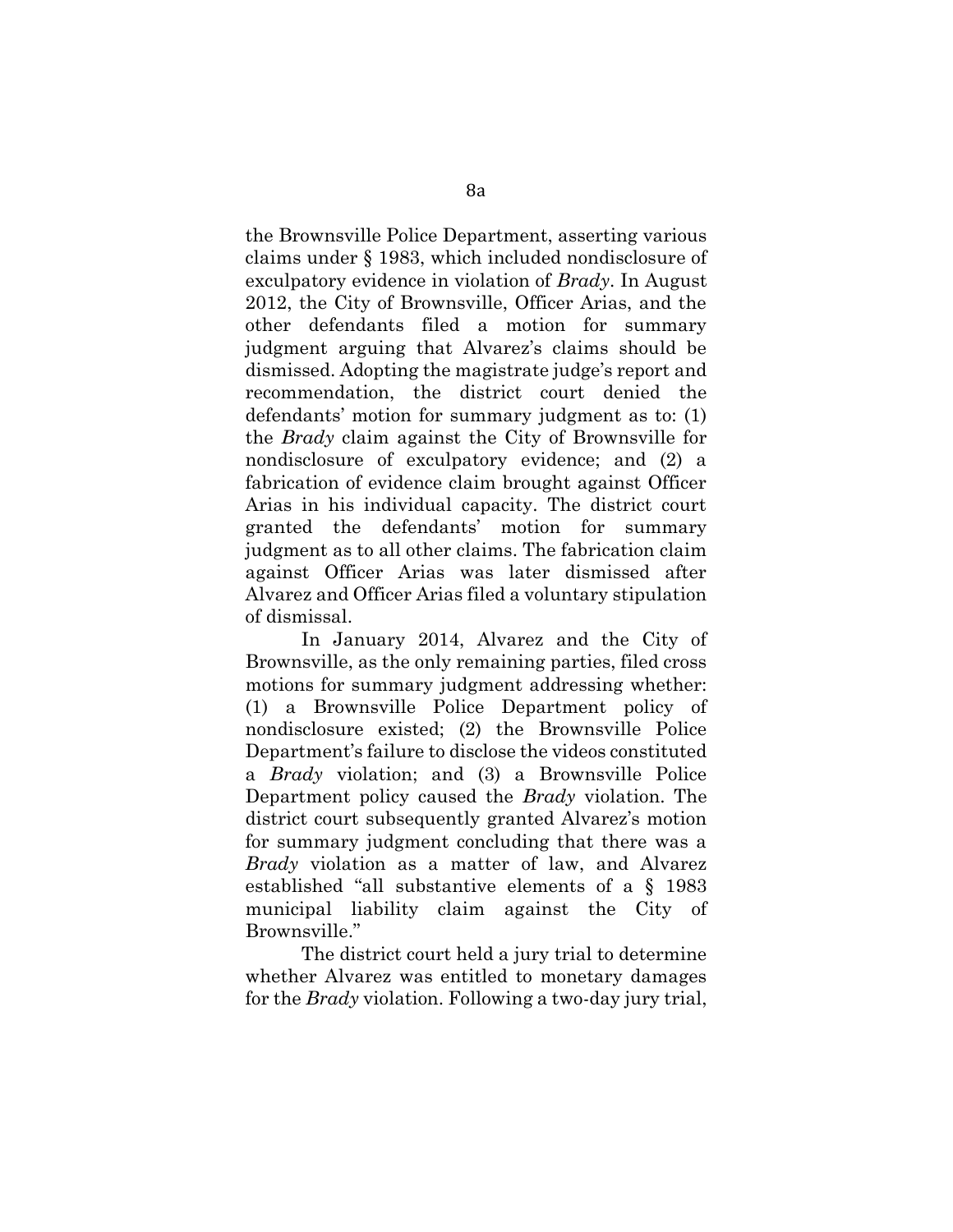the jury awarded Alvarez \$2,000,000 in compensatory damages. The parties agreed to attorneys' fees of \$300,000 and the court entered final judgment in favor of Alvarez for \$2,300,000. The City of Brownsville filed post- trial motions, which were denied by the district court. The City of Brownsville timely appealed.

A panel of this court reversed the \$2,300,000 judgment awarded to Alvarez and dismissed Alvarez's action against the City of Brownsville. *Alvarez v. City of Brownsville*, 860 F.3d 799, 803 (5th Cir. 2017), *reh'g en banc granted*, 874 F.3d 898 (5th Cir. 2017). The panel opinion held that by entering a guilty plea Alvarez waived the right to assert the *Brady* claim foundational to his § 1983 action. The panel opinion was withdrawn in light of en banc rehearing of this case. After supplemental briefing and oral argument to the en banc court, we reverse the district court and render judgment of dismissal in favor of the City of Brownsville.

#### **II. DISCUSSION**

Alvarez's *Brady* claim should have been dismissed as a matter of law on summary judgment because the City of Brownsville should not have been subjected to municipal liability for Alvarez's § 1983 claim. This court also declines the invitation to disturb its precedent concerning a defendant's constitutional right to *Brady* material prior to entering a guilty plea.

#### **A. Municipal Liability**

Alvarez argues that the City of Brownsville, through its police department, had an unwritten, customary policy of not disclosing exculpatory evidence obtained in the course of internal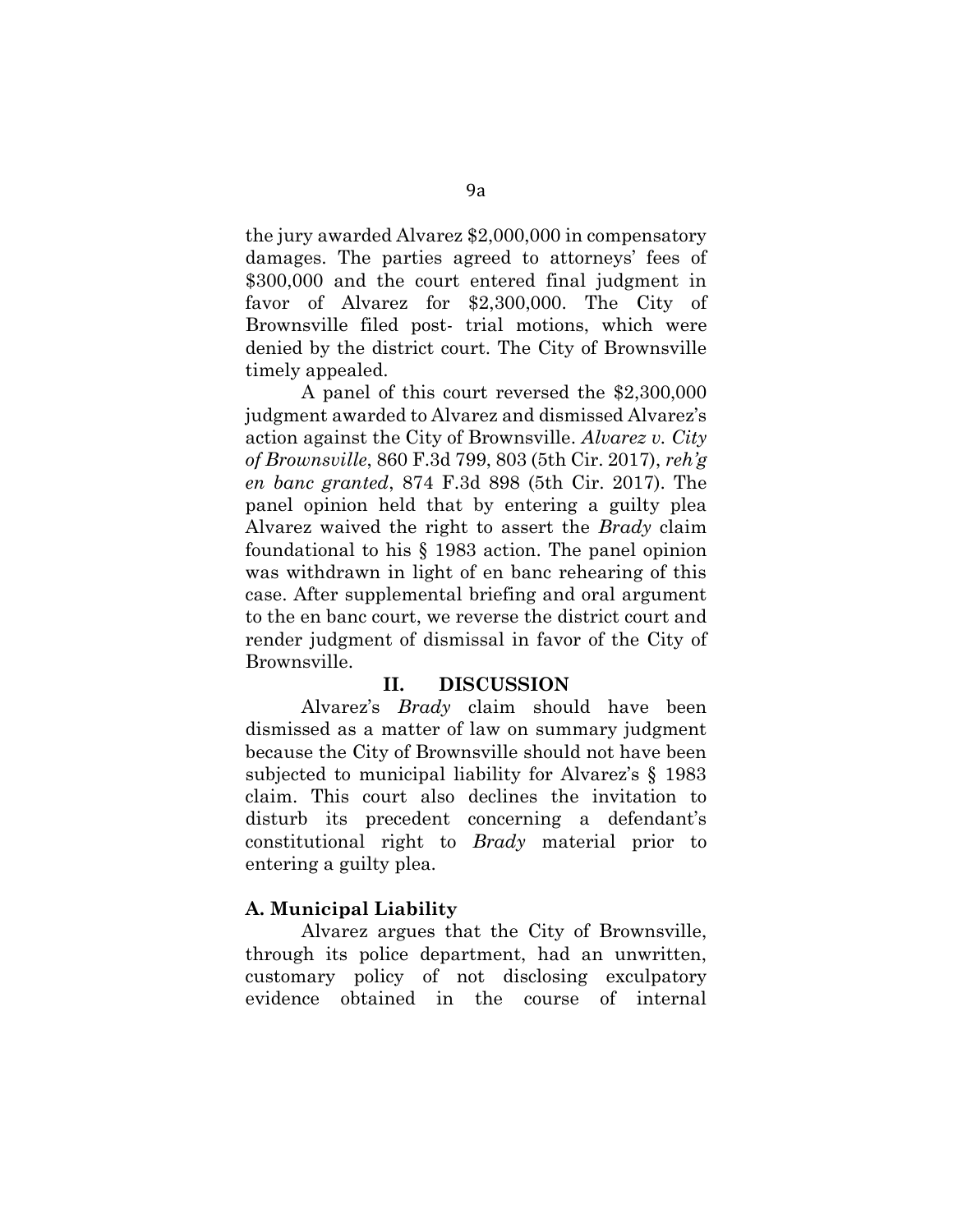administrative investigations—a policy that caused Alvarez's constitutional violation. Alternatively, Alvarez asserts that making Police Chief Garcia the sole decision-maker related to the sharing of information from internal administrative matters created the high possibility of a constitutional violation. Because of Police Chief Garcia's oversight, Alvarez asserts that the City of Brownsville should be held liable as a municipality. This court is not persuaded by Alvarez's arguments.

Summary judgment rulings are subject to de novo review. *Aldous v. Darwin Nat'l Assurance Co.*, 851 F.3d 473, 477 (5th Cir. 2017), *vacated in part by*  889 F.3d 798 (5th Cir. 2018). Summary judgment is appropriate "if the movant shows that there is no genuine dispute as to any material fact and the movant is entitled to judgment as a matter of law." Fed. R. Civ. P. 56(a). "A complete failure of proof concerning an essential element of the nonmoving party's case necessarily renders all other facts immaterial' and 'mandates the entry of summary judgment' for the moving party." *United States ex rel. Farmer v. City of Houston*, 523 F.3d 333, 337 (5th Cir. 2008) (quoting *Celotex Corp. v. Catrett*, 477 U.S. 317, 322–23 (1986)). "We resolve factual controversies in favor of the nonmoving party, but only when there is an actual controversy, that is, when both parties have submitted evidence of contradictory facts." *State Farm Fire & Casualty Co. v. Flowers*, 854 F.3d 842, 844 (5th Cir. 2017) (quoting *Little v. Liquid Air Corp.*, 37 F.3d 1068, 1075 (5th Cir. 1994)).

Three essential elements must be established for a municipality to face § 1983 liability. There must be: (1) a policymaker; (2) an official policy; and (3) a violation of a constitutional right whose "moving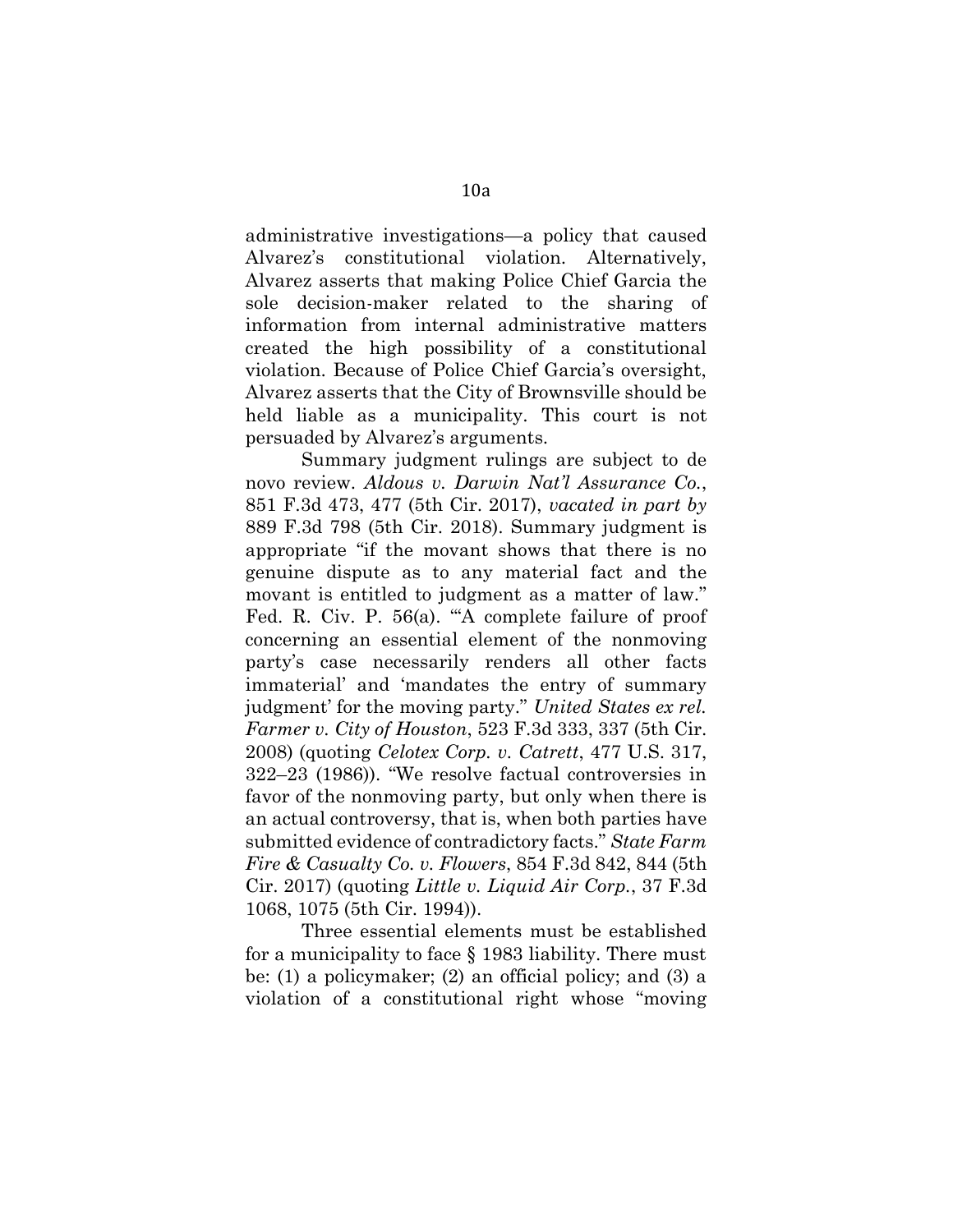force" is the policy or custom. *Piotrowski v. City of Houston*, 237 F.3d 567, 578 (5th Cir. 2001) (citing *Monell v. Dep't of Soc. Servs.*, 436 U.S. 658, 694 (1978)). An official policy "usually exists in the form of written policy statements, ordinances, or regulations, but may also arise in the form of a widespread practice that is so common and well-settled as to constitute a custom that fairly represents municipal policy." *James v. Harris County*, 577 F.3d 612, 617 (5th Cir. 2009) (quoting *Piotrowski*, 237 F.3d at 579) (quotation marks omitted).

To establish that the City of Brownsville is liable as a municipality, a policy must have been the "moving force" behind Alvarez's constitutional violation. *See Piotrowski*, 237 F.3d at 580 (quoting *Monell*, 436 U.S. at 694). Stated differently, Alvarez "must show direct causation, i.e., that there was 'a direct causal link' between the policy and the violation." *See James*, 577 F.3d at 617 (quoting *Piotrowski*, 237 F.3d at 580). Additionally, Alvarez must demonstrate that the policy was implemented with "deliberate indifference" to the "known or obvious consequences" that constitutional violations would result. *See Bd. of Cty. Comm'rs of Bryan Cty. v. Brown*, 520 U.S. 397, 407 (1997). To base deliberate indifference on a single incident, "it should have been apparent to the policymaker that a constitutional violation was the highly predictable consequence of a particular policy." *Burge v. St. Tammany Par.*, 336 F.3d 363, 373 (5th Cir. 2003). The causal link "moving force" requirement and the degree of culpability "deliberate indifference" requirement must not be diluted, for "where a court fails to adhere to rigorous requirements of culpability and causation, municipal liability collapses into respondeat superior liability."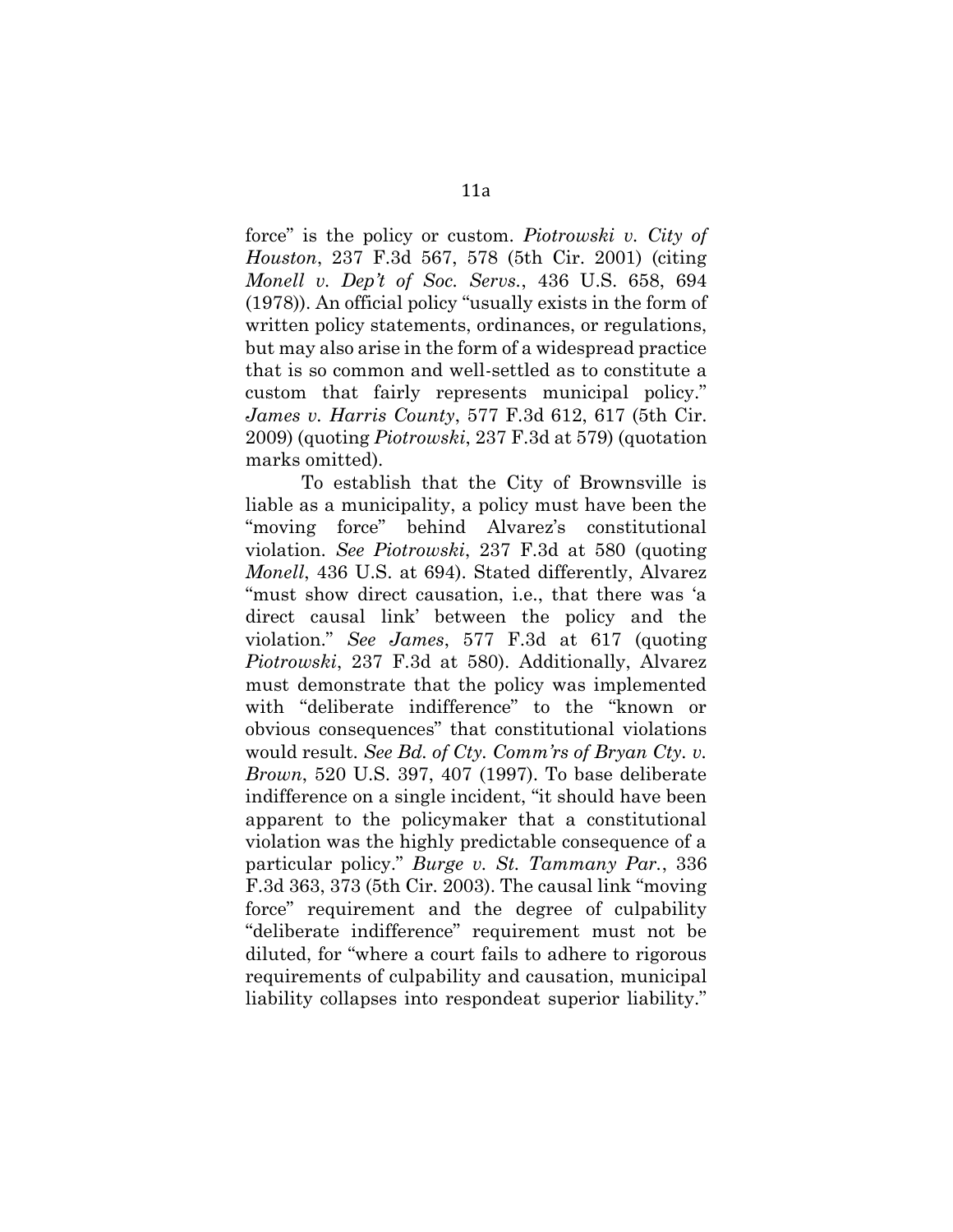*Snyder v. Trepagnier*, 142 F.3d 791, 796 (5th Cir. 1998) (quoting *Brown*, 520 U.S. at 415).

Assuming that Police Chief Garcia is a policymaker and that the practice of not freely sharing information from the internal administrative investigations with the criminal investigation division constitutes a policy, Alvarez's theory of liability falls short in two respects: (1) there is not a "direct causal link between the policy and the violation," and (2) there was no "deliberate indifference" shown. *See Valle v. City of Hous.*, 613 F.3d 536, 542 (5th Cir. 2010); *James*, 577 F.3d at 617 (quoting *Piotrowski*, 237 F.3d at 580).

First, there is not "a direct causal link between the policy and the violation." *See James*, 577 F.3d at 617 (quoting *Piotrowski*, 237 F.3d at 580). When questioned about whether he could turn materials over to the criminal investigation division, Sergeant Infante stated that "if something would have been asked of me by the criminal investigation, I would have submitted it." Moreover, Police Chief Garcia and Commander Avitia both stated that Sergeant Infante should have disclosed the videos of the incident if he was aware of the criminal investigation against Alvarez. Commander Avitia further stated that "[v]ideos are videos. They should be able to be available to either one of the investigations. . . . They're available for both investigations." The criminal investigator, Officer Carrejo, also neglected to request or inquire about any video recordings of the incident despite knowing about the presence of cameras in the jail. Lieutenant Etheridge stated that the criminal investigation division did not conduct a proper investigation because of its failure to collect all of the evidence. Lieutenant Etheridge further noted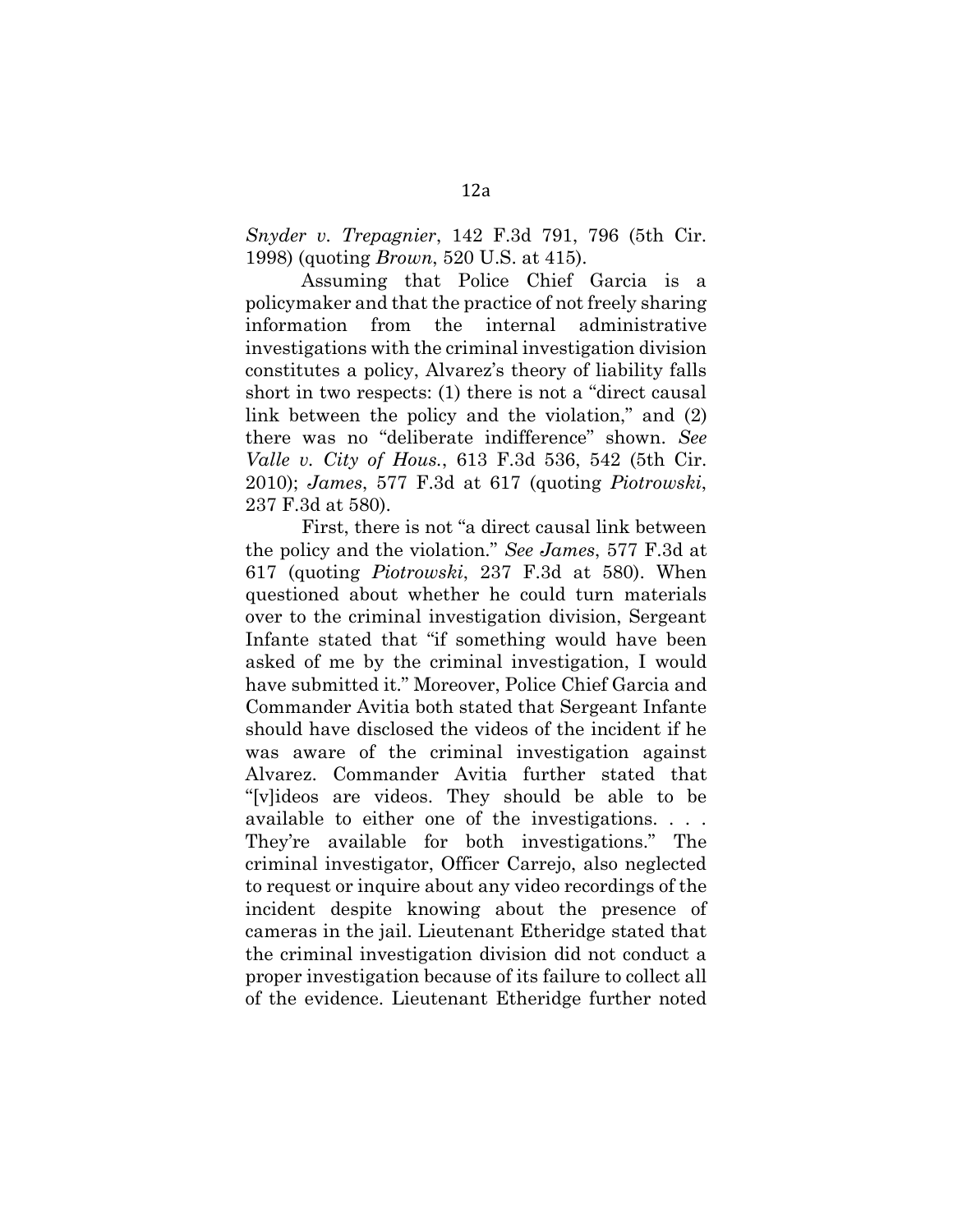that, "[i]f I knew that [the criminal investigation division] wasn't conducting proper investigations in regards to collecting that video, by all means, I would have taken corrective action to . . . get that video in their hands."

This series of interconnected errors within the Brownsville Police Department that involved individual officers was separate from the general policy of non-disclosure of information from the internal administrative investigations. The general policy of non-disclosure was not a direct cause of Alvarez's injury. *See Fraire v. City of Arlington,* 957 F.2d 1268, 1281 (5th Cir. 1992) ("To form the basis of liability under § 1983, a municipal policy must affirmatively linked to the constitutional violation and be the moving force behind it.").

Second, this general policy of non-disclosure was not implemented with "deliberate indifference." To show deliberate indifference based on a single incident, there must be evidence that shows that it should have been apparent or obvious to the policymaker that a constitutional violation was the "highly predictable consequence" of the particular policy. *See Burge*, 336 F.3d at 373; *Brown v. Bryan County*, 219 F.3d 450, 461 (5th Cir. 2000). While it was established that information from internal administrative investigations is generally not shared, Sergeant Infante, Commander Avitia, Lieutenant Etheridge, and Police Chief Garcia still understood that this policy did not prohibit them from disclosing video recordings. Moreover, if Officer Carrejo requested or inquired about the existence of any videos of the incident, the videos would have been turned over. Because of the understanding throughout the police department that even with the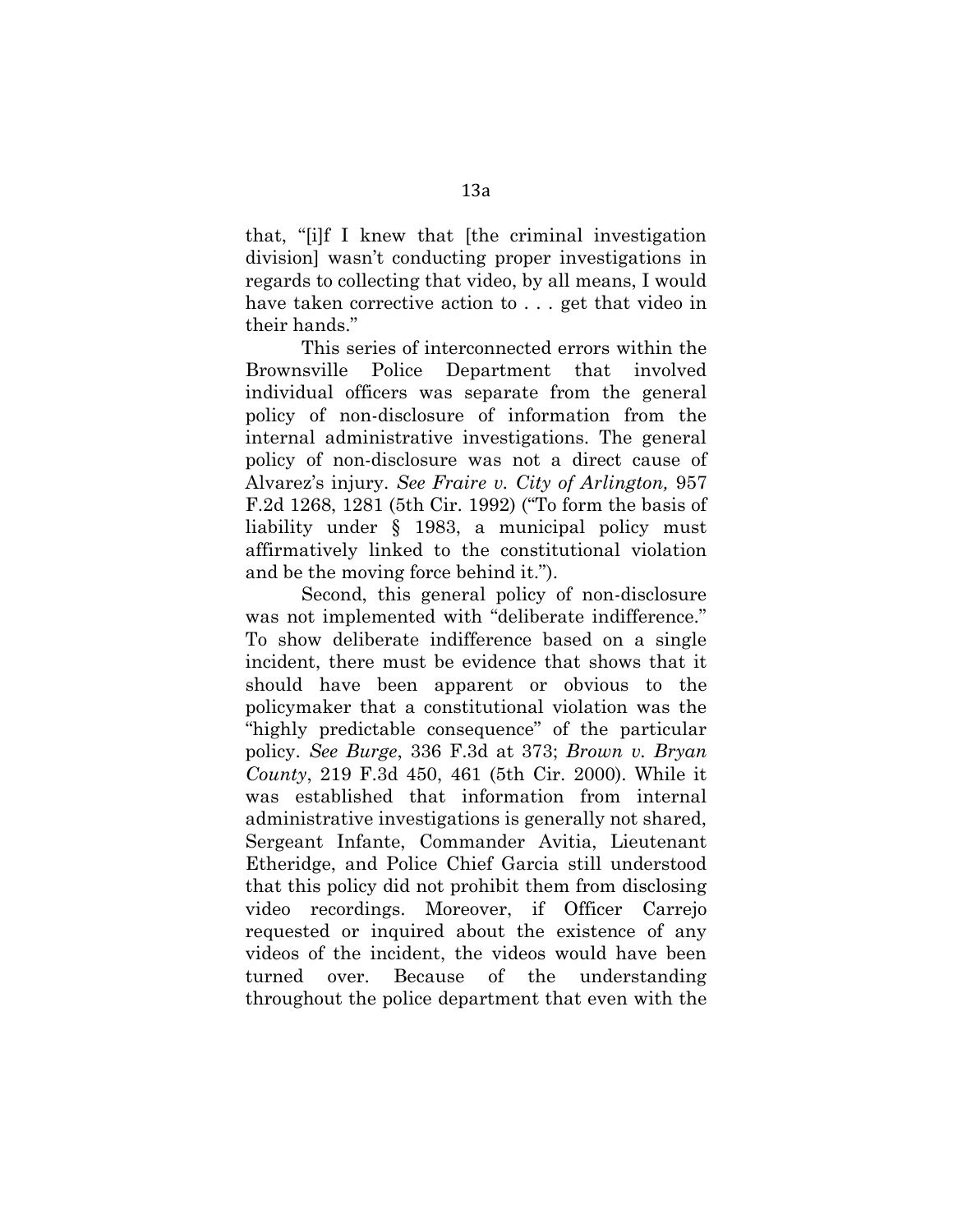policy that possibly exculpatory evidence such as the videos could be disclosed, it was by no means "apparent" that a constitutional violation was a "highly predictable consequence" of the general policy of non-disclosure. *See Burge*, 336 F.3d at 373. Put another way, it can not be "apparent" that a constitutional violation is a "highly predictable consequence" if no impression is created from the policy that the evidence central to the alleged violation has to be withheld. Accordingly, there was no "deliberate indifference" shown in implementing this policy. *See id.* (citing *Brown*, 219 F.3d at 461).

Even if this court adopts Alvarez's alternative theory that the "policy" was Police Chief Garcia being vested with the sole authority to review the internal administrative investigation reports, there is no showing that this policy was adopted or implemented with deliberate indifference. When advancing this theory, Alvarez lodges two different concepts for how deliberate indifference was shown. First, Alvarez asserts that the policy of allowing Police Chief Garcia to be the sole decision maker relating to the internal investigations was deliberately indifferent because there was no safety net to catch Police Chief Garcia's mistakes. Second, Alvarez avers that Police Chief Garcia implemented this policy with deliberate indifference because he overlooked internal administrative reports, knowing that his error would probably result in the violation of an individual's constitutional rights.

Both of Alvarez's arguments are unavailing. Placing the final decision making authority in the hands of one individual, even if it makes an error more likely, does not by itself establish deliberate indifference. "Deliberate indifference is a degree of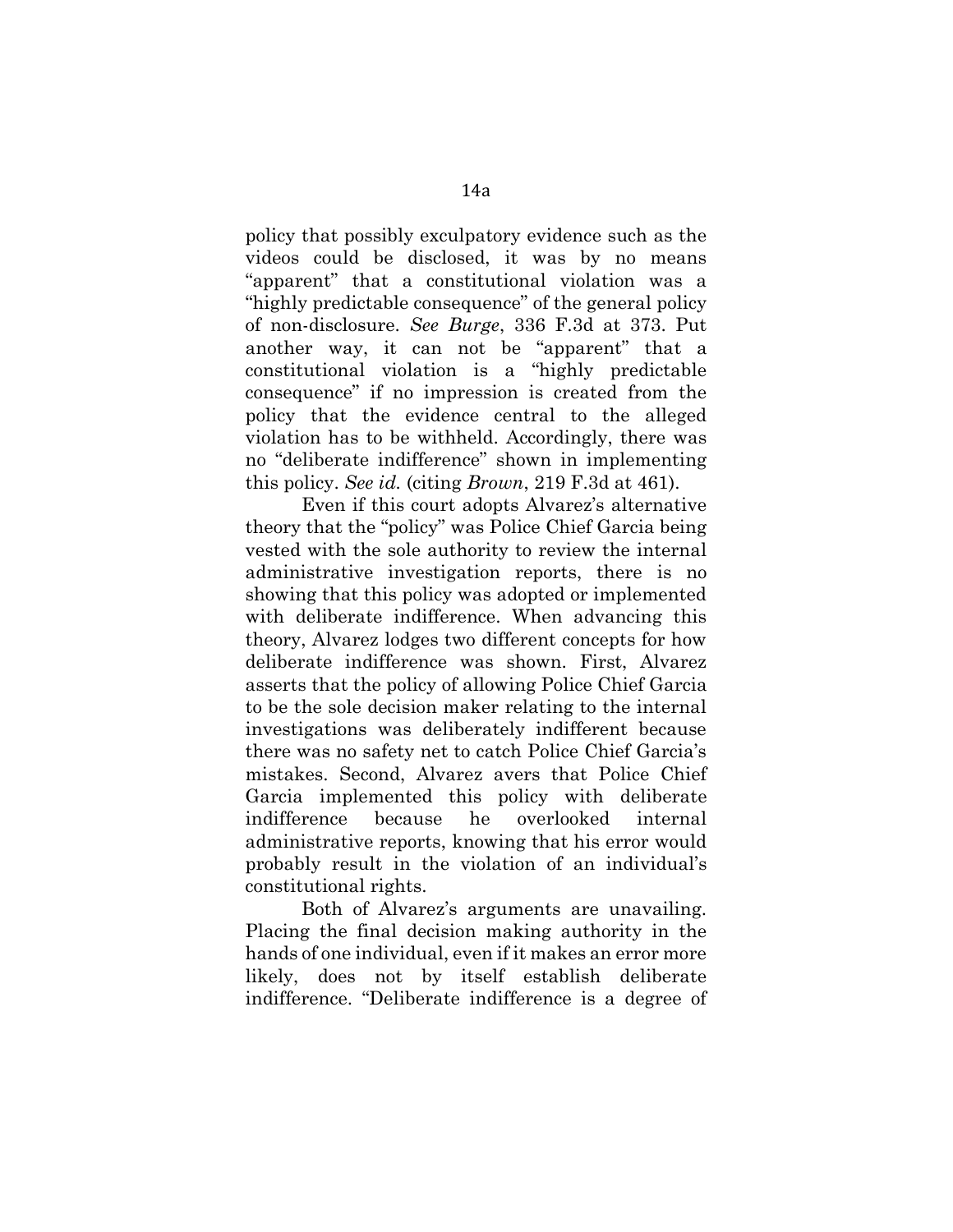culpability beyond mere negligence or even gross negligence; it must amount to an intentional choice, not merely an unintentionally negligent oversight." *James*, 577 F.3d at 617–18 (quoting *Rhyne v. Henderson County*, 973 F.2d 386, 392 (5th Cir. 1992) (quotation marks omitted). No evidence from the record indicates that Police Chief Garcia's actions should be characterized as anything more than negligent oversight. Moreover, Alvarez points to no case from any circuit that premises § 1983 municipal liability on a policymaker's deliberate indifference to a constitutional right that a circuit court has expressly held does not exist—e.g., the defendant's right to be presented with *Brady* material before entering a guilty plea. No deliberate indifference was shown to establish municipal liability under this alternative theory proposed by Alvarez.

In conclusion, the City of Brownsville should not have been liable as a matter of law for Alvarez's § 1983 action.

## **B. Extension of the** *Brady* **right to the Plea Bargaining Process**

Alvarez additionally argued to the en banc court that his guilty plea did not preclude him from asserting a viable *Brady* claim for his § 1983 action. Prior to this court granting Alvarez's petition for rehearing en banc, settled precedent in this circuit held that there was no constitutional right to *Brady*  material prior to a guilty plea. *See United States v. Conroy*, 567 F.3d 174, 178– 79 (5th Cir. 2009) (citing *Matthew v. Johnson*, 201 F.3d 353, 361–62 (5th Cir. 2000)). Alvarez argues that under *Brady* the videos of the incident between him and Officer Arias constituted exculpatory evidence that he was constitutionally entitled to before the entry of his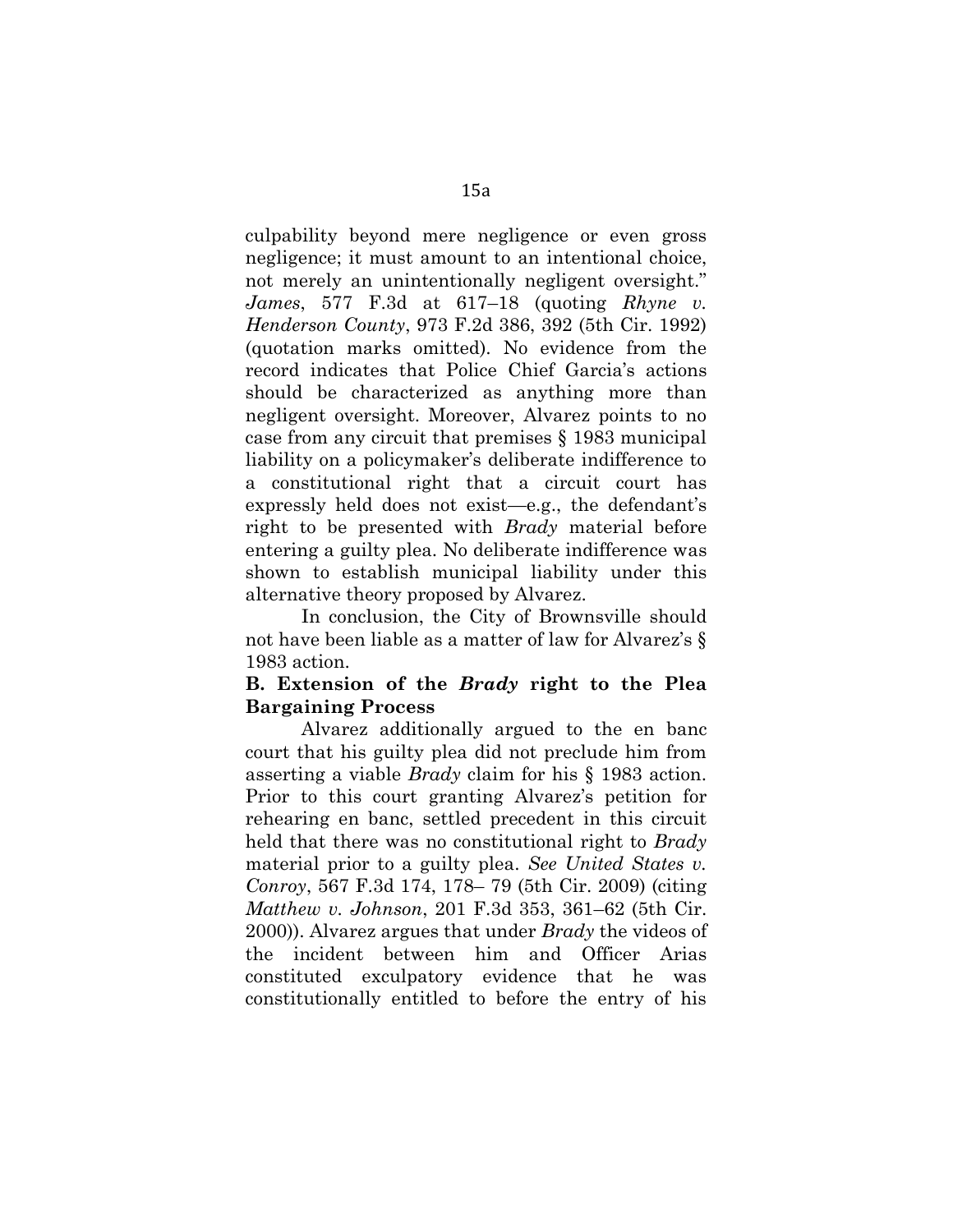guilty plea. *See* 373 U.S. at 87. This court declines the invitation to uproot its precedent.

In *United States v. Ruiz*, the Supreme Court held that "the Constitution does not require the Government to disclose material impeachment evidence prior to entering a plea agreement with a criminal defendant." 536 U.S. 622, 633 (2002). The Supreme Court stated that impeachment information was not "critical information of which the defendant must always be aware prior to pleading guilty." *Id*. at 630. The Supreme Court, however, did not explicitly address whether the withholding of exculpatory evidence during the pretrial plea bargaining process would violate a defendant's constitutional rights. *See id.* at 630–33.

In *Conroy*, this court addressed the scope of a defendant's constitutional entitlement to *Brady*  material before he enters a guilty plea. 567 F.3d at 179. Unequivocally, the court rejected the defendant's argument that *Ruiz* states that impeachment and exculpatory evidence should be treated differently, and that exculpatory evidence must be turned over before the entry of a guilty plea. *Id*. This court stated, "*Ruiz* never makes such a distinction nor can this proposition be implied from its discussion. Accordingly, we conclude that [the defendant's] guilty plea precludes her from claiming that the government's failure to disclose . . . was a *Brady*  violation." *Id.*

The First, Second, and Fourth Circuits also seem to have doubts about a defendant's constitutional entitlement to exculpatory *Brady*  material before entering a guilty plea. In *United States v. Mathur*, the First Circuit explained that, "[t]he animating principle of *Brady* is the avoidance of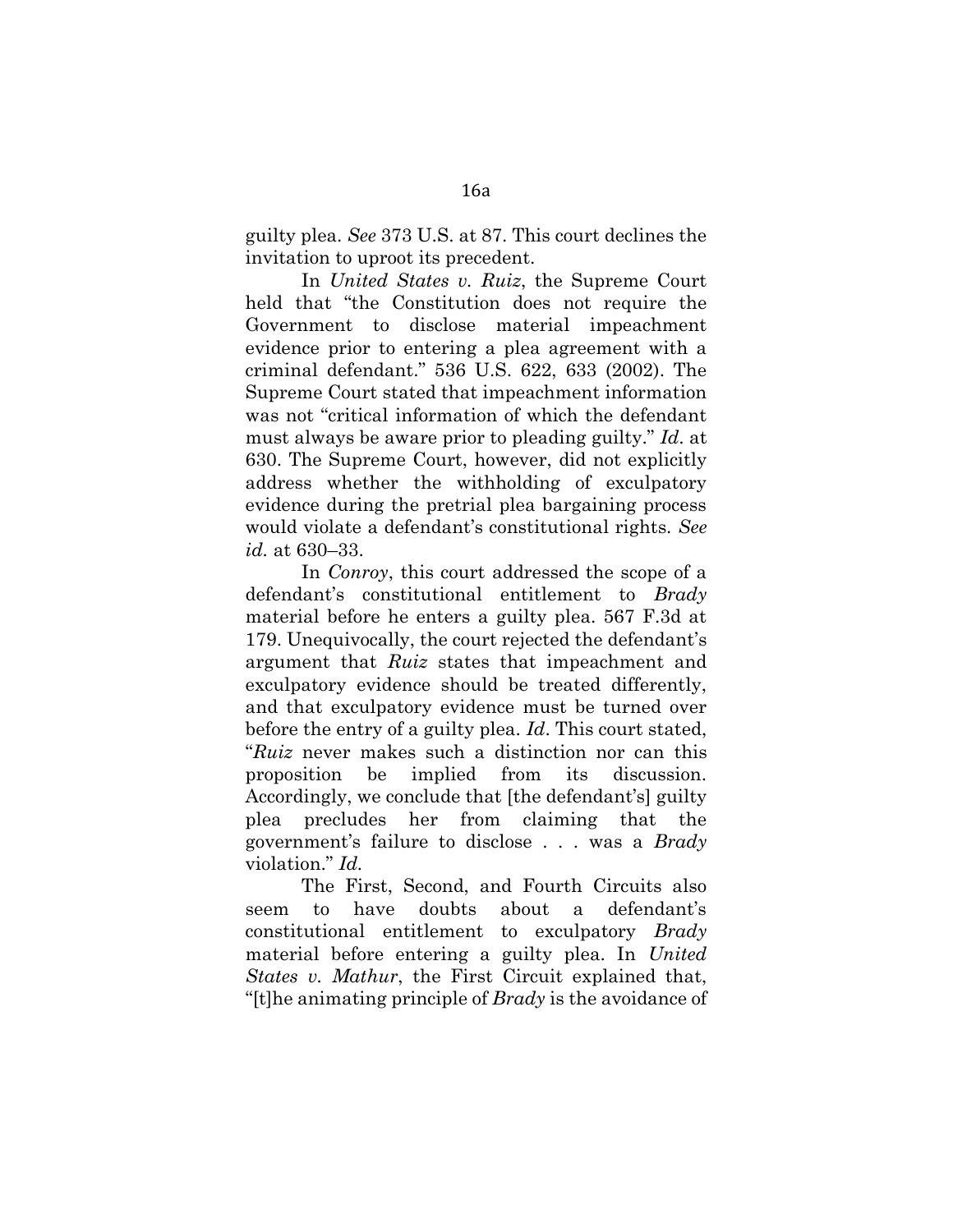an unfair trial. It is, therefore, universally acknowledged that the right memorialized in *Brady* is a trial right." 624 F.3d 498, 506–07 (1st Cir. 2010) (internal citation omitted). Extending *Brady* to pretrial plea negotiations was characterized as "new ground," a "novel approach," and an "unprecedented expansion of *Brady*." *Id.* at 507. The First Circuit noted that "*Ruiz* teaches that *Brady* does not protect against the possible prejudice that may ensue from the loss of an opportunity to plea-bargain with complete knowledge of all relevant facts." *Id*. "[W]hen a defendant chooses to admit his guilt, *Brady* concerns subside." *Id.* ("The *Brady* rule's focus on protecting the integrity of trials suggests that where no trial is to occur, there may be no constitutional violation." (quoting *Matthew*, 201 F.3d at 361)).

Additionally, the Second Circuit in *Friedman v. Rehal* stated the "Supreme Court has consistently treated exculpatory and impeachment evidence in the same way for the purpose of defining the obligation of a prosecutor to provide *Brady* material prior to trial, and the reasoning underlying *Ruiz* could support a similar ruling for a prosecutor's obligations prior to a guilty plea." 618 F.3d 142, 154 (2d Cir. 2010) (internal citation omitted).

Likewise, the Fourth Circuit in *United States v. Moussaoui* emphasized that "[t]he *Brady* right . . . is a *trial* right" that "exists to preserve the fairness of a trial verdict and to minimize the chance that an innocent person would be found guilty." 591 F.3d 263, 285 (4th Cir. 2010) (emphasis in original). The Fourth Circuit went on citing the Fifth Circuit's *Matthew* and *Orman* opinions, stating "[w]hen a defendant pleads guilty, those concerns are almost completely eliminated because his guilt is admitted." *Id*. (citing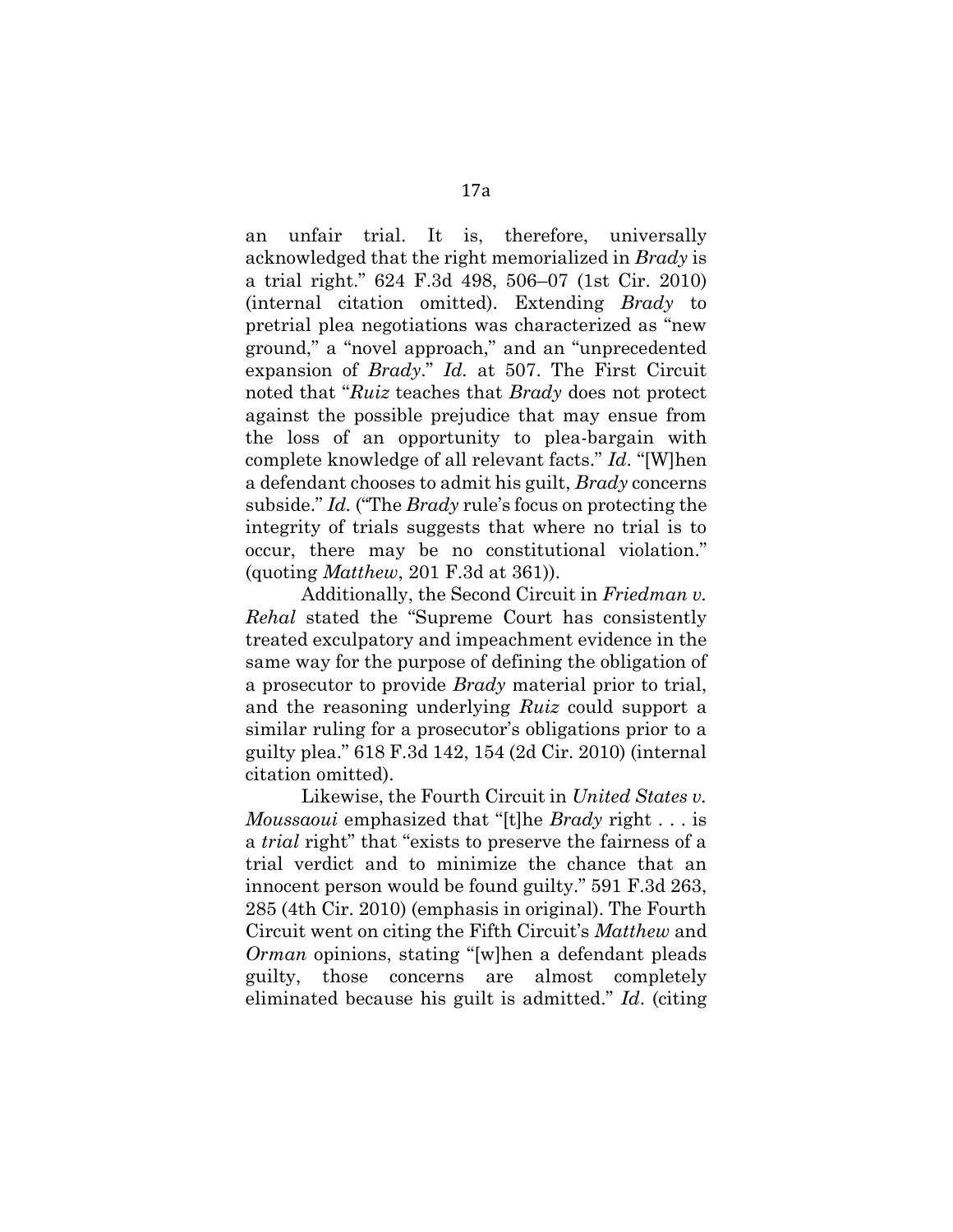*Orman v. Cain*, 228 F.3d 616, 617 (5th Cir. 2000); *Matthew*, 201 F.3d at 361). After acknowledging the circuit split for whether the *Brady* right extended to the guilty plea context, the Fourth Circuit did not decide the issue. *Id.* at 286.

The Seventh, Ninth, and Tenth Circuits, however, recognized the possible distinction noted by the Supreme Court in *Ruiz* between impeachment and exculpatory evidence in the guilty plea context. In *McCann v. Mangialardi*, the Seventh Circuit stated that "*Ruiz* indicates a significant distinction between impeachment information and exculpatory evidence of actual innocence." 337 F.3d 782, 788 (7th Cir. 2003). The Seventh Circuit went on to say, "[g]iven this distinction, it is highly likely that the Supreme Court would find a violation of the Due Process Clause if prosecutors or other relevant government actors have knowledge of a criminal defendant's factual innocence but fail to disclose such information to a defendant before he enters into a guilty plea." *Id*. In the next line, the court explained that "[w]e need not resolve this question" because the plaintiff did not present evidence that the defendant was aware of the potential exculpatory evidence. *Id*.

In *United States v. Ohiri*, the defendant contended that the government committed *Brady*  violations by failing to disclose exculpatory evidence prior to his decision to plead guilty. 133 F. App'x 555, 556 (10th Cir. 2005) (unpublished). The Tenth Circuit explained that the "government should have disclosed all known exculpatory information at least by that point in the proceedings" prior to the defendant's guilty plea entered on the first day of jury selection. *Id.* at 562. Notably, "the unusual circumstances presented" by the defendant's acceptance of an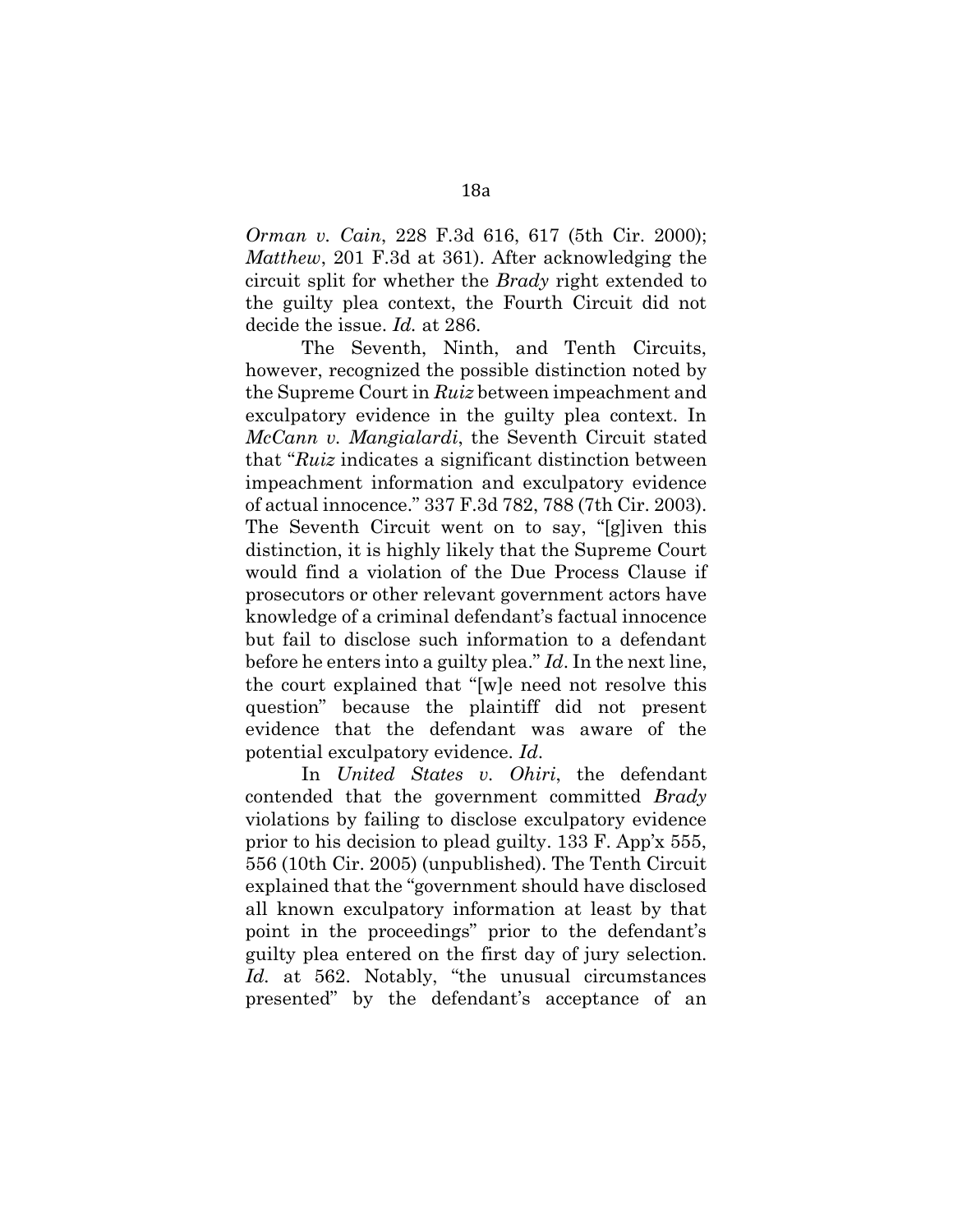"eleventh-hour plea agreement" on the day the defendant was set to go to trial was highlighted in the court's reasoning. *See Ohiri*, 133 F. App'x at 562. The Tenth Circuit emphasized that, unlike *Ruiz*, the evidence the prosecution withheld from the defendant was alleged to be exculpatory and not just impeachment evidence. *Id*. The court concluded by stating that "the Supreme Court [in *Ruiz*] did not imply that the government may avoid the consequence of a *Brady* violation if the defendant accepts an eleventh-hour plea agreement while ignorant of withheld exculpatory evidence in the government's possession." *Id*.

Similarly, the Ninth Circuit alluded to possibly allowing a defendant to assert a *Brady* violation after pleading guilty. *See Smith v. Baldwin*, 510 F.3d 1127, 1148 (9th Cir. 2007) (en banc). When the Ninth Circuit referred to the defendant's ability to assert a *Brady*  violation after pleading guilty, the court cited to a case predating *Ruiz* for the proposition that the defendant could still assert a viable *Brady* claim even though he pled guilty. *See id.* (citing *Sanchez v. United States*, 50 F.3d 1148, 1454 (9th Cir. 1995)).

In sum, case law from the Supreme Court, this circuit, and other circuits does not affirmatively establish that a constitutional violation occurs when *Brady* material is not shared during the plea bargaining process. The en banc court will not disturb this circuit's settled precedent and abstains from expanding the *Brady* right to the pretrial plea bargaining context for Alvarez.

#### **III. CONCLUSION**

For the foregoing reasons, we REVERSE the district court's judgment, and RENDER judgment in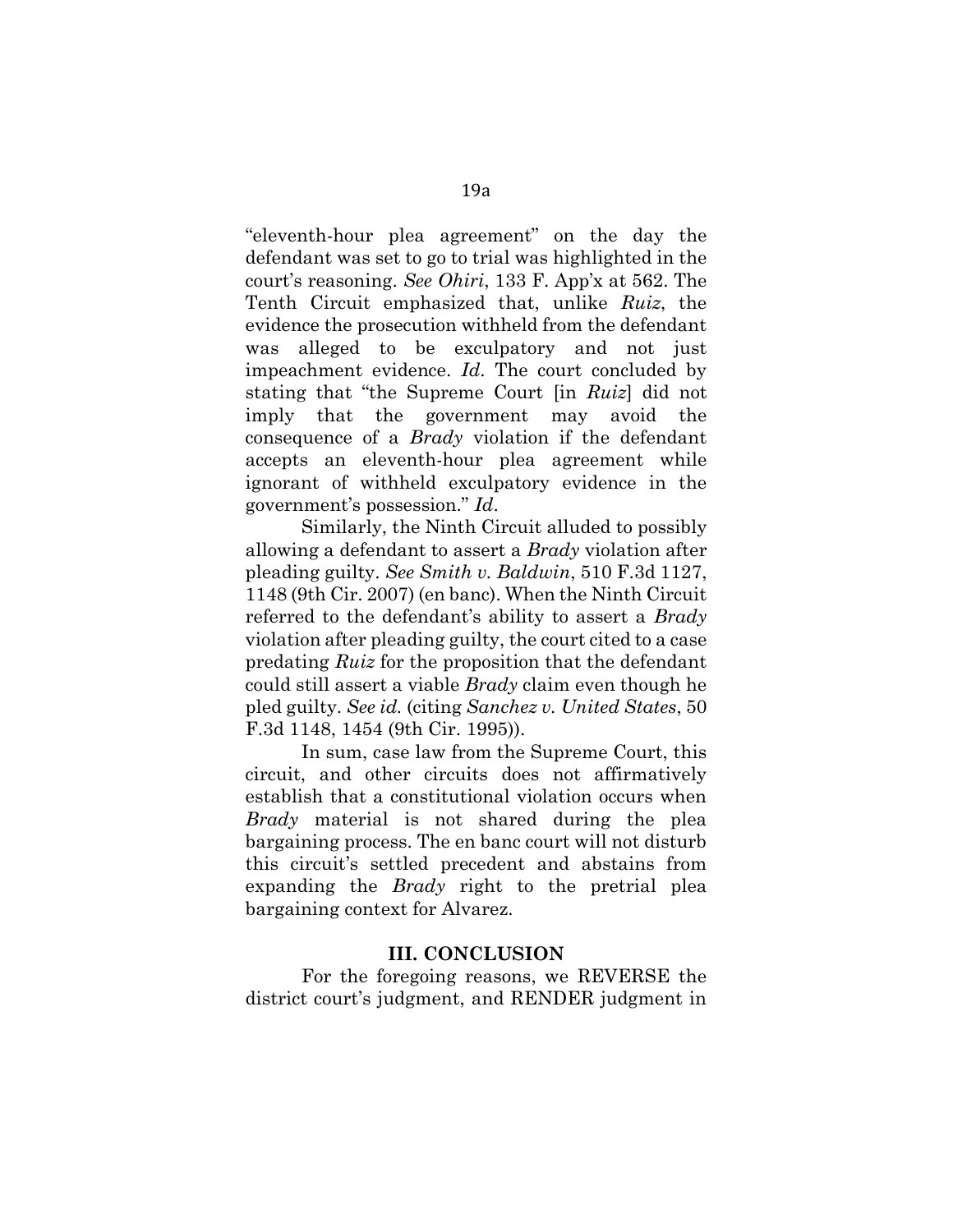favor of the City of Brownsville. Alvarez's action against the City of Brownsville is DISMISSED with prejudice.

# 20a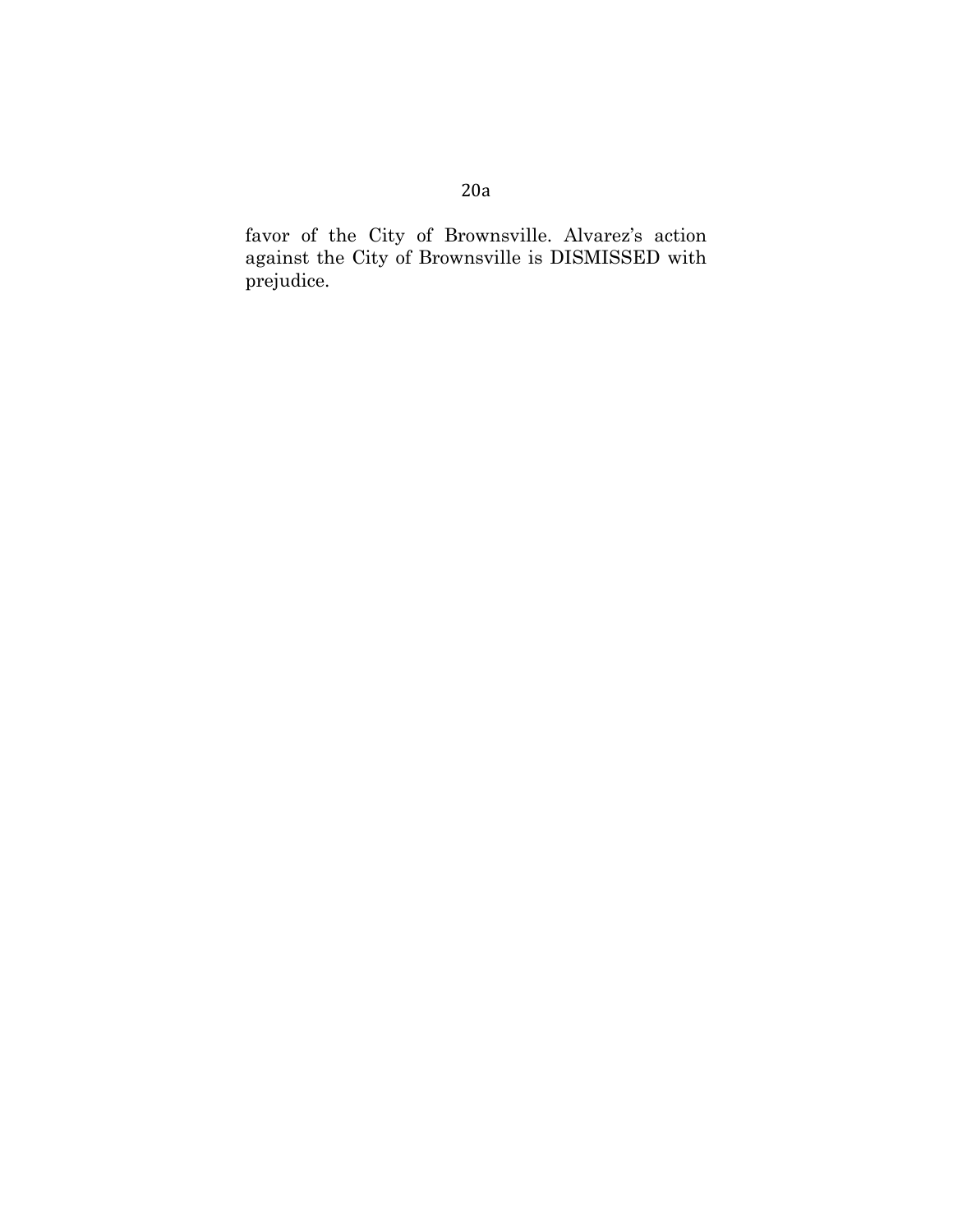EDITH H. JONES, Circuit Judge, joined by SMITH and HO, Circuit Judges, concurring:

I am pleased to join Chief Judge Stewart's opinion for the court, with which I fully agree. The genesis of this case is, however, troubling, and worth noting. It is an unsavory vehicle in which to be discussing significant theories of law.

How Alvarez<sup>1</sup> obtained his habeas relief in the state appellate court, using his then-attorney Lucio, who later became a co-defendant in a federal RICO and bribery prosecution against then-Cameron County DA Villalobos, is more than suspicious. The state courts were presented a redacted video of the encounter between Alvarez and Officer Arias, which omitted a crucial 30+ seconds leading up to their tussle. In that period of time, it was evident that Alvarez was arguing with and resisting the officers' instructions to move from one cell into another. Unredacted, the video portrays a much more complex picture of events than the "self <sup>2</sup> defense" theory propounded by attorney Lucio. Lucio also offered the supporting testimony of Alvarez's former attorney, de la Fuente, an unindicted co-conspirator in the bribery case. In the state habeas court, the DA's office, oddly, never questioned the video, immediately agreed to a new trial, and apparently offered an agreed set of findings and conclusions. That court granted only a new trial. When Lucio appealed to the state appellate court on his "actual innocence" theory—which is supportable only if one sees no more than the redacted video—the DA filed no response. After the appellate

 $\overline{a}$ 

<sup>1</sup> I have no knowledge whether Alvarez had any information about the attorneys' deeds in his case.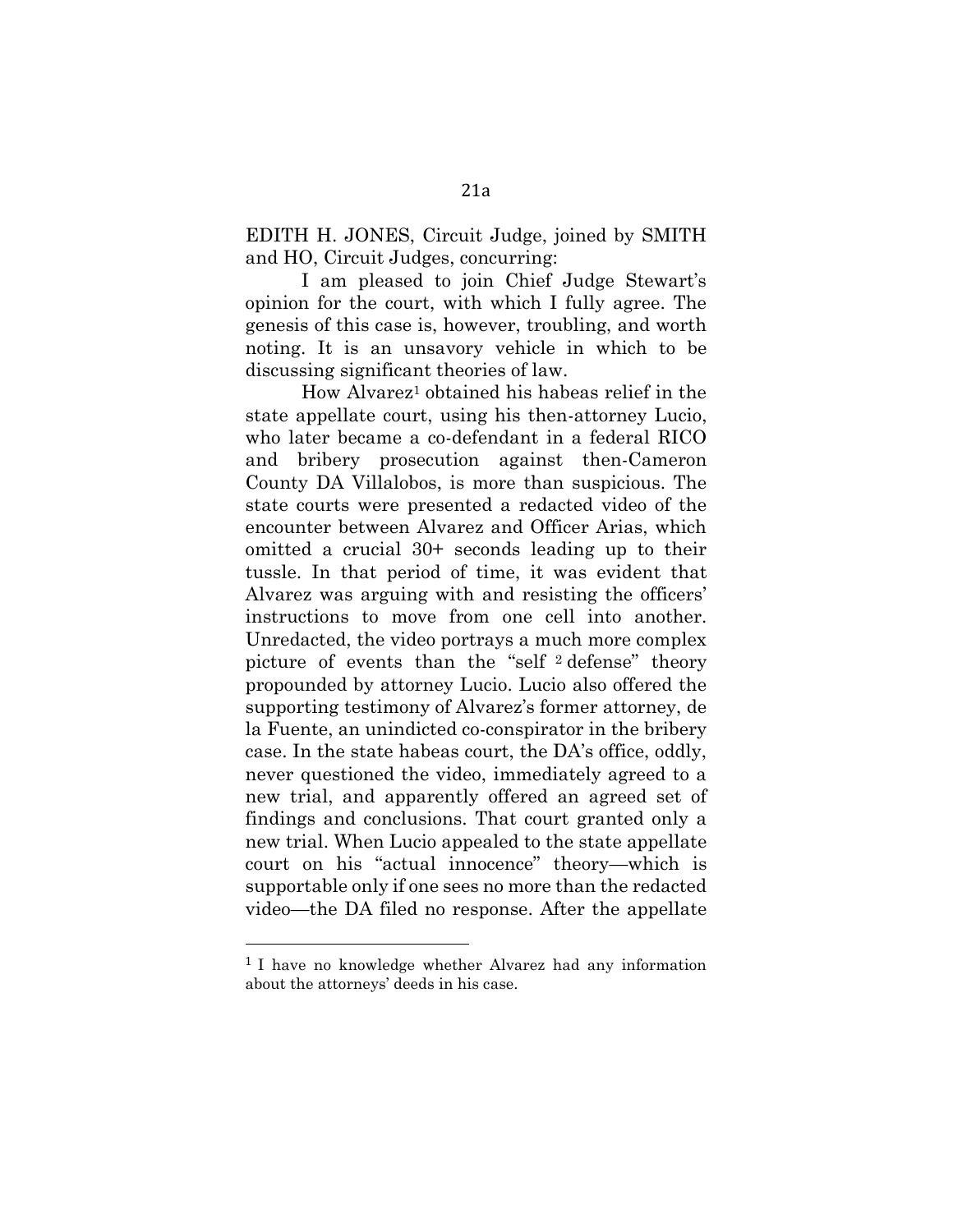court remanded, the DA quickly dismissed charges. One may surmise, as Gilbert & Sullivan wrote in *Trial by Jury*, Alvarez's release "was managed by a job, and a good job too."

For present purposes, the point is that without having been "exonerated" by the state courts, Alvarez could not pursue his very novel Section 1983 claim against the City. *See Heck v. Humphrey*, 512 U.S. 477, 486-87, 114 S. Ct. 2364, 2372 (1994). Alvarez's damage suit proceeded contemporaneously in federal court with the RICO/bribery charges against the former DA and his attorney cohorts. Indeed, the judge originally assigned to Alvarez's case had to recuse when he became responsible for the criminal case. In the bribery prosecution, Alvarez's habeas case was mentioned indirectly. The City's attorneys attempted repeatedly to challenge the redacted video in Alvarez's civil suit, but the federal court ignored their efforts. Why? I do not understand the district court's unwillingness to explore whether Alvarez's case was founded on doctored evidence. If doctored evidence tainted Alvarez's habeas case, the federal court would have had to consider ethical action against certain attorneys. On the other hand, it would not have had to opine on unusual issues concerning municipal liability and the ramifications of the *Brady* doctrine.

Allegations of doctored evidence here may have been misplaced, but surely they were not frivolous. Because factual integrity is the gateway to litigating a claim in court, Fed. R. Civ. P. 11, integrity in the fact-finding process must be maintained vigilantly. No defendant, including the City, should be persecuted by means of litigation with a false foundation. It's unfortunate if that is what happened here.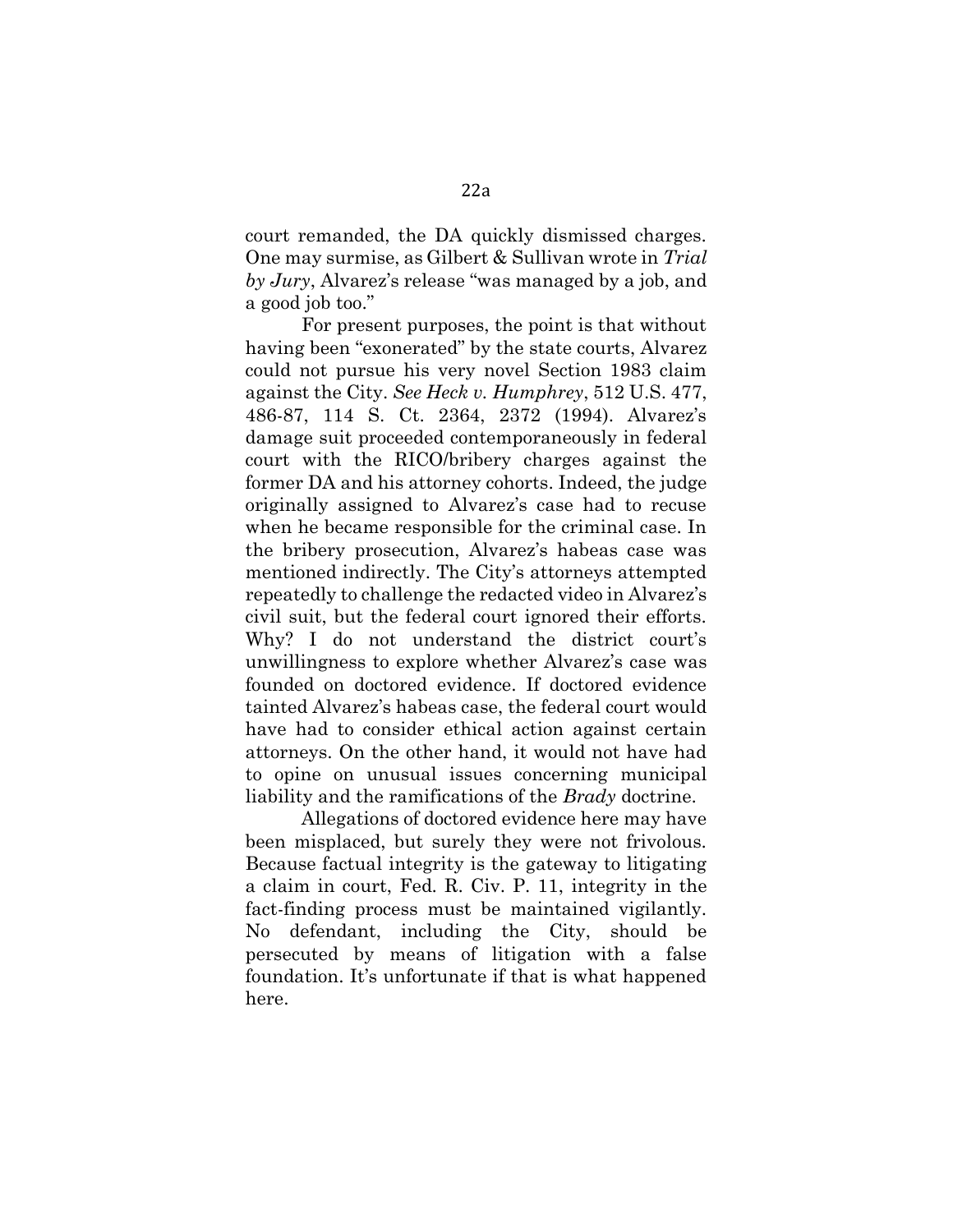# I urge our colleagues at the district court level to be more attuned to non- frivolous complaints of potentially unethical behavior.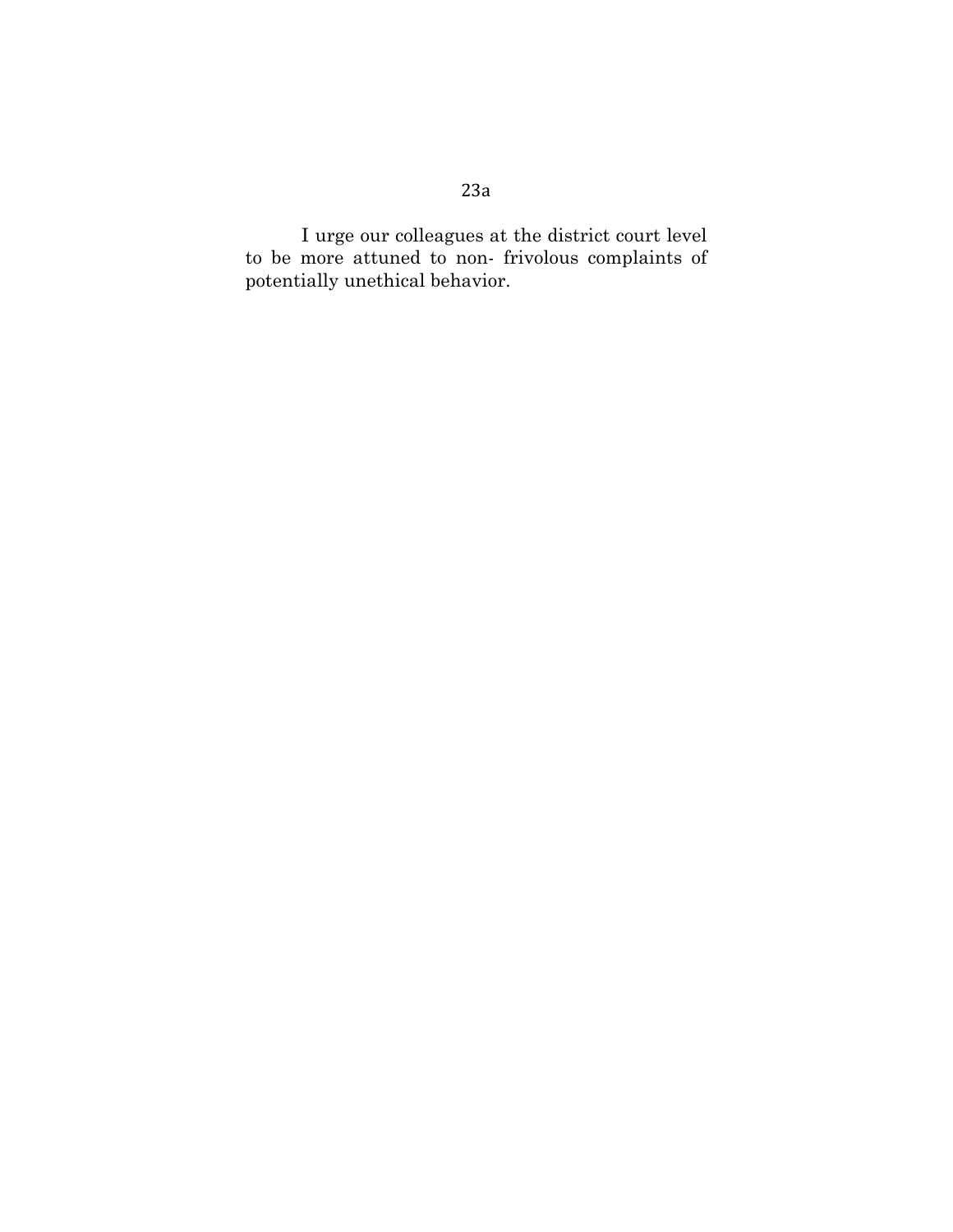STEPHEN HIGGINSON, Circuit Judge, joined by JOLLY, JONES, WIENER and OWEN, Circuit Judges, concurring:

Criminal discovery rules and practices vary. In federal criminal cases, discovery practices are responsive to local court and professionalism requirements, notably the United States Attorney's Manual; <sup>1</sup> the rulemaking process—itself dynamic and receptive to change urged by criminal justice participants—notably Fed. R. Crim. P. 16 (Discovery and Inspection); legislative initiatives, notably the Jencks Act, 18 U.S.C. 3500; and, judicial decisions elaborating the due process imperative for fundamental fairness, notably *Brady v. Maryland*, 373 U.S. 83 (1963).

I write in agreement with the majority that we should not stretch the last by constitutionalizing *Brady* forward in time from a fair trial right ("existing *Brady*") to a pre-plea right ("new *Brady*"), as well as to observe that the Who, What and When components of any new disclosure obligation be described with clarity to prosecutors, defense counsel and trial judges.

 $\overline{a}$ 

<sup>1</sup> *See e.g.* U.S.A.M. 9-5.001(D) (Timing of disclosure); *id.* 9- 5.001(D)(1) ("Exculpatory information must be disclosed reasonably promptly after it is discovered."); *id.* 9-11.233 ("It is the policy of the Department of Justice, however, that when a prosecutor conducting a grand jury inquiry is personally aware of substantial evidence that directly negates the guilt of a subject of the investigation, the prosecutor must present or otherwise disclose such evidence to the grand jury before seeking an indictment against such a person.").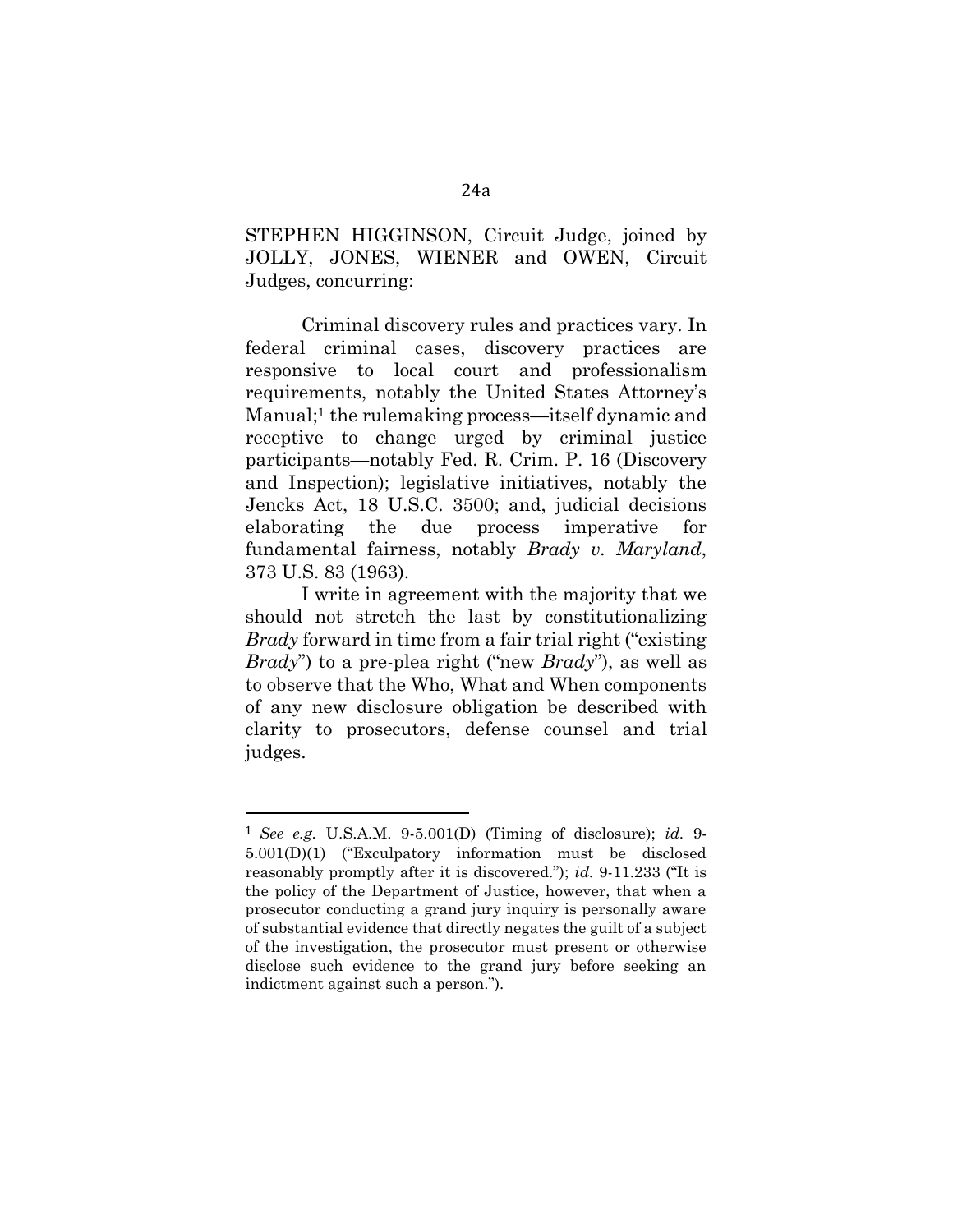*Who owes new Brady disclosure (after what, if any, search)?* Existing *Brady* law imposes constructive knowledge on the government, *see, e.g.*, *Kyles v. Whitley*, 514 U.S. 419, 437 (1995) ("[T]he individual prosecutor has a duty to learn of any favorable evidence known to the others acting on the government's behalf in the case, including the police."). If an earlier-in-time, new *Brady* right is recognized, the orbit of government responsibility must be drawn. Guilty plea agreements which offer benefits to defendants are vitally important to accused persons yet remain a matter of executive discretion. Those plea agreement offers may well be withheld if a *Brady* imputation rule applies to prosecutors when a matter is still being investigated with disparate law enforcement involvement, especially when law enforcement is responding to reactive crimes and arrests. Or plea agreement offers may come only with a waiver of any such new *Brady*  right. *Cf. United States v. Sylvester*, 583 F.3d 285, 293- 294 (5th Cir. 2009) (allowing case-in-chief plea statement waivers). Or they may come slowly, after coordinated due diligence review of investigative materials, regardless of whether a defendant seeks to avoid pretrial detention and the possibility of superseding charges by accepting responsibility and pleading guilty quickly.

*What must be disclosed?* The answer seems to be *Brady* minus *Ruiz*, yet that would revive difficult distinctions between exculpatory and impeachment evidence which bedeviled earlier due process caselaw. *See United States v. Bagley*, 473 U.S. 667, 676 (1985).

*When must disclosure occur?* The constitution does not prevent accused persons from acknowledging responsibility and guilt, yet any new *Brady* rule likely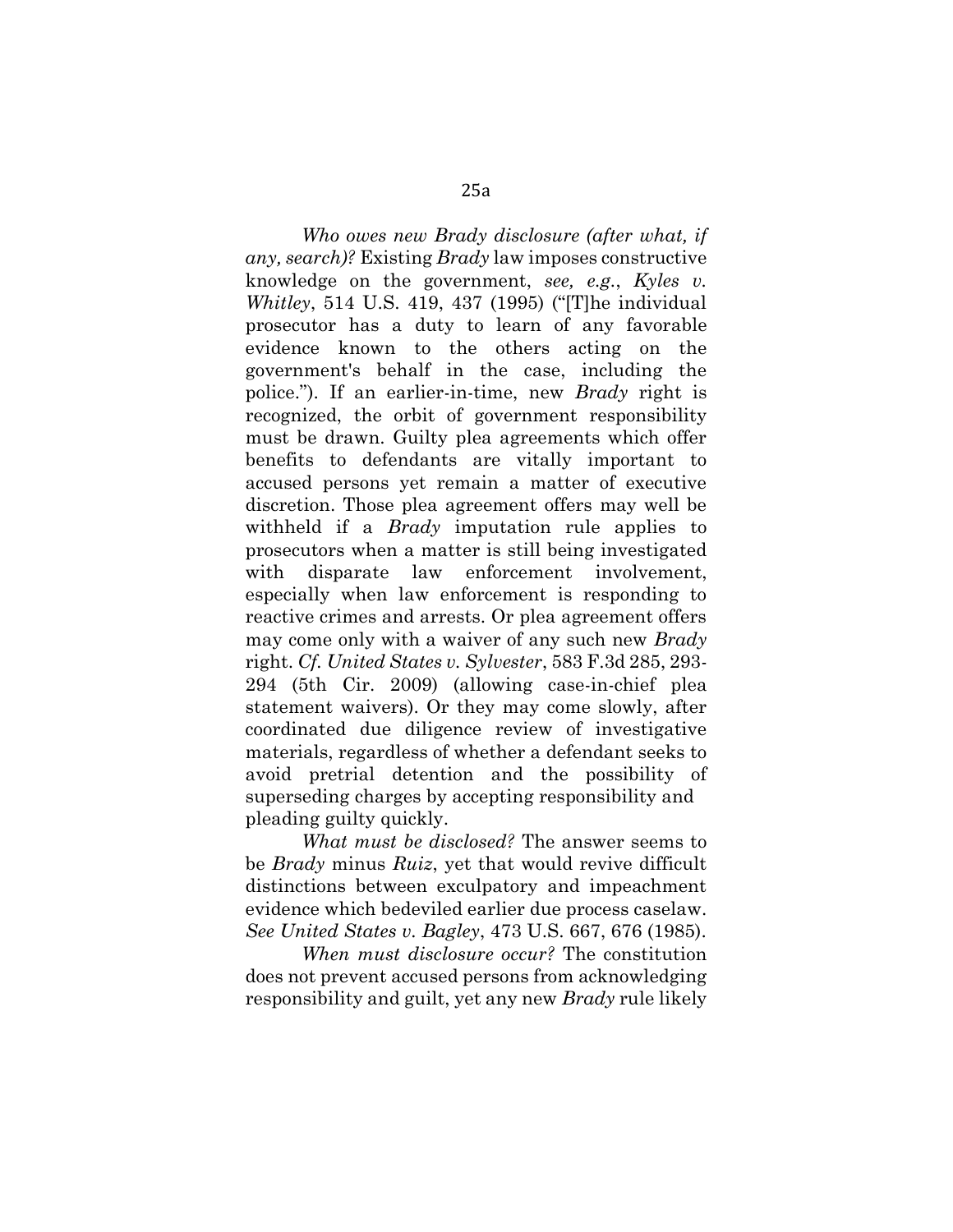would require prosecutors to collect and review existing evidence first, perhaps, as noted, seeking pretrial detention during that time, as well as, thereafter, superseding with additional charges if more, not less, incriminating evidence is found. Depending on the timing of any new *Brady* rule, especially one triggered by a defendant's stated intention to plead guilty, courts may need to anticipate pretrial detention requests against defendants who seek to plead guilty as well as requests for in camera submissions or protective orders to safeguard victims and witnesses.

Fairness and truth-finding are imperatives. *Berger v. United States*, 295 U.S. 78, 88 (1935). For that reason, it is worthwhile to emphasize that the constitution *already protects against prosecutors* who use false evidence to obtain a conviction. *Napue v. Illinois*, 360 U.S. 264, 269 (1959); *Giglio v. United States*, 405 U.S. 150 (1972); *cf. Ferrara v. United States*, 456 F.3d 278, 291-297 (1st Cir. 2006) (nondisclosure "so outrageous that it constituted impermissible prosecutorial misconduct sufficient to ground the petitioner's claim that his guilty plea was involuntary").<sup>2</sup>

 $\overline{a}$ 

<sup>2</sup> Furthermore, existing Brady is a continuing duty, *United States v. Cessa*, 861 F.3d 121, 134 n.8 (5th Cir. 2017) ("*Brady*  obligations are continuing throughout trial, and are neither dependent on a request from the defendant nor the form of the *Brady* material."), and extends to sentencing, *Brady v. Maryland*, 373 U.S. 83, 87-88 (1963), thus may be violated if a prosecutor withholds evidence which contradicts a presentence report offense narrative the government relies on. As with a proffer of a factual basis at rearraignment, endorsement of a presentence report will occur during the period when defendants may seek to withdraw their guilty pleas and any existing *Brady*  obligation and disclosure triggered by use of a factual basis or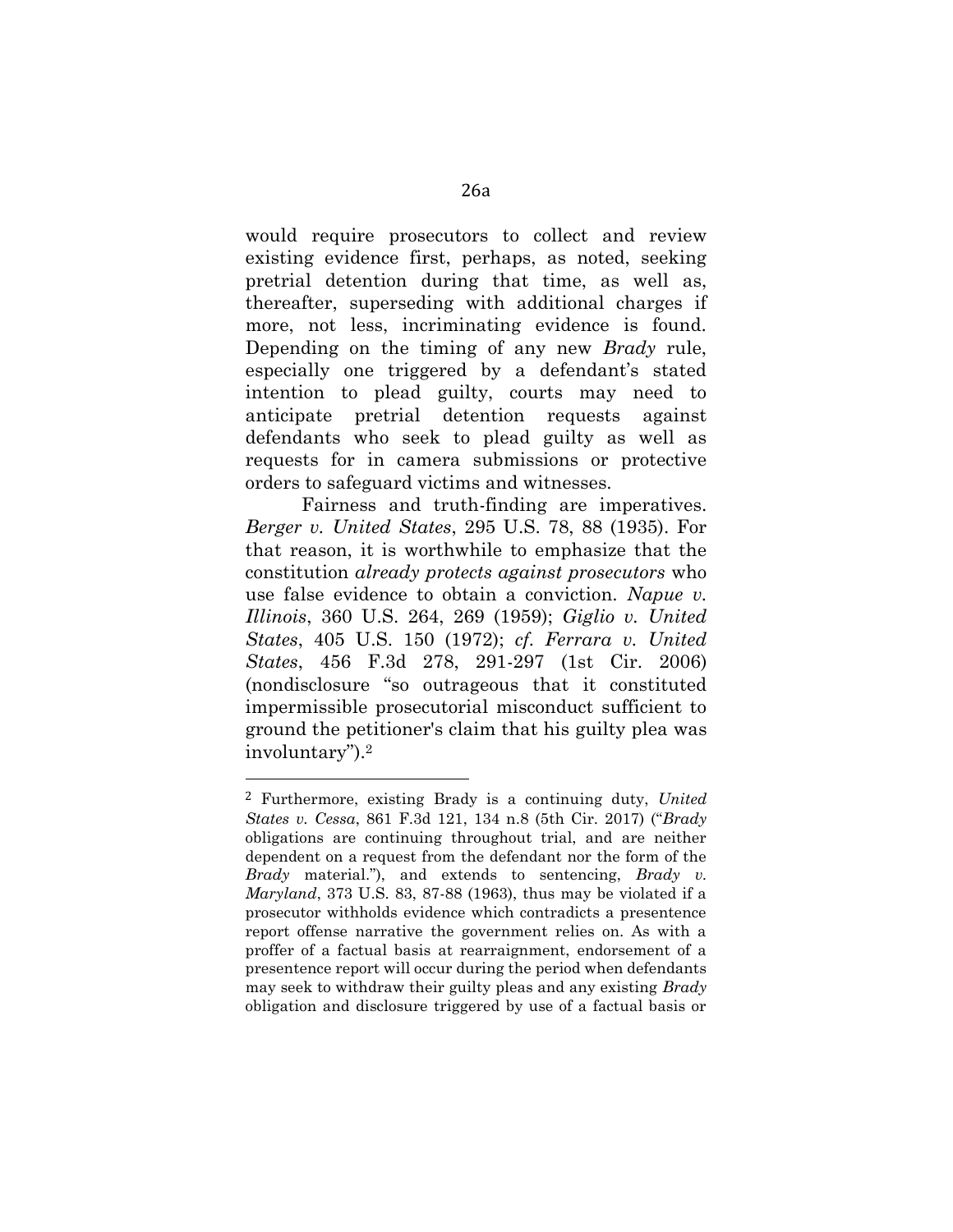And the constitution *already protects against ineffective assistance of counsel*, which occurs regardless of the attractiveness of a plea offer if counsel, in the best position to have ascertained innocence, fails to "investigate the law and circumstances" relating to a defendant's guilty plea. *See United States v. Juarez*, 672 F.3d 381, 390 (5th Cir. 2012); *Hill v. Lockhart*, 474 U.S. 52, 59 (1985).

Finally, the constitution already assures further protection against the miscarriage of justice of an innocent pleading guilty by requiring that *judges*  engage in extended, direct colloquy with *defendants*  who seek to confirm their guilt under oath. *Boykin v. Alabama*, 395 U.S. 238 (1969); Fed. R. Crim. P. 11(b)(1). Judges must confirm that a factual basis supports every guilty plea. *See* Fed. R. Crim. P. 11(b)(3); *cf. United States v. Gobert*, 139 F.3d 436, 439- 441 (5th Cir. 1998) (finding clear error in acceptance of guilty plea without adequate factual basis).<sup>3</sup>

 $\overline{a}$ 

presentence report may well qualify as a "fair and just reason for requesting withdrawal." Fed. R. Crim. P. 11(d).

<sup>3</sup> Indeed, judges frequently ask defendants to confirm their guilt in their own words. This may be particularly advisable when defendants and the government submit plea agreements with especially favorable terms for court acceptance. Fed. R. Crim. P.  $11(c)(2)$ - (5).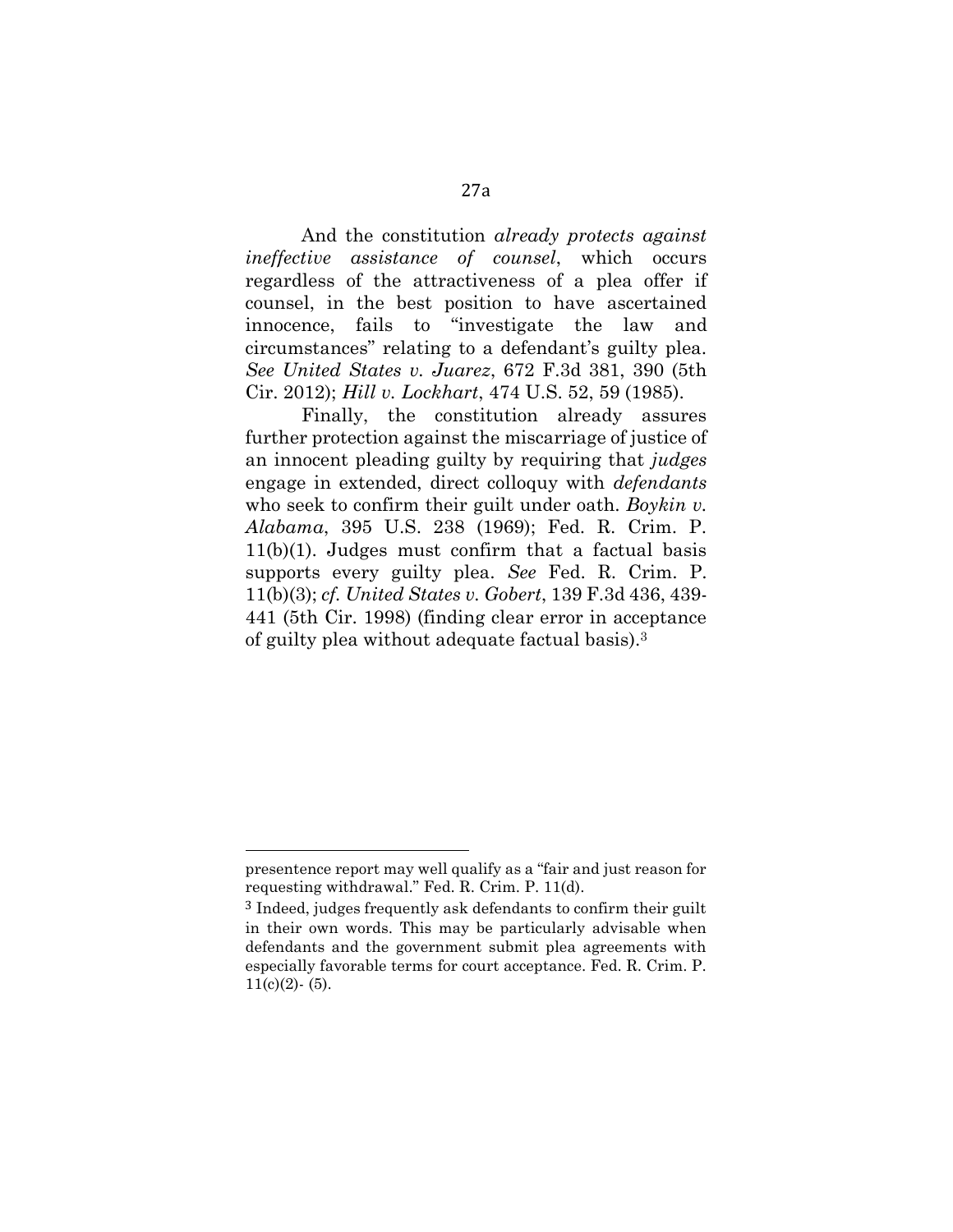JAMES C. HO, Circuit Judge, joined by E. GRADY JOLLY, EDITH H. JONES, JERRY E. SMITH, EDITH BROWN CLEMENT, and PRISCILLA R. OWEN, Circuit Judges, concurring:

A number of circuits are openly flirting with, if not embracing outright, a novel alteration of the constitutional doctrine first announced in *Brady v. Maryland*, 373 U.S. 83 (1963). *See*, *e.g.*, *Smith v. Baldwin*, 510 F.3d 1127, 1148 (9th Cir. 2007) (en banc) (citing *Sanchez v. United States*, 50 F.3d 1448, 1454 (9th Cir. 1995)); *United States v. Ohiri*, 133 F. App'x 555, 562 (10th Cir. 2005) (unpublished); *McCann v. Mangialardi*, 337 F.3d 782, 788 (7th Cir. 2003).

Under *Brady*, the defendant has the right to review exculpatory material from the prosecution team in order to prepare for trial. Under the proposed new rule, the prosecution team is now required to disclose such material, even if the accused does not want it, and instead seeks to plead guilty—and if the accused does not receive the material, he can later nullify the plea agreement.

The proposed rule is foreclosed by circuit precedent. And Chief Judge Stewart's en banc majority opinion expressly declines any invitation to overrule our precedent. I am pleased to join his excellent opinion.

I write separately to make two points about precedent. First, there was no justification for the district court to ignore our circuit precedent. Second, our circuit precedent was correctly decided. Indeed, it is compelled by established principles of constitutional law: *Brady* announced a right to exculpatory evidence as part of the right to a fair trial. Pleading guilty waives the right to a trial, and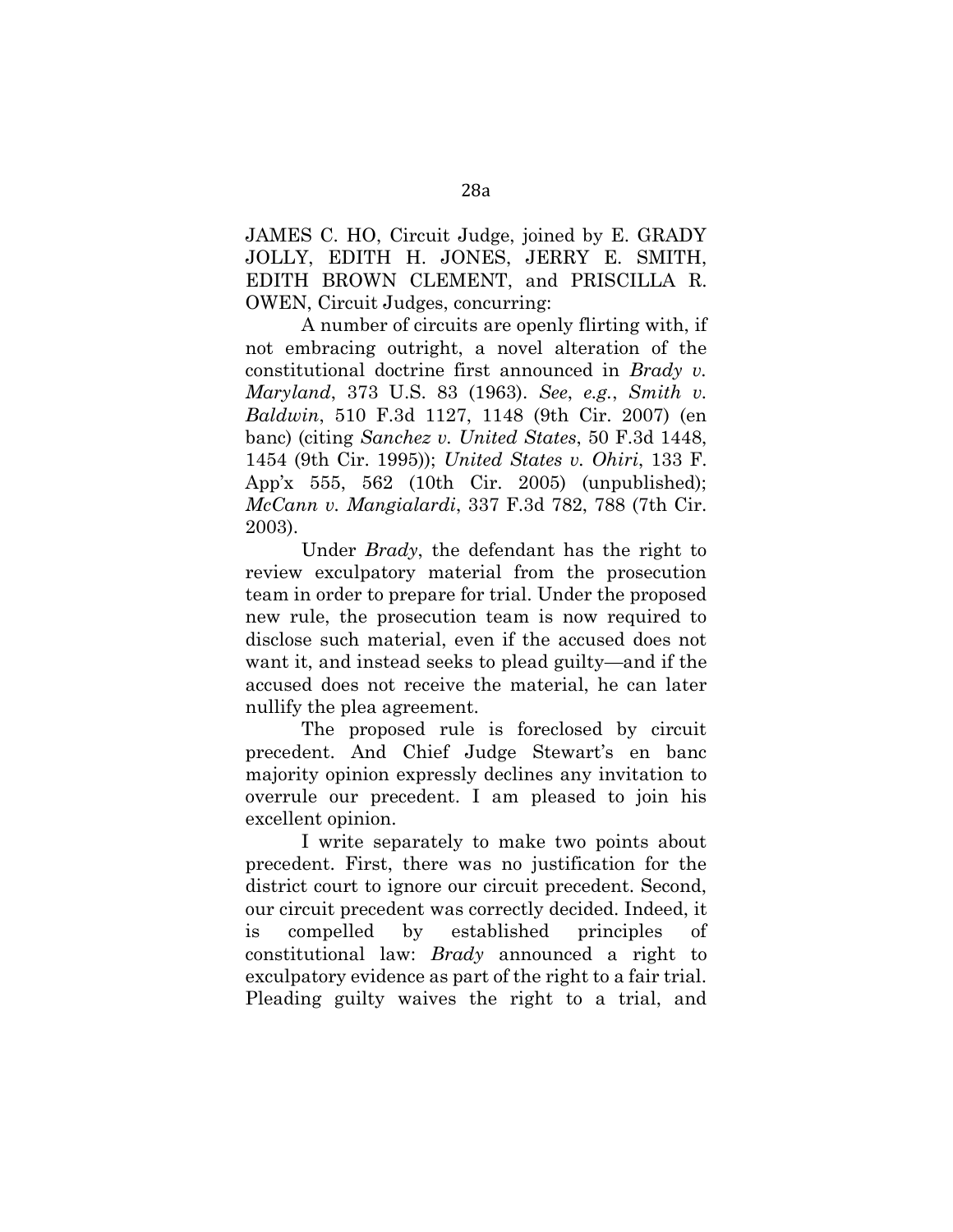inherent in that waiver is the waiver of subsidiary trial rights such as *Brady*. The district court contradicted these established principles when it extended *Brady* to the plea bargaining stage and treated it not as a right of the accused, but as a requirement defendants cannot waive.

I concur in the reversal of the district court.

If the constitutional theory urged by George Alvarez and his amici had been an open question in this circuit, the district court could have attempted to justify its judgment on either the text or original understanding of the Constitution or on a faithful application of analogous Supreme Court or circuit precedent.

But that is not this case. To the contrary, the district court awarded a \$2.3 million judgment based on a constitutional theory that our previous rulings expressly foreclose. *See United States v. Conroy*, 567 F.3d 174, 178–79 (5th Cir. 2009) (per curiam) (citing *Matthew v. Johnson*, 201 F.3d 353, 361–62 (5th Cir. 2000)). What's more, the district court did not even cite—let alone distinguish—our prior precedents.

In describing the judicial power established in Article III of the Constitution, Federalist 78 observes that, "[t]o avoid an arbitrary discretion in the courts, it is indispensable that they should be bound down by strict rules and precedents, which serve to define and point out their duty in every particular case that comes before them." THE FEDERALIST NO. 78 (Alexander Hamilton).

Consistent with these foundational constitutional principles, it is long established that district courts are bound to follow circuit precedent unless it directly conflicts with Supreme Court precedent. *See*, *e.g.*, *Campbell v. Sonat Offshore*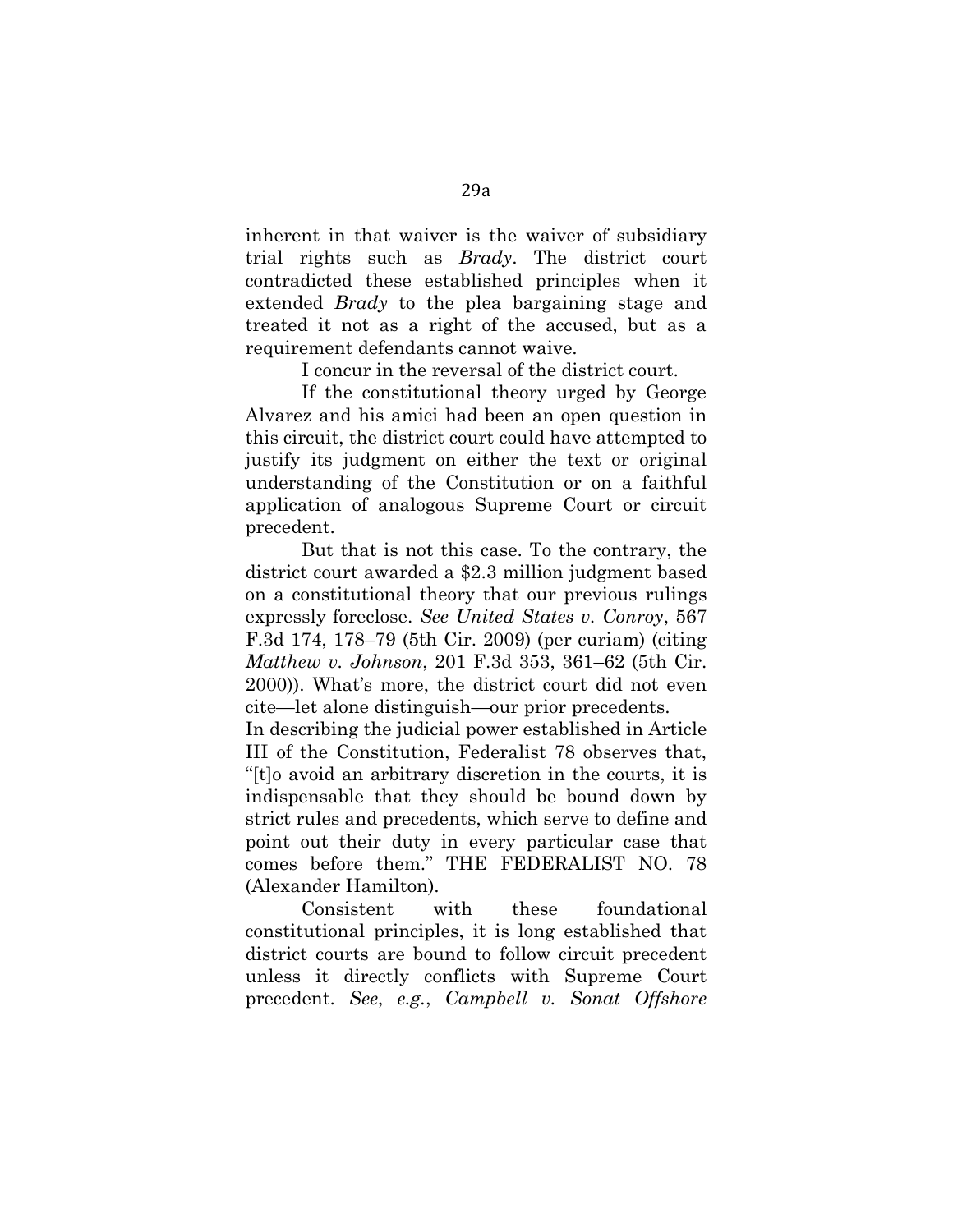*Drilling, Inc.*, 979 F.2d 1115, 1121 n.8 (5th Cir. 1992) ("It has been long established that a legally indistinguishable decision of this court must be followed by other panels of this court and district courts unless overruled en banc or by the United States Supreme Court.").

In the event of such a conflict, Supreme Court precedent of course plainly controls. But there is no such conflict here: The Supreme Court has *never* held that *Brady* establishes an unwaivable right at the plea bargaining phase.

To the contrary, the Supreme Court has held precisely the opposite in the context of two different categories of *Brady* material. *See United States v. Ruiz*, 536 U.S. 622 (2002). First, prosecutors need not disclose exculpatory impeachment evidence at the plea bargaining stage, as Chief Judge Stewart explains. *See* Op. at 14–17 (citing *Ruiz*, 536 U.S. at 630–33). Moreover, prosecutors need not disclose exculpatory evidence concerning any potential affirmative defense at the plea bargaining stage. *See Ruiz*, 536 U.S. at 633 ("We do not believe the Constitution here requires provision" of "information the Government has regarding any 'affirmative defense'" "prior to plea bargaining"); *see also id.*  (Thomas, J., concurring) ("I agree with the Court that the Constitution does not require the Government to disclose either affirmative defense information or impeachment information relating to informants or other witnesses before entering into a binding plea agreement with a criminal defendant.").

Neither Alvarez nor his amici have explained why one rule should apply to exculpatory evidence concerning the prima facie elements of a criminal case, and a different rule should apply to exculpatory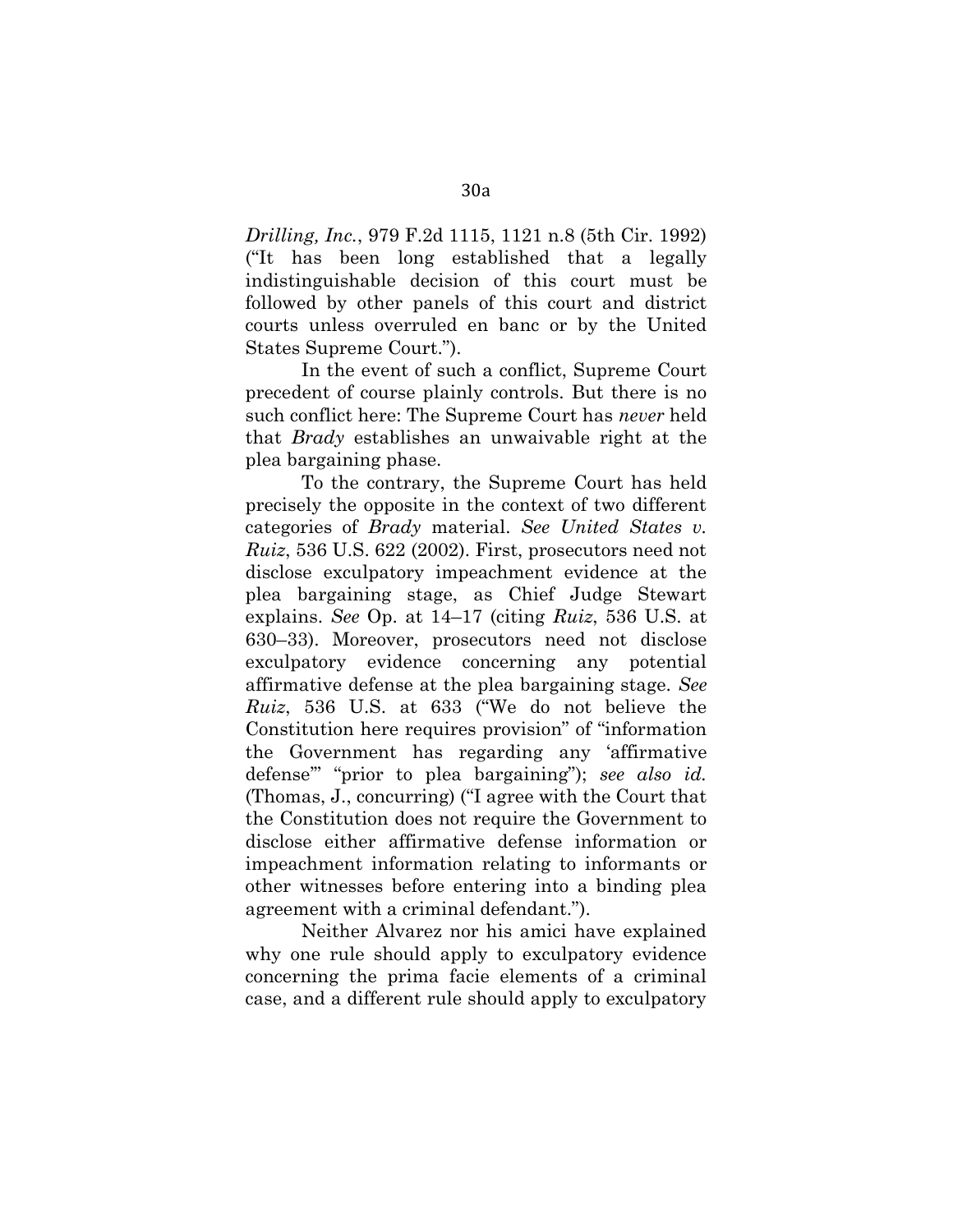evidence concerning affirmative defenses. Certainly nothing in the text or original understanding of the Constitution supports such a distinction. And most importantly, no Supreme Court decision has ever so held (tellingly, the district court does not even cite, let alone rely on, *Ruiz*). So there was no basis for the district court to ignore binding circuit precedent.<sup>1</sup>

What's more, our circuit precedent is correct: *Brady* is a trial right—and it is a right that the accused waives if he agrees to a plea bargain.

For his part, Alvarez argues that we should extend *Brady* from the trial stage to the plea bargaining stage—and that we should treat *Brady* as a requirement that a defendant cannot waive. As his brief contends, courts should not only extend *Brady* to the plea bargaining phase, but also refuse to credit any waiver of *Brady* rights, on the ground that any such "waiver cannot be deemed 'intelligent and voluntary' [because it was] 'entered without knowledge of material information withheld by the prosecution.'" Supplemental Brief for Appellee at 36 (quoting *Sanchez v. United States*, 50 F.3d 1448, 1453 (9th Cir. 1995)).

l

II.

<sup>1</sup> 1 Alvarez relies heavily on Supreme Court decisions that extend the requirement of effective assistance of counsel to the plea bargaining stage. *See*, *e.g.*, *Lafler v. Cooper*, 566 U.S. 156, 162–63 (2012); *Missouri v. Frye*, 566 U.S. 134, 140 (2012); *Padilla v. Kentucky*, 559 U.S. 356, 364–66 (2010). But none of those cases purport to question or undermine the Court's earlier decision in *Ruiz* declining to extend *Brady* to the plea bargaining phase. If there is conceptual tension in extending the effective assistance of counsel requirement to the plea bargaining stage, but not *Brady*, it has not troubled the Supreme Court.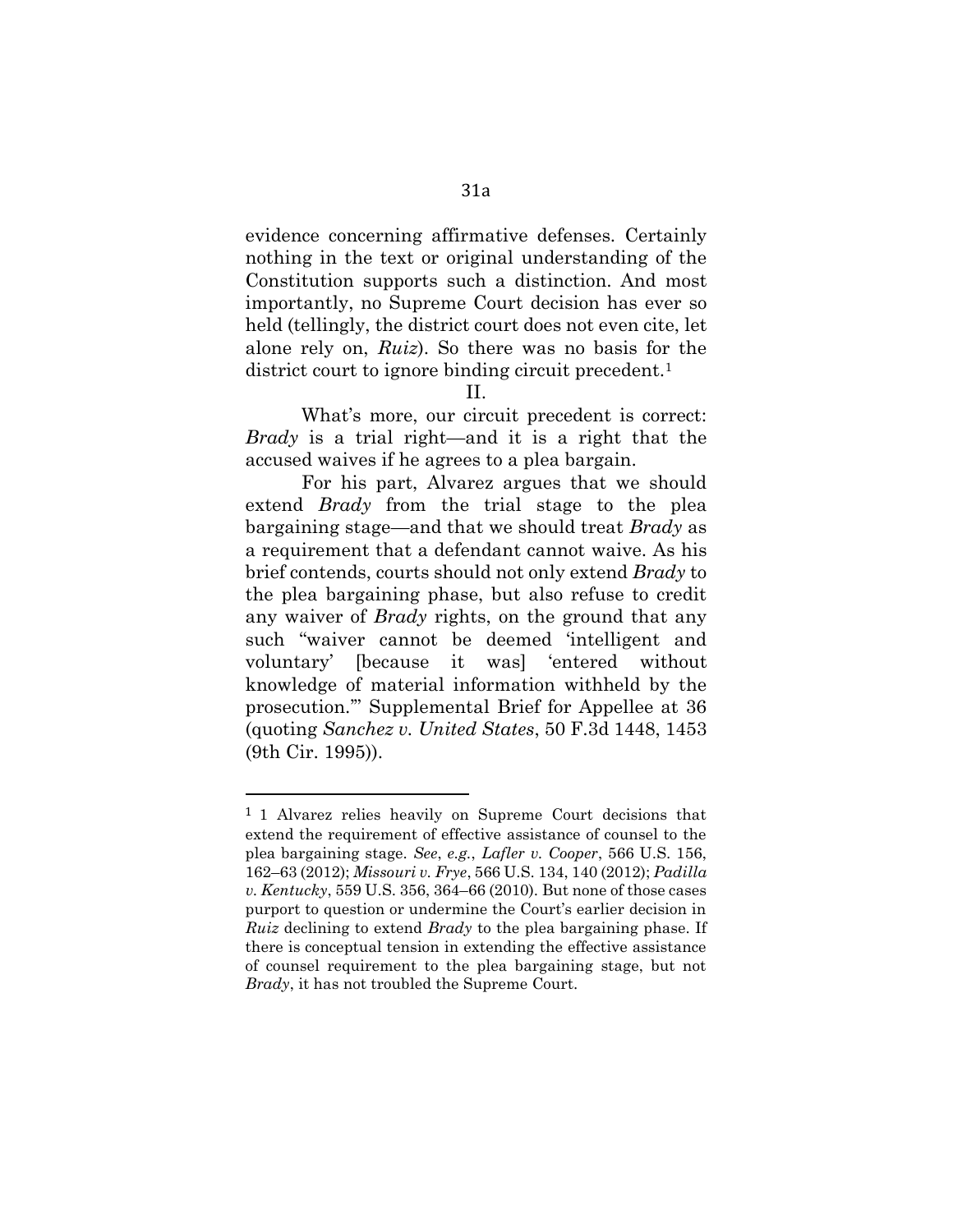He errs on both counts. What's more, converting *Brady* from a right to a requirement would diminish, rather than enhance, its value to the accused.

A.

First, it is well established that *Brady* is a *trial*  right. It is a right to exculpatory evidence that is part and parcel of the constitutional right to a fair trial under the Due Process Clause.

The Supreme Court has repeatedly characterized the *Brady* right as necessary to ensure a fair trial—characterizations that contradict the suggestion that disclosure is additionally required to ensure the constitutionality of pre-trial proceedings. In *United States v. Agurs*, 427 U.S. 97 (1976), for example, the Court observed that "the prosecutor will not have violated his constitutional duty of disclosure unless his omission is of sufficient significance to result in the denial of the defendant's right to a fair trial." *Id.* at 108. *See also*, *e.g.*, *Ruiz*, 536 U.S. at 628 (describing *Brady* as "a right that the Constitution provides as part of its basic 'fair trial' guarantee") (citing U.S. CONST. amend. V, VI; *Brady*, 373 U.S. at 87); *United States v. Bagley*, 473 U.S. 667, 675 (1985) ("The *Brady* rule is based on the requirement of due process. . . . [A prosecutor must] disclose evidence favorable to the accused that, if suppressed, would deprive the defendant of a fair trial."); *Weatherford v. Bursey*, 429 U.S. 545, 559 (1977) ("[U]nder *Brady* . . . the prosecution has the 'duty under the due process clause to insure that "criminal trials are fair" by disclosing evidence favorable to the defendant upon request.'") (citation omitted).

The entire purpose of plea bargains, of course, is to avoid the need for trial altogether. Extending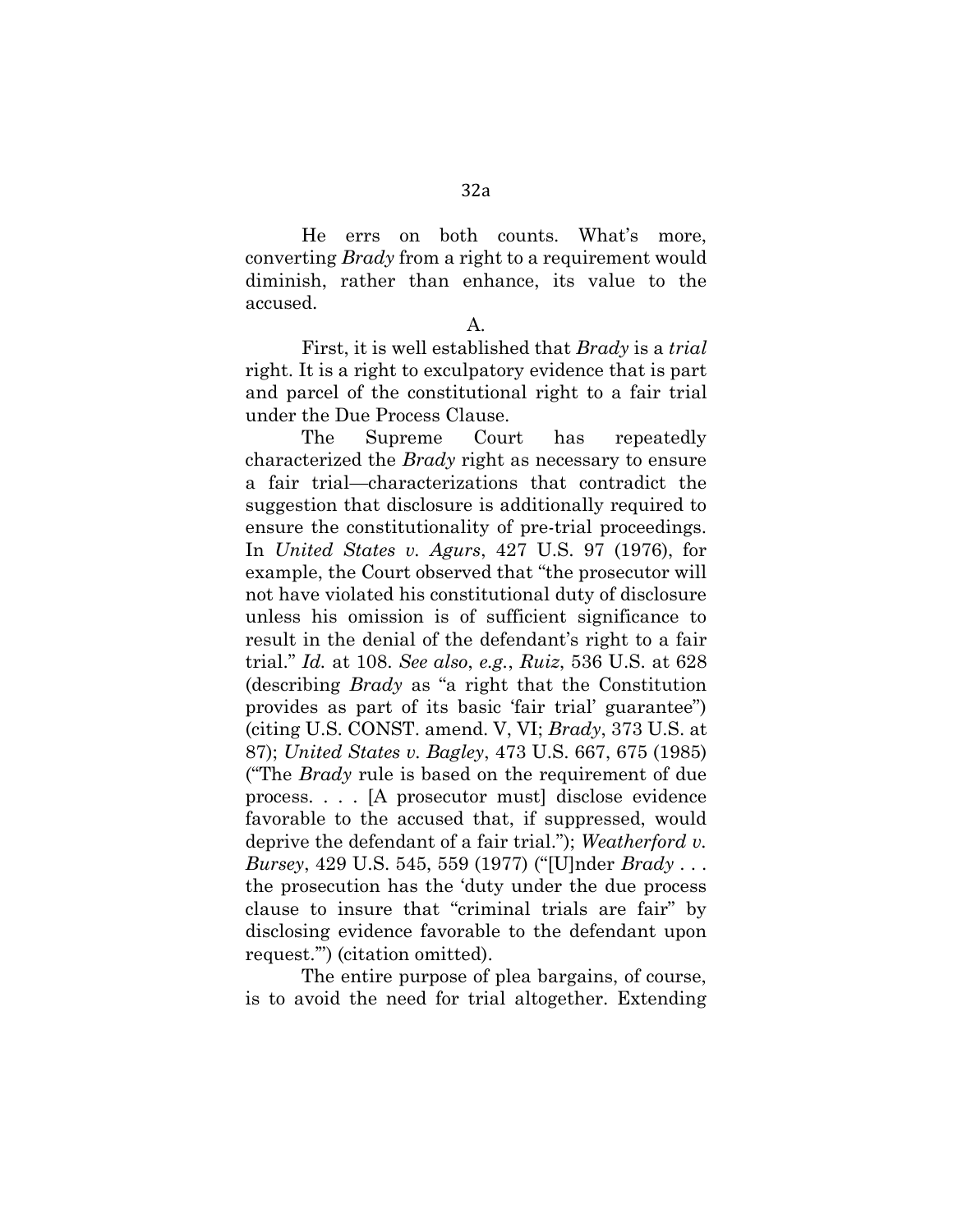*Brady* to the plea bargaining phase thus contradicts the established understanding of *Brady* as a trial right. As Justice Thomas observed in *Ruiz*: "The principle supporting *Brady* was 'avoidance of an unfair trial to the accused.' That concern is not implicated at the plea stage." *Ruiz*, 536 U.S. at 634 (Thomas, J., concurring) (citation omitted).

The proposed new rule also misunderstands the basic nature of plea bargains. Plea bargains, by their very definition, involve the waiver of a number of fundamental rights.

First and foremost, plea bargains waive the right to trial itself. What's more, inherent in the waiver of trial is a waiver of all rights attendant to a fair trial—such as the Fifth Amendment right against self-incrimination, the Sixth Amendment rights to a trial before a jury, to confront one's accusers, and to obtain compulsory process, and the right to disclosure of exculpatory evidence under *Brady*. *See*, *e.g.*, *Florida v. Nixon*, 543 U.S. 175, 187 (2004) ("By entering a guilty plea, a defendant waives constitutional rights that inhere in a criminal trial, including the right to trial by jury, the protection against selfincrimination, and the right to confront one's accusers.") (citing *Boykin v. Alabama*, 395 U.S. 238, 243 (1969)); *Godinez v. Moran*, 509 U.S. 389, 397 n.7 (1993) (same); *Winters v. Cook*, 489 F.2d 174, 179 (5th Cir. 1973) (en banc) ("[P]ersonal fundamental rights include the right to plead guilty (which of course encompasses the waiver of numerous rights), the right to waive trial by jury, the right to waive appellate review and the right to testify personally.") (citing *Developments in the Law—Federal Habeas Corpus*, 83 HARV. L. REV. 1038, 1011 n. 102 (1970)).

B.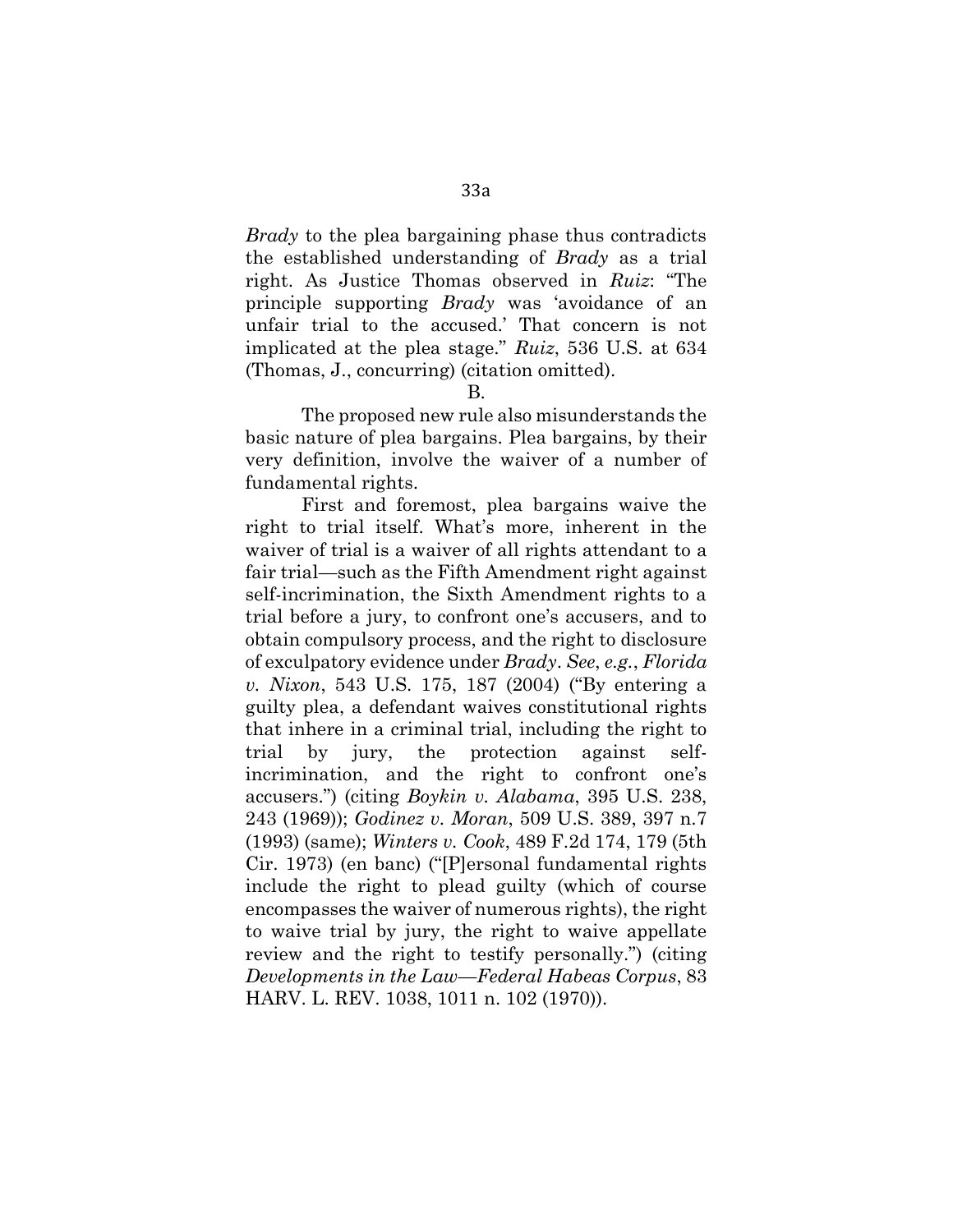The point is simply this: The Constitution enumerates a series of rights of the accused—but the defendant may waive those rights, for example, in exchange for leniency in a plea agreement. There is no reason to treat *Brady* any differently. To the contrary, to regard *Brady*, not as a right that the accused can waive, but as a requirement that prosecutors must obey, would be incongruous with our approach to other similar constitutional doctrines.

No one would claim, for example, that plea bargaining itself is unconstitutional—even though it inherently involves the right to trial under the Sixth Amendment. *See*, *e.g.*, *Brady v. United States*, 397 U.S. 742, 748 (1970) ("[T]he plea is more than an admission of past conduct; it is the defendant's consent that judgment of conviction may be entered without a trial—a waiver of his right to trial before a jury or a judge."); *Adams v. United States ex rel. McCann*, 317 U.S. 269, 276 (1942) ("It hardly occurred to the framers of the original Constitution and of the Bill of Rights that an accused, acting in obedience to the dictates of self-interest or the promptings of conscience, should be prevented from surrendering his liberty by admitting his guilt.").

It is likewise well established that the accused has the right to waive the right to jury trial in favor of a bench trial. *See*, *e.g.*, *Adams*, 317 U.S. at 278 ("[S]ince trial by jury confers burdens as well as benefits, an accused should be permitted to forego its privileges when his competent judgment counsels him that his interests are safer in the keeping of the judge than of the jury."). *See also generally* Erwin N. Griswold, *The Historical Development of Waiver of Jury Trial in Criminal Cases*, 20 VA. L. REV. 655 (1934) (collecting materials).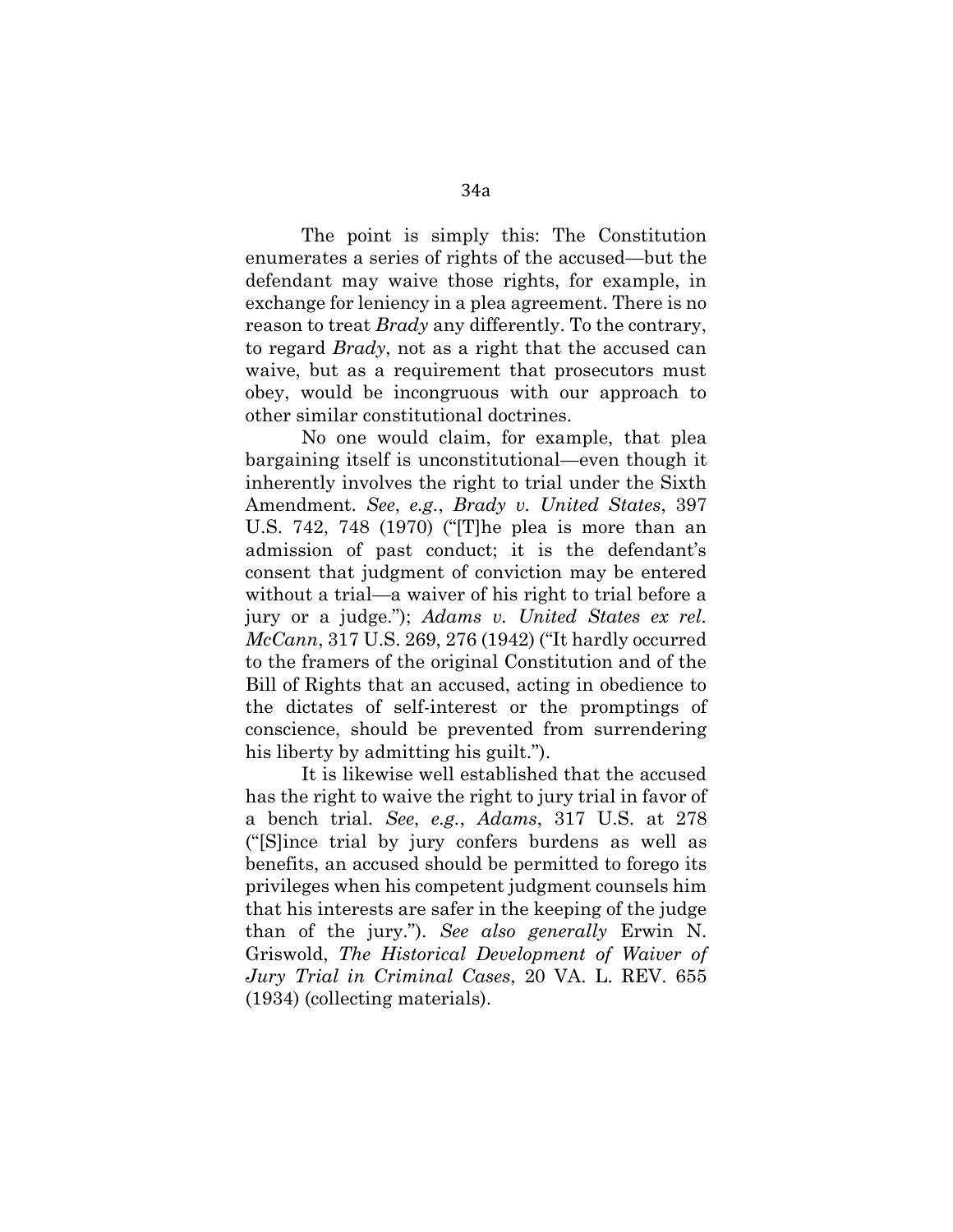Similarly, no one here argues that the accused has an unwaivable Sixth Amendment right to confront one's accusers or to have compulsory process to secure favorable witnesses, prior to agreeing to a plea bargain. Indeed, such an argument would effectively invalidate numerous codes of criminal procedure that generally do not permit pre-trial depositions absent special circumstances. *See*, *e.g.*, Tex. Code Crim. Proc. § 39.02; La. Code Crim. Proc. art. 716; Miss. R. Crim. Proc. 17.5. Otherwise, in every rape or sexual abuse case, for example, the victim would be required to endure a deposition by the accused, even where the accused is willing to plead guilty and forgo trial.

Neither Alvarez nor his amici offer any principled distinction as to why— among these various trial rights, all waivable upon a plea bargain—*Brady* should be treated any differently.

#### C.

To convert *Brady* from a right to a requirement would not only defy established principles of constitutional law. It would also diminish the value of those fundamental rights to the accused.

Rights are most valuable when individuals have the choice not to invoke them, depending on the circumstances. An old legend tells how the King of Siam would bestow sacred white elephants upon his political rivals. As gifts from the king, the elephants could not be rejected. Yet the sacred pachyderms, which could not be sold or used for work, would inevitably eat their owners out of house and home driving them into bankruptcy, and leaving them far worse off than before they received the "gift."

Forcing unwaivable "rights" upon the accused can have a similar effect. We empower the accused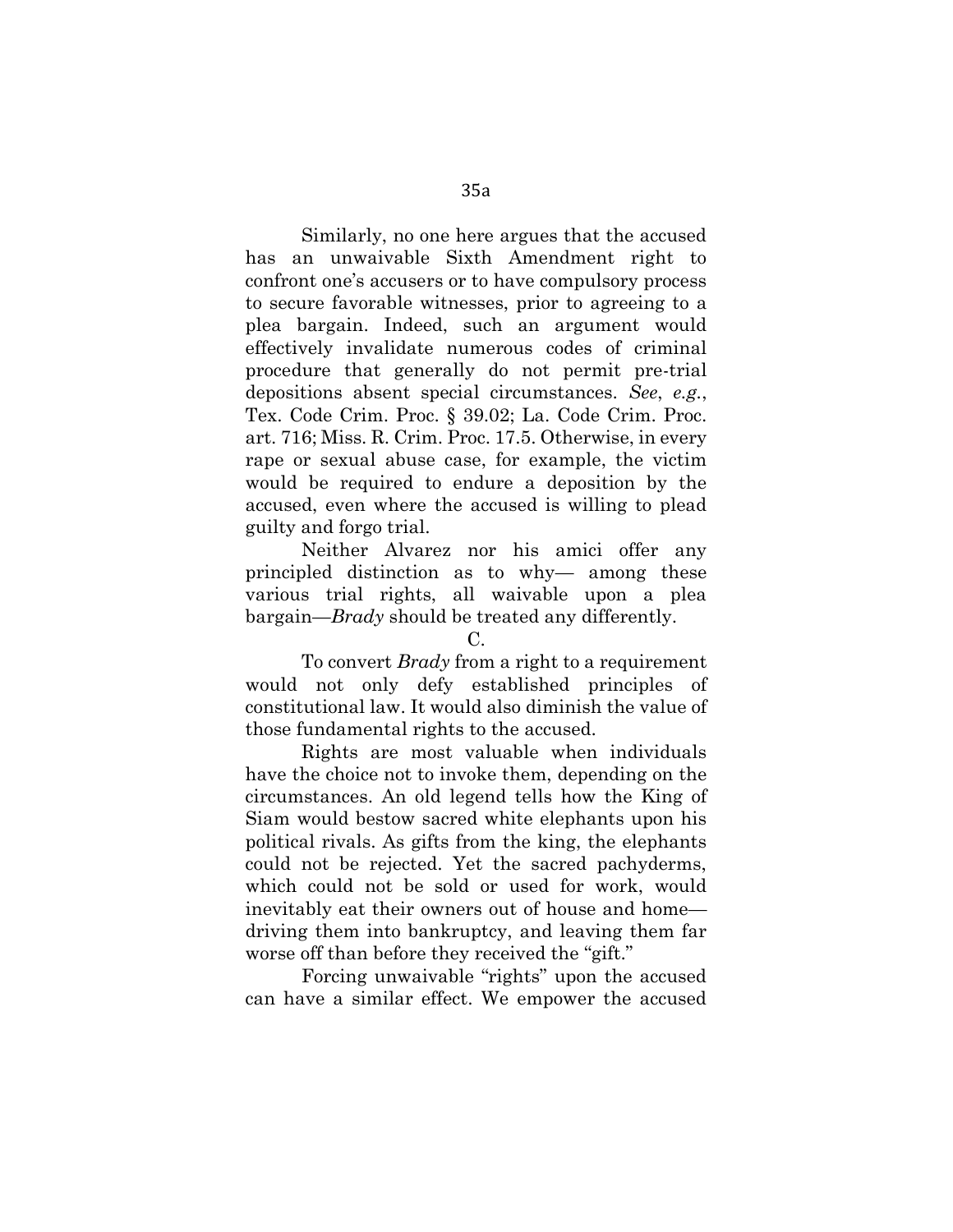when we allow them to waive their rights. From the defendant's perspective, the way to maximize the value of a right is to give him the option to waive it, just in case (as is often the case) he can exchange it for something else that is even more valuable to him. As the Supreme Court once put it: "When the administration of the criminal law in the federal courts is hedged about as it is by the Constitutional safeguards for the protection of an accused, *to deny him in the exercise of his free choice the right to dispense with some of these safeguards . . . is to imprison a man in his privileges and call it the Constitution*." *Adams*, 317 U.S. at 280 (emphasis added).

The power to waive trial rights provides the accused with a significant bargaining chip in plea negotiations. Prosecutors lack the resources to take every case to trial. So prosecutors have a natural incentive to offer plea deals with lower penalties than what the accused might receive from a trial. "Plea bargaining flows from 'the mutuality of advantage' to defendants and prosecutors, each with his own reasons for wanting to avoid trial." *Bordenkircher v. Hayes*, 434 U.S. 357, 363 (1978). And the flip side is also true: giving prosecutors "a reduced incentive to bargain" will accrue "to the detriment of the many defendants for whom plea bargaining offers the only hope for ameliorating the consequences to them of a serious criminal charge." *Blackledge v. Perry*, 417 U.S. 21, 37 (1974) (Rehnquist, J., dissenting).

These principles apply to *Brady*. A defendant who agrees to waive his *Brady* right relieves the prosecution team of the substantial burdens associated with identifying, assembling, and disclosing the range of exculpatory materials required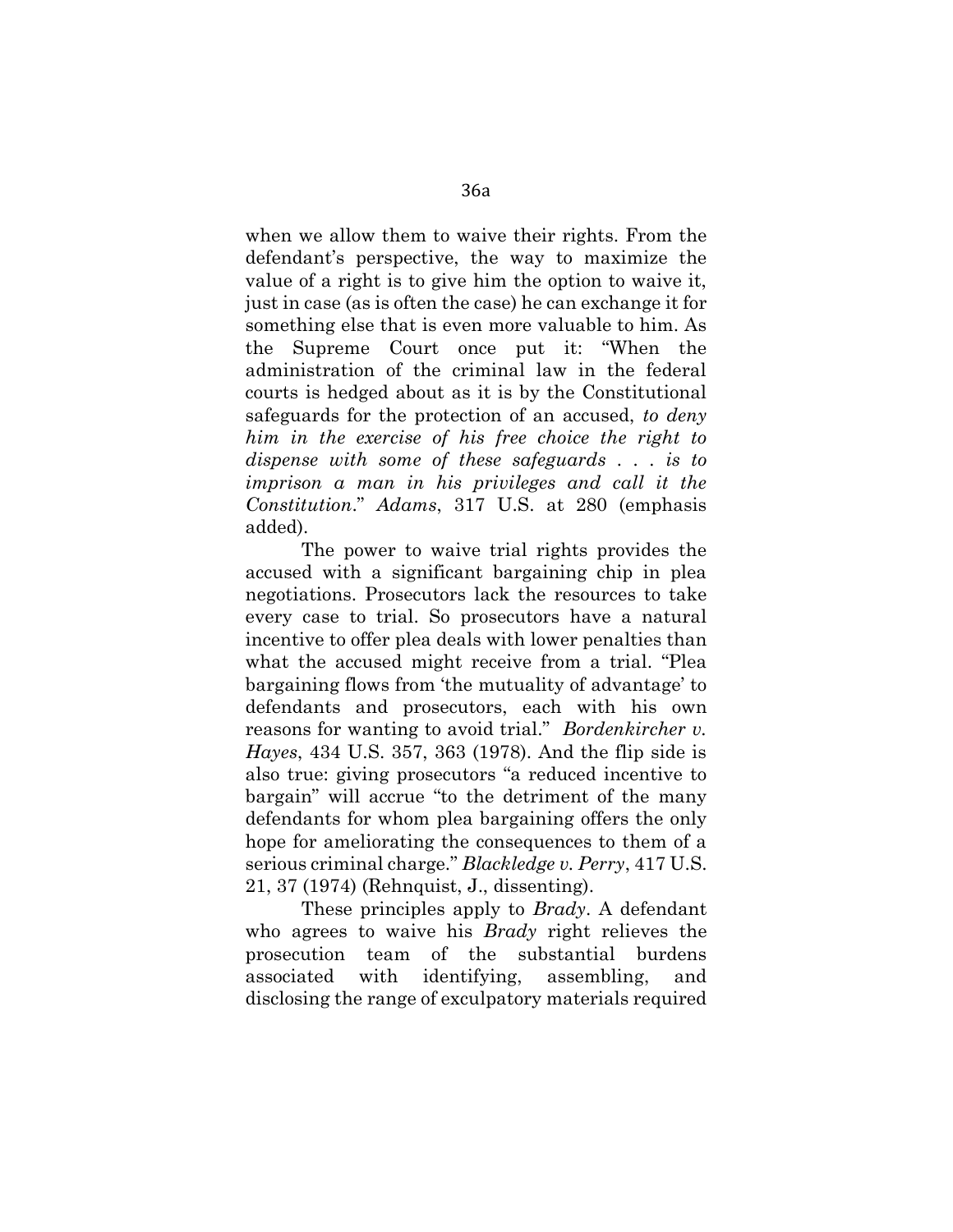under *Brady*—as explained further in Judge Higginson's thoughtful concurrence. Converting the *Brady* right into a prosecutorial requirement would substantially upset this balance, by giving defendants less to offer the prosecution during the negotiations. Prosecutors may be less likely to offer deals at all, if they are forced to expend significant resources regardless of whether the case is pled or proceeds to trial. Or they might offer inferior plea deals, in the form of longer sentences. Either result is a materially worse outcome for the accused.

\*\* \*

There are times when it is necessary to upset circuit precedent—for example, in direct response to squarely conflicting Supreme Court precedent, or (where the Supreme Court has not yet ruled) to better align our precedents with the text and original understanding of the Constitution or the plain language of United States statutes. But that is not this case.

To the contrary, the alteration of our circuit's *Brady* precedents urged by Alvarez and his amici would violate established legal principles and even diminish the value of *Brady* to the accused. If there is a case to be made for such reform, it must be accomplished through one of the mechanisms established by our Founders, such as Article V of the Constitution, or through the proper exercise of legislative powers vested in Congress and in the several states. *Cf. Brady*, 373 U.S. at 92 (separate opinion of White, J.) ("I would leave this task, at least for now, to the rulemaking or legislative process after full consideration by legislators, bench, and bar.").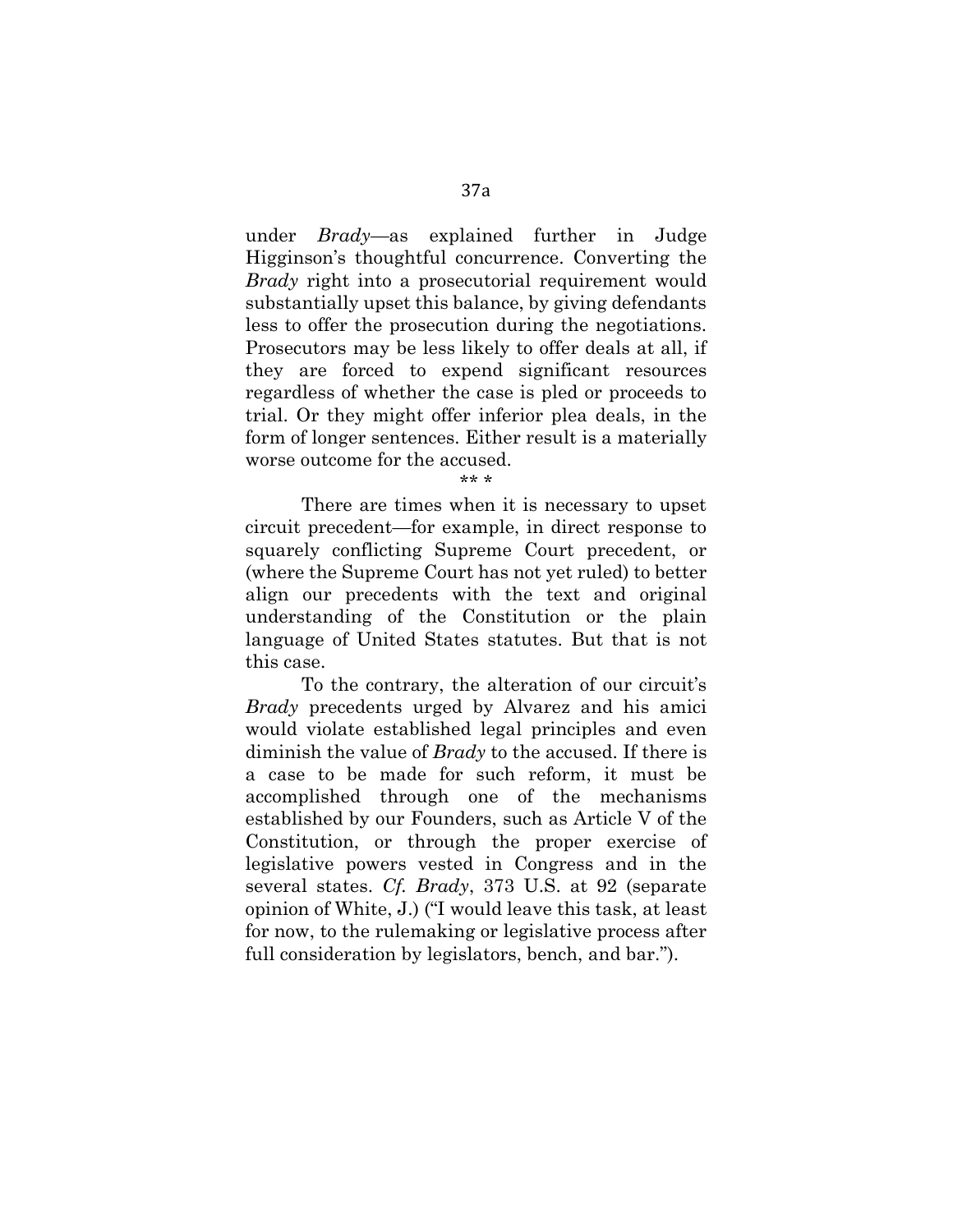38a

I concur in the reversal of the district court.<sup>2</sup>

<sup>2</sup> I also agree with the majority's reliance on *Monell*. And I recognize that *Monell* alone is enough to reverse the judgment of the district court—we did not have to undertake the additional effort of addressing *Brady* in order to decide this appeal. But our Court granted rehearing en banc to reach the *Brady* question and it is a question our dissenting colleagues address as well so accordingly, I examine the *Brady* issue presented here.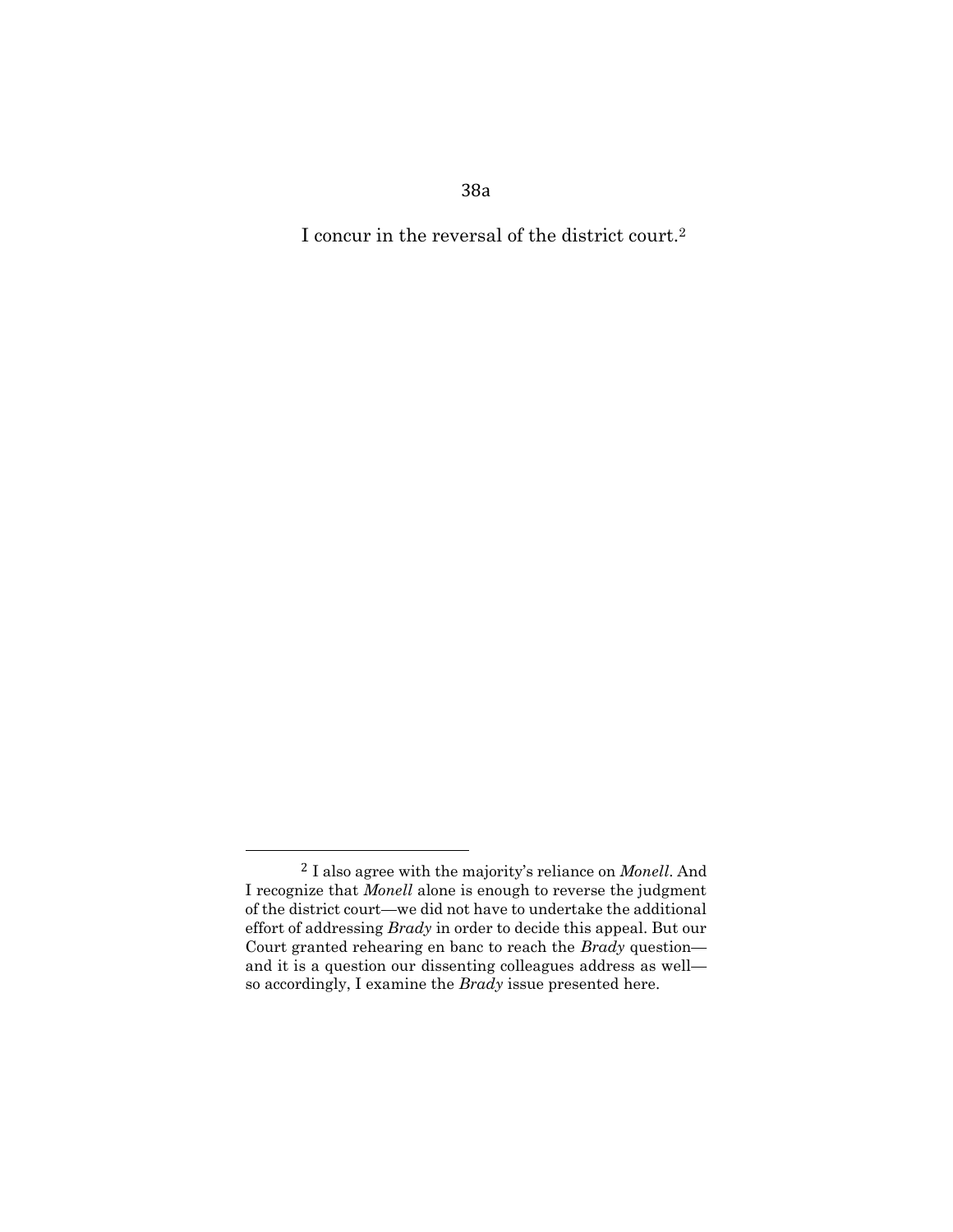I respectfully dissent from the majority opinion because, in my view, the en banc court should have recognized the federal constitutional right of a defendant to exculpatory evidence at the pleabargaining stage, essentially for the reasons described in Judge Costa's dissent. I also join Part 1 of Judge Graves's dissent, in which he explains how the City's policy of nondisclosure of exculpatory evidence caused a violation of Alvarez's right to the exculpatory video that ultimately exonerated him, prior to entering his guilty plea.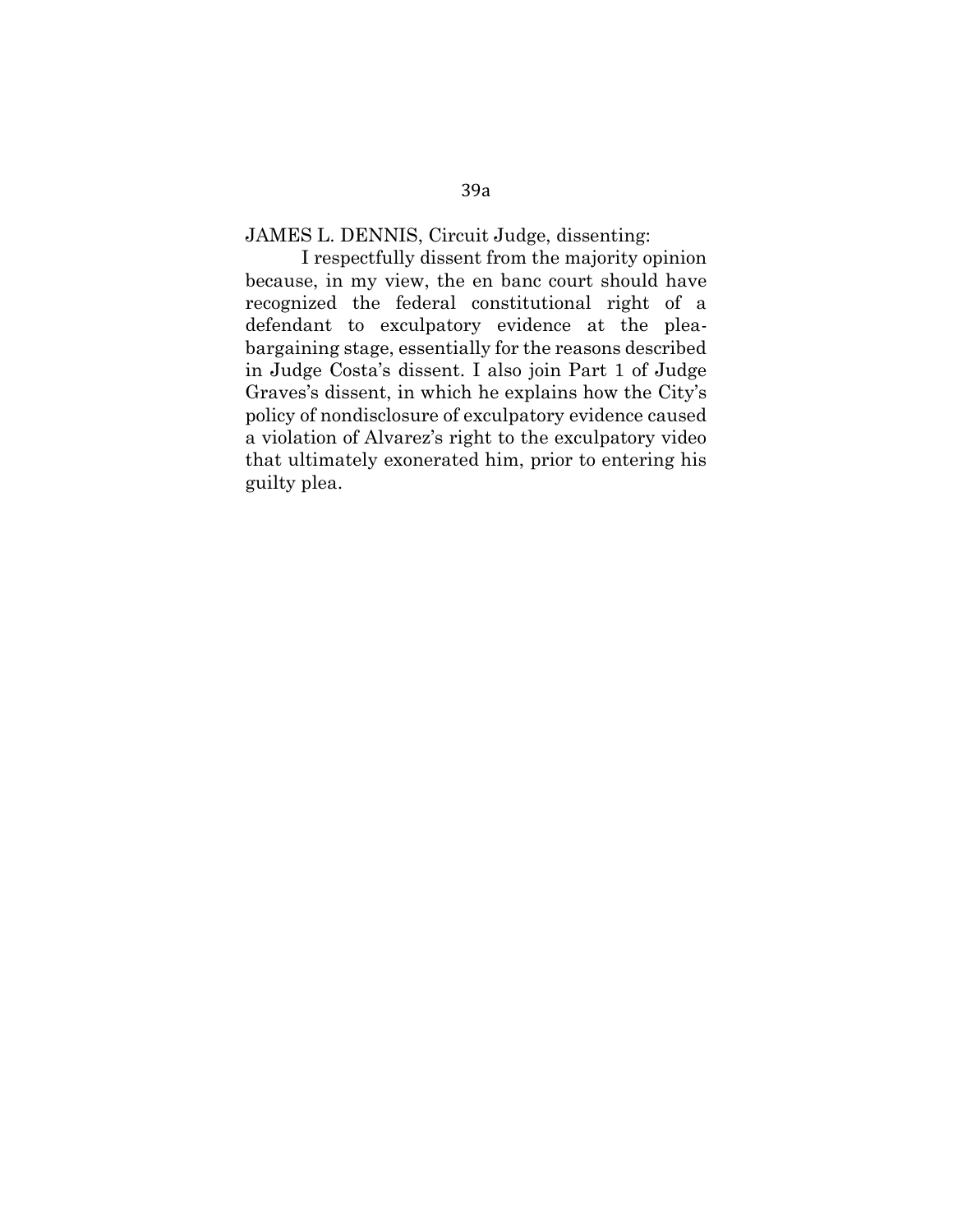JAMES E. GRAVES, JR., Circuit Judge, joined by COSTA, Circuit Judge, dissenting1:

I write separately to: (1) dissent from the majority's moving force analysis; (2) dissent from the majority's deliberate indifference analysis; and (3) address Brownsville's egregiously inadequate training policies.

## **1. Non-disclosure policy was moving force for non-disclosure.**

The majority states that the Brownsville Police Department's ("BPD") failure to disclose the video evidence was the result of a "series of interconnected errors" by individual officers that was "separate from" official BPD policy. I respectfully disagree.

"[T]here can be no municipal liability unless [an official policy] is the moving force behind the constitutional violation." *James v. Harris Cty.*, 577 F.3d 612, 617 (5th Cir. 2009). "In other words, a plaintiff must show direct causation, i.e., that there was 'a direct causal link' between the policy and the violation." *Id.* (quoting *Piotrowski v. Hous.*, 237 F.3d 567, 578 (5th Cir. 2001)). Whether a sufficient causal link exists is a question of fact. *See Jett v. Dall. Indp. Sch. Dist.*, 491 U.S. 701, 737 (1989); *Kirkpatrick v. Washoe*, 843 F.3d 784, 797 (9th Cir. 2016); *James*, 577 F.3d at 618; *Bielevicz v. Dubinon*, 915 F.2d 845, 851 (3d Cir. 1990).

Here, as part of the internal affairs division ("IAD") investigation, Officer Arias created a use of force report and submitted it up his chain of command to Sgt. Infante and Commander Rodriguez. Infante and Rodriguez then reviewed the report, and the video

<sup>1</sup> Judge Dennis joins part 1.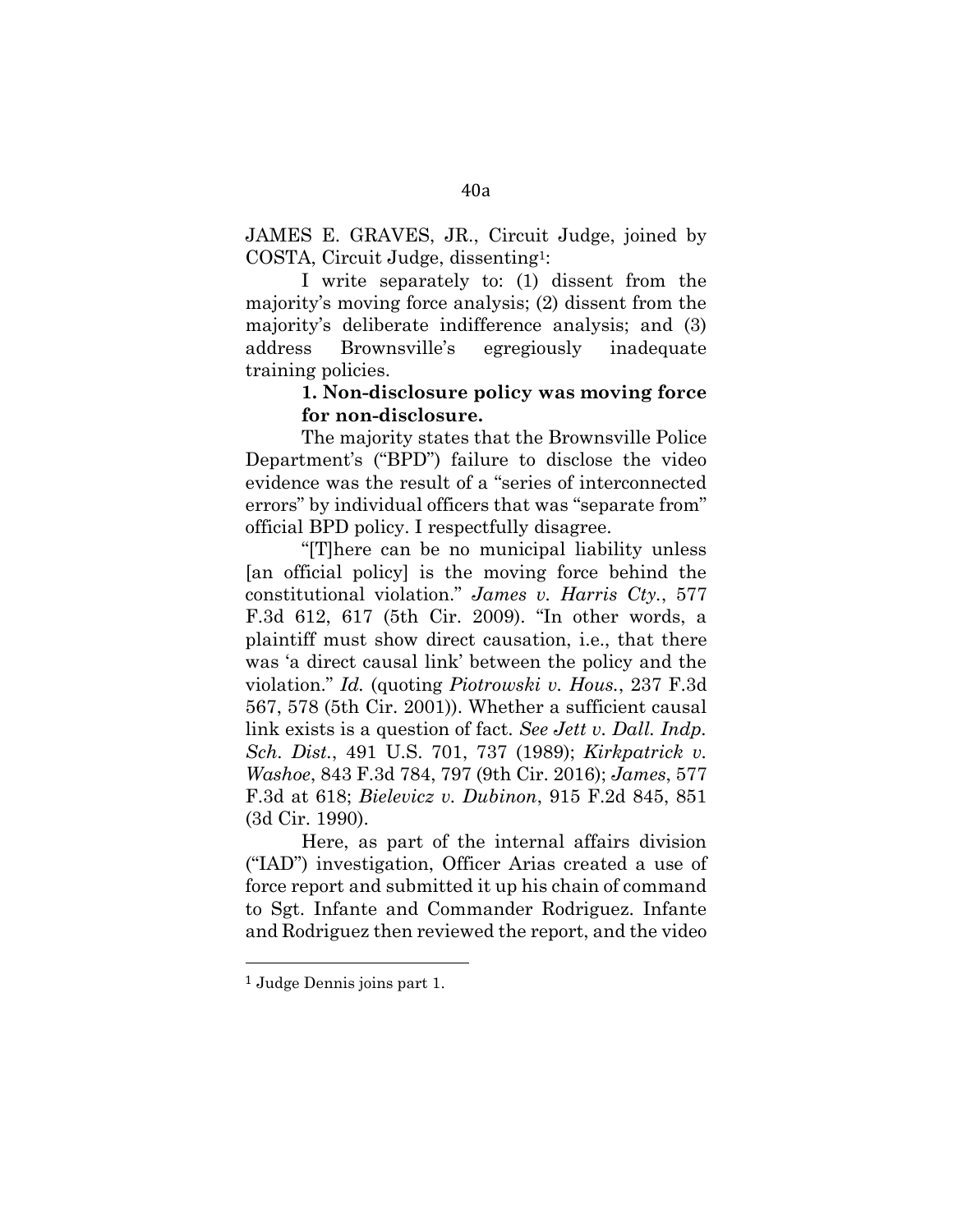evidence, and submitted their own individual reports to Chief Garcia. Garcia never reviewed the file, and none of the officers disclosed the videos outside of the IAD.

Meanwhile, Officer Carrejo, the criminal investigations division ("CID") officer assigned to submit the case file to the District Attorney, obtained the IAD incident reports from the jail. Carrejo then submitted those reports to the District Attorney without conducting additional evidentiary investigation because there was no "evidence form" in the records alerting him that relevant evidence existed.

According to the majority, these actions were a "series of interconnected" errors by the officers involved. With respect, record evidence shows that the officers committed no errors at all under BPD policies.

CID investigators are responsible for providing criminal case files to the District Attorney's office. To start that process, they collect documents, such as incident reports, from a "cubbyhole" at the jail designated for the CID case prep team. They then conduct evidentiary follow-up as needed, based largely on "evidence forms" that fellow officers attach to the files provided to CID. Without an evidence form in the file, CID investigators would be unaware that follow-up is necessary.

BPD has a policy, however, that IAD officers do not proactively disclose evidence, including *Brady*  evidence, to CID investigators. Instead, IAD officers pass all *Brady* evidence up their chain of command to Chief Garcia, who has sole responsibility to ensure that any *Brady* evidence is properly disclosed. Because these officers do not disclose evidence, there is no "evidence form" generated for the CID case file.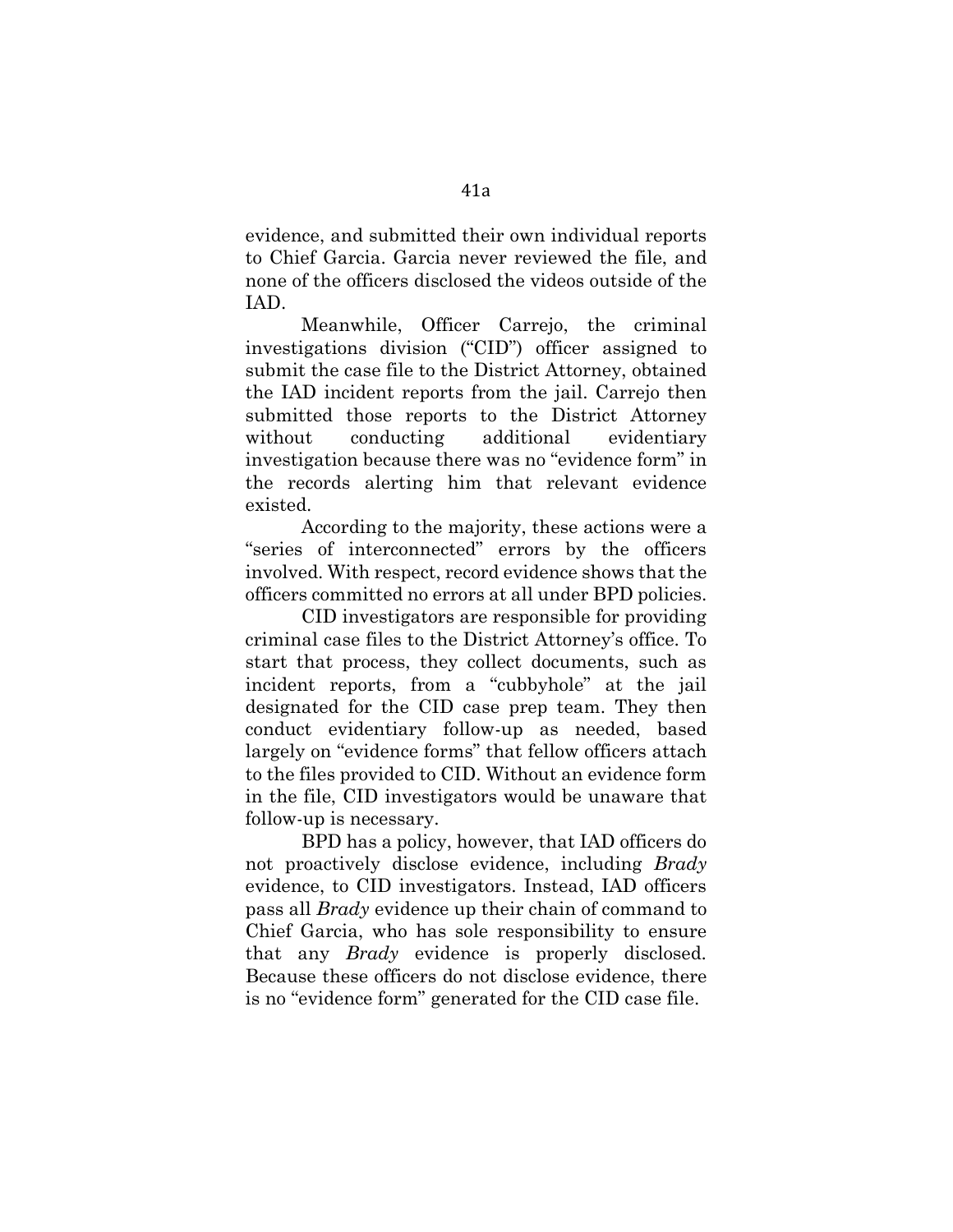Thus, contrary to the majority's view, the officers committed no "interconnected errors" in conducting their investigation. The IAD officers faithfully passed the evidence up the chain of command to Chief Garcia without disclosing the evidence to CID. In turn, the CID officer, unaware that relevant evidence existed, conducted no evidentiary follow-up and simply passed the file to the District Attorney's office. This was not error, it was how the system was designed to work.

Moreover, while the majority characterizes Garcia's failure to review the file as nothing "more than negligent oversight," the record paints a different picture. Indeed, Garcia did not review nine out of thirteen known use of force cases. Even when Garcia did review such files, it may be "several weeks, even up to a month or more . . . after the criminal case had been submitted to the [D]istrict [A]ttorney's office." Garcia's failure to review the instant case was entirely in line with BPD practice.

I therefore respectfully dissent from the majority's conclusion that Alvarez has not established that the non-disclosure policy was the moving force behind the alleged violation. BPD's policy of not disclosing exculpatory evidence to CID investigators was the direct cause of BPD's failure to disclose the video evidence to the District Attorney and the defense.

## **2. Non-disclosure policy implemented with deliberate indifference.**

The majority next concludes that BPD could not have implemented the non-disclosure policy with deliberate indifference because there was an "understanding throughout the police department" that IAD officers could disclose exculpatory evidence.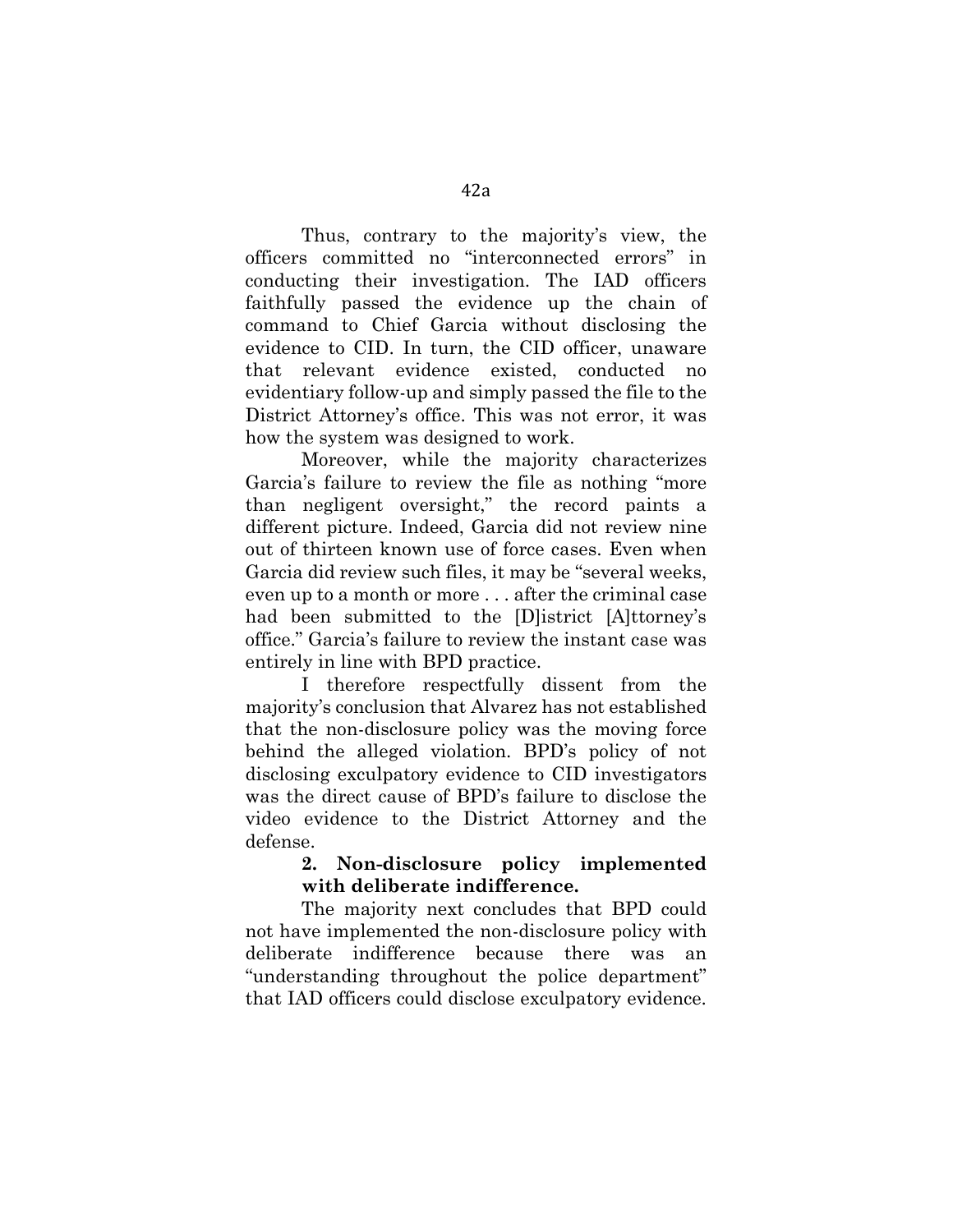With respect, that conclusion is not supported by the record evidence.

Though BPD officers did claim that they "should," "could," and "would" have disclosed the video evidence to the CID if asked to do so, the overwhelming weight of the evidence is that officers understood that IAD evidence was simply not shared with CID as a matter of policy.

For instance, officers were trained to consider IAD and CID as separate investigative tracts that operate independently. As a result, there was a widespread belief among IAD officers that they had no duty to confirm that CID had exculpatory evidence. Instead, IAD officers simply passed evidence up their chain of command without disclosure to, or even consideration of, any parallel CID investigation. That understanding was based on "in-service training."

In contrast, there is no evidence to support the officers' claims that IAD officers would, could, or should freely disclose evidence to the CID. Quite the opposite is true, as no BPD policy, commanding officer, or training, informed IAD officers that they could, or even should, do so.

Compounding this problem, BPD provided CID investigators with no training on how to conduct their investigations. Instead, CID officers act purely pursuant to on-the-job experience. For Carrejo, that "mostly consists of getting ahold of victims or witnesses and get[ting] whatever information is needed for the file." Carrejo expects fellow officers to "book" relevant evidence in order to generate an "evidence report,"<sup>2</sup> so that Carrejo can then "follow up

<sup>2</sup> These evidence reports were among the many topics on which BPD failed to train its CID officers.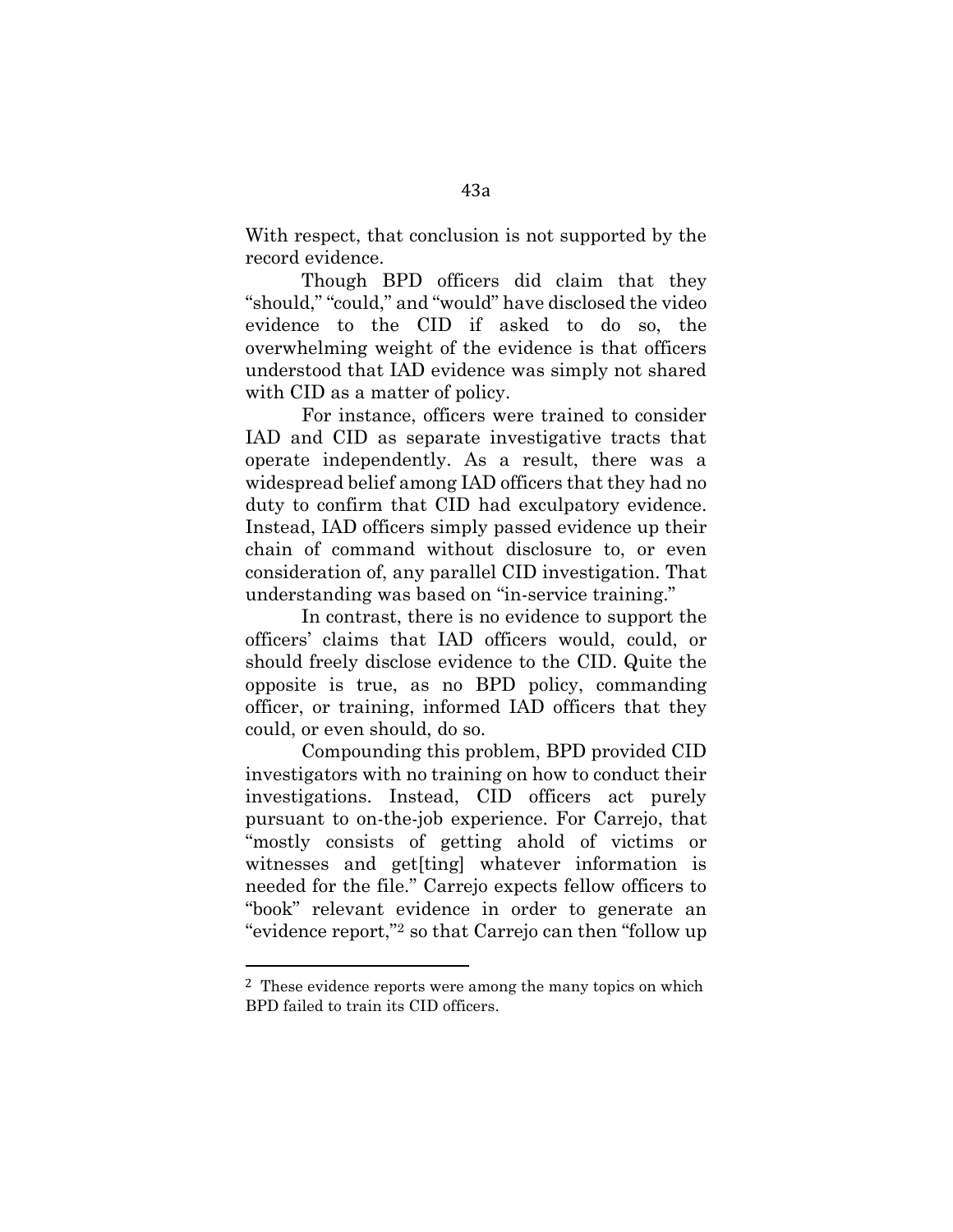with that evidence." There is no indication in the record that Carrejo received any training, or even instruction, to pursue the robust evidentiary investigation that Brownsville, and the majority, claims he should have done. There is likewise no evidence at all that CID investigators ever asked IAD for evidence.

I respectfully dissent from the majority's conclusion that there was an "understanding throughout the police department" that IAD officers could disclose exculpatory evidence. The weight of the evidence states otherwise.

I also disagree with the majority opinion's conclusion that a deliberate indifference theory of municipal liability was not viable because at the time we had not recognized a pre-plea right to *Brady*  material. The City never made this "clearly established" argument in the district court or in our court. By adopting it sua sponte, the court repeats the mistake we recently made in *Hernandez v. Mesa*, 785 F.3d 117 (5th Cir. 2015) (en banc). We held that a border patrol agent was entitled to qualified immunity for shooting a Mexican national because the law was not clearly established that the Fifth Amendment applied to a foreign citizen injured outside the United States. *Id.* at 121. The Supreme Court reversed, explaining that the agent did not know at the time of the shooting whether the victim was a U.S. citizen. 137 S. Ct. 2003, 2007 (2017). The same is true for the similar deliberate indifference inquiry here. When he failed to disclose the exculpatory video, Police Chief Garcia did not know that Alvarez was pleading guilty. Even more than in *Mesa*, he could not have known as that fact did not yet exist (that is, the plea decision had not yet been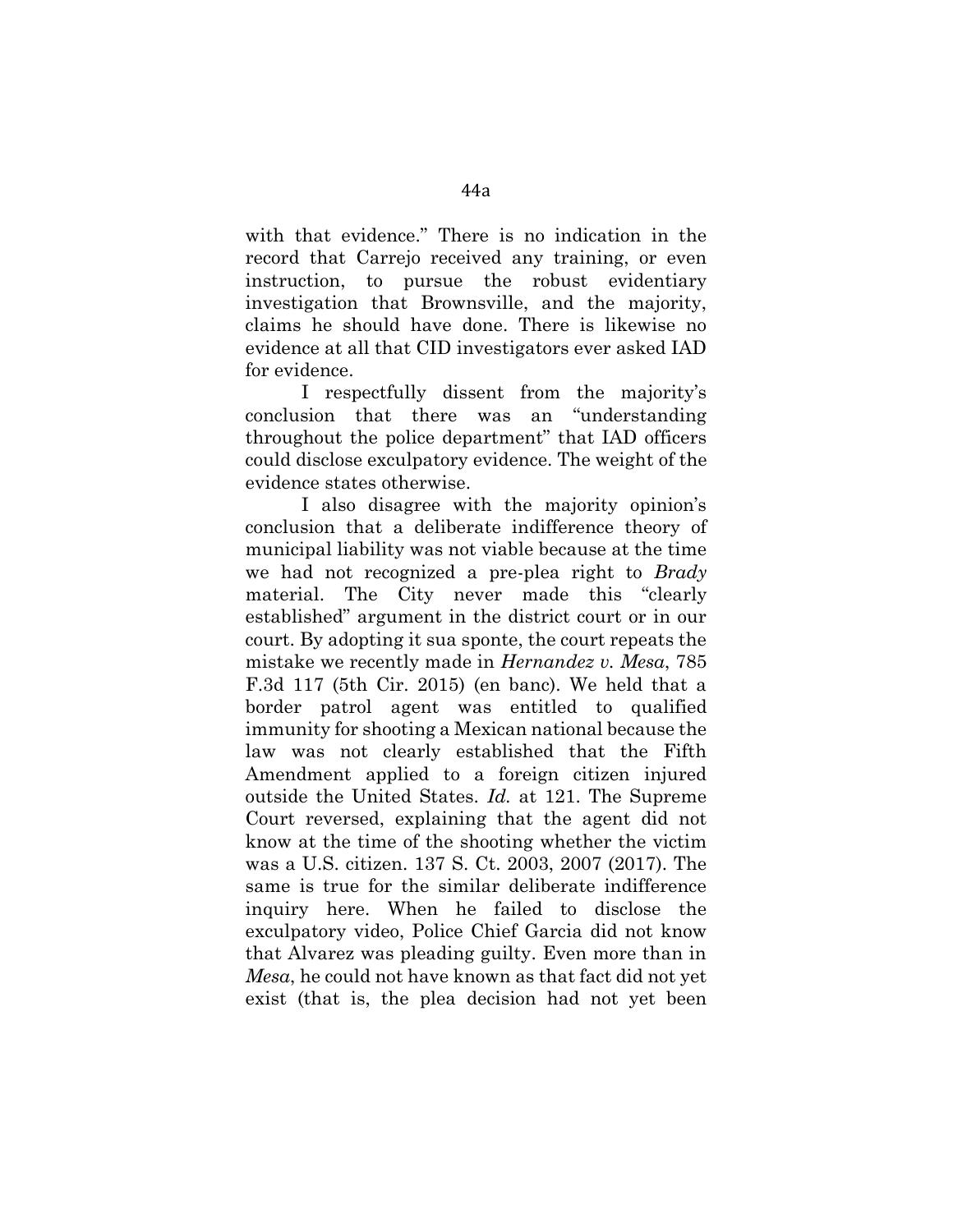made). But Garcia knew that the way to comply with the *Brady* obligation that has long existed for cases that go to trial is to notify the criminal investigations division of exculpatory material in the IA file so it becomes part of the prosecutor's file later disclosed to the defense. There was not one procedure for transferring exculpatory evidence from the IAD side to the investigations side for "trial" cases and a separate procedure for "plea" cases. Because that transfer of the video to the investigations division did not happen, Garcia was deliberately indifferent to the long recognized *Brady* right for cases that get tried.

It is true that some caselaw suggests that deliberate indifference liability applies only when the indifference is to a clearly established right. The idea, the same rationale for qualified immunity, is that liability should attach based on an individual's conduct only if there is a knowing violation of constitutional law. That culpability exists here because Garcia was deliberately indifferent to his constitutional obligation to turn over exculpatory evidence for a case that, like any other, could have resulted in a trial with the long recognized *Brady*  right. Once that deliberate indifference to a clear constitutional right is established, it is just a matter of causation to show that the deliberate indifference to ensuring the criminal file contained exculpatory material led to Alvarez's constitutional injury that Judge Costa's opinion recognizes.

The defect in the majority opinion on this point can be seen by imagining this same case but with Alvarez having gone to trial on the criminal charge. Under the majority opinion's analysis, Garcia could avoid liability by saying "well, when I failed to give the video to the criminal investigators, I thought he was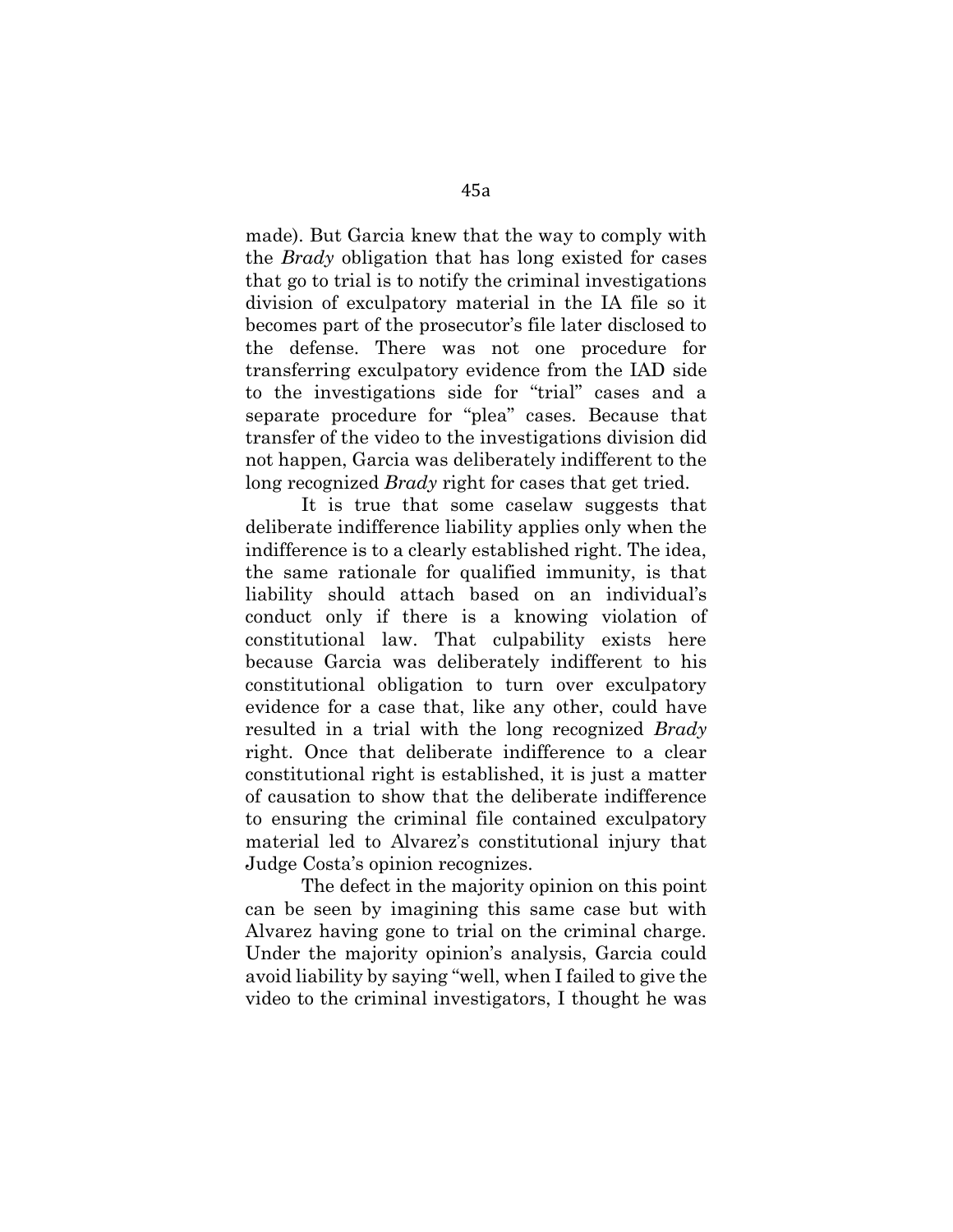probably going to plead. And it is not clearly established that I have to turn over exculpatory evidence when defendants plead." That defense should not immunize the City from liability because Garcia did not know how the criminal case would be resolved when he failed to disclose the video to the investigative side. Thus, (1) Garcia was deliberately indifferent to the clear- as-can-be *Brady* rights that defendants going to trial have, and (2) Garcia's deliberate indifference caused the violation of Alvarez's right to pre-plea *Brady* materials.

## **3. BPD training policy was constitutionally deficient.**

Though the majority does not address Alvarez's claim that Brownsville failed to adequately train its officers on *Brady* rights, I do so because BPD's training policy, or rather complete lack thereof, is so deficient that it clearly exhibits deliberate indifference to the constitutional rights of those that come into contact with BPD officers.

"[T]he inadequacy of police training may serve as the basis for § 1983 liability only where the failure to train amounts to deliberate indifference to the rights of persons with whom the police come into contact." *Canton v. Harris*, 489 U.S. 378, 388 (1989). "[I]t may happen that in light of the duties assigned to specific officers or employees the need for more or different training is so obvious, and the inadequacy so likely to result in the violation of constitutional rights, that the policymakers of the city can reasonably be said to have been deliberately indifferent to the need." *Id.* at 390.

As Chief Garcia acknowledged, it is foreseeable that BPD officers will encounter use of force incidents and, as a result, have to decide what evidence to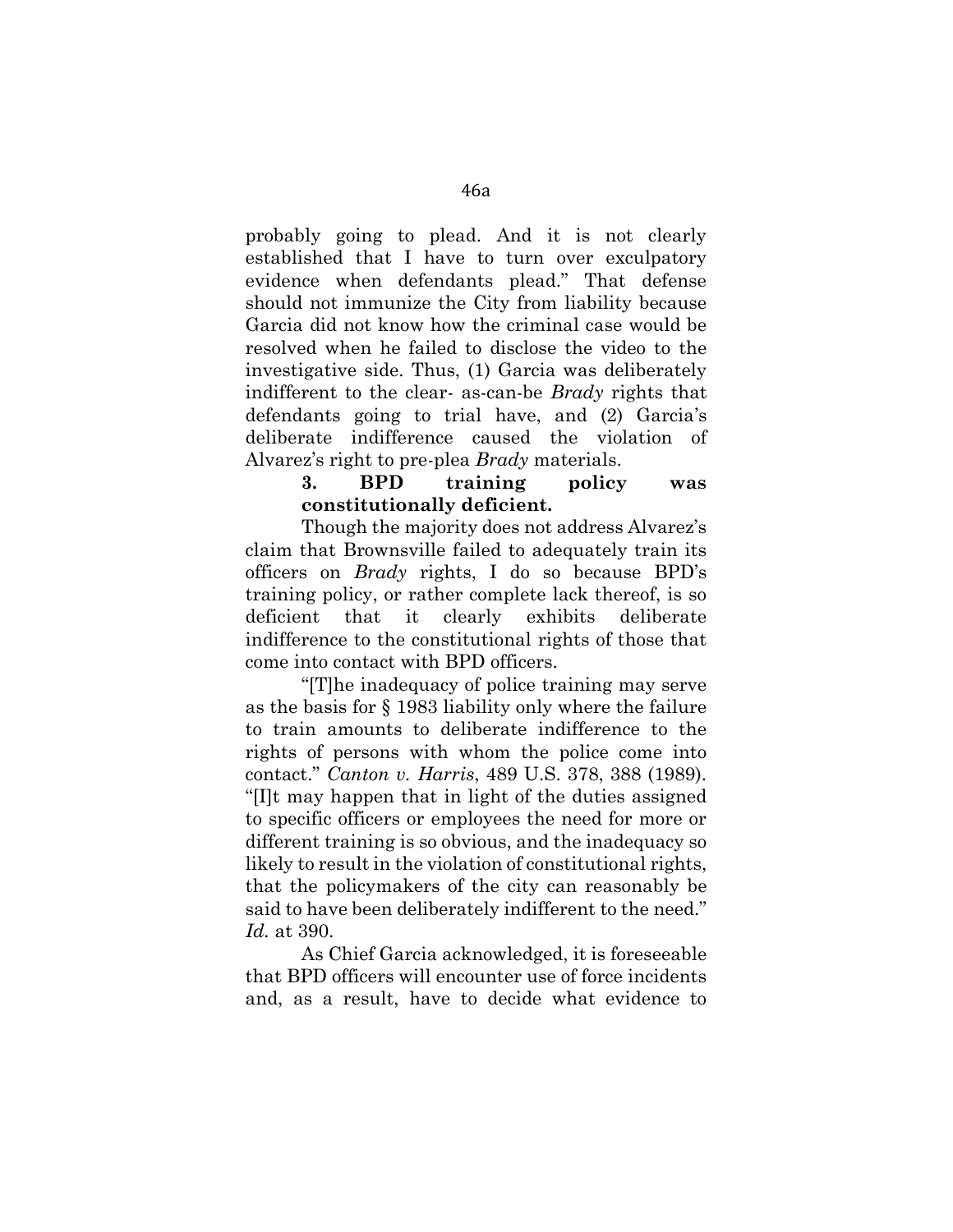disclose in their reports. Garcia further acknowledged that officers will choose what evidence to disclose "based on the type of training they receive." Despite this foreseeability, BPD had "no policy" of providing training on *Brady*. Indeed, Chief Garcia could not even state whether any of his officers had *ever* touched on *Brady* at any time. At best, Garcia claimed only that BPD officers had "[m]aybe" covered *Brady* in non-BPD trainings - in some cases up to 30 years in the past.

Unsurprisingly, BPD officers suffer from widespread ignorance on *Brady* rights. Chief Garcia candidly admitted that "it would not surprise" him to learn that his officers did not know what *Brady*  obligations are. Nor should it. Officer Arias did not know what "exculpatory" meant, and Officer Carrejo, the CID officer assigned to provide evidence to the District Attorney, was likewise "not familiar."

That such a complete failure to train on *Brady*  rights is "likely to result in the violation of constitutional rights" is "obvious," *see Canton*, 489 U.S. at 390, because "in the absence of training, there is no way for novice officers to obtain the legal knowledge they require." *Connick v. Thompson*, 563 U.S. 51, 64 (2011). Naturally, the resulting "[w]idespread officer ignorance on the proper handling of exculpatory materials would have the 'highly predictable consequence' of due process violations." *See Gregory v. Louisville*, 444 F.3d 725, 753 (6th Cir. 2006).

Brownsville's complete lack of training on *Brady* rights evidences "deliberate indifference to the [constitutional] rights of persons with whom the police come into contact." *See Canton*, 489 U.S. at 388; *see also Gregory*, 444 F.3d at 753-54.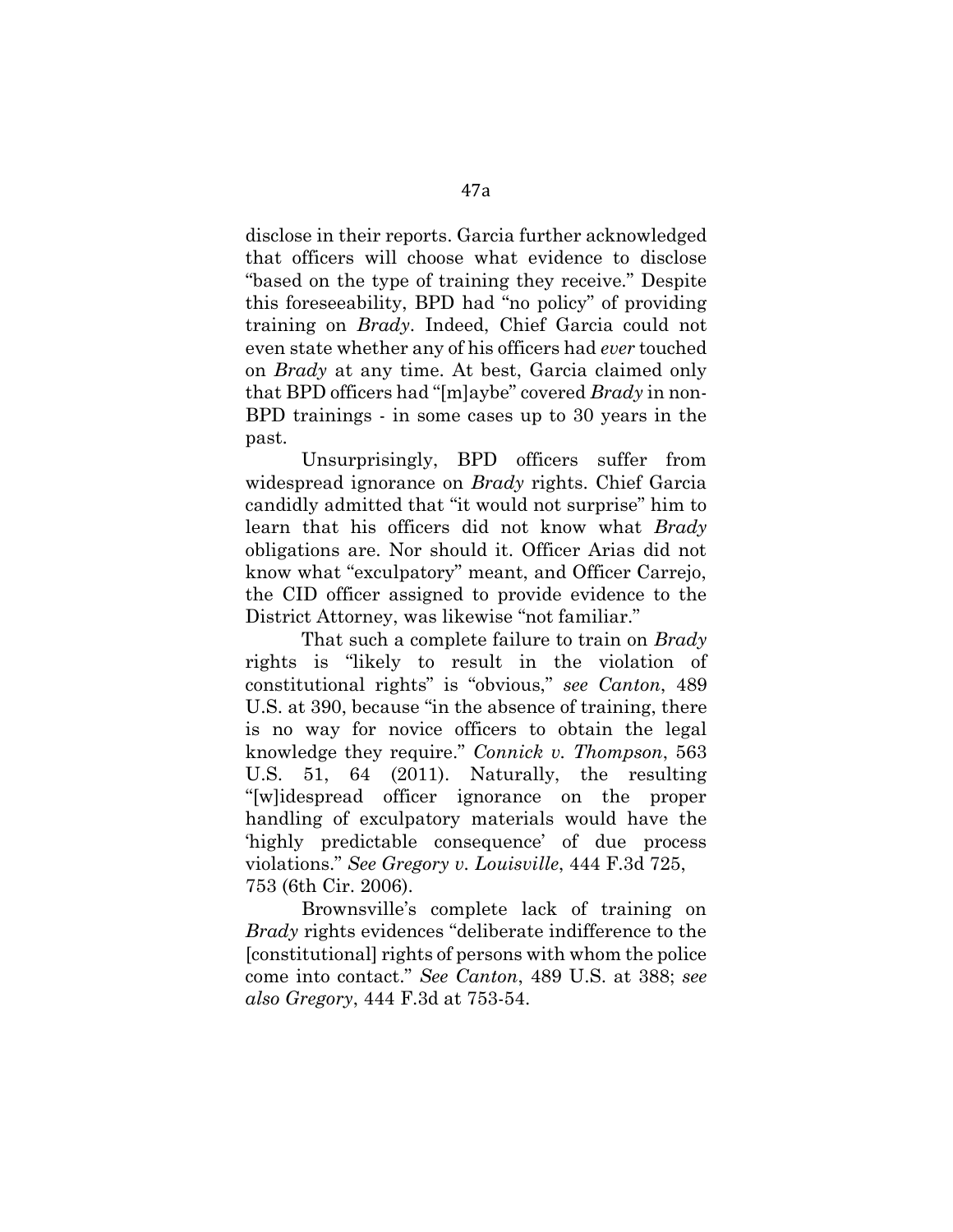### **CONCLUSION**

The district court thought the evidence showing municipal liability was so strong that it granted summary judgment on that issue in favor of the plaintiff. The majority opinion does a 180-degree turn and holds there is no municipal liability as a matter of law. For the reasons I have discussed, at a minimum, there are factual disputes that a jury should resolve on municipal liability. I respectfully dissent.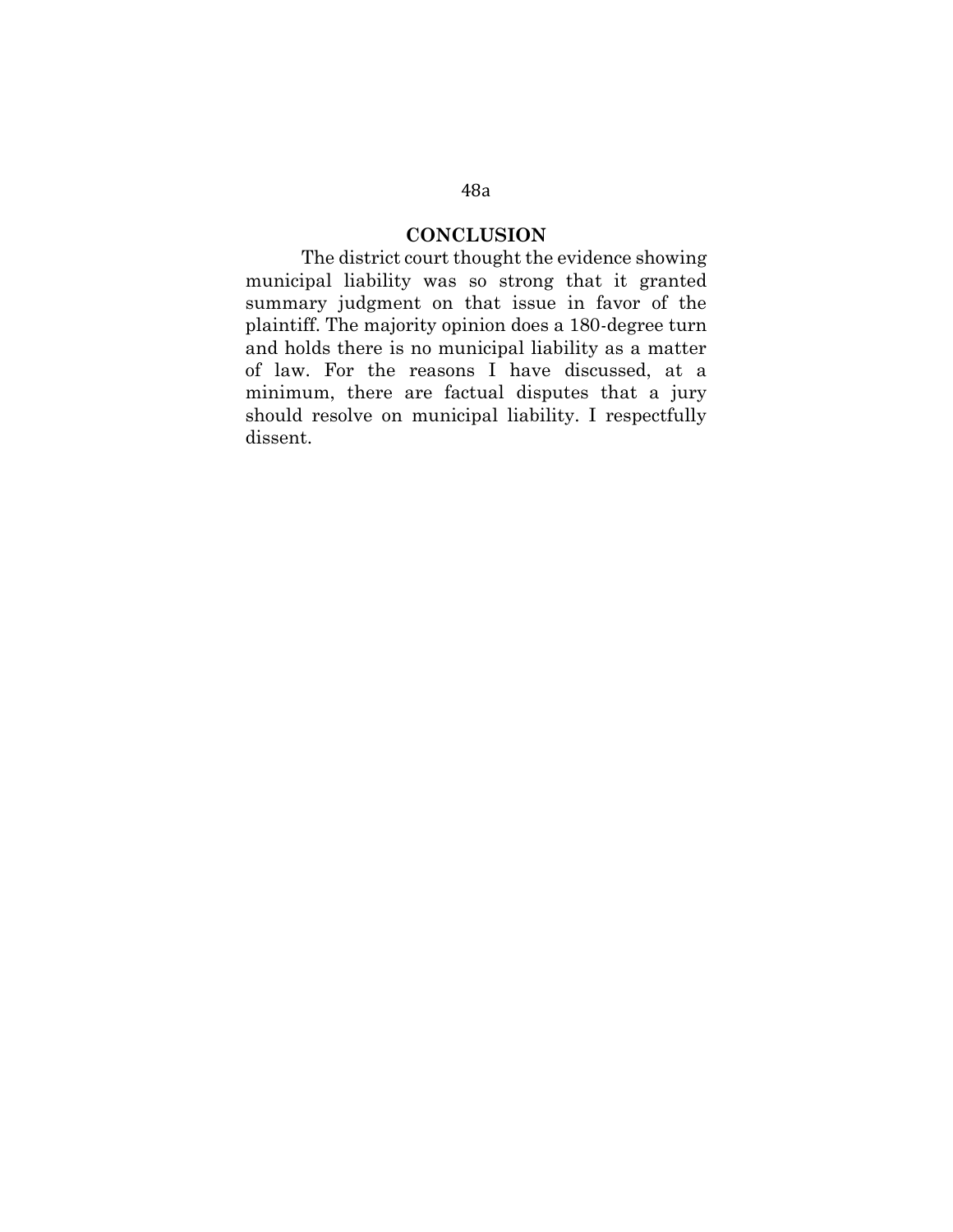GREGG COSTA, Circuit Judge, joined by GRAVES, Circuit Judge, dissenting:

Let this sink in: If George Alvarez had been convicted of a federal crime in this circuit, he would have served his full 10-year sentence despite eventually discovering that the government failed to disclose an exculpatory video. That is because we are the only federal court of appeals that has held that a defendant who pleads guilty is not entitled to evidence that might exonerate him. Fortunately for Alvarez, and for those who believe that "justice suffers when any accused is treated unfairly," *Brady v. Maryland*, 373 U.S. 83, 87 (1963), he was convicted of a state offense. <sup>1</sup> For almost forty years, Texas has interpreted the federal *Brady* right to require the government to provide exculpatory information "to defendants who plead guilty as well as to those who plead not guilty." *Ex parte Lewis*, 587 S.W. 2d 697, 701 (Tex. Crim. App. 1979); *see also Ex parte Johnson*, 2009 WL 1396807, at \*1 (Tex. Crim. App. May 20, 2009) (vacating a guilty plea because of a *Brady* violation). Texas is not alone. The highest courts of other states that have considered this question agree that defendants have a federal due process right to exculpatory evidence before they plead guilty. *See Buffey v. Ballard*, 782

<sup>1</sup> In its amicus brief, the Department of Justice points to the grant of habeas relief in Alvarez's case as an example of the "existing remedies . . . typically available to defendants who admit their guilt but later claim actual innocence" that makes a *Brady* right unnecessary for such defendants. U.S. Br. 13. This ignores that federal habeas law, whether reviewing state or federal convictions, would not provide that relief because it does not recognize a freestanding innocence claim. *Herrera v. Collins*, 506 U.S. 390, 400 (199).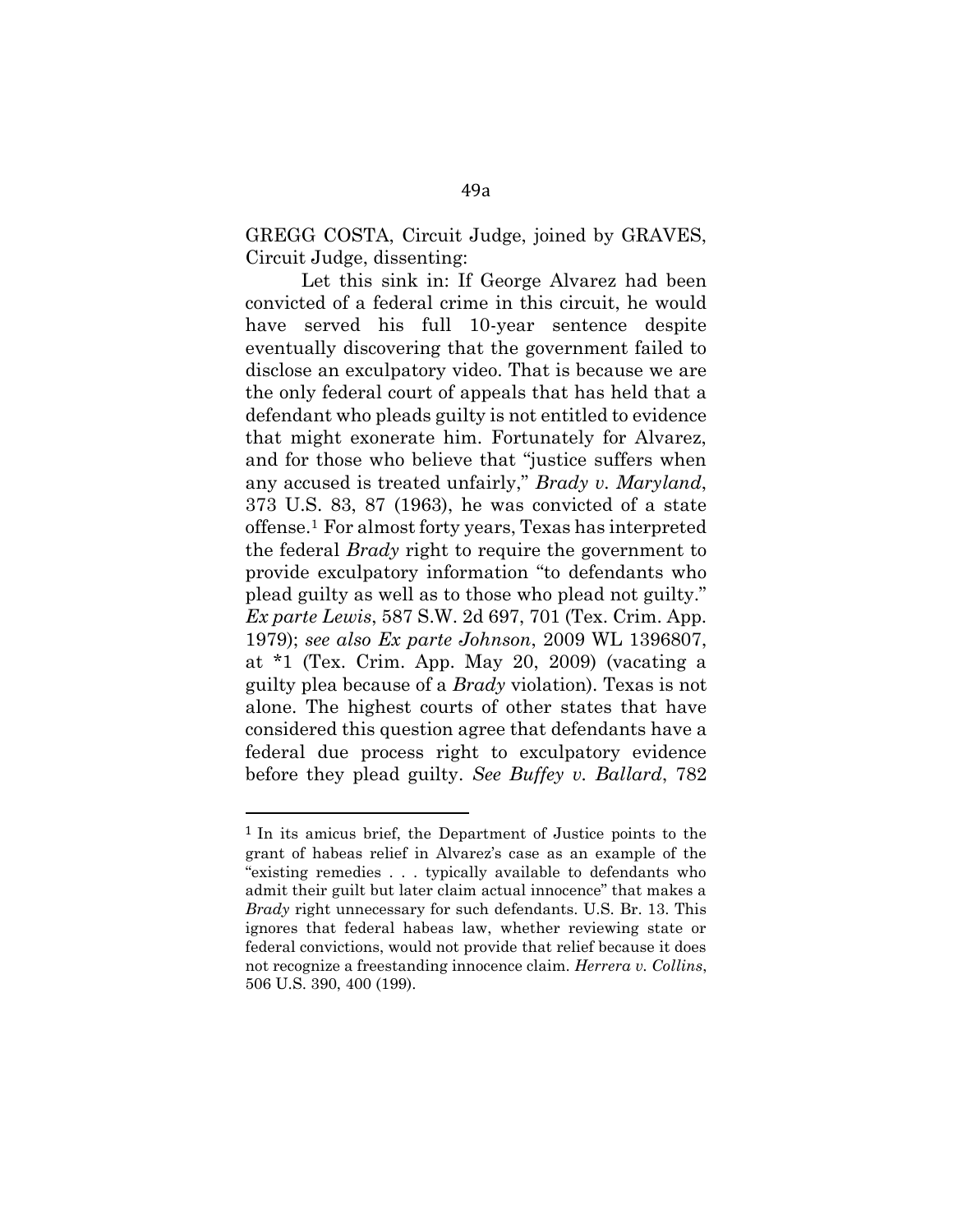S.E.2d 204, 218 (W. Va. 2015); *State v. Huebler*, 275 P.3d 91, 96–97 (Nev. 2012); *Hyman v. State*, 723 S.E.2d 375, 380 (S.C. 2012); *Medel v. State,* 184 P.3d 1226, 1235 (Utah 2008). Because we now have "for the most part a system of pleas, not a system of trials," *Lafler v. Cooper*, 566 U.S. 156, 170 (2012), today's opinion reaffirming our outlier position means that the vast majority of defendants in this circuit will not have a right to relief if it comes to light after their conviction that the government suppressed exculpatory evidence.

The origins of the *Brady* right support Texas courts' longstanding view that it requires pre-plea disclosure of exculpatory evidence. The seminal Supreme Court case describes the right as a due process requirement for a prosecutor, upon request, to disclose information favorable to the accused that "is material either to guilt or to punishment." *Brady*, 373 U.S. at 87. Although the more common framing of the right is the first characterization that relates to "innocence or guilt," *Brady* itself was a case about punishment as the suppressed confession only resulted in a new sentencing trial. *Id*. at 90–91. It is notable that the right has from its inception applied to the sentencing phase of a proceeding that is vitally important but "does not concern the defendant's guilt or innocence." *Lafler*, 566 U.S. at 165. Because a plea hearing is all about a defendant's guilt or innocence, it more strongly implicates *Brady*'s "overriding concern with the justice of the finding of guilt." *United States v. Bagley*, 473 U.S. 667, 678 (1985) (quoting *United States v. Agurs*, 427 U.S. 97, 112 (1976). It certainly does so more directly than does a suppression hearing where the focus is on whether the government unlawfully obtained evidence, *see United*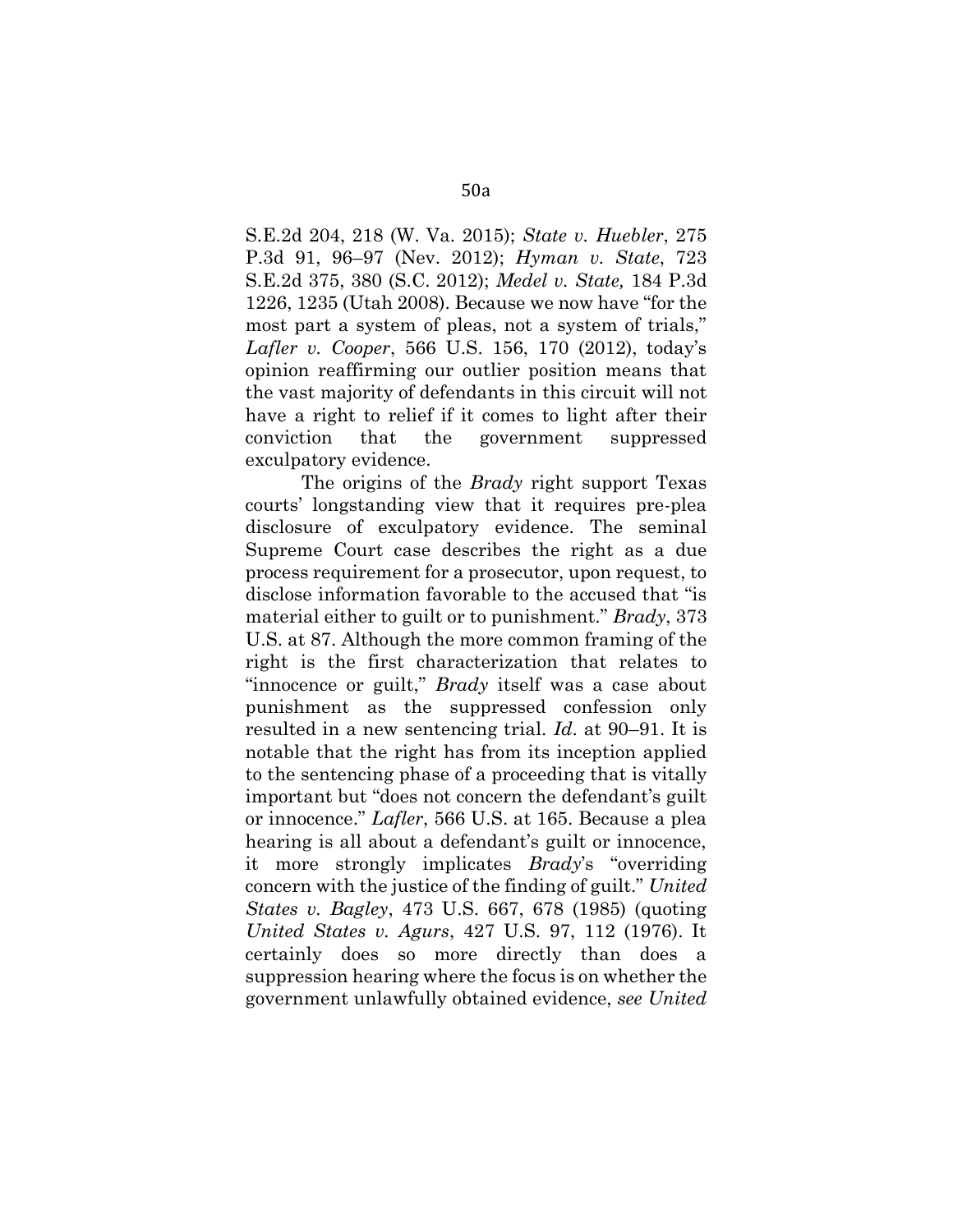*States v. Bowie*, 198 F.3d 905, 912 (D.C. Cir. 1999), yet we have recognized the *Brady* right extends to suppression motions. *Smith v. Black*, 904 F.2d 950, 965–66 (1990), *vacated on other grounds*, 503 U.S. 930 (1992). And the *Brady* rule seeks "to ensure that a miscarriage of justice does not occur," *Bagley*, 473 U.S. at 675, a risk that we know exists not just for trial convictions but also for guilty pleas, *see Brady v. United States*, 397 U.S. 742, 758 (1970) (recognizing that plea agreements are "no more foolproof than full trials"); Stephanos Bibas, *Plea Bargaining's Role in Wrongful Convictions*, in EXAMINING WRONGFUL CONVICTIONS 157–62 (2014) (discussing the incentives, structural constraints, and psychological influences that can lead to innocent defendants pleading guilty); *infra* p. 16.

Digging deeper into the roots of *Brady* further supports its application to requests for exculpatory evidence before pleading. The 1963 decision relied on earlier Supreme Court cases recognizing a due process violation when the government knowingly used false testimony to secure a conviction. *See* 373 U.S. at 86– 87 (citing *Mooney v. Holohan*, 294 U.S. 103, 112 (1935) (per curiam); *Napue v. Illinois*, 360 U.S. 264, 269 (1959)). At a plea hearing, the government must provide a factual basis for the defendant's guilt to support the conviction. See FED. R. CRIM. P. 11(b)(3); *cf. Brady v. United States*, 397 U.S. at 758 (explaining that a court's ability to determine "that there is nothing to question the accuracy and reliability of the defendants' admissions" provides an important safeguard against problems with plea agreements). Just as failure to provide exculpatory information at a trial subverts the jury's ability to determine guilt, so too does failure to provide that information in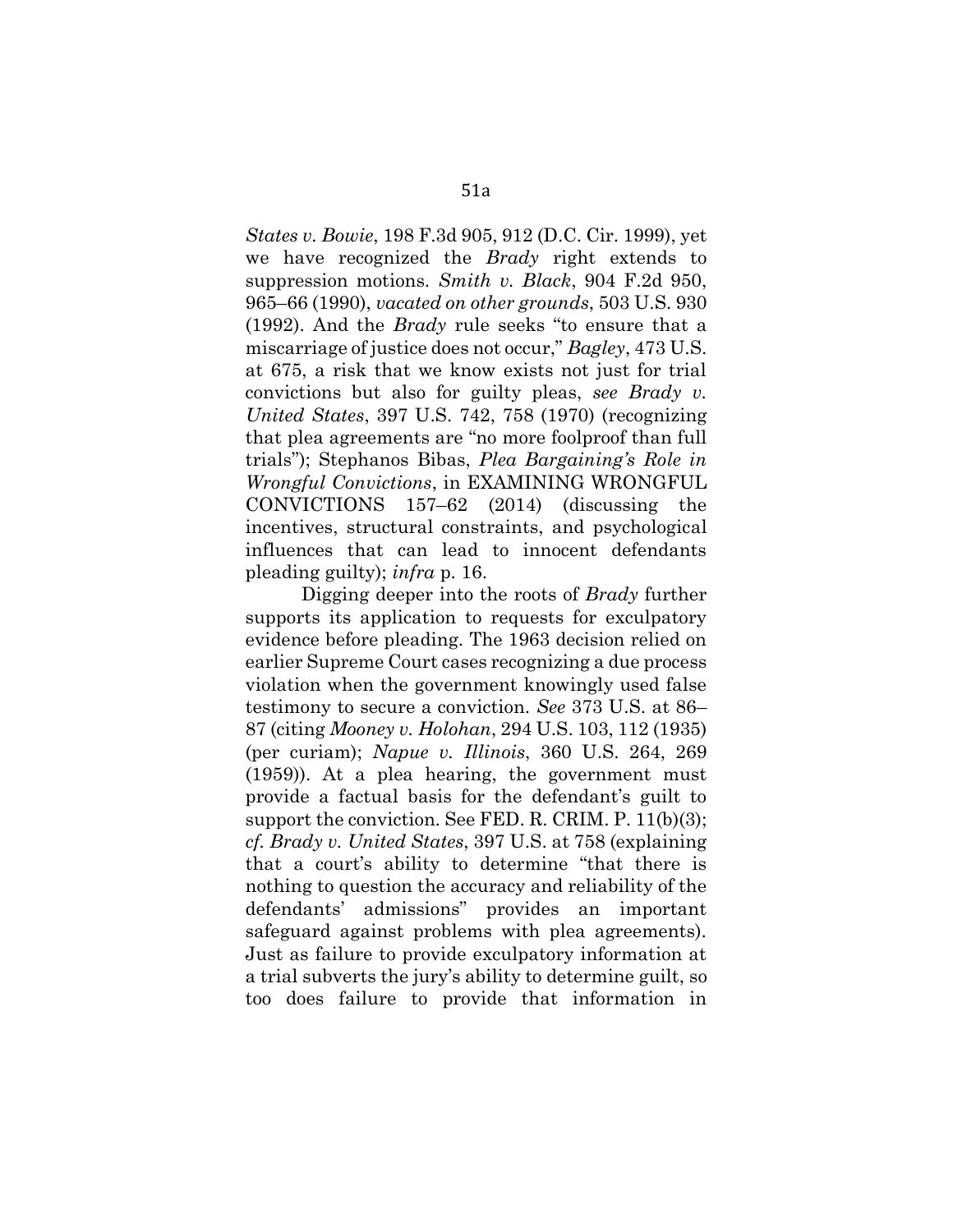connection with a plea prevent the judge from properly assessing whether there is a factual basis to support a conviction. Failing to disclose exculpatory evidence in reciting the essential facts of the case thus is at odds with the government's constitutional duty to tell the truth in court.

Indeed, as a general matter due process rights are usually not limited to trials, but may apply in various types of proceedings at which the government seeks to deprive someone of life, liberty, or property. Other due process rights apply at plea hearings, most fundamentally the requirement that a plea be knowing and voluntary. <sup>2</sup> *McCarthy v. United States*, 394 U.S. 459, 466 (1969).

But also others like the government's obligation to fulfill its promises in a plea agreement. *Santobello v. New York*, 404 U.S. 257, 262 (1971). Looking even more broadly to the Fifth Amendment as a whole, none of its rights apply solely in trials. Protections against self-incrimination, takings, double jeopardy, and being charged without a grand jury indictment guard against arbitrary government action that can occur in a variety of contexts outside of trial. Although Fifth Amendment rights may appear to lack the unifying theme that is evident for the conscience and expression-protecting First Amendment, the trialfocused Sixth and Seventh Amendments (first criminal then civil); or the punishment-focused

<sup>2</sup> Some courts have taken the view that a failure to disclose exculpatory evidence renders the plea unknowing and involuntary. *Sanchez v. United States*, 50 F.3d 1448, 1453 (9th Cir. 1995); *cf. United States v. Fisher*, 711 F.3d 460 (4th Cir. 2013).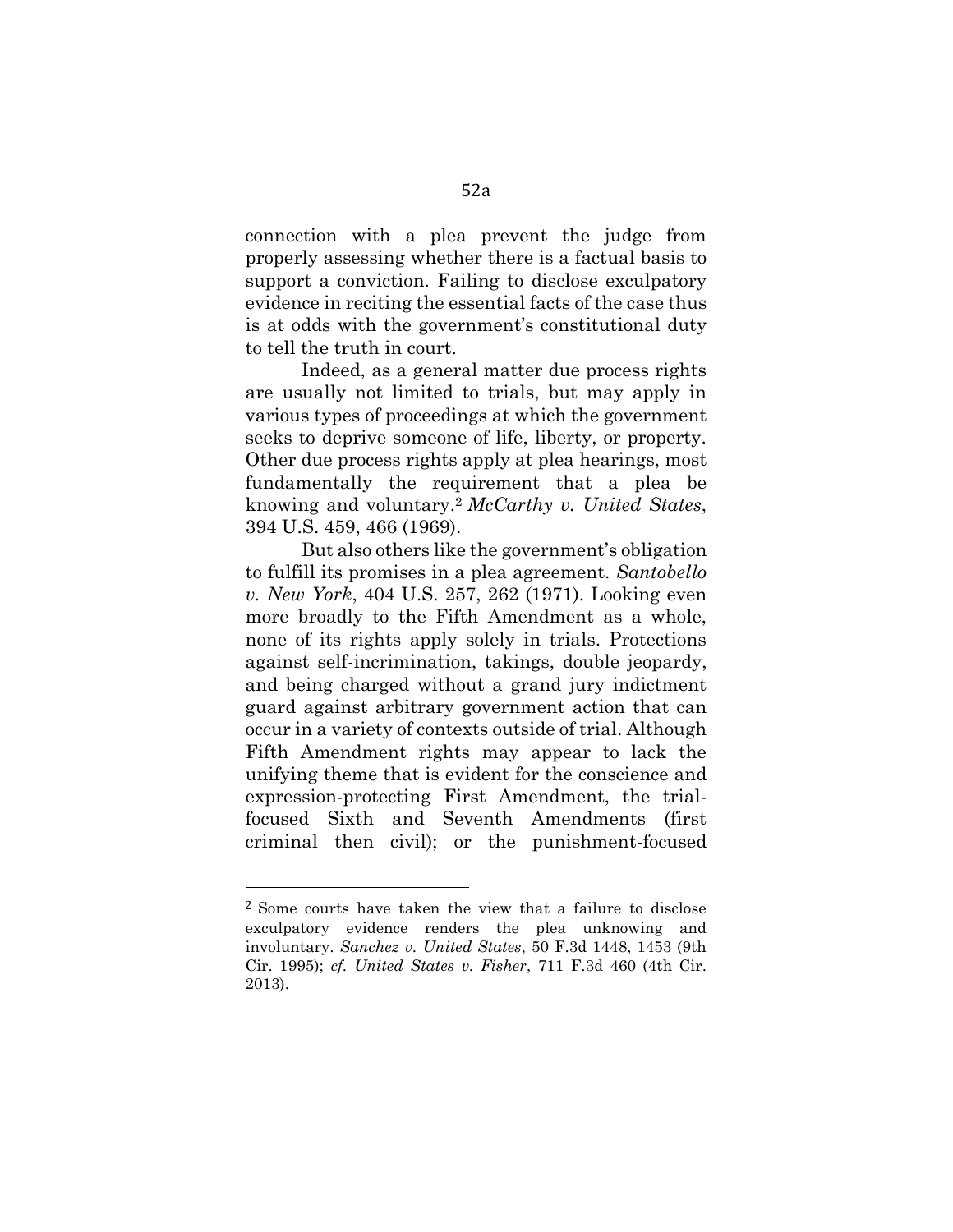Eighth, one scholar has noted that most rights in the Fifth Amendment cover the period between the investigative phase addressed in the Fourth Amendment and the trial phase addressed in the Sixth. BURT NEUBORNE, MADISON'S MUSIC: ON READING THE FIRST AMENDMENT 26–27 (2015). The Amendment's focus on pretrial criminal proceedings rather than trials thus further supports requiring the disclosure of exculpatory evidence in the plea hearing.

So what is the basis for limiting a due process right like *Brady* to the context of a full-blown trial even though a plea hearing involves its core concern about whether the courts are fulfilling their truthfinding function? The most basic argument against applying *Brady* to pleas is that by pleading guilty the defendant implicitly waives a right to obtain evidence that might undermine his admission of guilt. <sup>3</sup> Put more bluntly, if a defendant is saying he is guilty, isn't that the end of the issue? But the same argument could be made and was for ineffective assistance of counsel claims asserted by those who pleaded guilty. If a defendant admitted guilt, how could he later complain that with better lawyering he might have been acquitted? Indeed, the right to effective assistance of counsel was sometimes framed, as *Brady*  has sometimes been, only as a fair trial right. *Strickland v. Washington*, 466 U.S. 668, 686 (1984)

<sup>3</sup> This is different than the question whether a defendant could affirmatively waive his *Brady* rights in pleading guilty. This case does not present that question as Alvarez requested full discovery from the defendant and never waived the *Brady* right that Texas courts afford all defendants.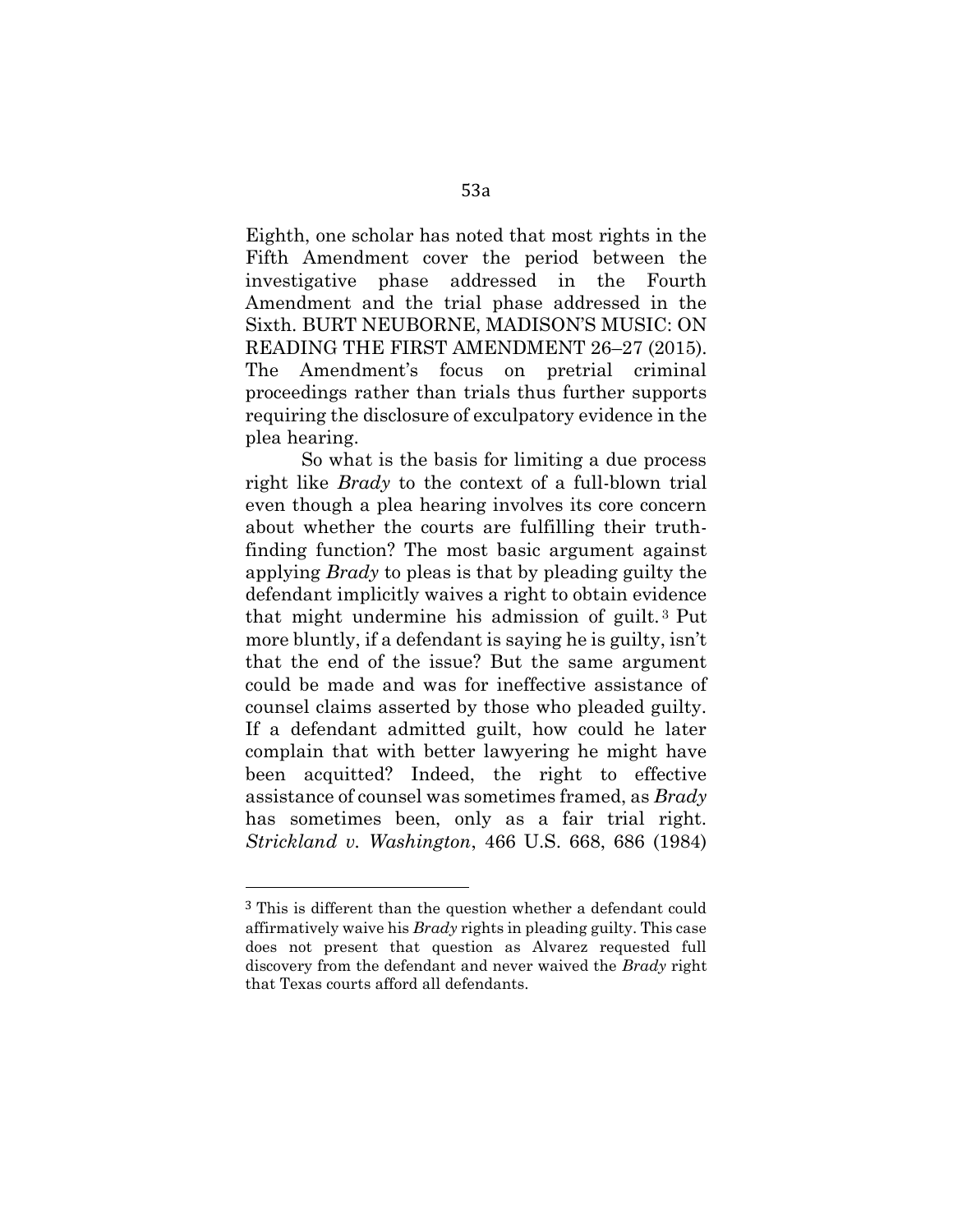(explaining that "in giving meaning to the requirement" of effective assistance, "we must take its purpose—to ensure a fair trial—as the guide"); *see also United States v. Cronic*, 466 U.S. 648, 658 (1984) ("[T]he right to the effective assistance of counsel is recognized not for its own sake, but because of the effect it has on the ability of the accused to receive a fair trial."); *see also* Michael Nasser Petegorsky, *Plea Bargaining in the Dark*, 81 FORDHAM L. REV. 3599, 3631 (2013) ("[L]ike *Brady*, the right to effective assistance was traditionally considered purely a trial right."). Yet the Supreme Court has long recognized that a defendant can undo a guilty plea by showing that ineffective assistance caused him to make that decision rather than proceed to trial. *Hill v. Lockhart*, 474 U.S. 52, 56–57 (1985). The Court's rejection of the view "that a knowing and voluntary plea supersedes error by defense counsel," *Missouri v. Frye*, 566 U.S. 134, 141 (2012), reflects a realistic view of modern plea bargaining, which is influenced by a variety of structural and psychological forces in addition to traditional notions of risk assessment. *See* Stephanos Bibas*, Plea Bargaining Outside the Shadow of Trial*, 117 HARV. L. REV. 2463, 2507–10 (2004). A defendant may even plead guilty while maintaining his innocence. *North Carolina v. Alford*, 400 U.S. 25 (1970). As the Supreme Court has rejected the plea=waiver argument in the context of ineffective assistance claims, it is hard to see how it has much force in the *Brady* context. <sup>4</sup> *Lafler*, 566 U.S. at 164.

<sup>4</sup> Indeed, *United States v. Ruiz*, 536 U.S. 622 (2002), which will be discussed in more depth later, did not use a waiver rationale in rejecting a right to impeachment evidence before a plea.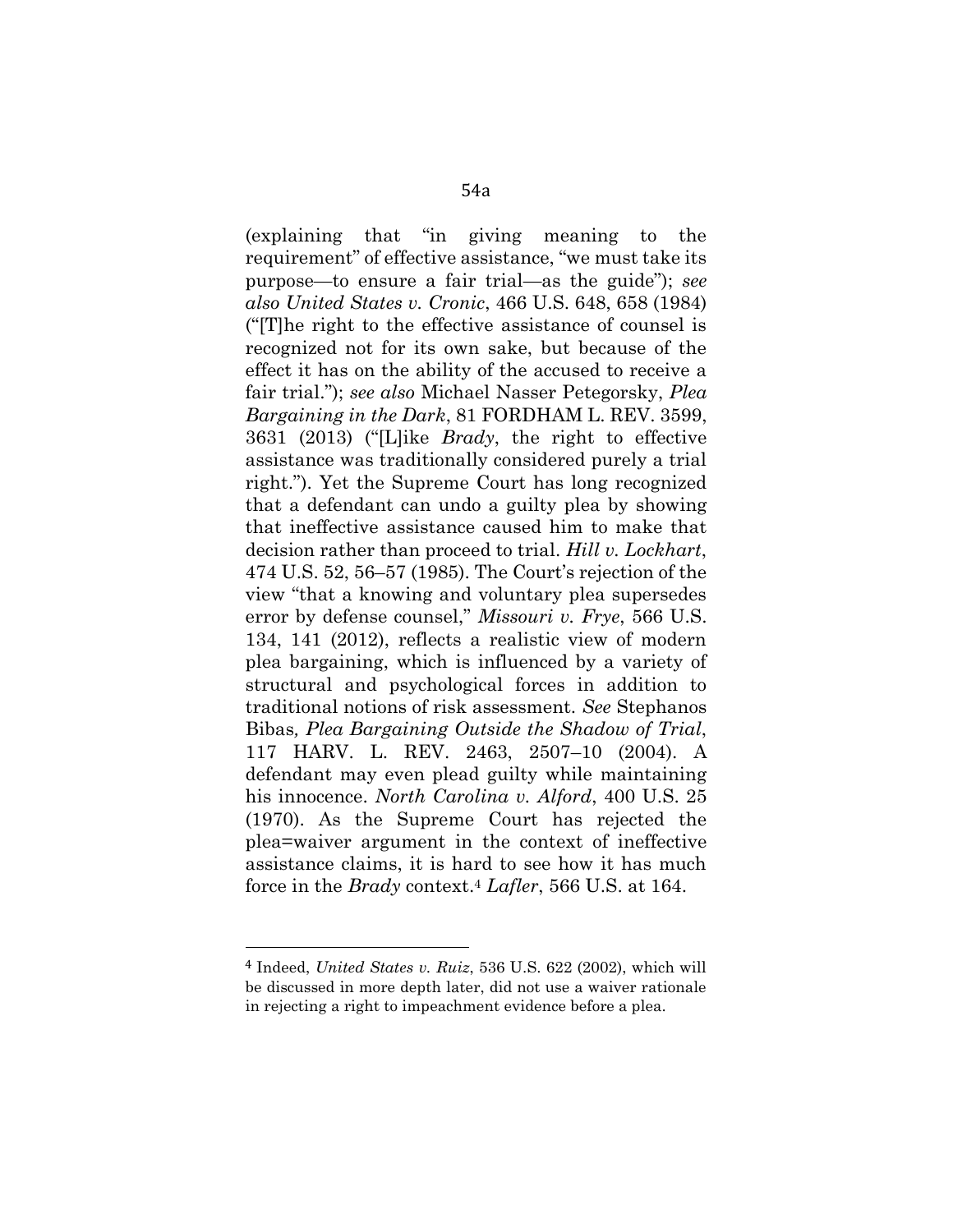Another argument against applying *Brady* to pleas is that its materiality inquiry is often framed in terms of the impact the exculpatory information would have had on the trial. *See Matthew v. Johnson*, 201 F.3d 353, 361–62 (5th Cir. 2000). <sup>5</sup> But the materiality standard sometimes refers more broadly to the effect on a "proceeding." *Bagley*, 473 U.S. at 682 ("[E]vidence is material only if there is a reasonable probability that, had the evidence been disclosed to the defense, the result of the proceeding would have been different."). That makes sense as *Brady* itself was a case about undisclosed evidence that required a new sentencing hearing but not a new trial. 373 U.S. at 90–91. And looking to ineffective assistance case law is again instructive. *Strickland*'s prejudice requirement developed in tandem with the *Brady*  materiality standard. In *Bagley*, the Court recognized it had "relied on and reformulated" the test for materiality from *Brady* cases (the *Augers* test) in *Strickland*. 473 U.S. at 681–82. It then decided the same refined standard should apply in *Brady* cases, concluding "the *Strickland* formulation" was "sufficiently flexible to cover [all] cases of prosecutorial failure to disclose evidence favorable to the accused: [t]he evidence is material only if there is a reasonable probability that, had the evidence been disclosed to the defense, the result of the proceeding would have been different." *Id.* at 682. And as I have

<sup>5</sup> It is worth noting that *Matthew* did not review de novo the question of *Brady*'s application to pleas. It was a habeas case so the holding was only that *Teague v. Lane*, 489 U.S. 288 (1989), barred recognizing the right on collateral review. 201 F.3d at 369-70.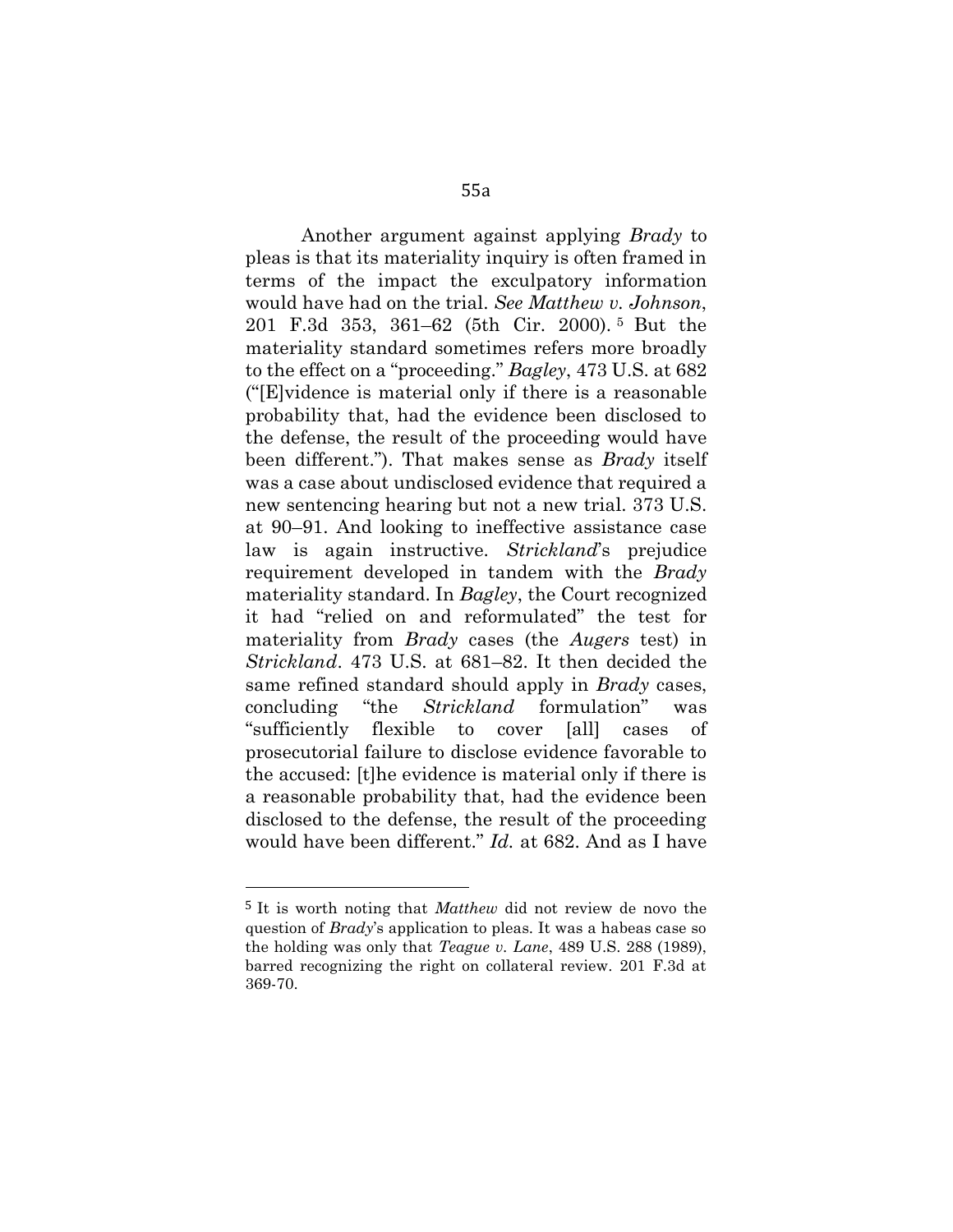already noted, the Supreme Court recently rejected the argument that attorney errors "before trial . . . are not cognizable under the Sixth Amendment unless they affect the fairness of the trial itself." *Lafler*, 566 U.S. at 164–65. It concluded "the right to adequate assistance of counsel cannot be defined or enforced without taking account of the central role plea bargaining plays in securing convictions." *Id.* at 170. The materiality standard thus does not pose a problem because it is already applied in ineffective assistance cases to assess whether the absence of attorney error would have changed the plea decision. *Armstrong v.* Scott, 37 F.3d 202, 206 (5th Cir. 1994); *see also Huebler*, 275 P.3d at 203 (applying to a defendant who pleaded a *Brady* materiality standard asking "whether there is a reasonable probability that but for the failure to disclose the *Brady* material, the defendant would have refused to plead and would have gone to trial"). It would be anomalous if the *Strickland* right that is found in the trial-focused Sixth Amendment applied to pleas but the due process *Brady* right did not.

The Department of Justice opposes a pre-plea *Brady* right in part because of its belief that such a rule "would impose serious costs on the criminal justice system" by making pleas less efficient. DOJ Amicus Brief 15. That concern is puzzling because, as it acknowledges, its own policy requires federal prosecutors to turn over exculpatory evidence "reasonably promptly after it is discovered." UNITED STATES ATTORNEY'S MANUAL (USAM) § 9- 5.001(D)(1). <sup>6</sup> Court rules in 20 federal judicial

<sup>6</sup> The U.S. Attorneys' Manual distinguishes between exculpatory and impeachment evidence. As mentioned above, the former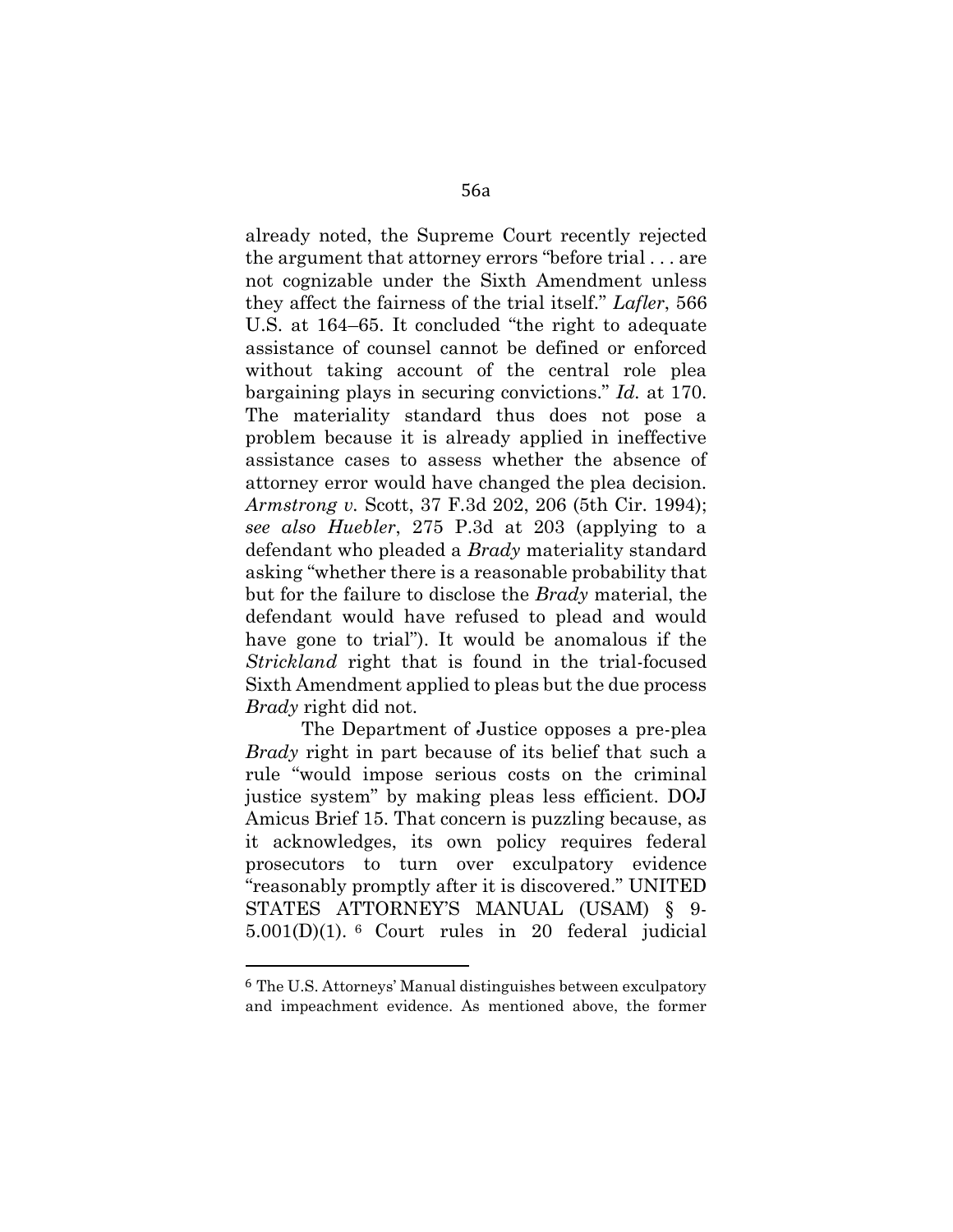districts, including Local Criminal Rule 16 in the Western District of Texas which usually vies with the Southern District of Texas for the largest number of federal prosecutions each year, impose a more definite early disclosure requirement: *Brady* material must be disclosed within two weeks of arraignment, which in almost every case will be before a plea is entered. FEDERAL JUDICIAL CENTER, *BRADY V. MARYLAND* IN THE UNITED STATES DISTRICT COURTS: RULES, ORDERS, AND POLICIES 16 (2007) (table listing 20 districts that require *Brady*  disclosures within two weeks of arraignment or when the defendant enters a "not guilty plea"). And ethical rules in a number of states, including all three that make up this circuit, require the same of prosecutors. TEX. DISCIPLINARY R. PROF'L CONDUCT § 3.09(d) (1989); LA. R. PROF'L CONDUCT § 3.08(d) (2004); MISS. R. PROF'L CONDUCT § 3.08(d) (all based on Rule 3.8 of the American Bar Association's

must be disclosed "promptly after it is discovered." USAM § 9- 5.001(D)(1). The latter must be disclosed "at a reasonable time before trial to allow the trial to proceed efficiently." *Id*. § 9- 5.001(D)(2). That later in time disclosure of impeachment evidence may be further delayed if the benefits of pretrial disclosure are outweighed by "other significant interests—such as witness security or national security." *Id*. The exception for early disclosure of exculpatory information is narrower, limited to "classified or otherwise sensitive national security material." *Id.* § 9-5.001(D)(1). This confirms that the costs of disclosing impeachment evidence pre-plea are greater than the costs of disclosing exculpatory information, a factor that distinguishes the Supreme Court's *Ruiz* decision from the question we confront. *See infra* p. 10–11.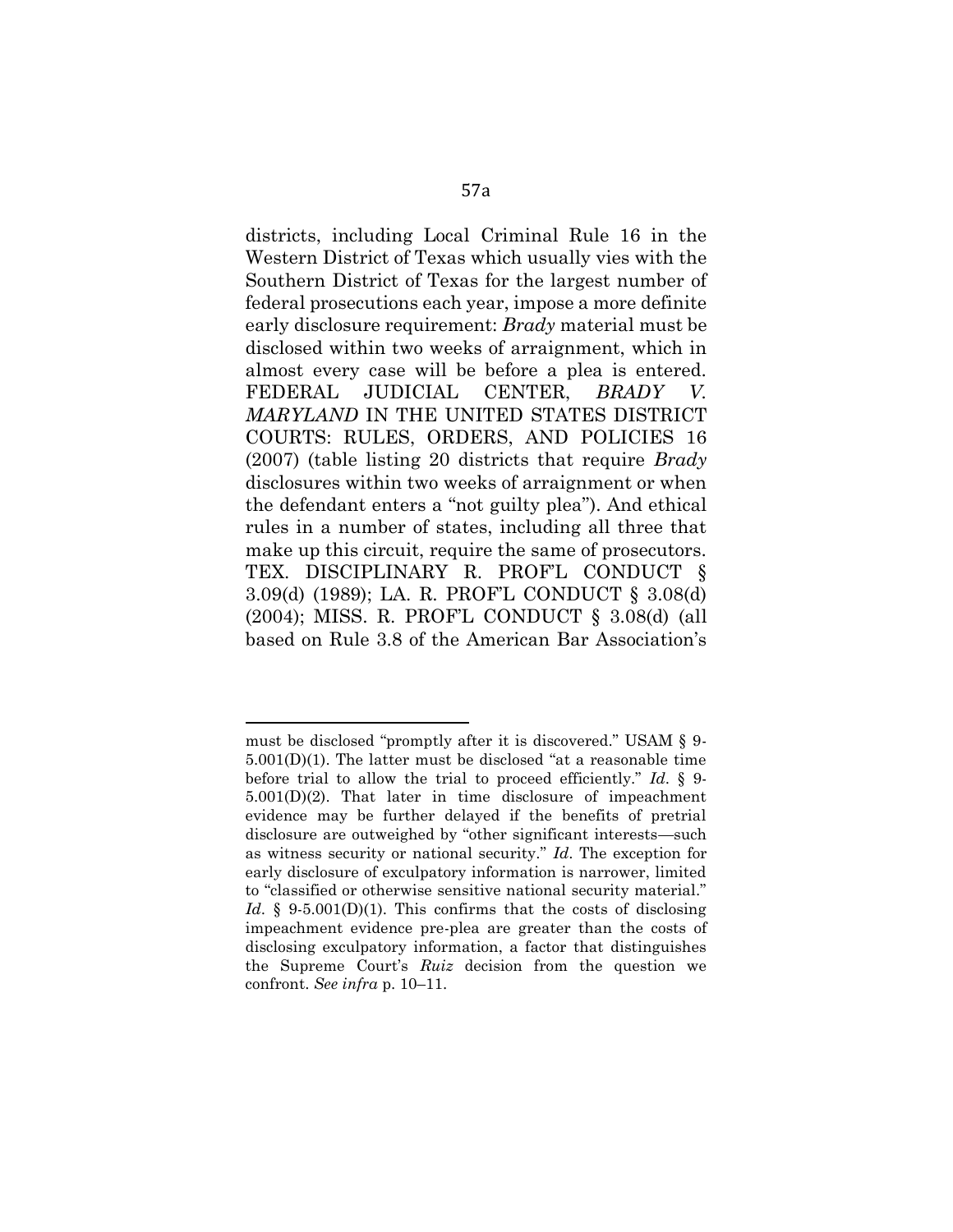Rules of Professional Conduct).<sup>7</sup> Indeed, DOJ cites its policy and the ethical rules as reasons why applying *Brady* to pleas is unnecessary. But if these policies and rules of professional responsibility are resulting in early disclosure of exculpatory evidence, wouldn't that impose the same costs that a corresponding *Brady* right would? The source of the disclosure obligation shouldn't change the cost of compliance. What is different is that a constitutional obligation provides the defendant with a remedy when a prosecutor fails to comply due to either negligence or malice. A violation of DOJ, court, or ethical rules would not have helped Alvarez when he learned about the undisclosed video. *See* USAM § 1-1.100 (explaining that the U.S. Attorney's Manual does not create any rights enforceable in court).

But we do not have to guess whether requiring pre-plea disclosure of exculpatory evidence as a constitutional matter would inhibit plea bargaining. We can look to experience, as a number of jurisdictions have such a rule. *See Lafler*, 566 U.S. at 164, 172 (discounting administrability and "floodgate" concerns about applying ineffective-assistance-ofcounsel claims to the rejection of plea agreements because a number of circuits had already done so "without demonstrated difficulties or systemic

<sup>7</sup> MODEL RULES OF PROF'L CONDUCT R. 3.8(D) (2012) (requiring prosecutors to "make timely disclosure to the defense of all evidence or information known to the prosecutor that tends to negate the guilt of the accused or mitigates the offense"); ABA COMM. ON ETHICS AND PROF'L RESPONSIBILITY, Formal Op. 09-454 (2009) (clarifying that disclosure must be made preplea to satisfy "significant purpose" of assisting defendants in making intelligent plea-bargaining decisions).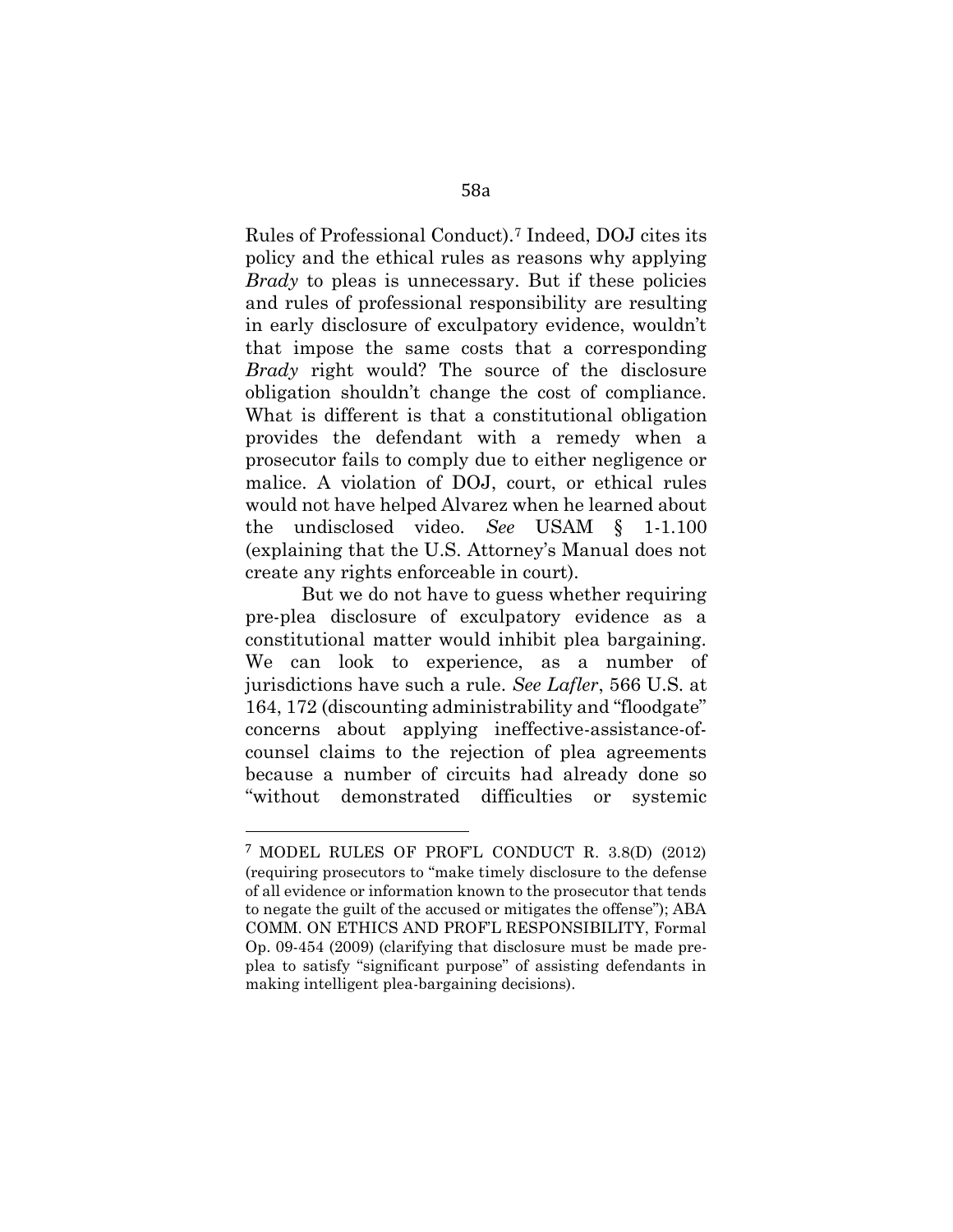disruptions"); *cf.* Jeffrey S. Sutton, 51 IMPERFECT SOLUTIONS: STATES AND THE MAKING OF AMERICAN CONSTITUTIONAL LAW 2 (observing that when state courts have recognized a right under state constitutions, their experience can influence administrability concerns with recognizing a corresponding right under federal law). Since 1979, Texas state courts have read the Due Process Clause to require disclosure of exculpatory evidence to defendants who plead guilty. A number of other states read *Brady* the same way. *See Buffey v. Ballard*, 782 S.E.2d 204, 216 (W. Va. 2015); *State v. Huebler*, 275 P.3d 91, 96–97 (Nev. 2012); *Hyman v. State*, 723 S.E.2d 375, 380 (S.C. 2012); *Medel v. State,* 184 P.3d 1226, 1235 (Utah 2008); *State v. Gardner*, 885 P.2d 1144, 1149 (Idaho Ct. App. 1994). Some federal circuits have also applied *Brady* to plea cases either before or after the Supreme Court's decision in *Ruiz*. *See Campbell v. Marshall*, 769 F.2d 314, 324 (6th Cir. 1985); *White v. United States*, 858 F.2d 416, 422 (8th Cir. 1988); *Sanchez v. United States*, 50 F.3d 1448, 1453 (9th Cir. 1995); *United States v. Avellino*, 136 F.3d 249, 255 (2d Cir. 1998); *United States v. Ohiri*, 133 F. App'x 555, 560–61 (10th Cir. 2005). Yet these decisions have not impeded ever-rising rates of pleas. In recent years, roughly 97% of federal convictions were the result of a plea. *Lafler*, 566 U.S. at 170. 94.6% of Texas cases were resolved via plea in 2016. OFFICE OF COURT ADMIN., ANNUAL STATISTICAL REPORT OF THE TEXAS JUDICIARY: FY 2016 at Detail-10 (2016); available at http://bit.ly/2mcF9vp. In terms of the trend, recent decades have seen a 10- 25% increase in the percentage of convictions obtained through pleas. *Compare Lafler*, 566 U.S. at 170 (reporting that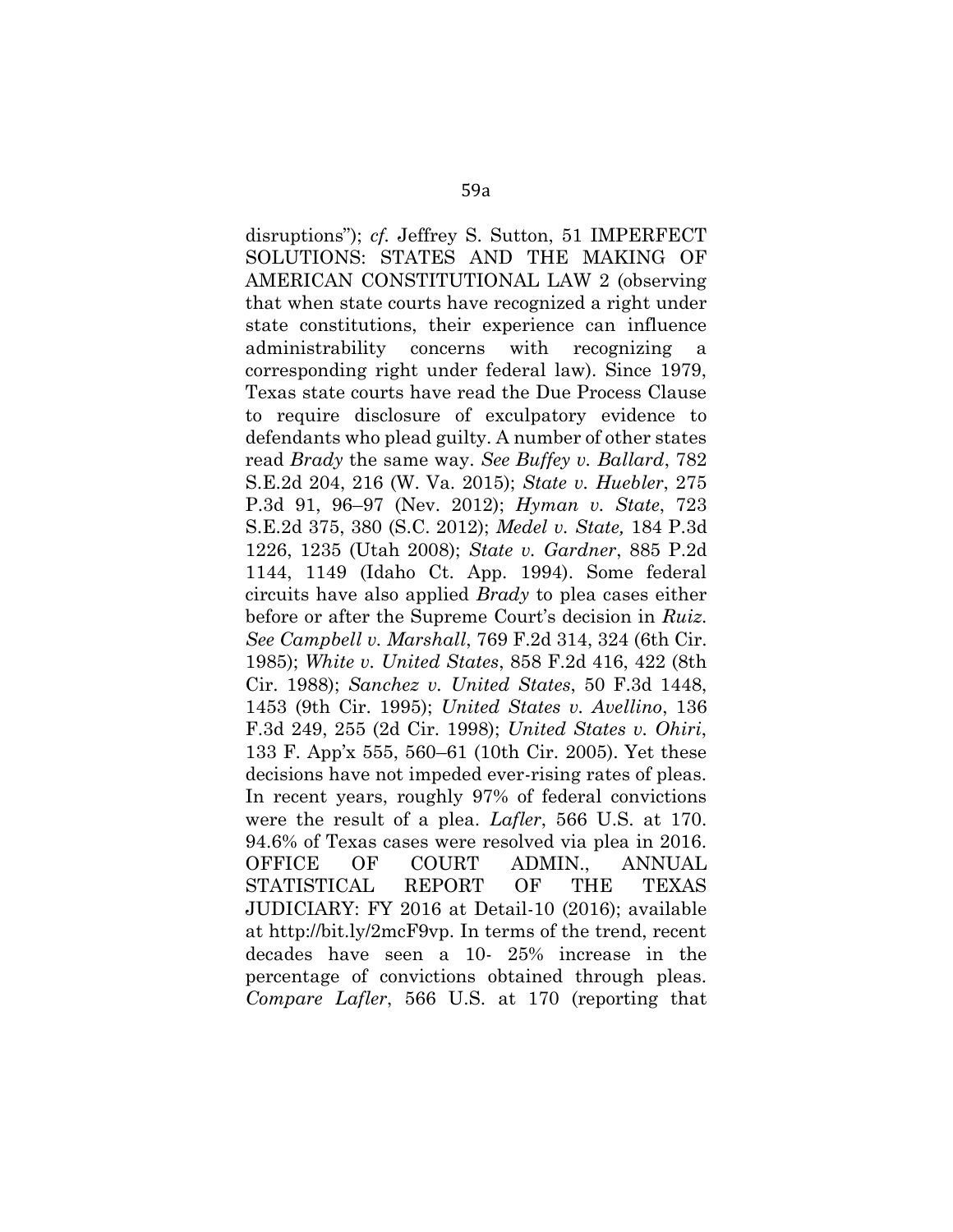"ninety-four percent of state convictions are the result of guilty pleas"), *with Brady v. United States*, 397 U.S. 742, 752 n.10 (1970) (estimating that between 75 and 85% of all felony convictions were pleas). The rise of the plea is seemingly inexorable and there is no reason to believe that a pre-plea *Brady* rise gets in its way.

There is one other problem with DOJ's concerns about the workability of a pre-plea *Brady*  requirement. From the beginning, the *Brady* right has covered information that might be favorable to a defendant at sentencing. So as the government conceded at oral argument, a plea does not excuse its obligation to disclose any evidence in the prosecution's file that might mitigate the defendant's sentence. This means it is not a matter of whether exculpatory information is produced but when—either before the plea or after the plea but before sentencing. *See*  USAM  $\S$  9-5.001(D)(3) (requiring the production of "[e]xculpatory and impeachment information that casts doubt upon proof of an aggravating factor at sentencing" when the presentence investigation begins). Because at some point in a federal prosecution "the government would have to search the files of all members of the prosecution team for potentially exculpatory material," DOJ Br. 16, there is little added burden of requiring that production at an earlier point in the case.

For all these reasons, there is little evidence suggesting that our court's following the *Brady* rule that many other jurisdictions already apply would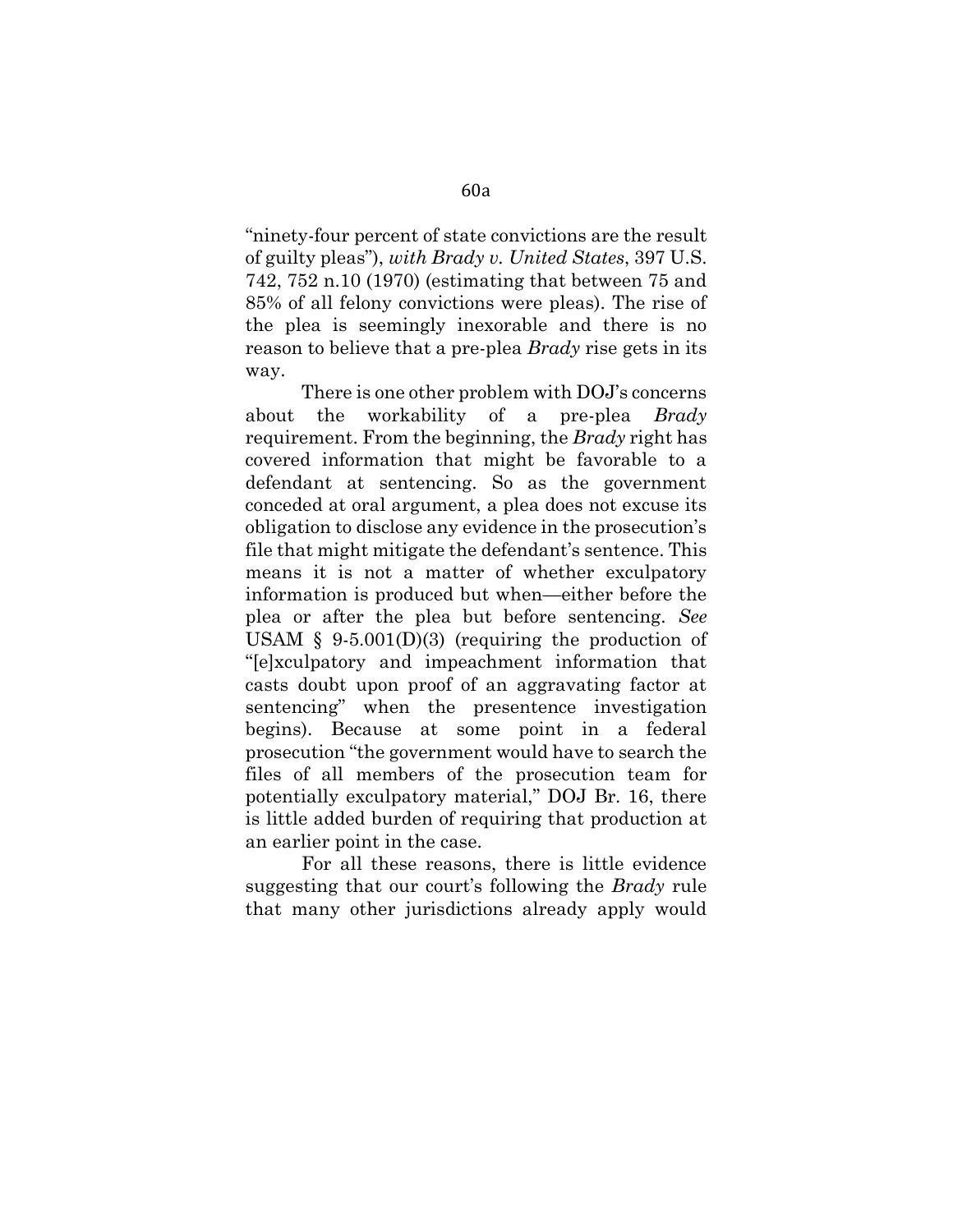create any meaningful obstacle to plea bargaining. 8 But even if it did, query whether a system in which 97% of defendants plead guilty is already placing to great a premium on the need for speedy pleas at the expense of the truth- finding function of the courts. *See* BIBAS*, Plea Bargaining's Role in Wrongful Convictions*, at 157 (critiquing modern plea bargaining because it "put[s] efficiency ahead of accuracy").

That leaves *United States v. Ruiz*, 536 U.S. 622 (2002). It held the government is not required to disclose "impeachment information relating to any informants or other witnesses" prior to entering a plea agreement. *Id*. at 625. *Ruiz* did not present the question of exculpatory evidence because the government agreed in the plea agreement to turn over "any [known] information establishing the factual innocence of the defendant."<sup>9</sup> *Id.* at 625; *see also id*. at 629 ("We must decide whether the Constitution requires that preguilty plea disclosure of impeachment information."). Indeed, in conducting a due process balancing test to determine whether there was a right to pre- plea impeachment evidence, the

<sup>8</sup> A pre-plea *Brady* right might also apply on when the defendant requests discovery, which would further mitigate any costs on the system. Alvarez made that request.

<sup>9</sup> Notably, the federal government asked the Court to decide the broader question of whether defendants who plead have a right to exculpatory information. Brief for the United States*, United State v. Ruiz*, at I ("Questions Presented: 1. Whether before pleading guilty, a criminal defendant has a constitutional right to obtain material exculpatory information, including impeachment information, from the prosecution."). But the Court did not accept that invitation.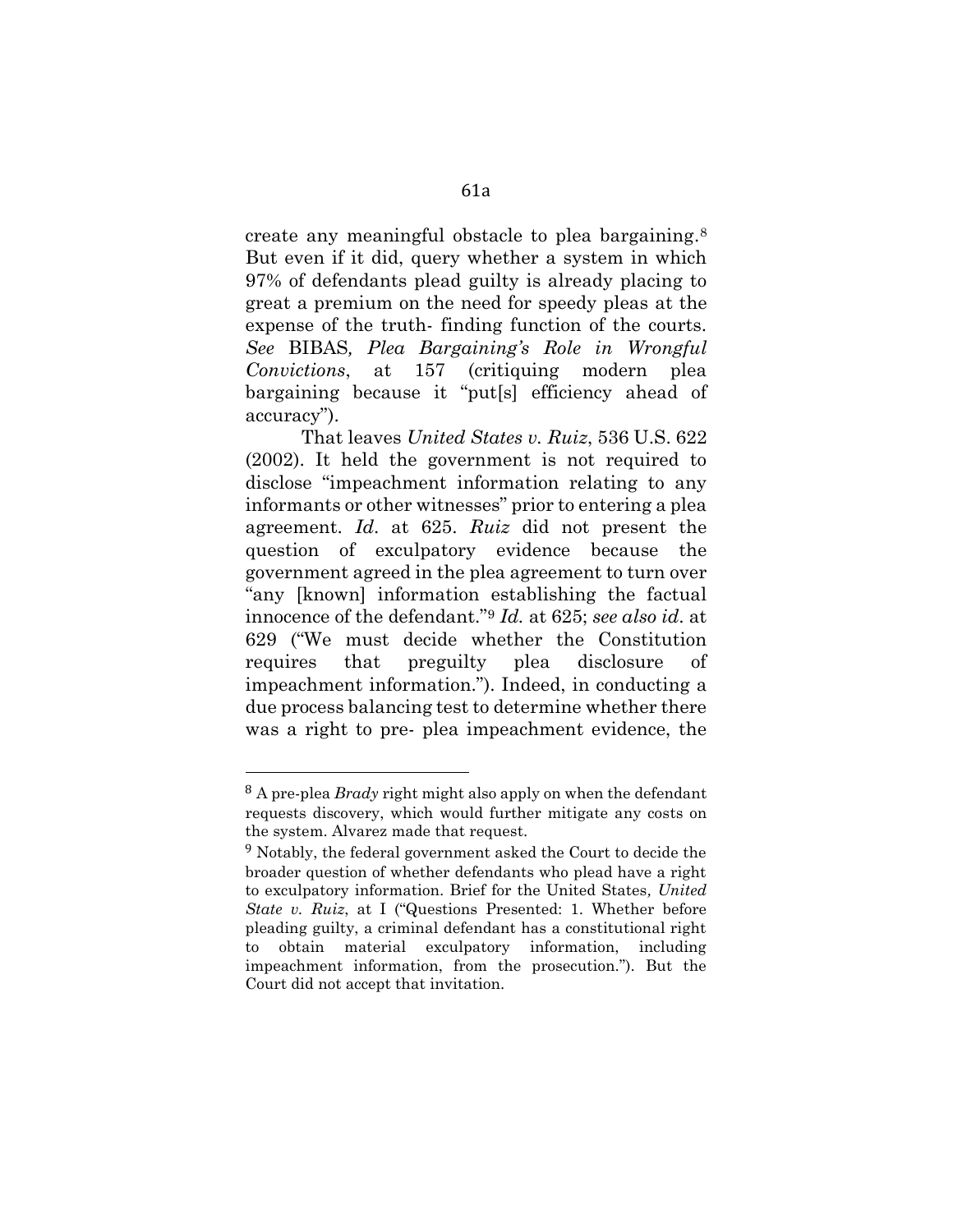Court explained that the agreement to give Ruiz exculpatory evidence "diminish[ed]" the risk that "in the absence of impeachment information, innocent individuals, accused of crimes, w[ould] plead guilty." *Id.* at 631. If *Brady* does not apply as a categorical matter to defendants who plead guilty, saying just that in *Ruiz* would have resulted in a much simpler and shorter opinion. That was the approach of Justice Thomas's one-paragraph concurring opinion that no other justice joined. *See id*. at 633–34 (Thomas, J., concurring).

Instead the Court applied the balancing test. On the benefit side of that equation, it explained that impeachment evidence has value in terms of the "*fairness of a trial*" but not to whether a plea was knowing and intelligent. *Id*. at 629. Impeachment evidence is not "critical information," it further explained, as its relevance may become clear only in the context of a trial. *Id*. at 630. Until trial, for example, a defendant may not know if the government will call the witness who has the credibility problems. The less direct connection of impeachment evidence to the ultimate "guilt or innocence" question is reflected in the fact that it took nearly a decade for the Supreme Court to confirm that *Brady* included an obligation to disclose even at trial "evidence affecting [witness] credibility." *Giglio v. United States*, 405 U.S. 150, 154 (1972). Exculpatory evidence—that which goes directly to the "factual innocence of the defendant," *Ruiz*, 536 U.S. at 631, and is valuable on its face without requiring independent knowledge of the prosecutor's trial strategy— has much greater value as *Ruiz* recognizes when it observes that its disclosure meant there was not much additional benefit to be gained from also disclosing impeachment evidence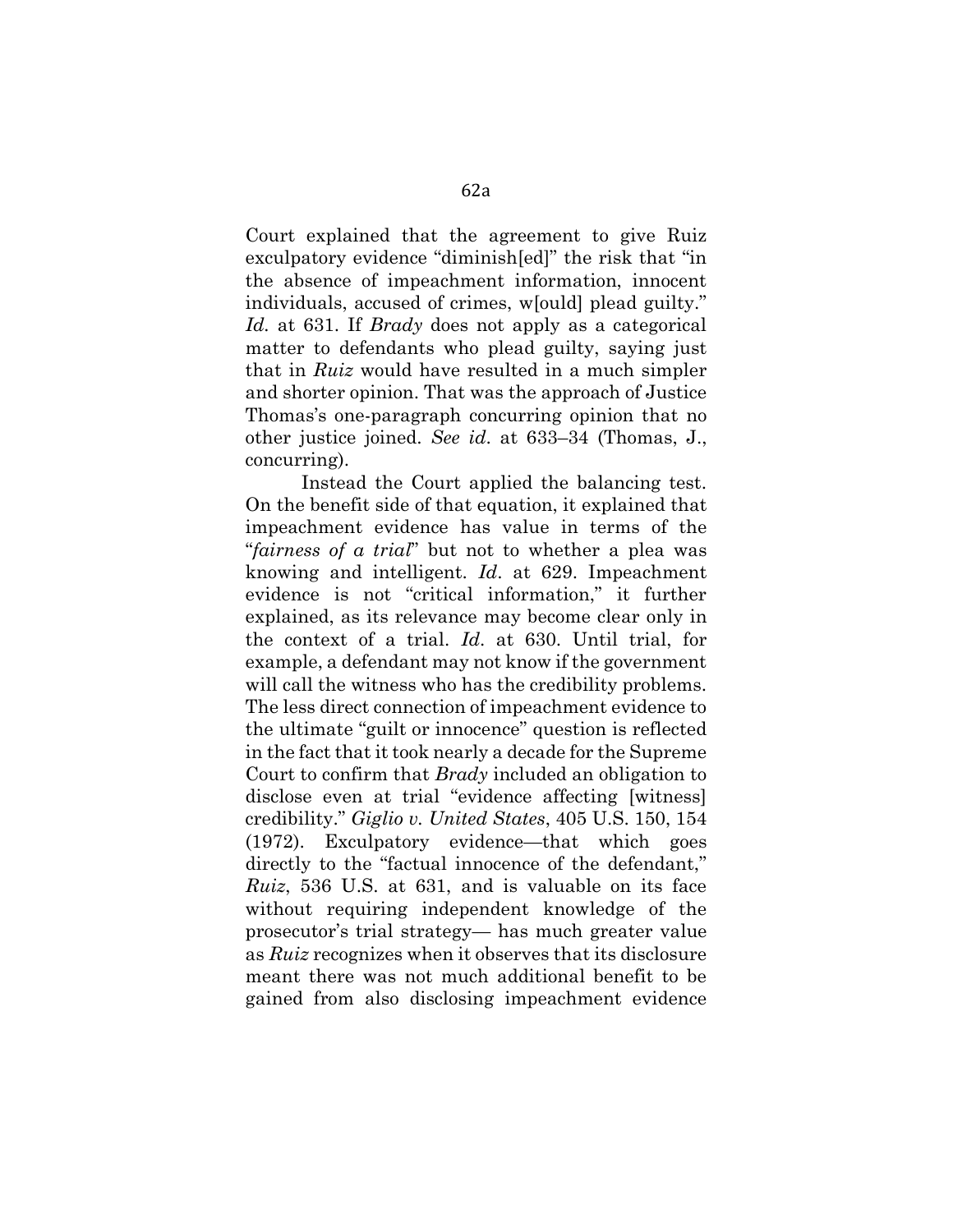before a plea. *Id*. at 631. Production of exculpatory evidence provides a greater safeguard against innocent defendants pleading guilty, both because it informs innocent defendants they have a substantial chance of showing their innocence at trial as opposed to just casting doubt on government witnesses and because prosecutors required to provide such evidence lose the incentive to push for guilty pleas to obscure weak cases. *See Huebler*, 275 P.3d at 97–98 ("While the value of impeachment information may depend on innumerable variables that primarily come into play at trial and therefore arguably make it less than critical information in entering a guilty plea, the same cannot be said of exculpatory information, which is special not just in relation to the fairness of a trial but also in relation to whether a guilty plea is valid and accurate.").

That latter point recognizes a serious risk of requiring *Brady* disclosures only when a case is tried: it incentivizes prosecutors to offer favorable pleas in cases with exculpatory evidence. That is already the type of case in which a prosecutor's desire for a plea agreement is strongest. Bibas, *Plea Bargaining in the Shadow of Trial*, *supra*, at 2473 (explaining that selfinterest leads prosecutors to "make irresistible offers in weak cases"). Without a *Brady* requirement, there is an additional benefit from pleading out a weak case: the plea prevents the defendant from being able to undo the conviction if he later discovers that the government possessed exculpatory evidence. *Sanchez*, 50 F.3d at 1435 ("[I]f a defendant may not raise a *Brady* claim after a guilty plea, prosecutors may be tempted to deliberately withhold exculpatory information as part of an attempt to elicit guilty pleas."); *see also United States v. Fisher*, 711 F.3d 460,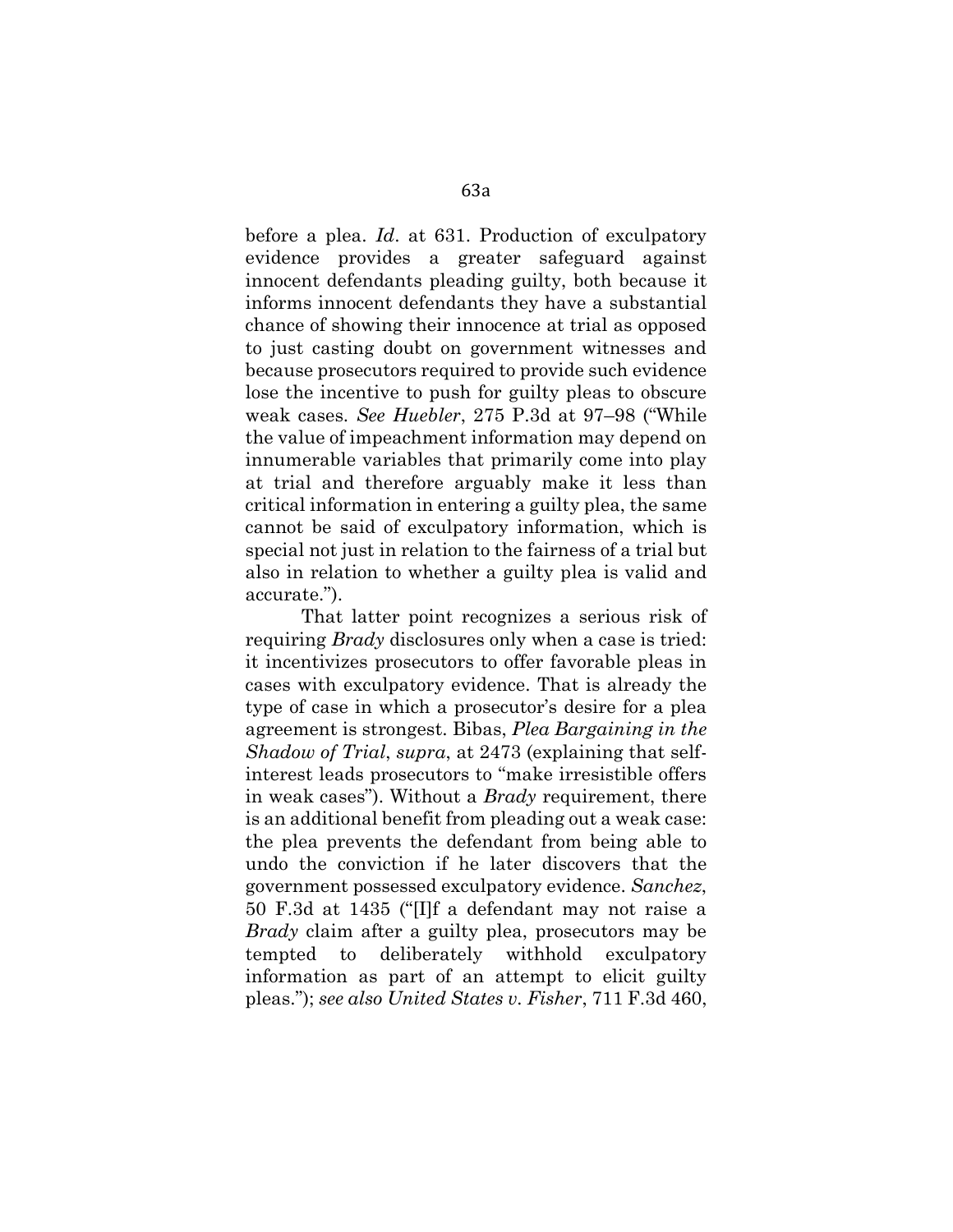469 (4th Cir. 2013); *United States v. Nelson,* 979 F. Supp. 2d 123, 130 (D.D.C. 2013). This is on top of the interest prosecutors already have to resolve their weakest cases with a plea agreement.

The cost side of the *Ruiz* balancing inquiry is also less favorable to the government when it comes to exculpatory evidence. The primary problem the Court saw with pre-plea disclosure of *Giglio* evidence was requiring the government to identify the witnesses it would call at a trial that would never happen because of the plea. This interfered with the rules governing disclosure of witnesses, posed risks of revealing the identities of informants and undercover agents, and eliminated some of the time savings that pleas typically bring by avoiding trial prep. *Ruiz*, 536 at 631–32. Indeed, prosecutors often do not even learn about credibility problems with witnesses—by running criminal background checks for example until they have come up with their witness list. In contrast, prosecutors generally are aware of any evidence they possess that suggests a defendant's innocence by the time they enter into plea negotiations if not earlier when they bring charges.

The final proof that *Ruiz* did not decide the question of pre-plea disclosure of exculpatory evidence—and that the result might be different for this category—are the cases that have come after it. Soon after *Ruiz*, the Seventh Circuit predicted that "it is highly likely that the Supreme Court would find a violation of the Due Process Clause if prosecutors or other relevant government actors have knowledge of a criminal defendant's factual innocence but fail to disclose such information to a defendant before he enters into a guilty plea." *McCann v. Mangialardi*, 337 F.3d 782, 788 (7th Cir. 2003). It recognized that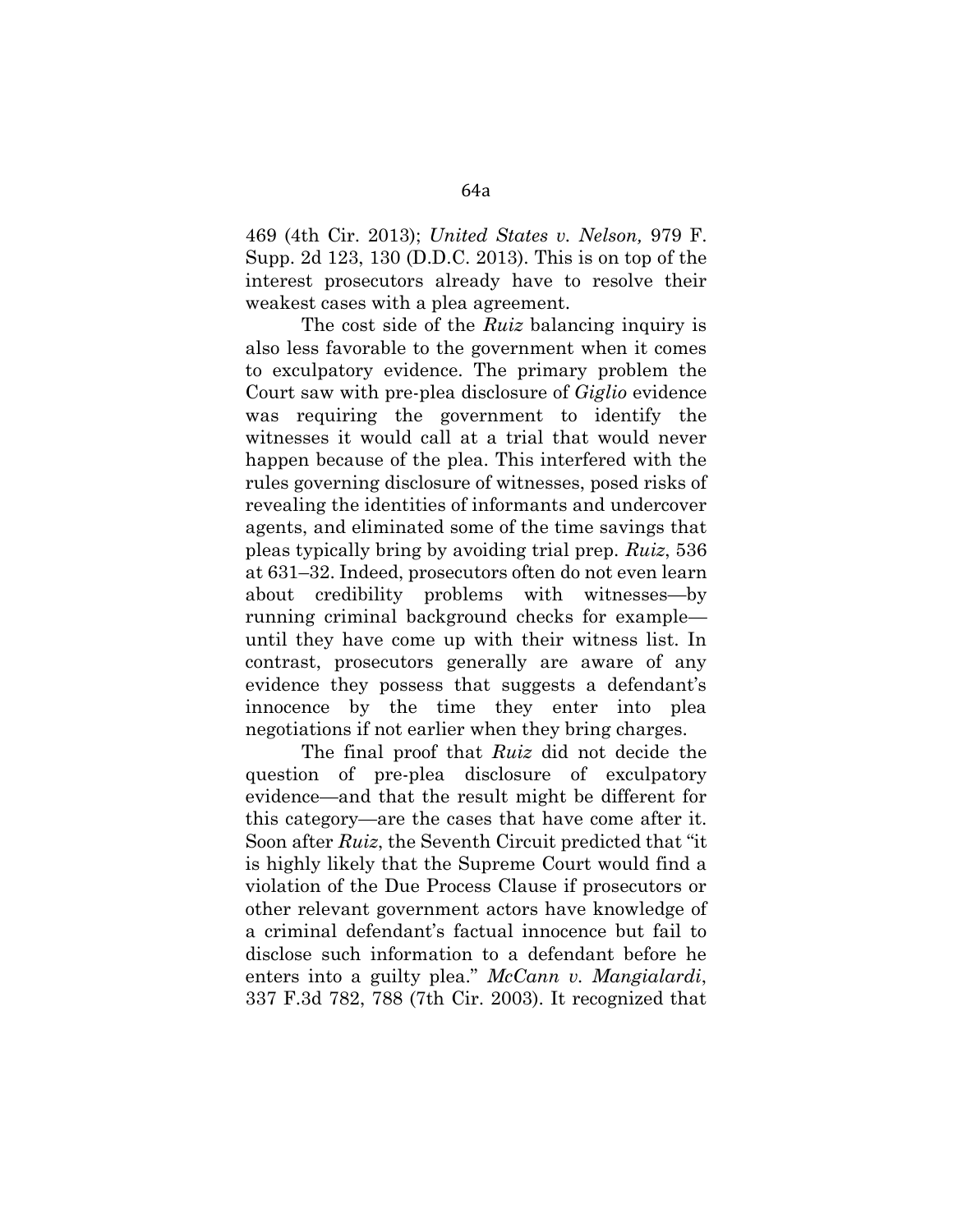"*Ruiz* indicates a significant distinction between impeachment information and exculpatory evidence of actual innocence," though the Seventh Circuit did not ultimately decide the question because there was insufficient evidence that the government suppressed the evidence in that case. *Id*. at 787. The Tenth Circuit, again noting a critical distinction between exculpatory evidence and the impeachment evidence in *Ruiz*, did decide the question in favor of a right of pleading defendants to exculpatory evidence. *See United States v. Ohiri,* 133 F. App'x 555, 562 (10th Cir. 2005). So have a number of federal district courts. *Nelson,* 979 F. Supp. 2d at 130 ("[I]n light of the balance of circuit court precedent and the purpose of *Brady,* Nelson can assert his *Brady* claim to argue that his guilty plea was not knowing and voluntary"); *United States v. Danzi,* 726 F. Supp. 2d 120, 128 (D. Conn. 2010) (declining "the Government's invitation to hold that *Ruiz* applies to exculpatory as well as impeachment material"); *Ollins v. O'Brien,* 2005 WL 730987, \*11 (N.D. Ill. 2005) ("[T]he Court finds the *Ruiz* distinction . . . persuasive and holds that due process requires the disclosure of information of factual innocence during the plea bargaining process."). To be sure, other courts of appeals, while recognizing that *Ruiz* did not decide the question, have read it as casting doubt on the existence of a preplea right even to exculpatory evidence though none has done as we have and actually rejected that right. *Friedman v. Rehal*, 618 F.3d 142, 154 (2d Cir. 2010) (explaining that "*Ruiz* did not expressly abrogate [its prior caselaw] as applied to all *Brady* material" but noting it creates uncertainty about whether exculpatory material needed to be produced pre-plea); *United States v. Moussaoui*, 591 F.3d 263, 285 (4th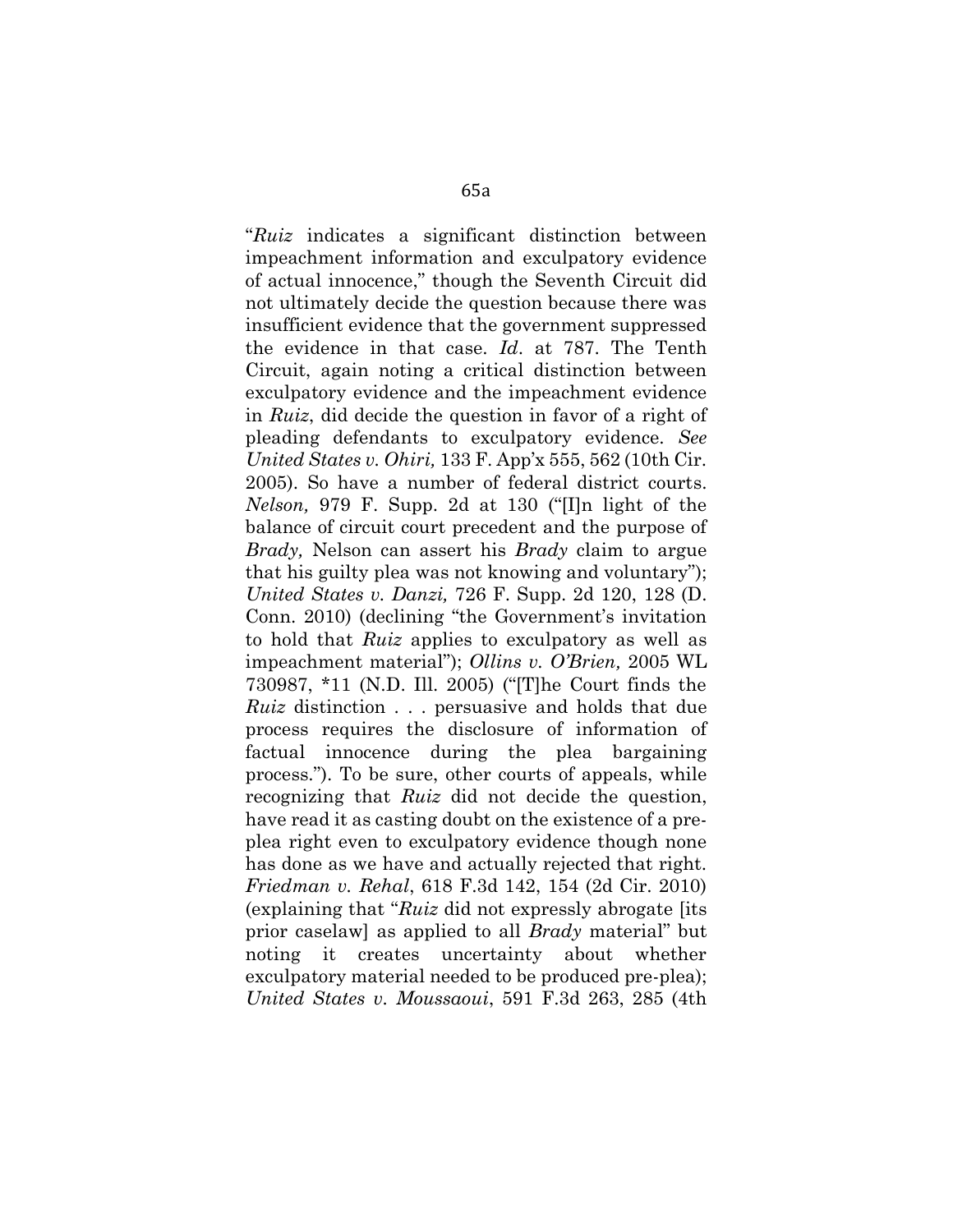Cir. 2010), *as amended* (Feb. 9, 2010) <sup>10</sup> *cf. United States v. Mathur*, 624 F.3d 498, 507 (1st Cir. 2010) (emphasizing *Brady* is a trial right and observing "[t]he *Ruiz* Court evinced a reluctance to extend a *Brady*-like right to the realm of pretrial plea negotiations" in a case when a defendant went to trial but argued that if he had been provided exculpatory material before trial he would have pleaded guilty).

And we should not make the common mistake of treating federal decisions as the universe of caselaw on this issue. Our state court peers also interpret the federal Constitution. Four state supreme courts have held since *Ruiz* that the federal *Brady* right applies to exculpatory evidence at the plea phase, and the Texas Court of Criminal Appeals has reaffirmed its long ago adoption of that view. *Buffey*, 782 S.E.2d at 216 ("[T]he better-reasoned authority supports the conclusion that a defendant is constitutionally entitled to exculpatory evidence during the plea negotiation stage."); *Hyman*, 723 S.E.2d at 380 (noting that an applicant can challenge the "voluntary nature of a guilty plea" by asserting a *Brady* violation); *Huebler*, 275 P.3d at 96–97 (concluding that "the dueprocess calculus also weighs in favor of the added safeguard of requiring the State to disclose material exculpatory information before the defendant enters a guilty plea"); *Medel,* 184 P.3d at 1235 (providing the requirements for a guilty plea to be rendered

<sup>10</sup> In a more recent decision the Fourth Circuit allowed a defendant to vacate a guilty plea when he later learned that law enforcement had lied in applying for a search warrant that led to evidence of guilt. *Fisher*, 711 F.3d at 460. It did so not on *Brady* grounds, but on the ground that the suppression of that information made the plea unknowing. *Id*. at 471.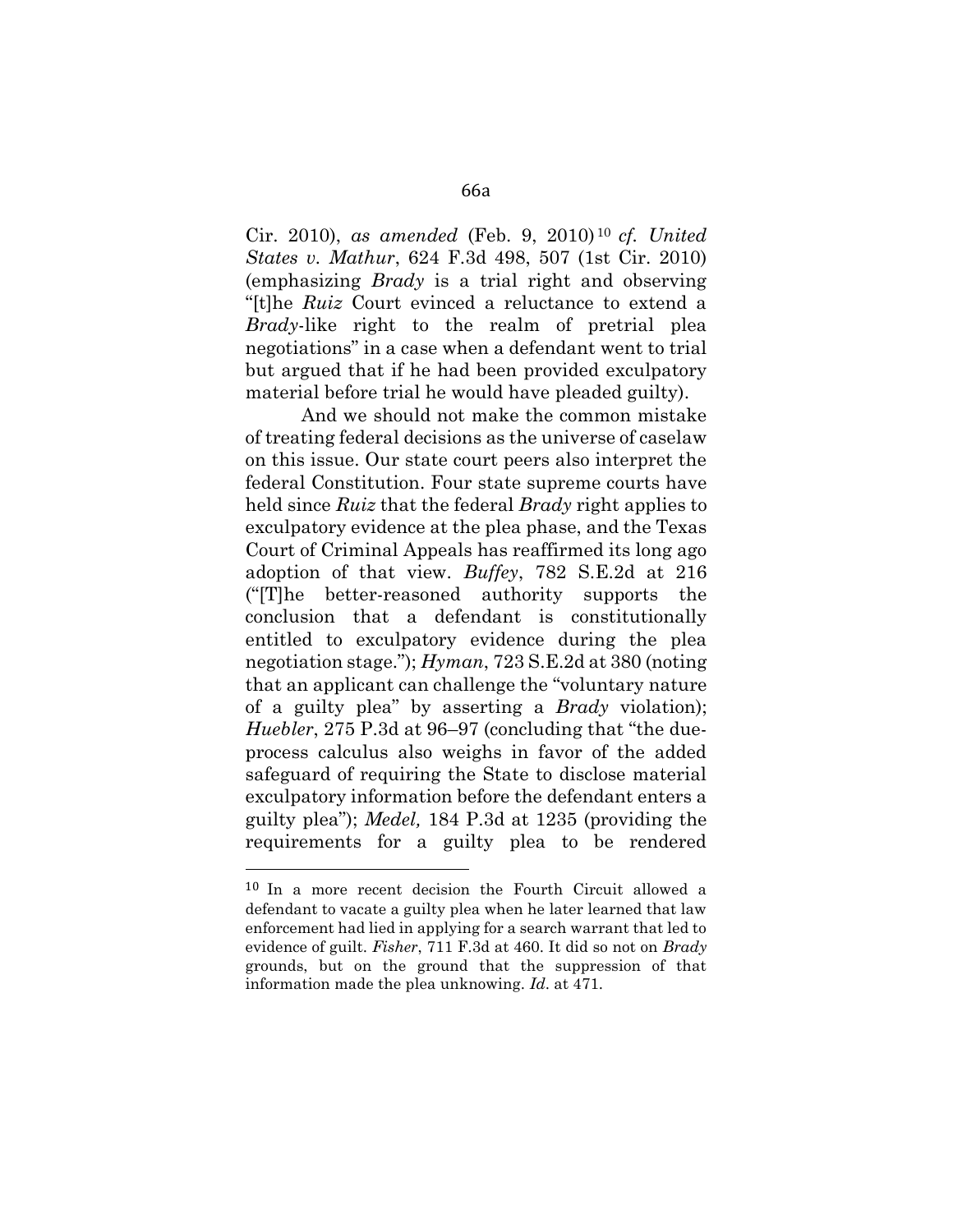involuntary based on a *Brady* violation); *Johnson*, 2009 WL 1396807, at \*1; (vacating a guilty plea because of a *Brady* violation); *id.* at \*1–\*2 (Cochran, J. concurring) (explaining that "*Ruiz,* by its terms, applies only to material *impeachment* evidence"); *see also State v. Kenner*, 900 So. 2d 948, 952–53 (La. App. 4 Cir. 2005), *reversed on other grounds*, 917 So. 2d 1081 (La. 2005). No state high court has ruled the other way. *See* WAYNE LAFAVE, ET AL. 5 CRIM. PROC. § 21.3(c) (4th ed. 2015) (noting that "certainly the better view" is of those courts that require *Brady*  disclosure of exculpatory evidence to defendants who plead).

The facts from one of those state court cases highlights the stakes of this issue and the dynamics that can lead an innocent person to plead guilty. Joseph Buffey was 19 when he was arrested for three breaking-and-entering offenses of businesses. *Buffey*, 782 S.E.2d at 207. The week before his arrest, an intruder had robbed and brutally raped an 83-yearold woman in the same town. *Id*. at 206. During an interrogation that lasted nine hours, Buffey at first repeatedly denied that he committed the robbery and sexual assault. *Id*. at 207. Hours into the questioning, and past 3:00 in the morning, he told the officers he had broken into "[t]his old lady's house" but said he could not recall any assault. *Id*. When the officers later told him he should be able to recall more details, Buffey recanted saying "You really want to know the truth? . . . I didn't do it." *Id*. He explained that he had only confessed to breaking into the house because an officer was "breathing down my neck" and "I couldn't tell you what went on in there." *Id*.

After Buffey was charged with the rape, the state forensic lab tested DNA from the victim's rape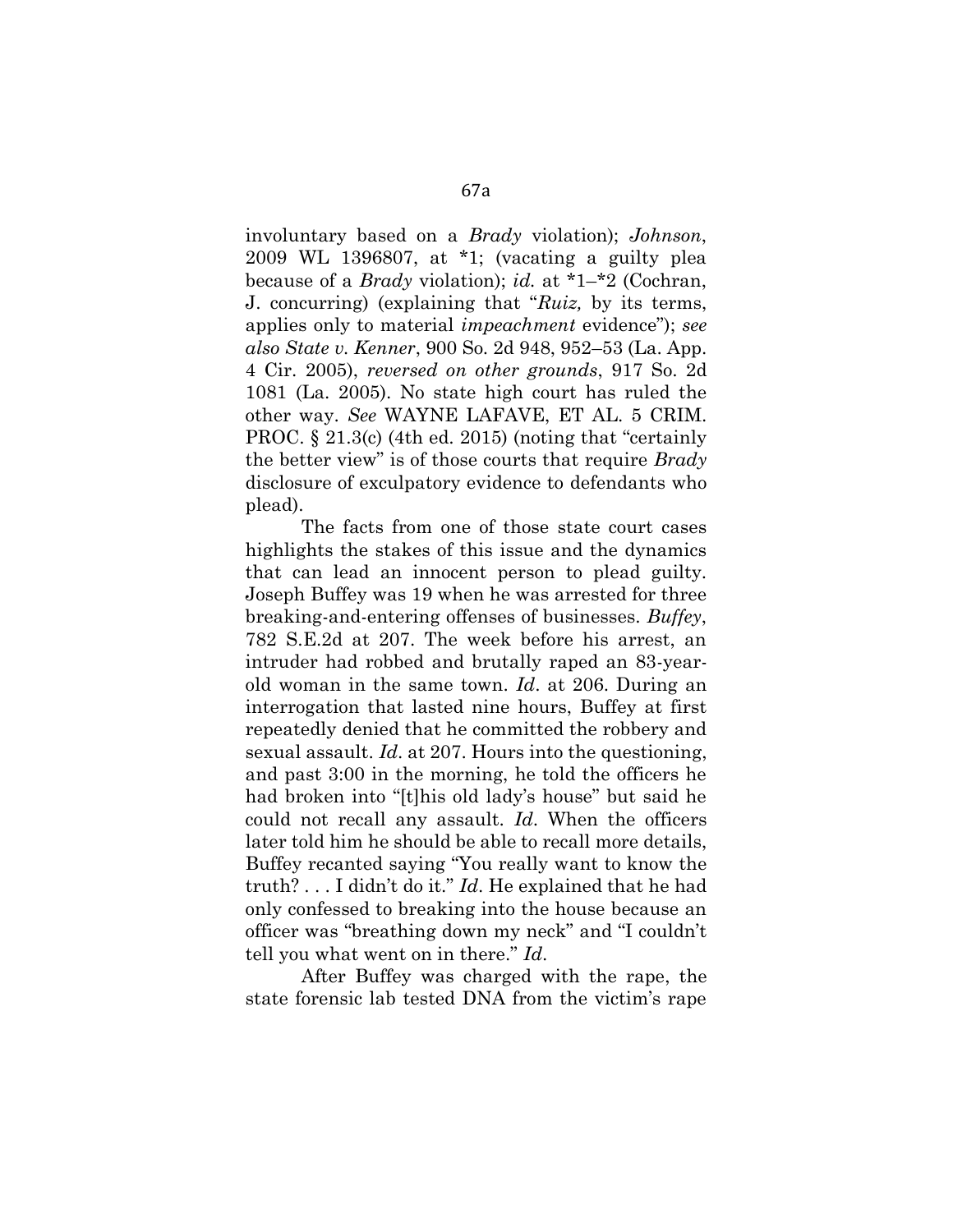kit. *Id*. at 208. It issued a report stating that "assuming there are only two contributors (including [Mrs. L]), Joseph Buffey is excluded as the donor of the seminal fluid identified [from the rape kit] cuttings." *Id.* (brackets in original). Although Buffey's counsel had filed a motion for production of all materials related to the assault, the prosecutor never disclosed the forensic report. *Id*.

Having made at least a partial confession to the crimes, Buffey accepted a time-limited offer to plea to the robbery and sexual assault counts in exchange for the state dropping the three charges for burglary of a business. *Id*. at 209. The court accepted Buffey's plea six weeks after the lab determined that the DNA was not his. *Id*. at 208–09. The court sentenced Buffey to a total term of 70-100 years in prison. *Id*. at 209.

After Buffey had spent eight years in prison, a court granted his request for DNA testing in a habeas motion. *Id*. at 210. The results exonerated Buffey, and he also learned that the government knew of similar results in 2002 before the court accepted his plea. *Id*. Because the state supreme court acknowledged a right to exculpatory evidence even for defendants who pleaded guilty, Buffey did not have to spend the rest of his life in prison. *Id*. at 221. And a DNA match was finally made to the person who had committed the rape, someone with a history of sexual violence living a few blocks from the victim who was not arrested in 2002 because Buffey had been wrongfully convicted. *Id*. at 210.

This "double injustice"—because it resulted in "convicting the innocent and freeing the guilty," Amicus Br. for National Association of Criminal Defense Lawyers 13—is not an isolated event. An amicus brief from a group of former federal and state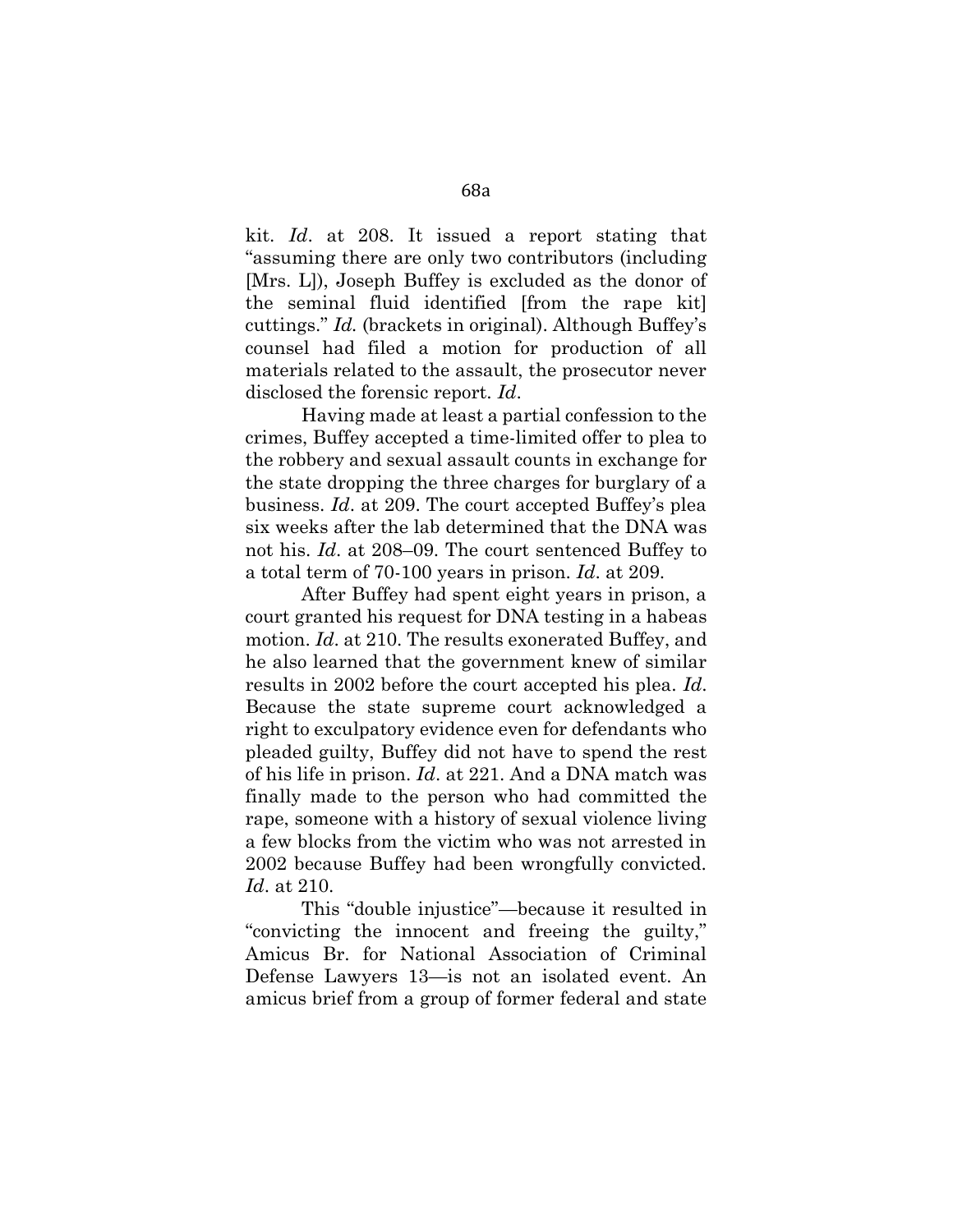prosecutors notes that the National Registry of Exonerations has identified 73 Americans who pleaded guilty to murder or manslaughter but were later exonerated. *See* NATIONAL REGISTRY OF EXONERATIONS, available at www.law.umich.edu/special/exoneration/Pages/detail list.aspx (searching for "P," pleas, and those offenses lists 54 exonerations for defendants who pleaded guilty to murder and 19 for manslaughter). And more than 10% of the 353 Americans whom the Innocence Project has helped exonerate through DNA evidence pleaded guilty. THE INNOCENCE PROJECT, *DNA Exonerations in the United States*, available at www.innocenceproject.org/dna-exonerations-in-the united-states (noting that 40 of 358 exonerees pled guilty). Scholars believe false guilty pleas are even more common for less serious offenses when the costbenefit analysis makes a plea that results in a minor sentence enticing. John H. Blume & Rebecca K. Helm, *The Unexonerated: Factually Innocent Defendants Who Plead Guilty*, 100 CORNELL L. REV. 157, 173 (2014); *see also* Bibas, *Plea Bargaining Outside the Shadow of Trial, supra*, at 2495 (explaining that "[p]rosecutorial bluffing is likely to work particularly well against innocent defendants, who are on average more risk averse than guilty defendants"); Samuel R. Gross & Barbara O'Brien, *Frequency and Predictors of False Conviction*: *Why We Know So Little and New Data on Capital Cases*, 5 J. EMPIRICAL LEGAL STUD. 927, 930 (2008) ("[I]t is entirely possible that most wrongful convictions . . . are based on negotiated guilty pleas to comparatively light charges."). Alvarez is an example. He elected to plead guilty and accept a suspended sentence of eight years with ten years probation rather than risk a trial where he faced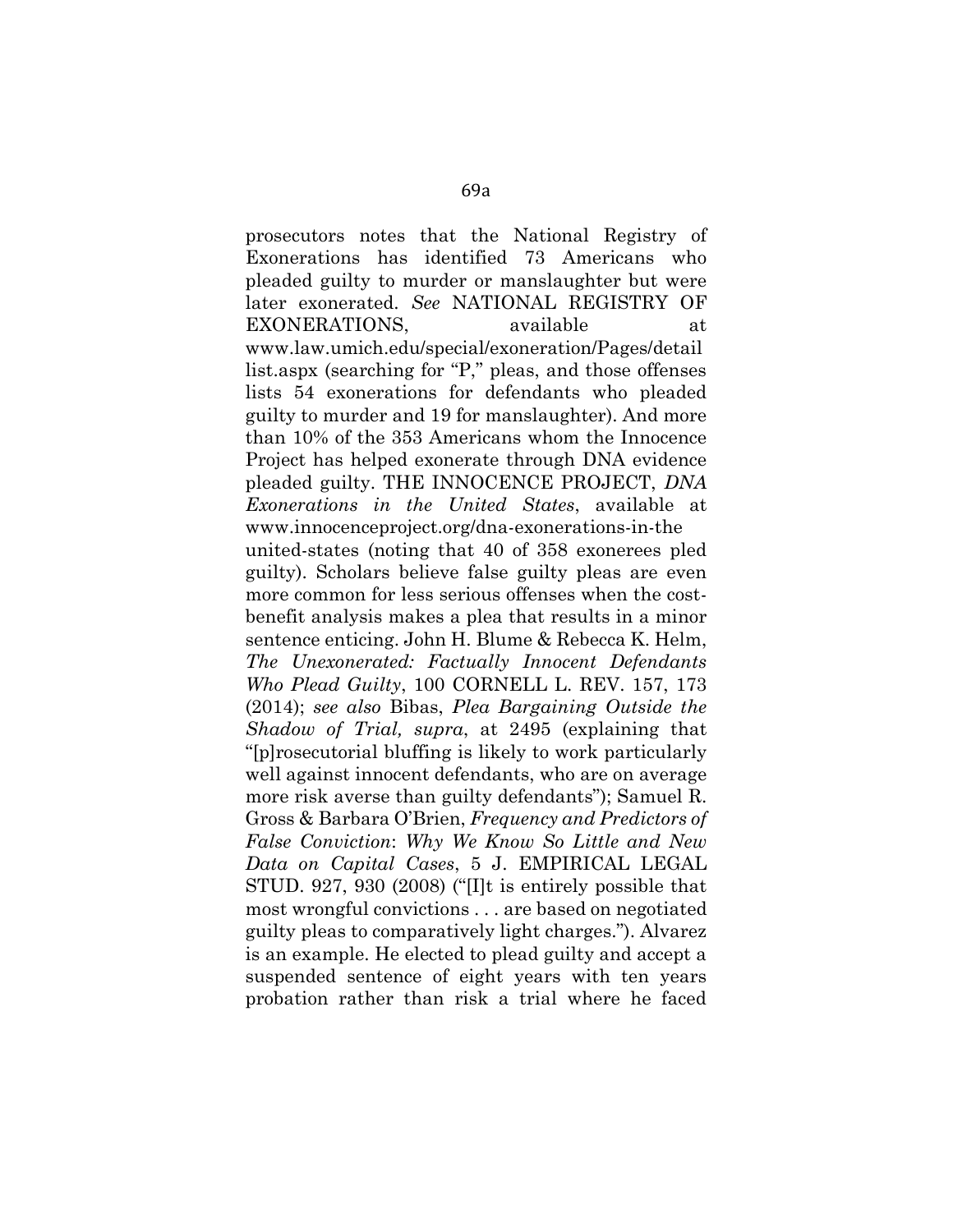mandatory prison time if convicted. Of course, because he violated the terms of probation he ended up going to prison, only to be saved from serving a full sentence when the video was discovered.

Judicial opinions often extol liberty. As well they should when applying a Constitution that begins with a promise to "secure the Blessings of Liberty to ourselves and our Posterity" and prohibits both federal and state governments from depriving a person of that liberty without due process of law. U.S. CONST. Preamble, amends. V, XIV. It is difficult to think of greater deprivations of that liberty than the government's allowing someone to be held in prison without telling him that there is evidence that might exonerate him. That tragic situation offends the "twofold aim" of our justice system, "which is that guilt shall not escape or innocence suffer." *Berger v. United States*, 295 U.S. 78, 88 (1935). Due process requires more than we afford the accused today.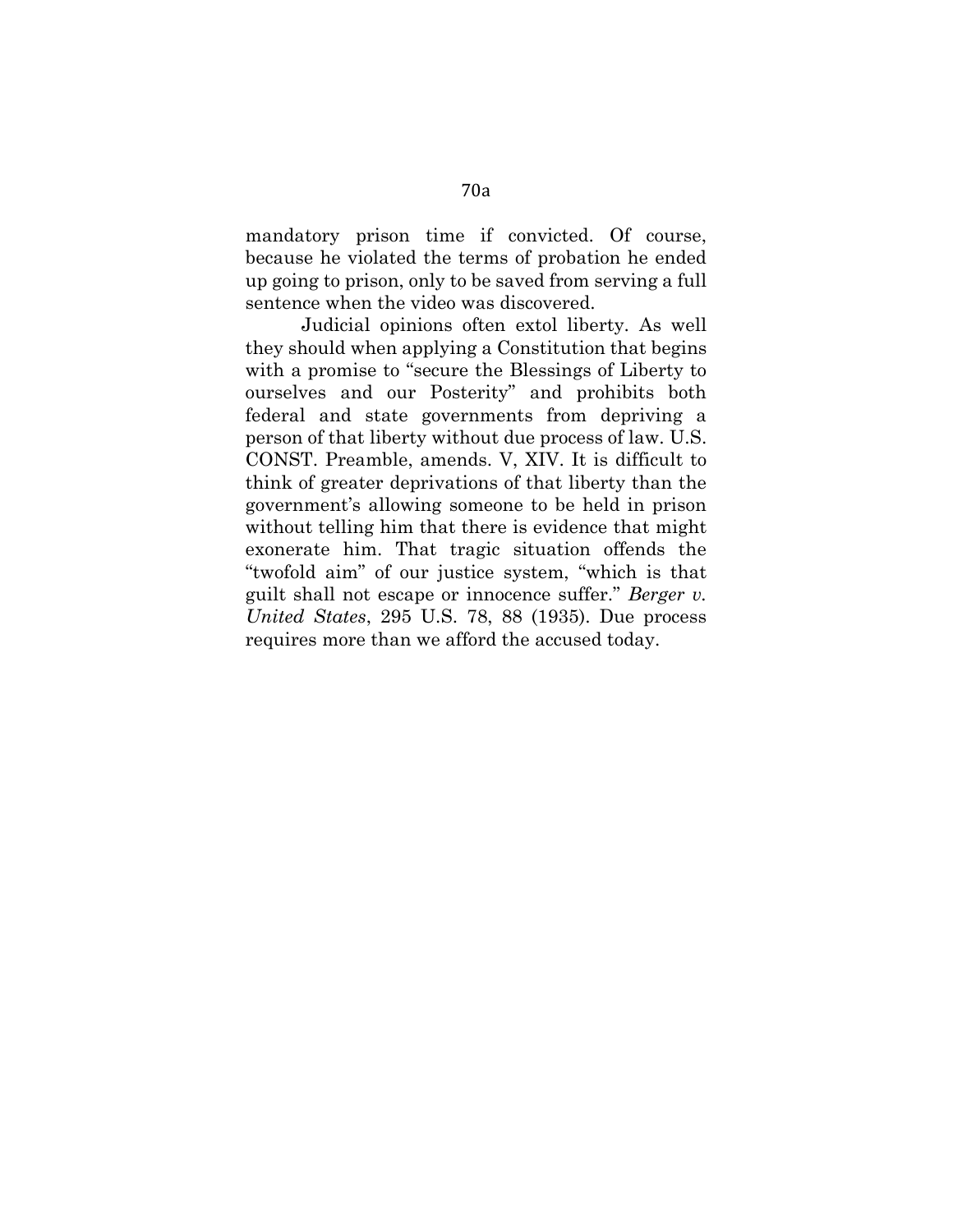#### **APPENDIX B**

# **IN THE UNITED STATES COURT OF APPEALS FOR THE FIFTH CIRCUIT**

#### No. 16-40772

#### GEORGE ALVAREZ,

Plaintiff - Appellee

v.

 $\overline{\phantom{a}}$ 

# THE CITY OF BROWNSVILLE,

Defendant - Appellant

# Appeal from the United States District Court for the Southern District of Texas

Before STEWART, Chief Judge, and JOLLY and WIENER, Circuit Judges. WIENER, Circuit Judge:

Plaintiff-Appellee George Alvarez pleaded guilty to assault on a public servant in Texas state court. Several years later, the Texas Court of Criminal Appeals held that he was "actually innocent" of the assault and set aside his conviction. Alvarez subsequently filed suit in federal court against the City of Brownsville ("City") and several law enforcement officers under 42 U.S.C. § 1983, asserting, *inter alia*, a claim against the City grounded in *Brady v. Maryland*. <sup>1</sup> The district court granted summary judgment for Alvarez, concluding as a matter of law that the City violated his

<sup>1</sup> *See generally Brady v. Maryland*, 373 U.S. 83 (1963).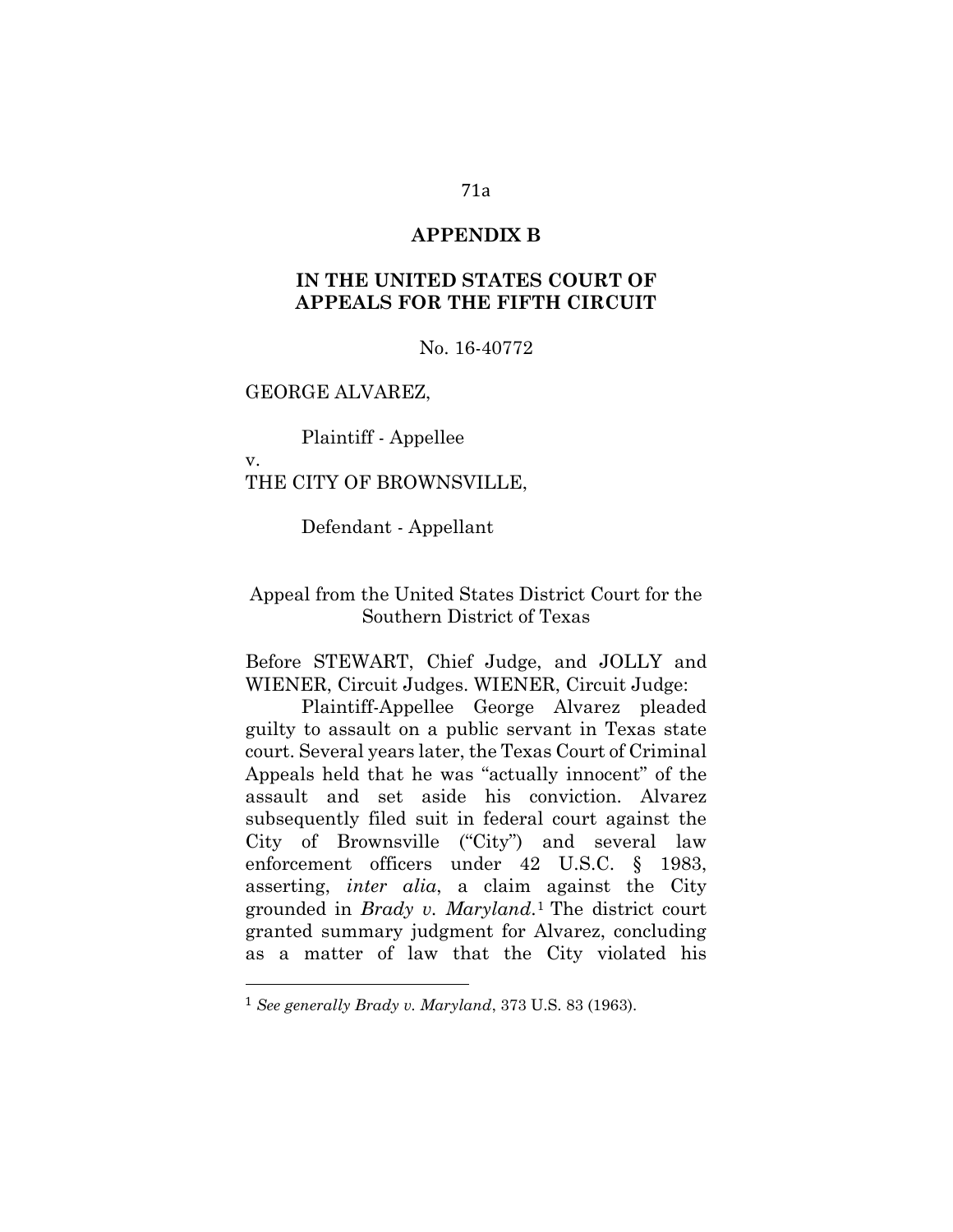constitutional rights under *Brady*. After a damagesonly trial, a jury awarded Alvarez \$2 million. The City appeals. We reverse and render judgment of dismissal in favor of the City.

# I.

#### FACTS AND PROCEEDINGS

In November 2005, the Brownsville Police Department ("BPD") arrested Alvarez on suspicion of burglary and public intoxication, then placed him in a holding cell. After an altercation at the jail, Detention Officer Jesus Arias pressed charges against Alvarez "for assaulting him and causing him pain." Alvarez was charged with assault on a public servant, a thirddegree felony. He pleaded guilty in state court in May 2006 and was given a suspended sentence of eight years of imprisonment and a sentence of ten years of community supervision. As a condition of community supervision, the court imposed "a term of confinement and treatment in a substance abuse felony punishment facility . . . for not less than 90 days or more than 12 months[.]" Alvarez did not complete the treatment program, so the court revoked his suspended sentence and ordered him to serve eight years of imprisonment.

Several years later, videos of the altercation between Arias and Alvarez were discovered in the course of a separate § 1983 case with similar facts filed by another detainee against the City and Arias. In May 2010, Alvarez filed a writ of habeas corpus in state court, contending that the newly discovered videos—which, he claimed, BPD had withheld in violation of *Brady*— demonstrated that he was "actually innocent" of the alleged assault. After concluding that "there is a reasonable probability that, had the evidence been disclosed, the outcome of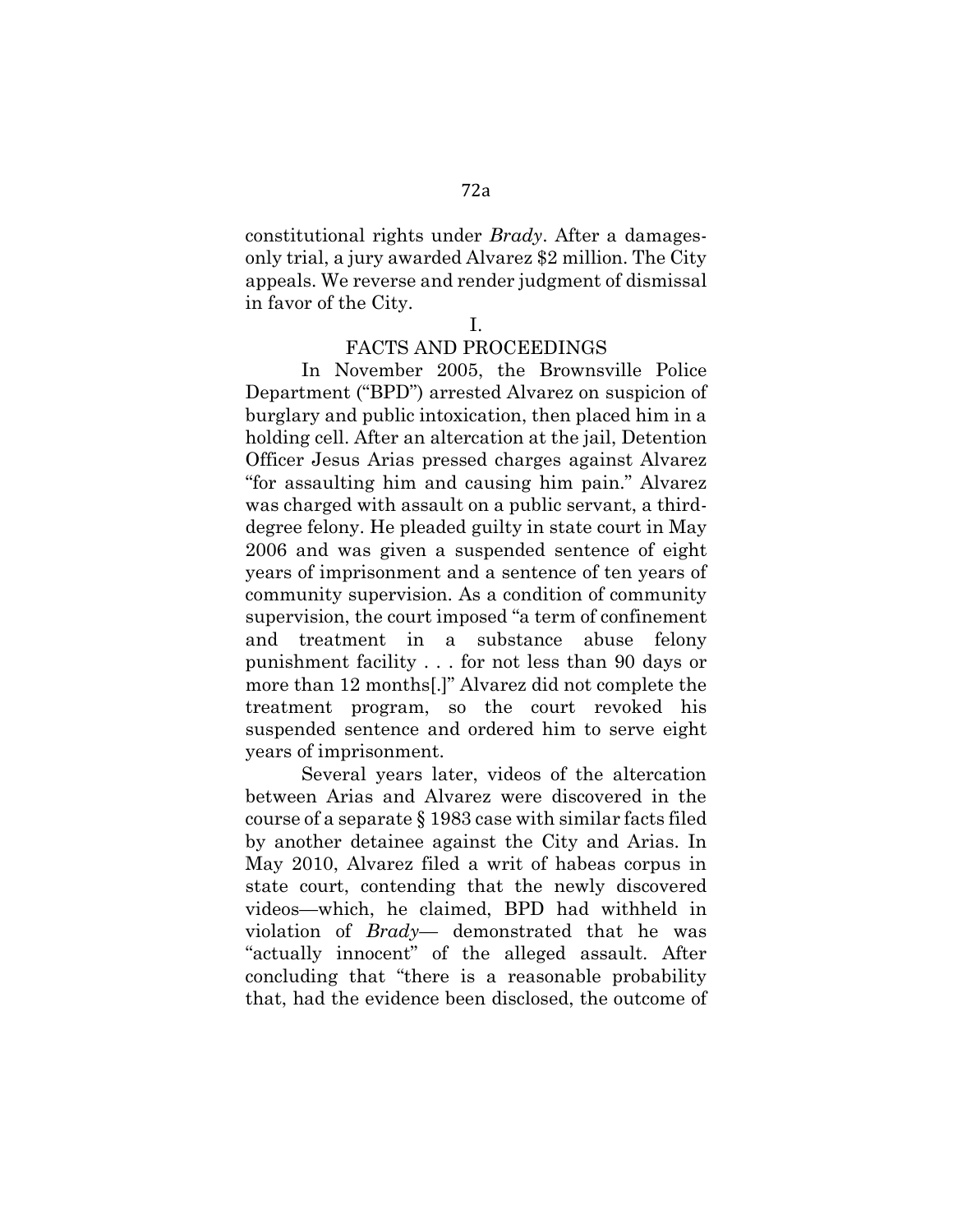[Alvarez's] case would have been different," the state district court recommended that the writ be granted and that Alvarez be given a new trial. Based on the state district court's findings of fact and its "own independent examination of the record," the Texas Court of Criminal Appeals concluded in October 2010 that Alvarez was "actually innocent of committing the offense in this cause." That court set aside his conviction for assault on a public servant. One week later, the state district court granted the state's motion to dismiss all charges against Alvarez.

The following April, Alvarez filed this suit under § 1983 against the City, Arias, jail supervisor Sergeant David Infante, Chief of Police Carlos Garcia, Lieutenant Henry Etheridge, Jr., and Police Commander Roberto Avitia, Jr. Alvarez's pleadings asserted, *inter alia*, claims for fabrication of evidence and nondisclosure of exculpatory evidence under the *Brady* doctrine.

The defendants filed a motion for summary judgment in August 2012, seeking dismissal of all of Alvarez's claims. Adopting the magistrate judge's report and recommendation, the district court denied the defendants' motion as to (1) the *Brady* claim against the City for nondisclosure of exculpatory evidence, and (2) the claim against Arias in his individual capacity for fabrication of evidence. The court granted summary judgment dismissing all of Alvarez's other claims and later dismissed the remaining claim against Arias pursuant to Alvarez's voluntary stipulation of dismissal.

Alvarez and the City filed cross-motions for summary judgment in January 2014, addressing the three remaining issues identified by the district court: (1) whether a BPD policy of nondisclosure existed; (2)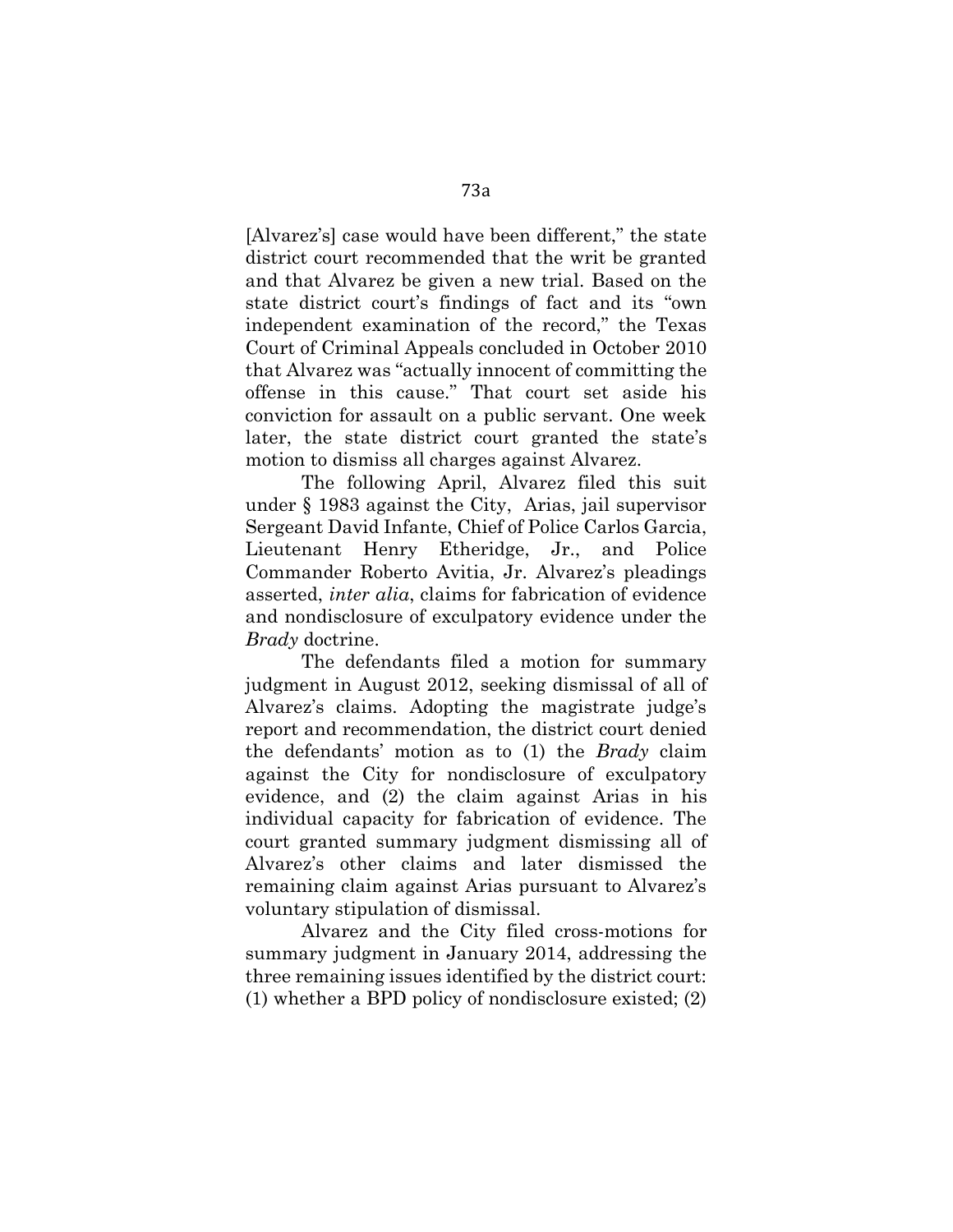whether the BPD's failure to disclose the videos constituted a *Brady* violation; and (3) whether a BPD policy caused the *Brady* violation. The court granted Alvarez's motion for summary judgment and denied the City's, concluding that "Alvarez has established all substantive elements of a § 1983 municipal liability claim [under *Brady*] against the City[.]"

The district court held a two-day jury trial in September 2014 limited to the quantum of damages. The jury awarded Alvarez \$2 million in compensatory damages. The parties agreed to attorneys fees of \$300,000, and the court entered final judgment in favor of Alvarez in the amount of \$2.3 million. The City subsequently filed a motion for judgment as a matter of law or, alternatively, for new trial or remittitur, which the court denied. The City timely appealed.

#### II.

### ANALYSIS

As a threshold matter, the City contends that the district court should have granted summary judgment in its favor because Alvarez's guilty plea precluded him from asserting a *Brady* claim as a matter of law. The City's claim raises a pure question of law, so we review its challenge de novo. 2

We have held, in the contexts of direct appeals and habeas corpus, that a defendant who pleads guilty waives the right to assert a *Brady* claim. In *Matthew v. Johnson*, a habeas case, we held that the withholding of *Brady* material does not render a

<sup>2</sup> *Af-Cap, Inc. v. Republic of Congo*, 462 F.3d 417, 423 (5th Cir. 2006) (citing *Randel v. U.S. Dep't of the Navy*, 157 F.3d 392, 395 (5th Cir.1998)).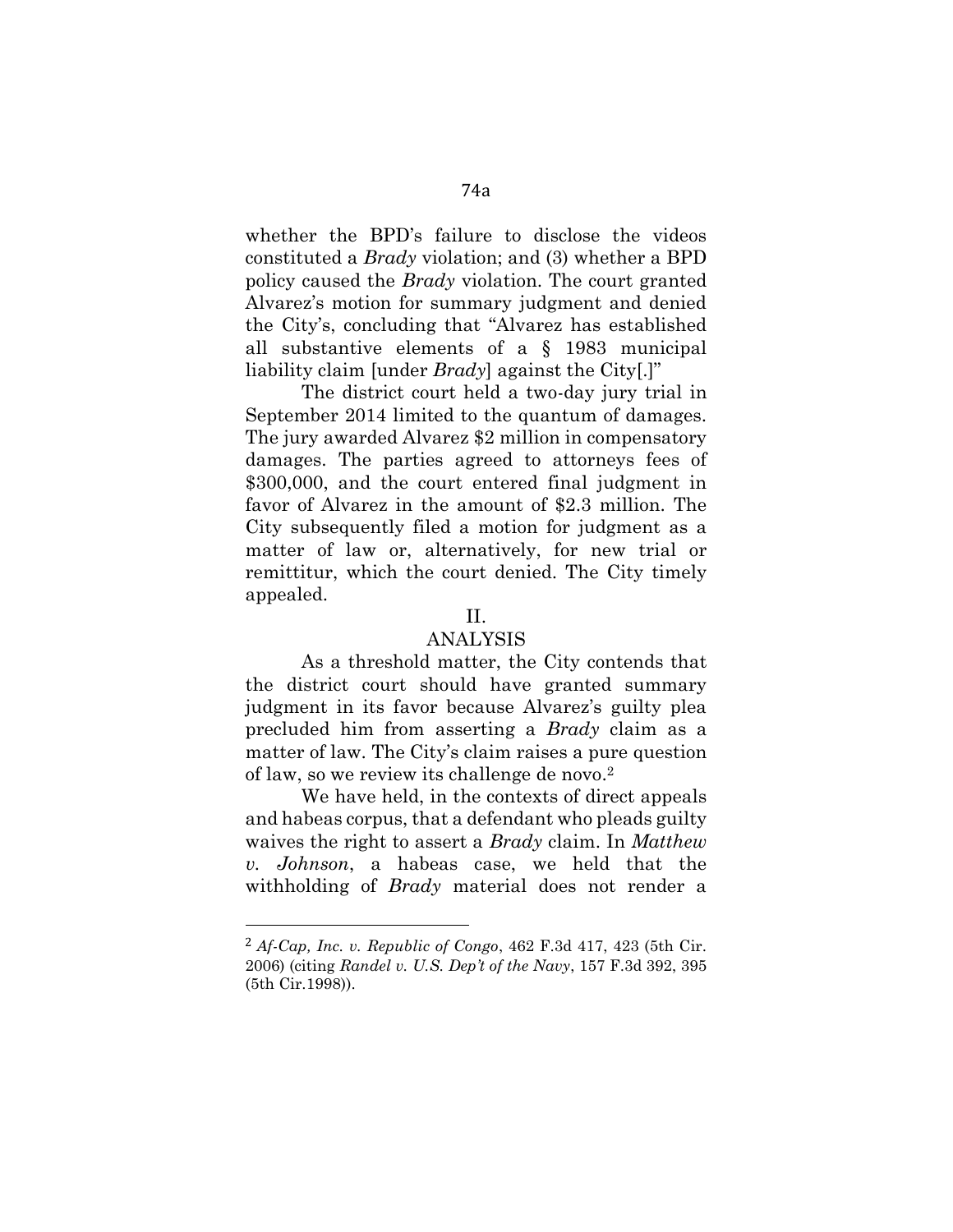guilty plea invalid or involuntary. <sup>3</sup> We reasoned in *Matthew* that, "[b]ecause a *Brady* violation is defined in terms of the potential effects of undisclosed information on a judge's or jury's assessment of guilt, it follows that the failure of a prosecutor to disclose exculpatory information to an individual waiving his right to trial is not a constitutional violation."<sup>4</sup> We explained that the purpose of the *Brady* doctrine is to ensure that the defendant has a fair trial and concluded that *Brady*'s "focus on protecting the integrity of trials suggests that where no trial is to occur, there may be no constitutional violation." <sup>5</sup> Relying on *Matthew*, subsequent panels of this court have rejected appellants' challenges on direct appeal to their guilty-plea convictions on the basis that the pleas were unknowing and involuntary because the government withheld exculpatory evidence. 6

<sup>3</sup> 3201 F.3d 353, 366–67 (5th Cir.), *cert. denied*, 531 U.S. 830 (2000).

<sup>4</sup> *Id.* at 361–62.

<sup>5</sup> *Id.* at 361; *see also Orman v. Cain*, 228 F.3d 616, 617, 620–21 (5th Cir. 2000) (reiterating the holding of *Matthew* "that *Brady*  requires a prosecutor to disclose exculpatory evidence for purposes of ensuring a fair trial, a concern that is absent when a defendant waives trial and pleads guilty" and rejecting the petitioner's argument that the state's failure to disclose exculpatory materials before he pleaded guilty was grounds for habeas relief).

<sup>6</sup> *United States v. Hooper*, 621 F. App'x 770, 770 (5th Cir. 2015) (per curiam) ("[The defendant] argues that his guilty plea was unknowing and involuntary because the Government withheld exculpatory sentencing evidence regarding the amount of methamphetamine for which he was accountable. . . . [The defendant's] guilty plea precludes him from raising a claim that the Government failed to disclose exculpatory evidence in violation of *Brady* . . . , and his argument is foreclosed by circuit precedent."), *cert. denied*, 136 S. Ct. 894 (2016); *United States v.*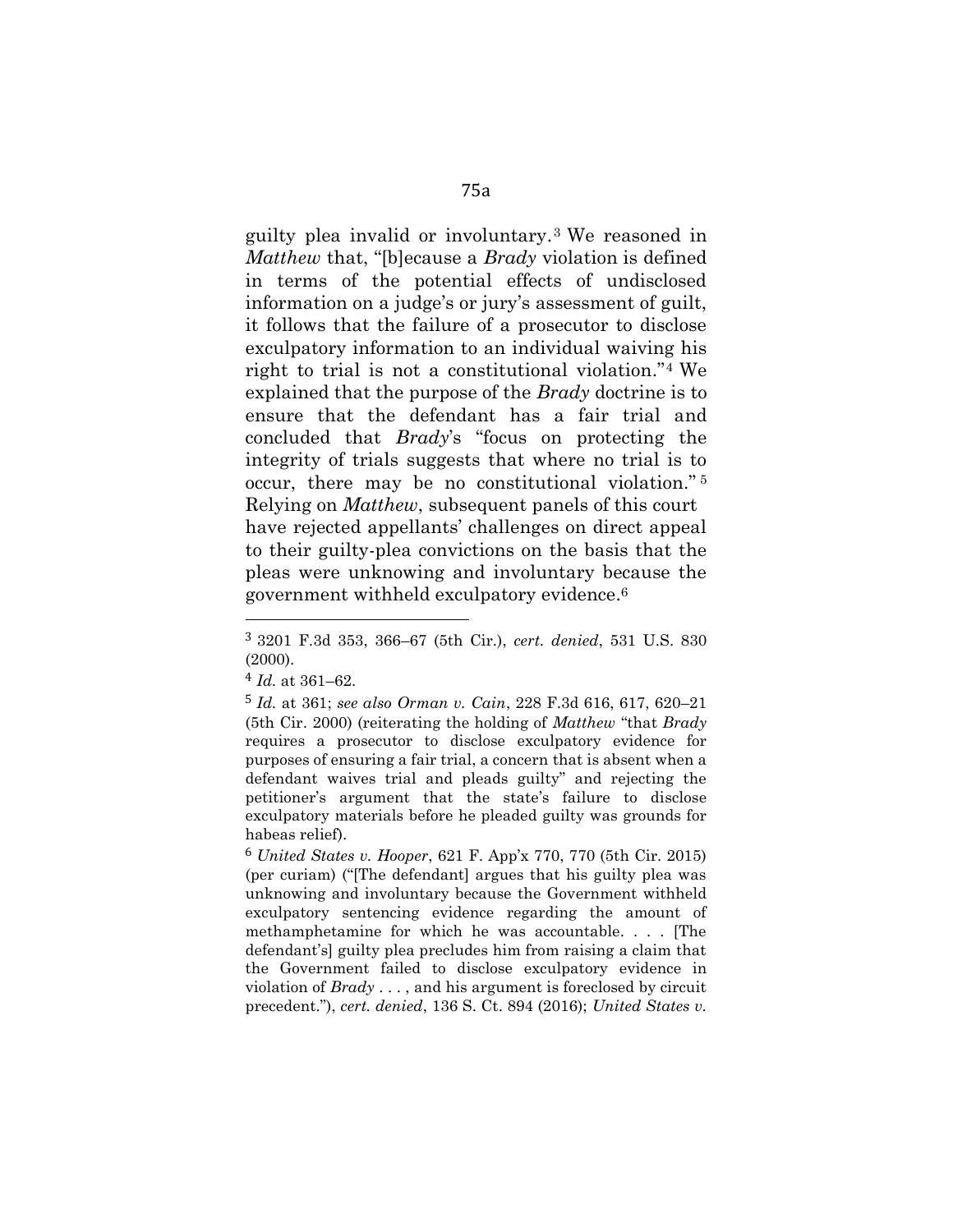The Supreme Court has not yet addressed whether a defendant who pleads guilty has a constitutional right to *exculpatory* evidence, but it has held that defendants who plead guilty have no such right to *impeachment* evidence.<sup>7</sup> In *United States v. Ruiz*, the government had proposed a "fast-track" plea agreement under which it would recommend a downward departure if the defendant pleaded guilty and agreed to, *inter alia*, waive her right to receive impeachment evidence. <sup>8</sup> After she refused to waive that right, the government withdrew its offer. <sup>9</sup> The defendant nevertheless pleaded guilty without an agreement, and the district court denied her request for the downward departure that the government would have recommended under the "fast- track" plea agreement.<sup>10</sup>

The Supreme Court held that "the Constitution does not require the Government to disclose material *impeachment* evidence prior to entering a plea agreement with a criminal defendant."<sup>11</sup> The Court reasoned that "impeachment information is special in relation to the *fairness of a trial,* not in respect to whether a plea is *voluntary* ('knowing,' 'intelligent,' and 'sufficient[ly] aware')." <sup>12</sup> The Court did not

*Britton-Harr*, 578 F. App'x 444, 444–45 (5th Cir. 2014) (per curiam) (same); *United States v. Conroy*, 567 F.3d 174, 178 (5th Cir. 2009) (per curiam) (same), *cert. denied*, 559 U.S. 941 (2010); *United States v. Santa Cruz*, 297 F. App'x 300, 301 (5th Cir. 2008) (per curiam) (same).

<sup>7</sup> *United States v. Ruiz*, 536 U.S. 622, 633 (2002).

<sup>8</sup> *Id.* at 625.

<sup>9</sup> *Id.*

<sup>10</sup> *Id.* at 625–26.

<sup>11</sup> *Id.* at 633 (emphasis added).

<sup>12</sup> *Id.* at 629 (alteration in original) (citation omitted).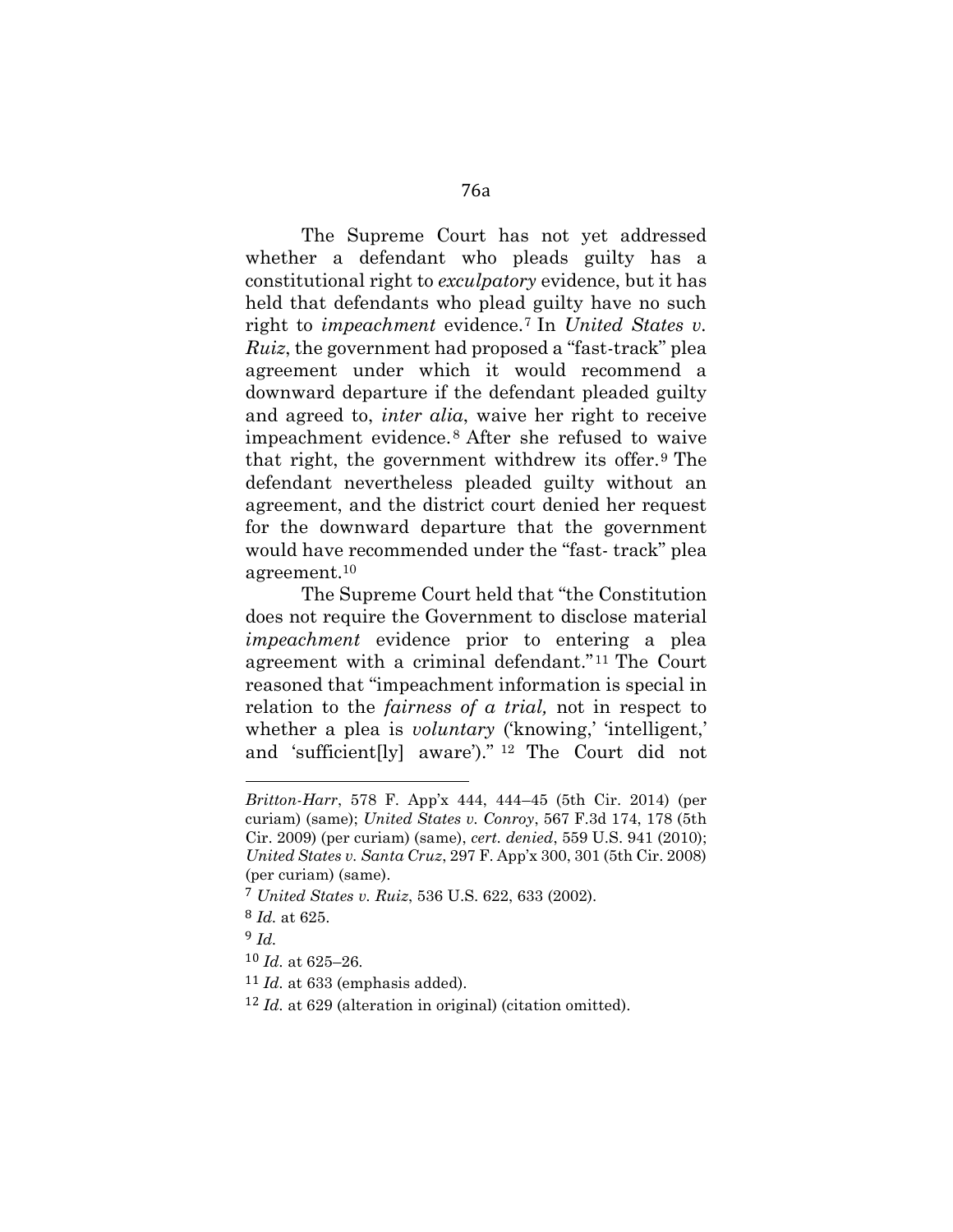address whether the withholding of *exculpatory*  evidence during the pretrial plea bargaining process would violate a defendant's constitutional rights because the proposed plea agreement in *Ruiz* had specified that "the Government will provide 'any information establishing the factual innocence of the defendant." <sup>13</sup> That specification, the Court decided, "along with other guilty-plea safeguards diminishes the force of [the defendant's] concern that, in the absence of impeachment information, innocent individuals, accused of crimes, will plead guilty."<sup>14</sup>

As the Seventh Circuit has recognized, the Court's reasoning in *Ruiz* "indicates a significant distinction between impeachment information and exculpatory evidence of actual innocence. Given this distinction, it is highly likely that the Supreme Court would find a violation of the Due Process Clause if prosecutors or other relevant government actors have knowledge of a criminal defendant's factual innocence but fail to disclose such information to a defendant before he enters into a guilty plea."<sup>15</sup>

An earlier panel of this court, in *United States v. Conroy*, rejected the distinction between exculpatory evidence and impeachment evidence, stating that "*Ruiz* never makes such a distinction nor

l

<sup>13</sup> *Id.* at 631.

<sup>14</sup> *Id.* (citation omitted).

<sup>15</sup> *McCann v. Mangialardi*, 337 F.3d 782, 787–88 (7th Cir. 2003) (citing *Ruiz*, 536 U.S. at 630, 631); *see also United States v. Moussaoui*, 591 F.3d 263, 286 (4th Cir. 2010), *as amended* (Feb. 9, 2010) ("To date, the Supreme Court has not addressed the question of whether the *Brady* right to *exculpatory* information, in contrast to *impeachment* information, might be extended to the guilty plea context.").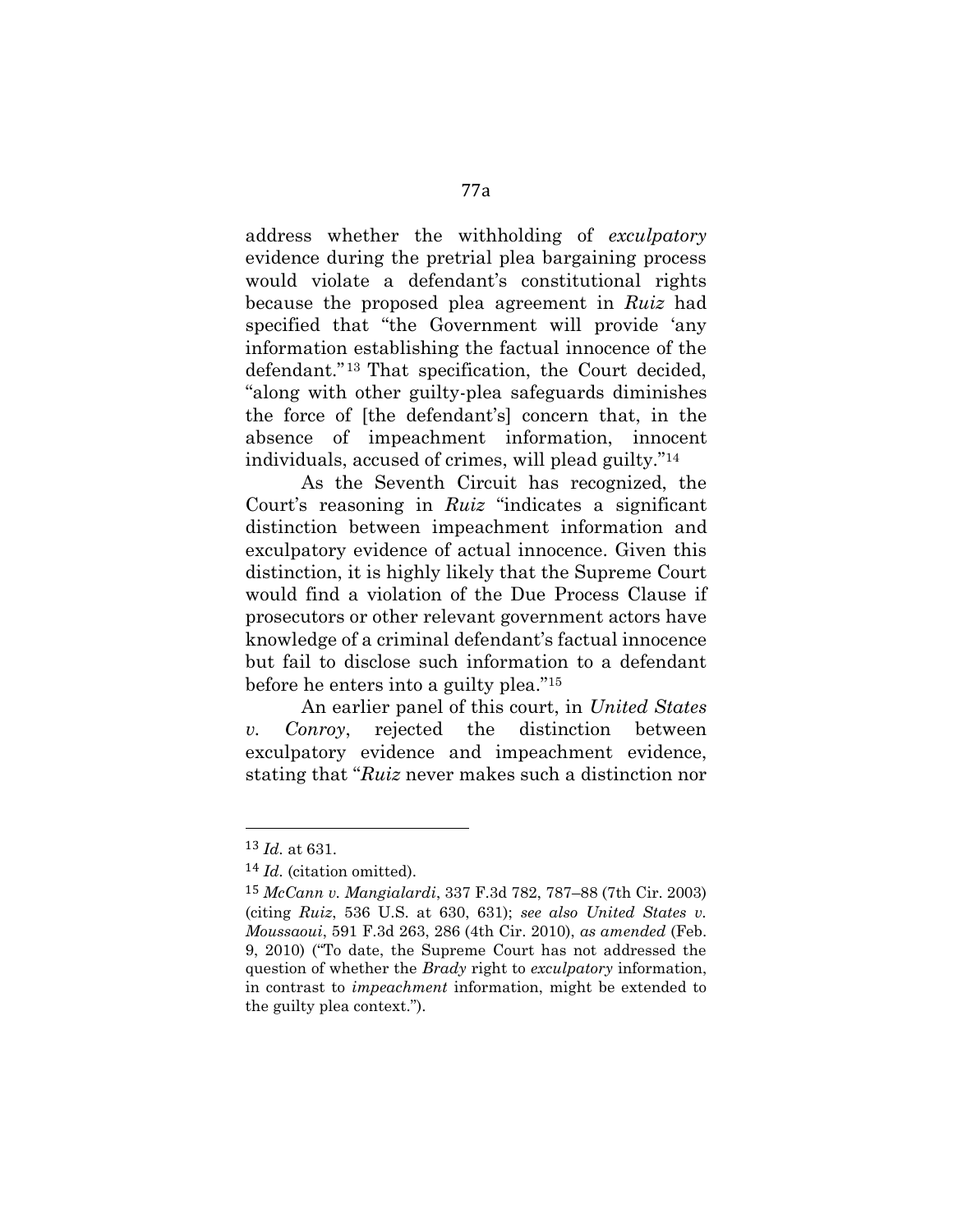can this proposition be implied from its discussion."<sup>16</sup> Denying the defendant's contention that exculpatory evidence must be turned over before the entry of a plea, the *Conroy* panel held that the defendant's guilty plea "precludes her from claiming that the government's failure to disclose [exculpatory evidence] was a *Brady* violation." <sup>17</sup> *Conroy* thus extended the impeachment evidence holding of *Ruiz*  to cover exculpatory evidence as well, and we are bound by that decision.

Importantly here, collaterally attacking the voluntariness of a guilty plea in a criminal case on the basis of an alleged *Brady* violation is materially distinct from seeking civil damages against officials for violating a defendant's *Brady* rights after a criminal conviction has already been overturned. Unlike the petitioners in *Matthew* and *Conroy*, Alvarez is not attacking the validity of his plea to get his conviction overturned: Rather—now that his conviction has been overturned—Alvarez is raising a *Brady* claim to hold the City liable for damages under § 1983 for withholding *Brady* material.

Nevertheless, to prevail on his § 1983 claim, Alvarez must first show a violation of the Constitution.<sup>18</sup> To establish a constitutional violation under the *Brady* doctrine, a plaintiff must demonstrate, *inter alia*, that the withheld evidence is either impeaching or exculpatory. <sup>19</sup> Under *Ruiz*,

<sup>16</sup> *Conroy*, 567 F.3d at 179.

<sup>17</sup> *Id*

<sup>18</sup> *Atteberry v. Nocona Gen. Hosp.*, 430 F.3d 245, 252 (5th Cir. 2005).

<sup>19</sup> *Banks v. Dretke*, 540 U.S. 668, 691 (2004); *Burge v. St. Tammany Par.*, 336 F.3d 363, 371 (5th Cir. 2003).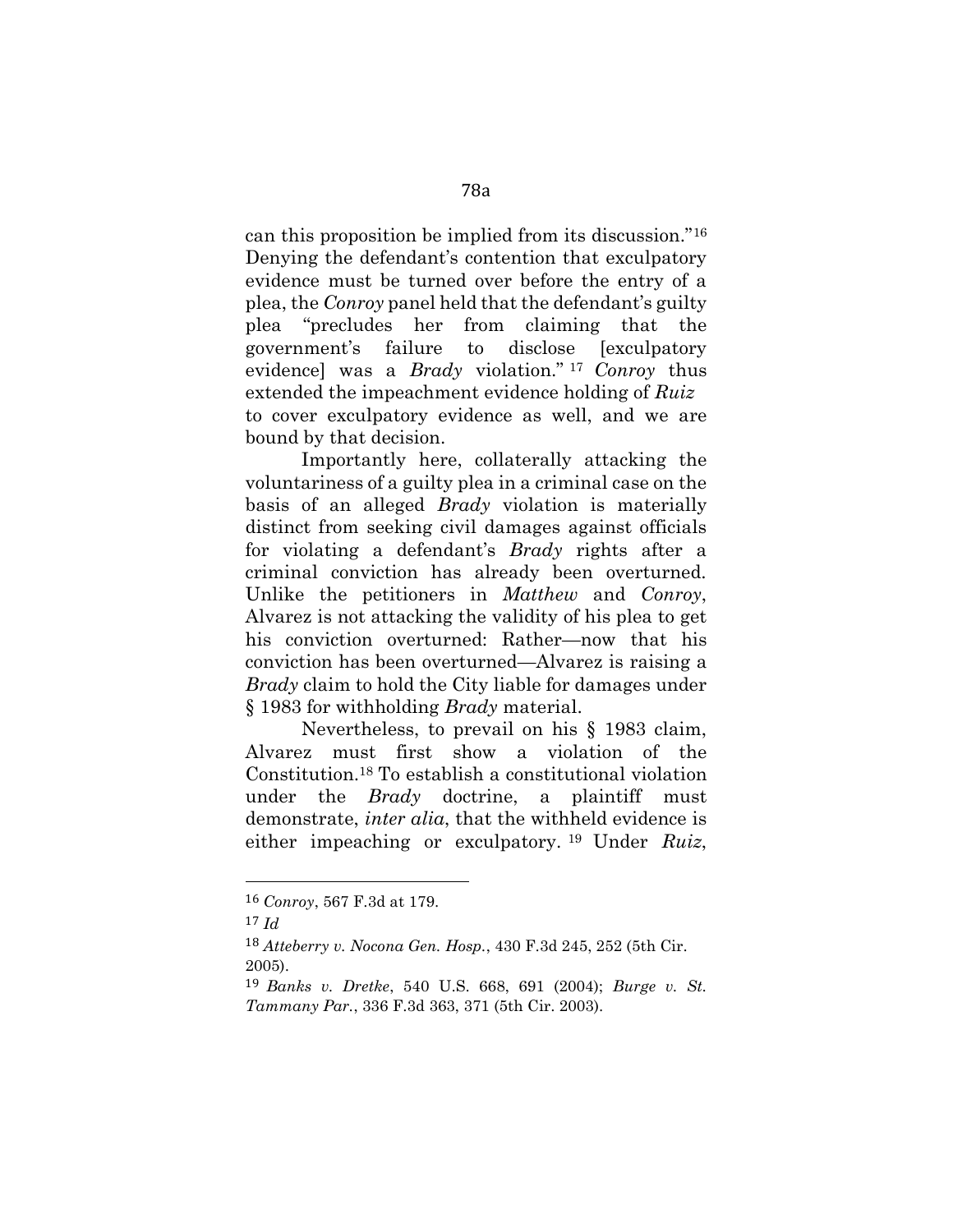Alvarez did not have a constitutional right to impeachment evidence when he pleaded guilty. Likewise, under this court's interpretation of *Ruiz* in *Conroy*, Alvarez did not have a constitutional right to exculpatory evidence when he pleaded guilty.

Accordingly, Alvarez's guilty plea precludes him from asserting a *Brady* claim under § 1983. As that result disposes of his case, we need not reach the City's remaining arguments on appeal.<sup>20</sup>

## III.

#### CONCLUSION

The judgment is REVERSED, and Alvarez's action against the City is DISMISSED with prejudice.

l

<sup>20</sup> *See Estrada v. Healey*, 647 F. App'x 335, 338 n.3 (5th Cir.) (per curiam) (noting in dicta that the plaintiff in this § 1983 action "waived his right to raise a *Brady* violation when he pleaded guilty" (citing *Conroy,* 567 F.3d at 178; *Matthew,* 201 F.3d at 361–62)), *cert. denied*, 137 S. Ct. 226 (2016). *But see United States v. Fisher*, 711 F.3d 460, 469 (4th Cir. 2013) ("If a defendant cannot challenge the validity of a plea based on subsequently discovered police misconduct, officers may be more likely to engage in such conduct, as well as more likely to conceal it to help elicit guilty pleas."); *Sanchez v. United States*, 50 F.3d 1448, 1453 (9th Cir. 1995) ("[I]f a defendant [cannot] raise a *Brady*  claim after a guilty plea, prosecutors may be tempted to deliberately withhold exculpatory information as part of an attempt to elicit guilty pleas.").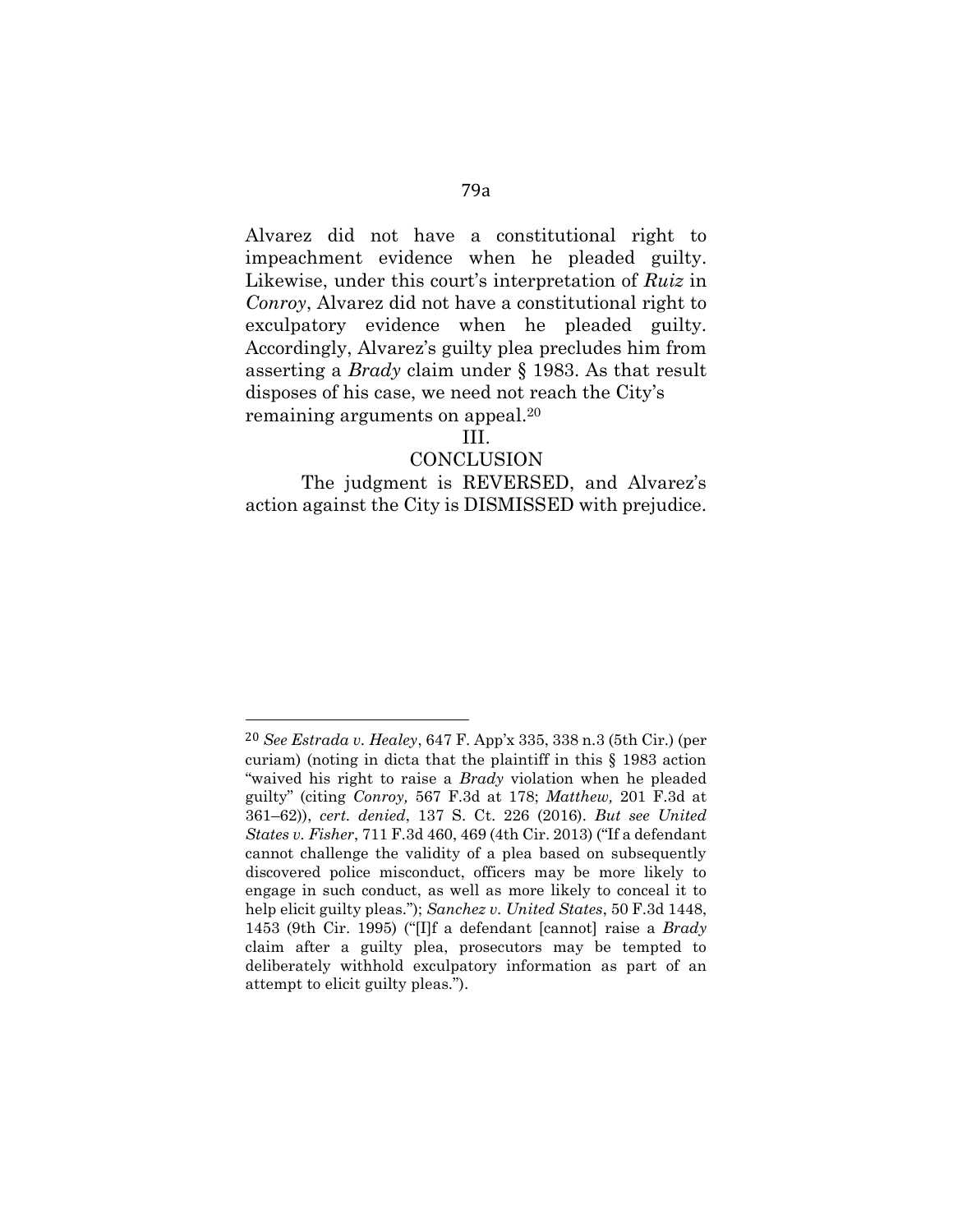# **APPENDIX C**

# IN THE UNITED STATES DISTRICT COURT FOR THE SOUTHERN DISTRICT OF TEXAS BROWNSVILLE DIVISION

| <b>GEORGE ALVAREZ,</b> |  |                      |
|------------------------|--|----------------------|
| Plaintiff,             |  |                      |
|                        |  |                      |
| VS.                    |  | CIVIL NO. 1:11-CV-78 |
| BROWNSVILLE, et al.    |  |                      |
|                        |  |                      |
| Defendants.            |  |                      |

#### **FINAL JUDGMENT**

BE IT REMEMBERED that on October 15, 2014, the Court entered final judgment in the abovecaptioned case pursuant to Federal Rule of Civil Procedure 58. Fed. R. Civ. P. 58.

In its June 19, 2014 order, the Court granted in part Plaintiff's motion for summary judgment and found that Plaintiff had established all substantive elements of his § 1983 municipal liability claim against Defendant. Dkt. No. 88 at 17. On September 9, 2014, a jury found Defendant liable to Plaintiff for damages in the amount of \$2,000,000.00. Dkt. No. 124. The parties further informed the Court on October 8, 2014, that they had reached an agreement as to the attorneys' fees and costs incurred in the amount of \$300,000.00. Minute Entry, Oct. 7. 2014.

Based on the foregoing, the Court ORDERS judgment entered in favor of Plaintiff in the amount of \$2,300,000.00. Plaintiff is entitled to postjudgment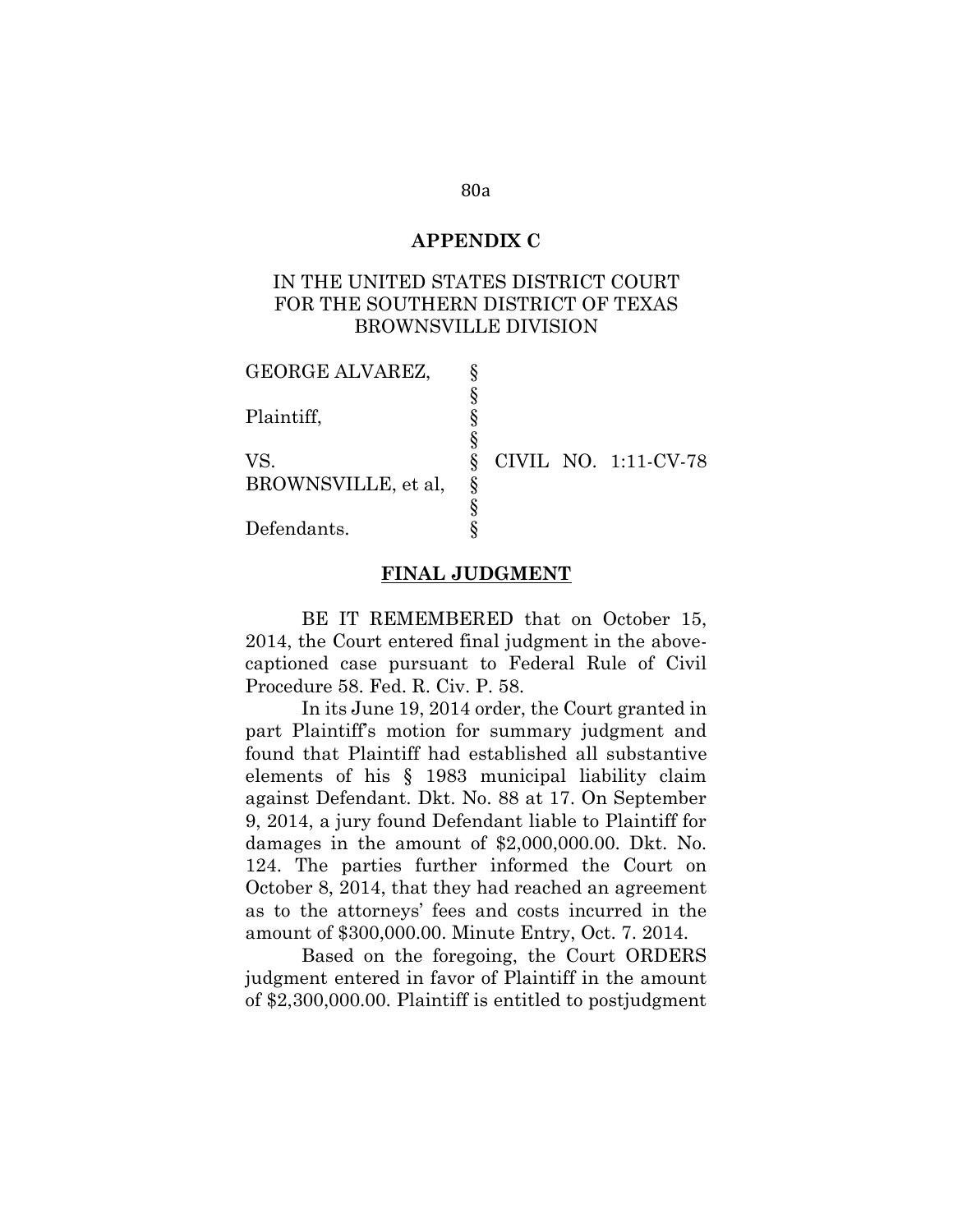interest in accordance with 28 U.S.C. § 1961. 28 U.S.C.A. § 1961(a) (West 2014). The Court further directs the District Clerk to close the above-captioned

SIGNED this 15th day of October, 2014.

case.

Hilda Tagle Senior United States District Judge

\_\_\_\_\_\_\_\_\_\_\_\_\_\_\_\_\_\_\_\_\_\_\_\_\_\_\_\_\_\_\_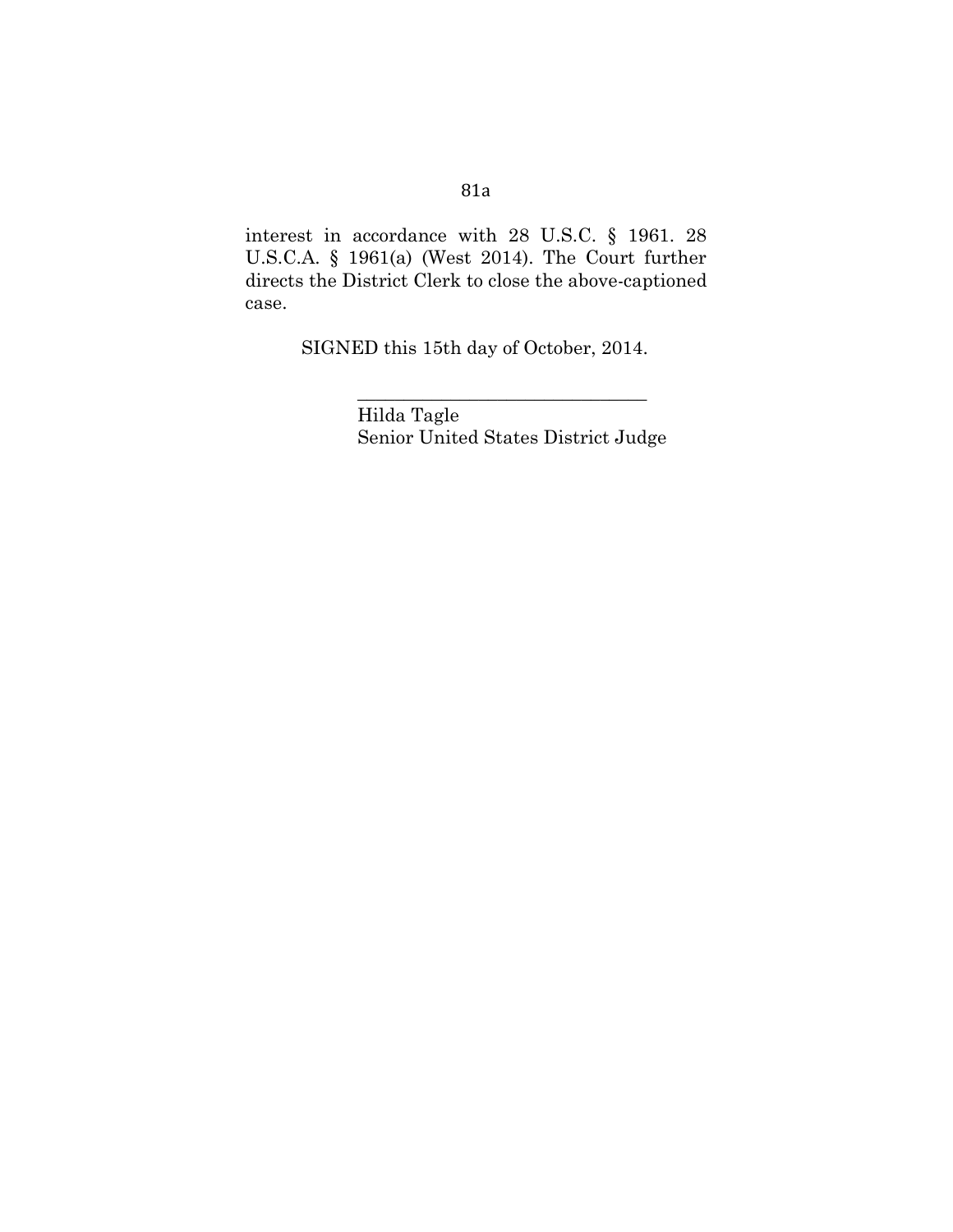# **APPENDIX D**

|                             | IN THE UNITED STATES DISTRICT COURT FOR |  |  |
|-----------------------------|-----------------------------------------|--|--|
|                             | THE SOUTHERN DISTRICT OF TEXAS          |  |  |
| <b>BROWNSVILLE DIVISION</b> |                                         |  |  |
| <b>GEORGE ALVAREZ,</b>      |                                         |  |  |
|                             |                                         |  |  |
| Plaintiff,                  |                                         |  |  |
|                             |                                         |  |  |
| VS.                         | § CIVIL NO. 1:11-CV-78                  |  |  |
|                             |                                         |  |  |
| BROWNSVILLE, et al.         |                                         |  |  |
|                             |                                         |  |  |
| Defendants.                 |                                         |  |  |

#### **ORDER**

BE IT REMEMBERED, that on June 19, 2014, the Court GRANTED IN PART Plaintiff George Alvarez's Motion for Partial Summary Judgment & Request that Preclusive Effect Be Given to State Court Judgments, Dkt. No. 82; and DENIED Defendant City of Brownsville's Motion for Summary Judgment, Dkt. No. 81.

### **I. Background**

On November 27, 2005, Plaintiff George Alvarez ("Alvarez") was arrested and held at the Brownsville Police Department ("BPD"). Dkt. No. 25- 1 at 3, 7. While the jailers at the BPD were moving Alvarez between holding cells, an altercation occurred between Alvarez and jail officer Jesus Arias ("Arias"). Dkt. No. 34-1. Arias accused Alvarez of having grabbed his throat and inner leg during the altercation. Dkt. No. 30-1 at 4. A video recording of the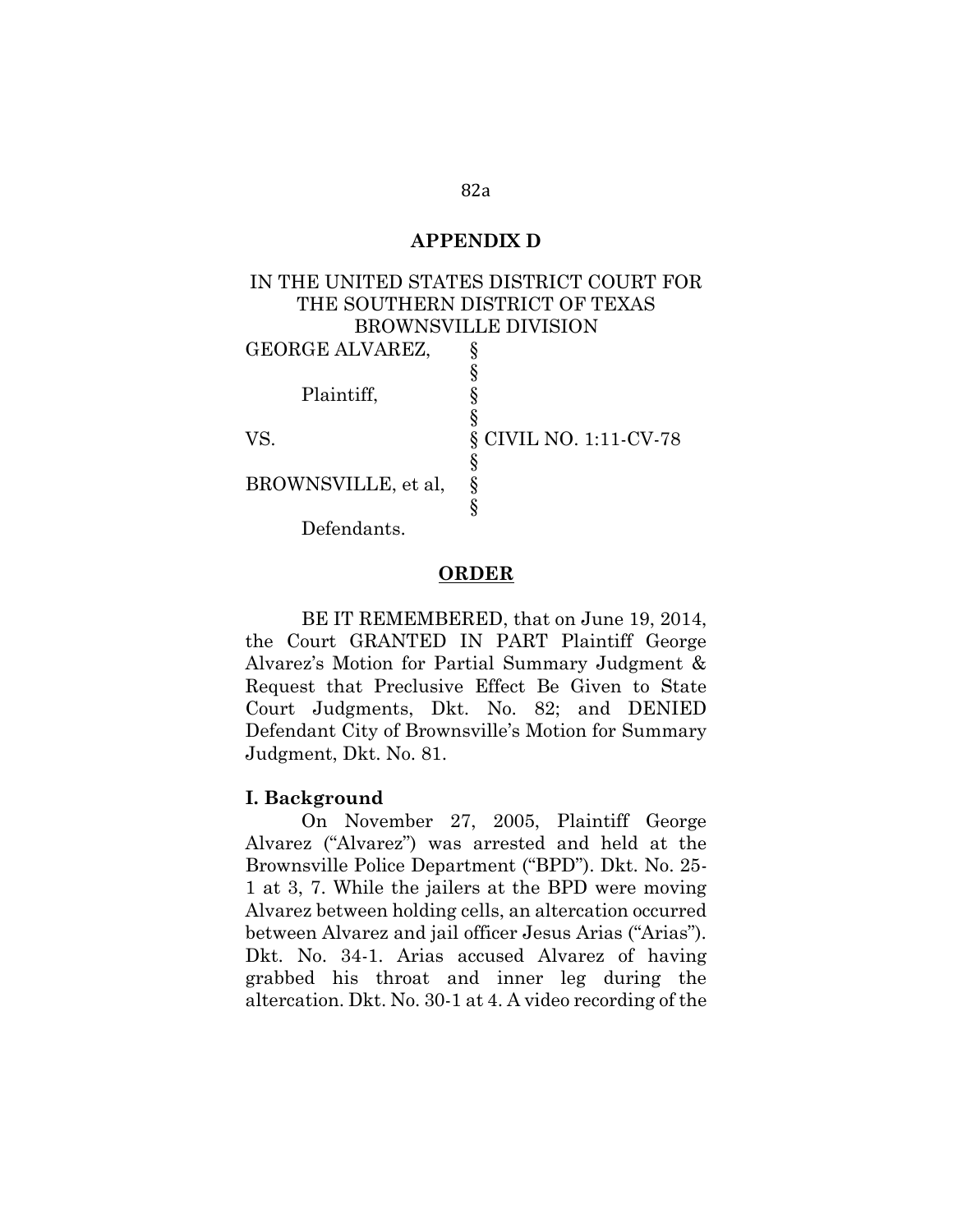incident leading to the charges was in the possession of the BPD's Internal Affairs Division ("IAD"). Dkt. No. 31-2 at 14. On November 29, 2005, Sergeant David Infante ("Infante") reviewed the video recording and completed an internal use of force report on the incident. Dkt. No. 30- 1 at 2–3. The report was submitted to Chief of Police Carlos Garcia ("Garcia"). *Id*. Garcia did not review the file. Dkt. No. 30-8 at 23– 24.

Alvarez was charged with assault of a public servant based on Arias's accusations. Dkt. No. 30-1. The video was never shared with the Criminal Investigations Division ("CID") of the BPD or the District Attorney. Dkt. No. 31-5 at 5. On May 2, 2006, Alvarez pled guilty and received a suspended sentence of eight years with ten years of probation. Dkt. No. 34- 1 at 5. Alvarez pled guilty without being aware that a recording of the incident existed, or that the recording shows that the alleged assault did not occur. However, the existence of the video eventually came to light, and Alvarez filed a petition for a writ of habeas corpus. On October 13, 2010, the Court of Criminal Appeals of Texas granted Alvarez's petition, concluding that he was actually innocent<sup>1</sup> of committing the offense and setting aside the criminal judgment. Dkt. No. 34-3 at 57–58. On October 20, 2010, the State dismissed all charges against Alvarez. Dkt. No. 34-3 at 61.

On April 19, 2011, Alvarez sued the City of Brownsville ("the City") and several individual

<sup>1</sup> The term "actually innocent" applies "only in circumstances in which an accused did not, in fact, commit the charged offense or any of the lesser-included offenses." State v. Wilson, 324 S.W.3d 595, 598 (Tex. Ct. Crim. App. 2010).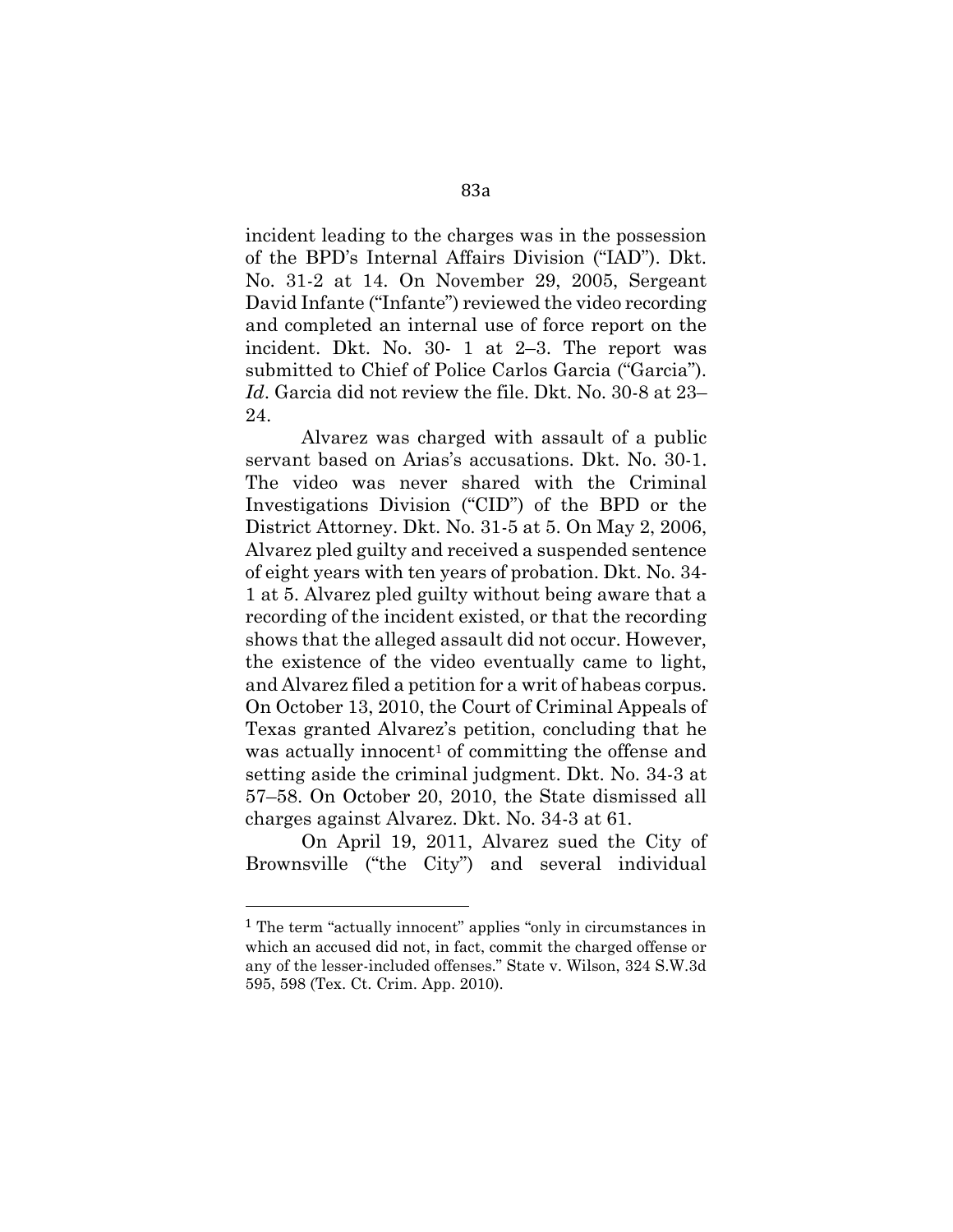defendants (collectively "Defendants"), alleging that Defendants violated his rights to be free from the use of excessive force, to be free from the use of fabricated evidence, and to exculpatory evidence. Dkt. No. 1. Alvarez also alleged that Defendants failed to train and supervise the BPD jailers and conspired to violate his constitutional rights under *Brady v. Maryland. Id.*  On August 10, 2012, Defendants filed a motion for summary judgment seeking dismissal of all Alvarez's claims. Dkt. No. 25. On March 19, 2013, the district court denied summary judgment as to Alvarez's claim against the City for non-disclosure of exculpatory evidence and as to the claim against Arias in his individual capacity for violating Alvarez's right to be free from fabricated evidence. Dkt. No. 45. The court granted summary judgment in favor of Defendants as to all other claims. *Id*. On April 19, 2013, the court dismissed the remaining claim against Arias pursuant to a stipulation of dismissal. Dkt. No. 49.

On April 26, 2013, the City moved to stay the case based on the Cameron County District Attorney's Office's intention to seek reinstatement of Alvarez's conviction in state court. Dkt. No. 50. The court granted the City's motion and ordered that the case be stayed until August 25, 2013. Dkt. No. 51. The stay passed without the District Attorney's Office attempting to reinstate the conviction, and on August 30, 2013, Alvarez moved to set this case for trial. Dkt. No. 56. On September 16, 2013, the City filed a motion for leave to file a second motion for summary judgment. Dkt. No. 57.<sup>2</sup> Alvarez responded and moved

<sup>2</sup> On September 17, 2013, Judge Andrew Hanen and Magistrate Judge Ronald Morgan recused. The case was reassigned to Judge Hilda Tagle for all further proceedings. Dkt. No. 58.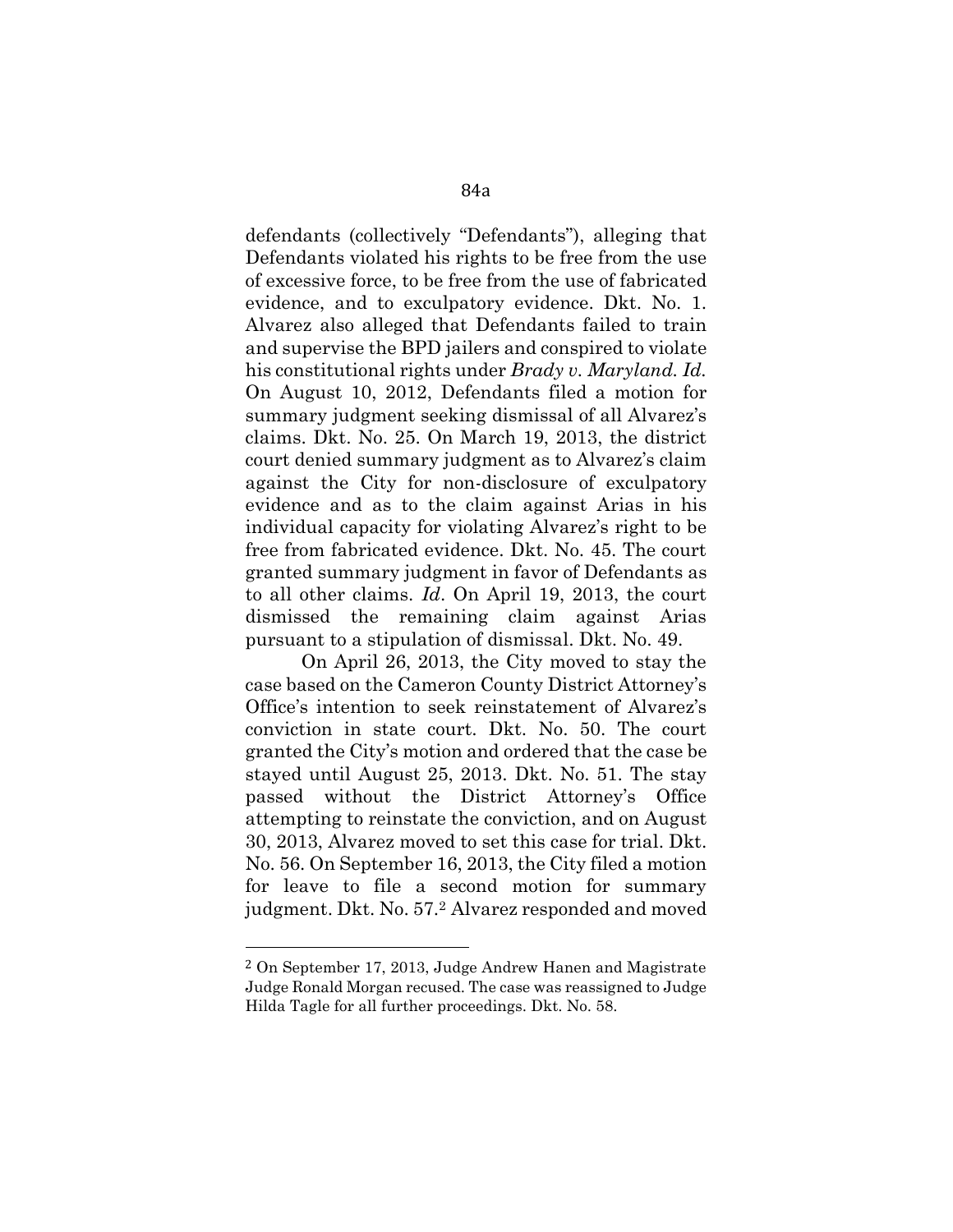for sanctions against the City on October 2, 2013. Dkt. No. 59. The City replied on October 9, 2013. Dkt. No. 60. On October 29, 2013, the court dispensed of all pending motions and scheduled a final pretrial conference for December 10, 2013. Dkt. No. 61.

On November 26, 2013, the court denied the City's motion to continue the final pretrial conference. Dkt. Nos. 63, 64. On November 27, 2013, the parties filed their joint proposed pretrial order. Dkt. No. 65. On December 10, 2013, after reviewing the joint proposed pretrial order and discussing the case with counsel, the court stated that it was not persuaded that there were disputed issues of material fact remaining in the case, and declined to set the case for trial. On December 30, 2013, the court issued an order identifying the three issues remaining in the case, informing the parties that it would entertain their motions for summary judgment on those issues, and setting a briefing schedule for any such motions. Dkt. No. 80.

The City and Alvarez filed cross-motions for summary judgment on January 13, 2014. Dkt. Nos. 81, 82. On January 20, 2014, each party responded to the other's motion. Dkt. Nos. 83, 84. On January 24, the parties replied to each other's responses. Dkt. Nos. 85, 86. The motions discuss the three remaining issues in this case: 1) whether a BPD policy of nondisclosure of internal affairs material exists, 2) whether the BPD's failure to disclose the video constituted a *Brady* violation, and 3) whether the BPD policy caused the *Brady* violation. The Court addresses these issues herein.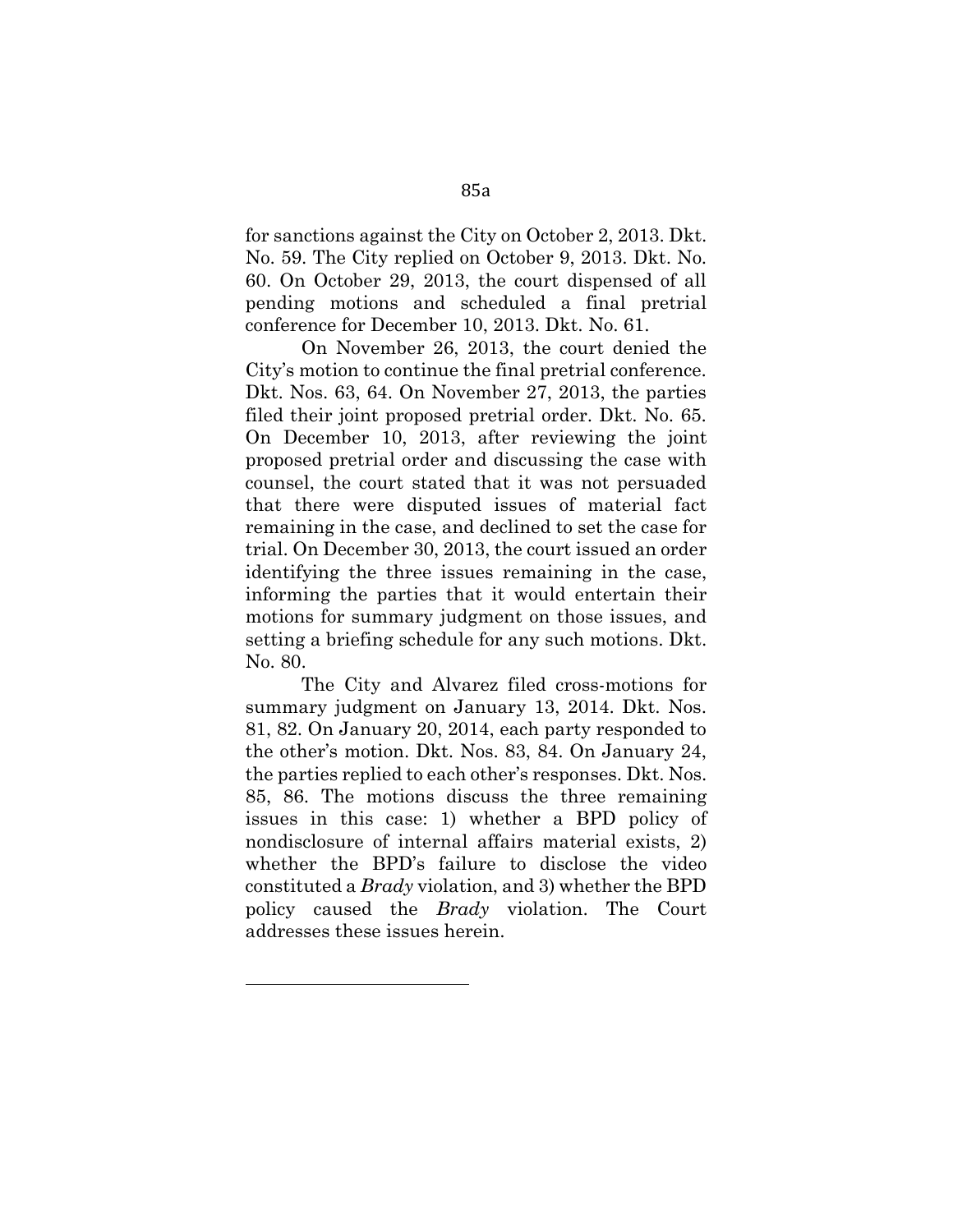#### **II. Summary Judgment Standard**

"[A] court shall grant summary judgment if the movant shows that there is no genuine dispute as to any material fact and the movant is entitled to judgment as a matter of law." FED. R. CIV. P. 56(a). "A genuine issue of material fact exists when the evidence is such that a reasonable jury could return a verdict for the non- movant." *Piazza's Seafood World, LLC v. Odom*, 448 F.3d 744, 752 (5th Cir. 2006) (citing *Anderson v. Liberty Lobby, Inc.,* 477 U.S. 242, 248 (1986)). "'[A] complete failure of proof concerning an essential element of the nonmoving party's case necessarily renders all other facts immaterial' and 'mandates the entry of summary judgment for the moving party.'" U*.S. ex rel. Farmer v. City of Houston*, 523 F.3d 333, 337 (5th Cir. 2008) (quoting *Celotex Corp. v. Catrett*, 477 U.S. 317, 322–23 (1986)).

The Court must view all evidence in the light most favorable to the non- moving party. *Piazza's Seafood World,* 448 F.3d at 752; *Lockett v. Wal-Mart Stores, Inc.,* 337 F.Supp.2d 887, 891 (E.D. Tex. 2004). Factual controversies must be resolved in favor of the non-movant, "but only when there is an actual controversy, that is, when both parties have submitted evidence of contradictory facts." *Little v. Liquid Air Corp.,* 36 F.3d 1069, 1075 (5th Cir. 1994). "When assessing whether a dispute to any material fact exists, we consider all of the evidence in the record but refrain from making credibility determinations or weighing the evidence." *Delta & Pine Land Co. v. Nationwide Agribusiness Ins. Co.,* 530 F.3d 395, 398– 99 (5th Cir. 2008).

"Once the moving party has initially shown 'that there is an absence of evidence to support the non-moving party's cause,' the non-movant must come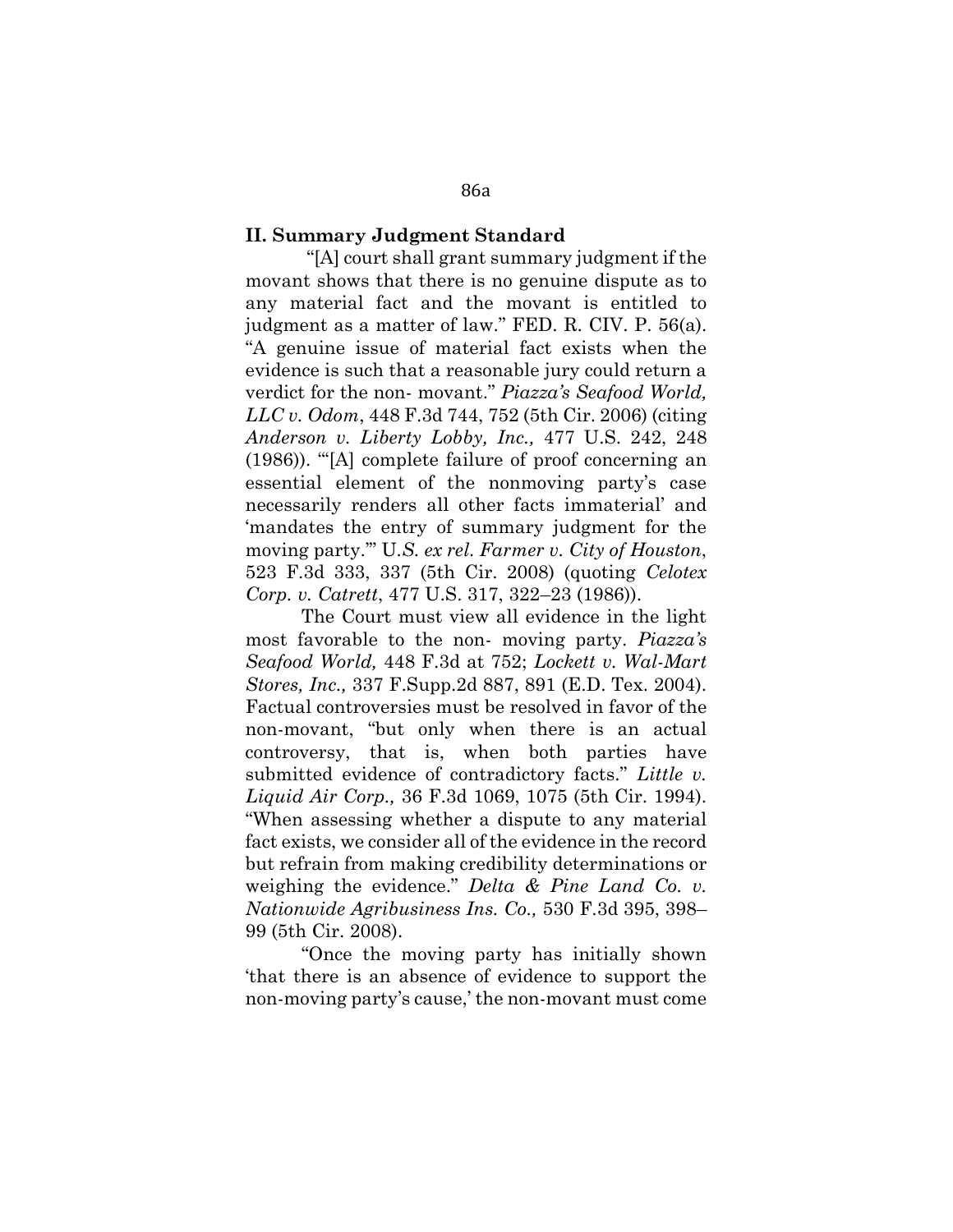forward with 'specific facts' showing a genuine factual issue for trial." *TIG Ins. Co. v. Sedgwick James of Washington,* 276 F.3d 754, 759 (5th Cir. 2002) (quoting *Celotex*, 477 U.S. at 325). The non-movant may not merely rely on conclusory allegations or the pleadings. *Lockett,* 337 F. Supp. 2d at 891. The Court will not, "in the absence of proof, assume that the nonmoving party could or would prove the necessary facts." *Id.* (emphasis deleted) (citing *Lujan v. Nat'l Wildlife Fed'n*, 497 U.S. 871, 888 (1990)); see also *TIG Ins. Co. v. Eagle, Inc.,* No. 05-CV-0179, 2007 WL 861153, at \*2 (E.D. La. Mar. 19, 2007) (quoting *Little*, 36 F.3d at 1075). Rather, the non-movant must demonstrate specific facts identifying a genuine issue to be tried in order to avoid summary judgment. *Piazza's Seafood World*, 448 F.3d at 752; *Lockett*, 337 F. Supp. 2d at 891; *see also* FED. R. CIV. P. 56(e).

#### **III. § 1983 Municipal Liability**

Pursuant to 42 U.S.C. § 1983, "every person" who causes a violation of another person's federal constitutional rights is liable for that violation. 42 U.S.C. § 1983 (2012). A municipality is liable for constitutional violations under § 1983 if the violation was caused by the municipality's policy or practice or the decision of a final policymaker. *Monell v. Dep't of Soc. Servs.,* 436 U.S. 658, 694 (1978) ("[I]t is when execution of a government's policy or custom, whether made by its lawmakers or by those whose edicts or acts may fairly be said to represent official policy, inflicts the injury that the government as an entity is responsible under § 1983."). So, to successfully assert a claim against a municipality under § 1983, a plaintiff must show 1) that a policymaker acted on behalf of the municipality, 2) that the action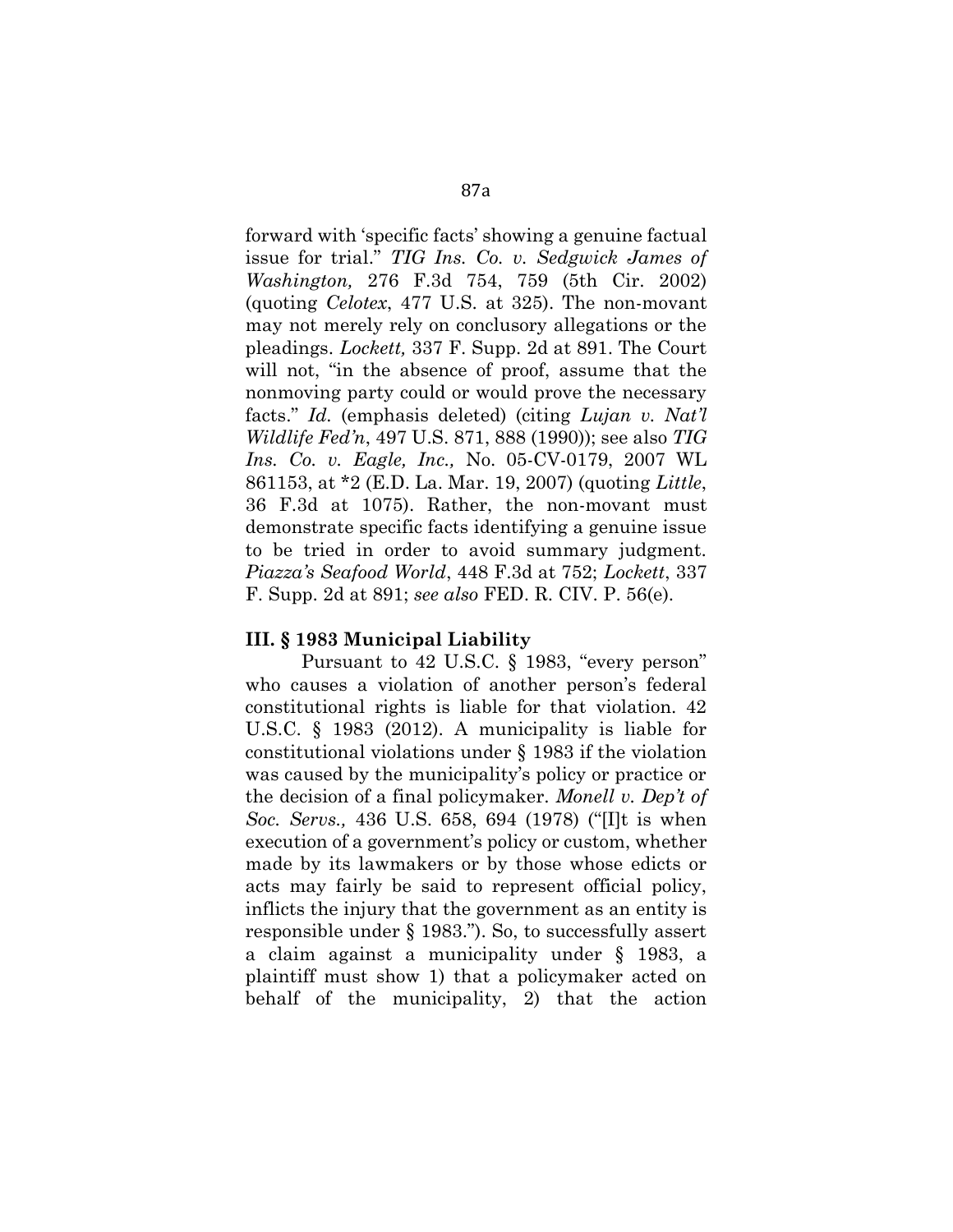constituted an official "policy or custom," and 3) that the policy or custom was the "moving force" that caused a violation of the plaintiff's rights. *Zarnow v. City of Wichita Falls*, 614 F.3d 161, 167–71 (5th Cir. 2010).

The court previously found in this case that Garcia, as Chief of Police, is a final municipal policymaker. Dkt. No. 42 at 23; Dkt. No. 45. The Court sees no reason to disrupt that holding. The issues that remain undecided are whether a *Brady* violation occurred, whether there was an official policy or custom of the City of Brownsville at play, and whether the official policy or custom caused the violation.

# **IV. Constitutional Violation**

The fundamental premise of § 1983 liability is the occurrence of a constitutional violation. This case is premised on a violation of the defendant's due process rights under *Brady v. Maryland*. 373 U.S. 83, 87 (1963). "A *Brady* violation occurs when the government fails to disclose evidence materially favorable to the accused." *Youngblood v. West Virginia,* 547 U.S. 867, 869 (2006) (citing *Brady*, 373 U.S. at 87). To prevail on a *Brady* claim, a defendant must demonstrate 1) that the government suppressed or withheld evidence, 2) the evidence was favorable to the defendant, and 3) that the evidence was "material either to guilt or punishment." *Brady,* 373 U.S. at 87; *Burge v. St. Tammany Parish*, 336 F.3d 363, 370 (5th Cir. 2003). *"Brady* suppression occurs when the government fails to turn over even evidence that is 'known only to police investigators and not the prosecutors.'" *Youngblood*, 547 U.S. at 869–70 (citing *Kyles v. Whitley*, 514 U.S. 419, 438 (1999)). Evidence "is material 'if there is a reasonable probability that,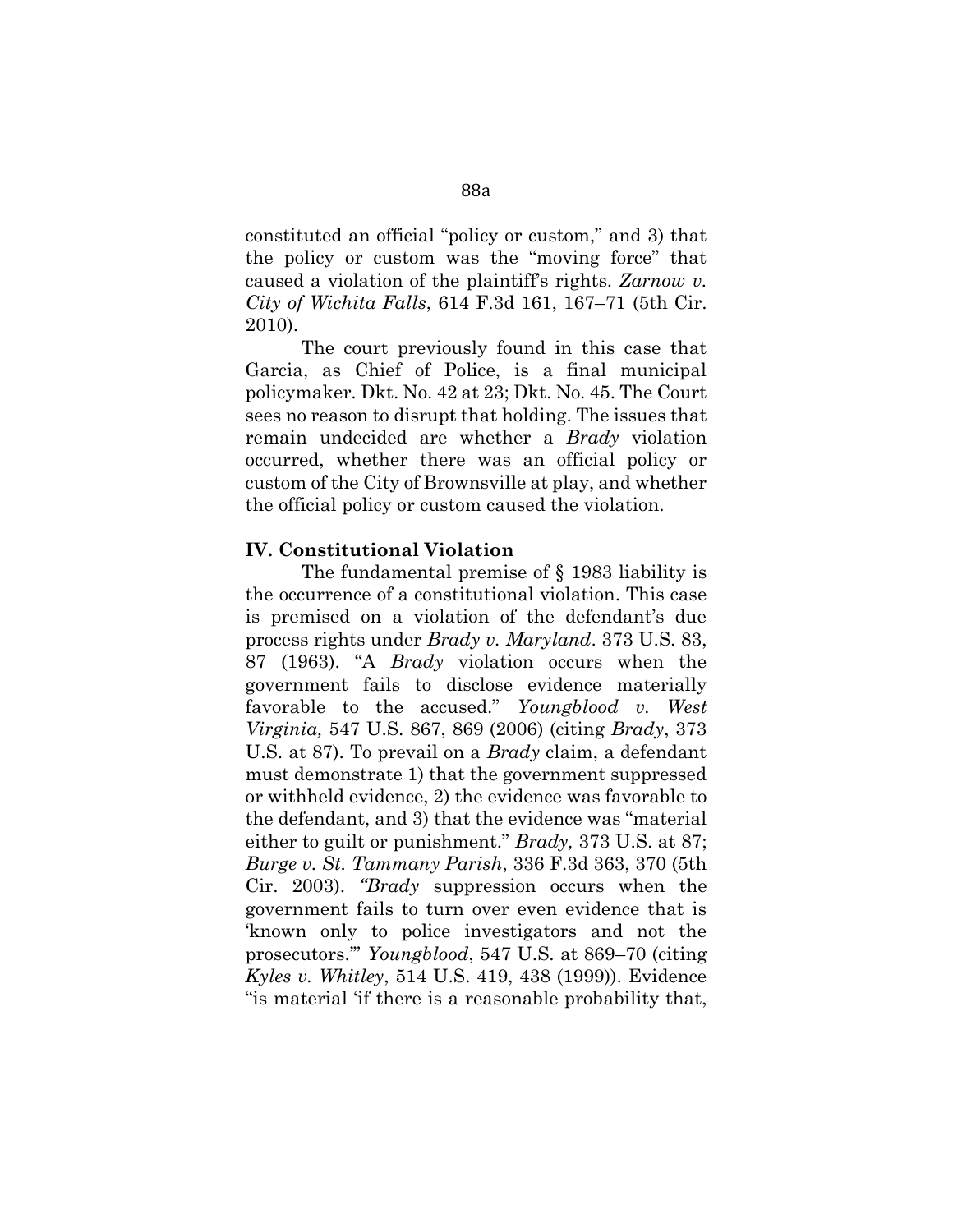had the evidence been disclosed to the defense, the result of the proceeding would have been different." *Strickler v. Greene*, 527 U.S. 263, 280 (1999).

As an initial matter, the Court reiterates its previous holding that a criminal defendant who pled guilty and whose conviction was subsequently overturned based on suppressed or withheld evidence may assert a violation of his *Brady* rights. Dkt. No. 42 at 17–19 (discussing the absence of clarity and split of authority on this question and distinguishing several Fifth Circuit cases); Dkt. No. 45.

The next threshold issue with regard to the question of whether a *Brady* violation occurred is the effect of the Texas Court of Criminal Appeals' judgment of actual innocence, which incorporated the Cameron County district court's finding that failure to disclose the video recording constituted a *Brady* violation. *Ex Parte George Alvarez*, No. AP-76,434, Opinion on Application for a Writ of Habeas Corpus (Tex. Crim. App. Oct. 18, 2010); Dkt. No. 29 Ex. A; *see* Dkt. Nos. 82, 84, 86. More specifically, the question is whether the doctrine of issue preclusion bars the City from relitigating whether a *Brady* violation occurred.<sup>3</sup> Issue preclusion generally attaches to state court decisions in federal §1983 cases so long as there was a full and fair opportunity to litigate the issue in state

<sup>3</sup> Though the parties discuss the Rooker-Feldmen abstention doctrine, issue preclusion is the applicable doctrine here. *See Johnson v. De Grandy,* 512 U.S. 997, 1005 (1994) (under the Rooker- Feldman abstention doctrine, "a party losing in state court is barred from seeking what in substance would be appellate review of the state judgment in a United States district court, based on the losing party's claim that the state judgment itself violates the loser's federal rights.").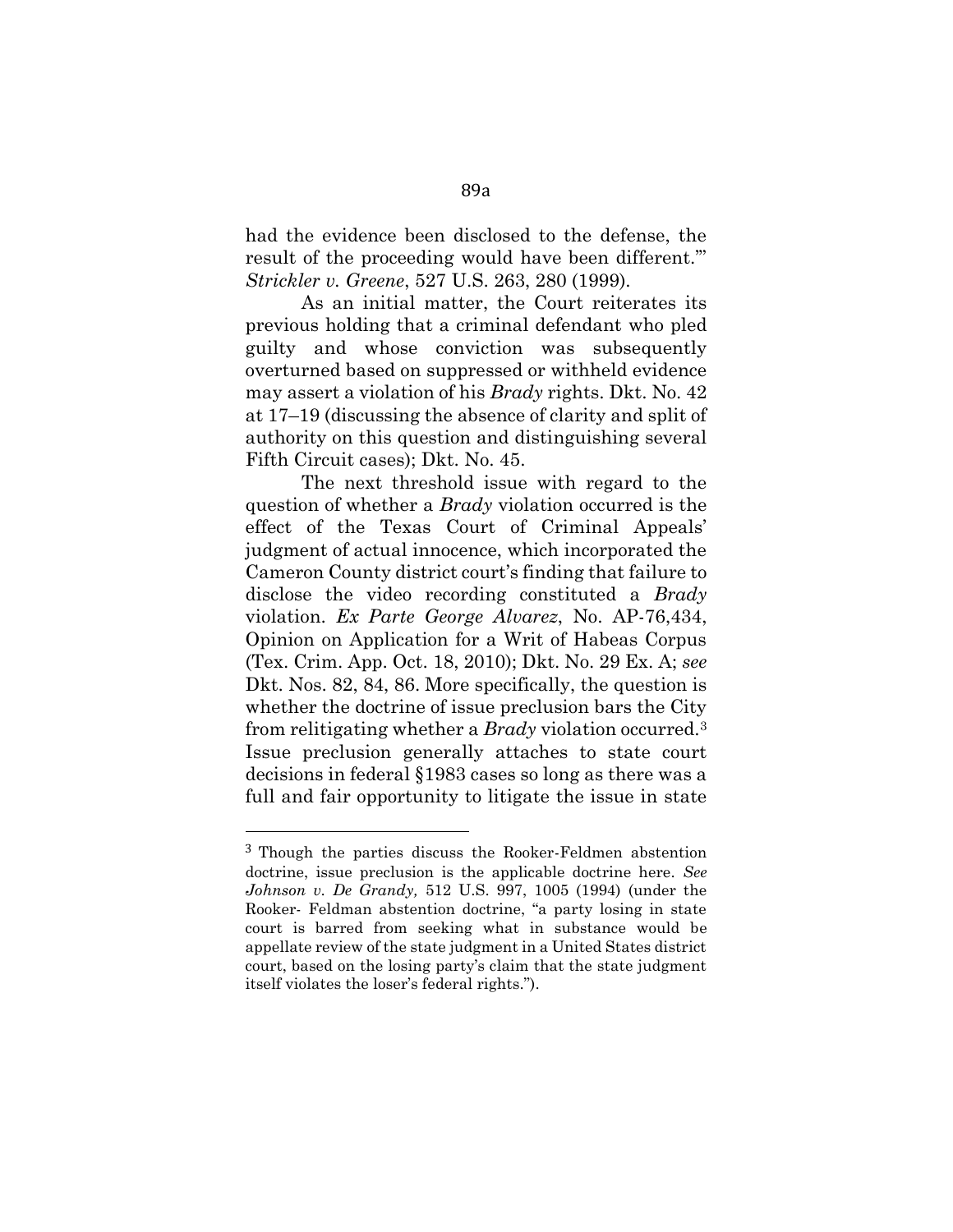court. *Allen v. McCurry*, 449 U.S. 90, 102 (1980). "Congress has . . . required all federal courts to give preclusive effect to state-court judgments whenever courts of the State from which the judgments emerged would do so." *Id.* at 96 (citing 28 U.S.C. § 1738 (2012)).

Under Texas law, issue preclusion applies when an issue was actually litigated in a prior action, was essential to the judgment in the prior action, and is identical to the issue in the pending action. *Tex. Dep't of Public Safety v. Petta*, 44 S.W.3d 575, 579 (Tex. 2001). Issue preclusion does not require mutuality of parties, but does require that "the party against whom it is asserted had a full and fair opportunity to litigate the issue in the prior suit." *Id.* The party against whom issue preclusion is asserted must be a party to or in privity with a party to the prior litigation. *Eagle Properties, Ltd. v. Scharbauer,* 807 S.W.2d 714, 721 (Tex. 1990). "Although the circumstances of each case must be examined, generally, parties are in privity for purposes of collateral estoppel [issue preclusion] when: (1) they control an action even if they are not parties to it; (2) their interests are represented by a party to the action; or (3) they are successors in interest." *HECI Exploration Co. v. Neel,* 982 S.W.2d 881, 890 (Tex. 1998). Issue preclusion "rests upon equitable principles and upon the broad principles of justice," and "is designed to promote judicial efficiency and to prevent inconsistent judgments." *Benson v. Wanda Petroleum Co.,* 468 S.W.2d 361, 363 (Tex. 1971); *Petta*, 44 S.W.3d at 579.

However, the elements of issue preclusion have not been sufficiently established in this case. First, whether the City of Brownsville (by way of the BPD) is in privity with the State such that the City is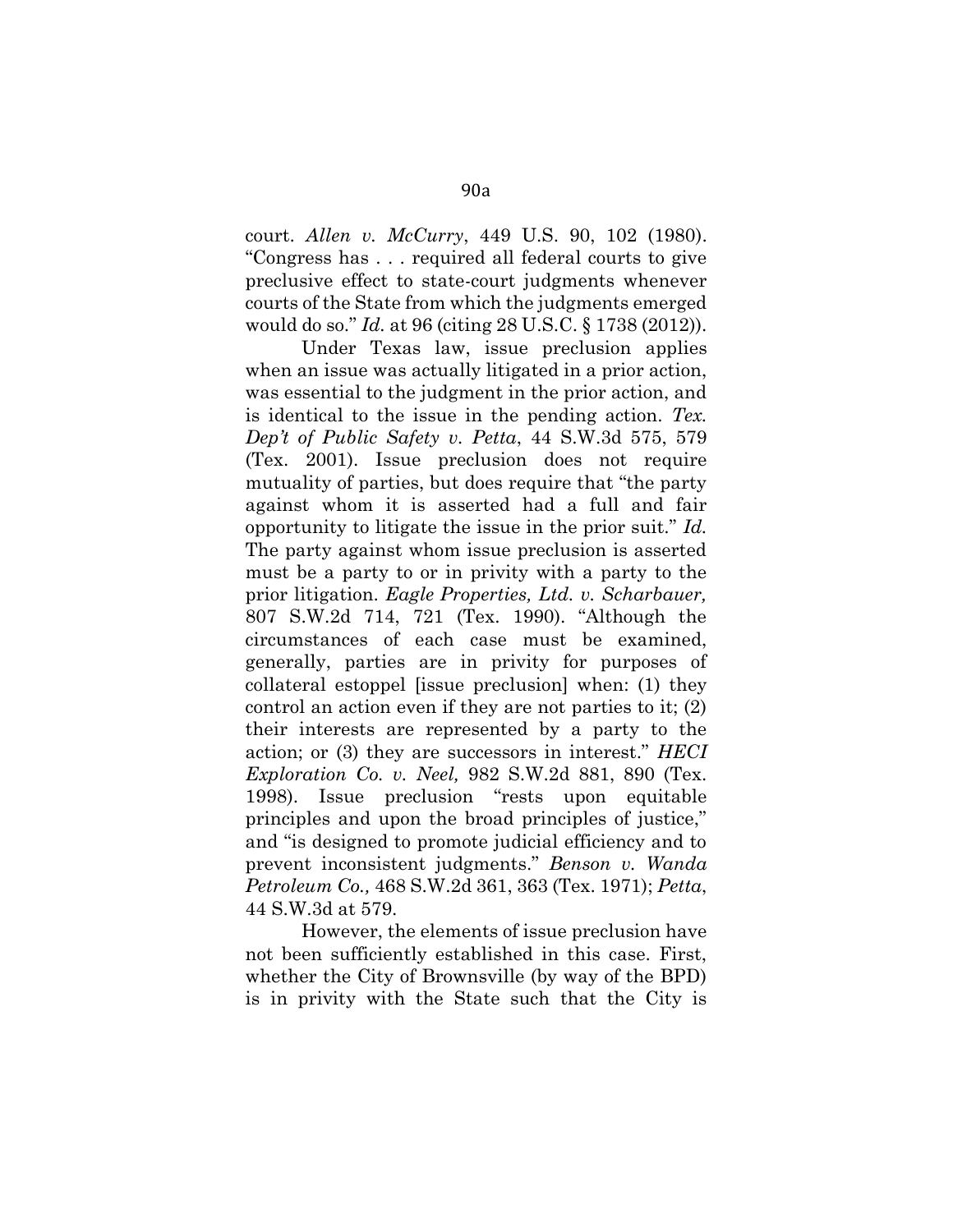precluded from relitigating an issue decided in a state habeas corpus proceeding is not clearly resolved under Texas law. *See, e.g., In re C.Q.T.M.,* 25 S.W.3d 730, 735 (Tex. Ct. App. 2000) ("there is no definition of 'privity' which can be applied uniformly in every case"); *State v. Brabson*, 966 S.W.2d 493 (holding that the State as represented by a District Attorney was not in privity with a state agency for issue preclusion purposes); *Ex Parte Doan*, 369 S.W.3d 205 (Tex. Crim. App. 2012) (holding that a Brazos county prosecutor and a Travis county prosecutor were the same party for res judicata purposes); *Petta,* 44 S.W.3d 575 (holding that issue preclusion barred a criminal defendant from relitigating an issue decided in her criminal case in a subsequent civil proceeding). Though there is a persuasive argument in favor of privity under these circumstances—the BPD was acting with State authority in conducting police functions, and the City's interests could certainly have been fully represented by the State in the habeas corpus proceeding—privity has not been established here. Second, Alvarez has not provided sufficient evidence to establish that the issue was actually litigated, essential to the judgment, and identical to the issue in the prior proceeding, or whether the State had a full and fair opportunity to litigate the issue.<sup>4</sup> *See Petta,* 44 S.W.3d at 579. The Court cannot determine whether attachment of preclusion is appropriate based on the record before it. *See* Dkt. No. 29 Ex. A. Finally, though the broad goals and

<sup>4</sup> The Court assumes that the City's statement in Dkt. No. 84 at 3 fn.1 constitutes an assertion that the State did not have a full and fair opportunity to litigate.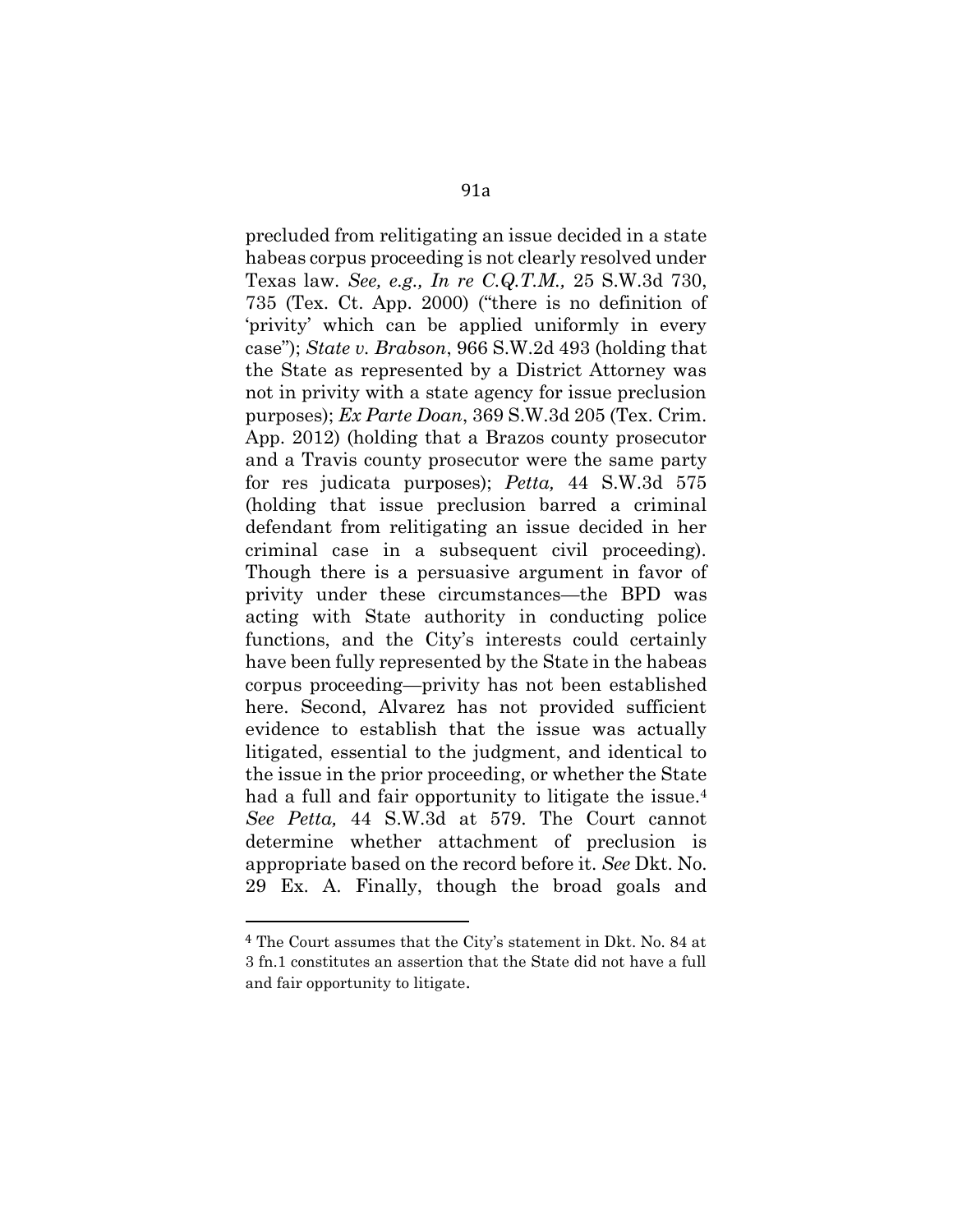purposes of issue preclusion, particularly the goal of preventing inconsistent judgments, weigh in favor of its attachment here, those principles alone do not justify application of the doctrine. In sum, though attachment of issue preclusion may well be appropriate in this case, Alvarez has not sufficiently established that he is entitled to that benefit.

The Court nevertheless finds that a *Brady* violation occurred when the BPD failed to disclose the video recording. Even if not preclusive, the findings of the Cameron County district court and the Texas Court of Criminal Appeals are strongly persuasive on this question. First, the government "suppressed or withheld" the video recording by failing to disclose it to Alvarez. *See supra* at 6. The City's only argument that the video was not withheld is that the duty to ensure disclosure of evidence lies with the prosecutor, not with the police. Dkt. No. 81 at 11. Though this is not an incorrect statement of the law, it is incomplete. In *Kyles v. Whitley*, the Supreme Court unequivocally held that *Brady* suppression occurs even when the suppressed evidence is "known only to police investigators and not to the prosecutor." 514 U.S. at 438. Furthermore, in *Youngblood v. West Virginia*, the Supreme Court held that a defendant had "clearly presented a federal constitutional *Brady* claim" when he asserted that a state trooper had seen exculpatory evidence, but had refused to take possession of it and had told another person to destroy it. 547 U.S. at 870. The question at this stage is merely whether a *Brady*  violation occurred, whereas the City's argument as to fault goes to causation. It would be unjust, and contrary to precedent, to find that no *Brady* suppression occurred based merely on blame-shifting between government actors. Furthermore, the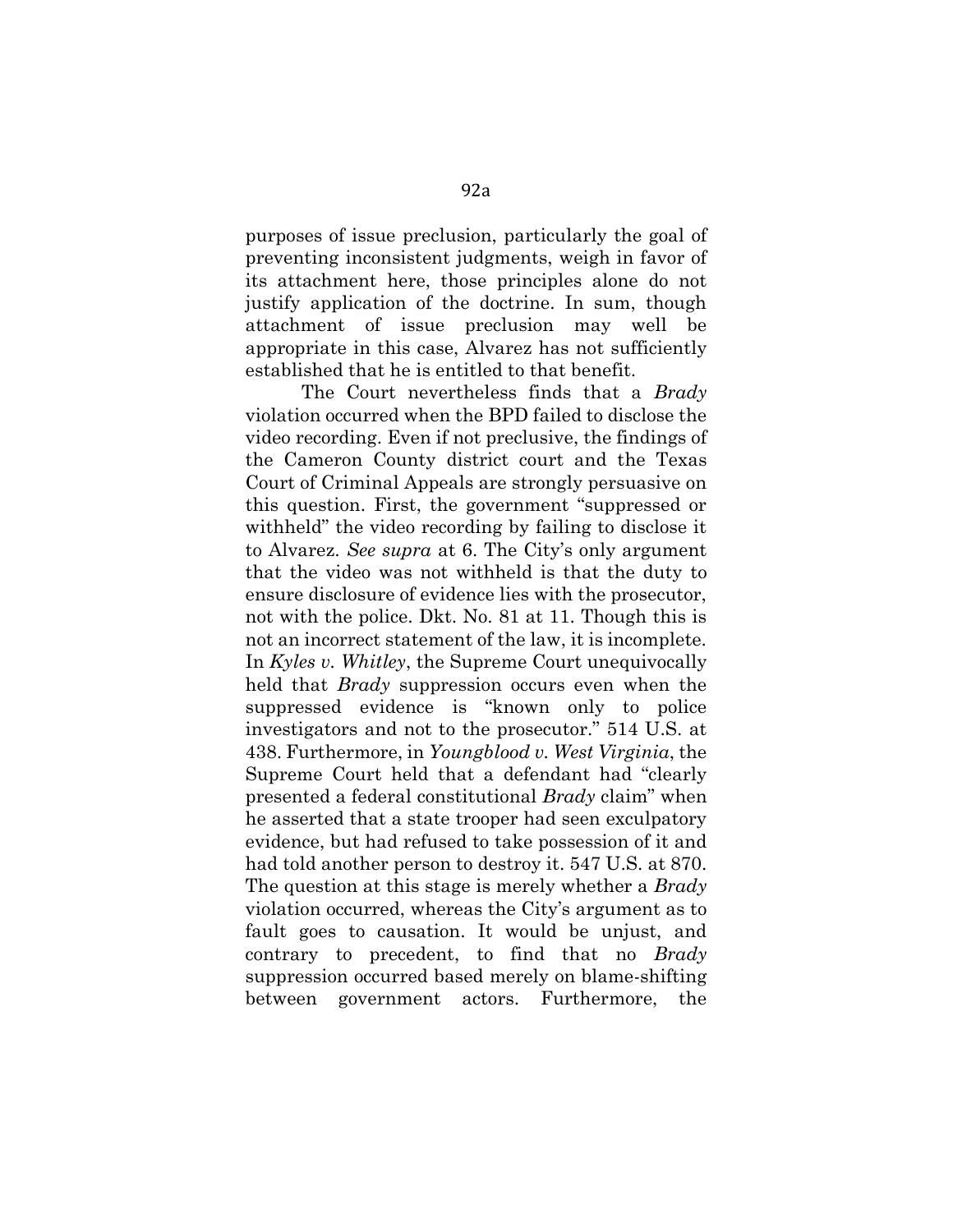Cameron County district court found that the BPD "withheld a video recording of the incident" and "should have disclosed the video to the State." *State v. Alvarez,* Cause No. 05-CR-2032-C, Findings of Fact and Conclusions of Law (Dist. Ct. 197th Judicial District, Cameron Cnty, Tex. June 23, 2010). The evidence therefore demonstrates that the video was in fact withheld.

Second, the evidence was obviously favorable to Alvarez. *See supra* at 6. Evidence is favorable if it is either exculpatory or could be used for impeachment. *United States v. Bagley,* 473 U.S. 667, 676 (1985). Alvarez was ultimately found actually innocent of the offense based on the video recording. Dkt. No. 29 Ex. A; *Ex Parte George Alvarez,* No. AP-76,434, Opinion on Application for a Writ of Habeas Corpus (Tex. Crim. App. Oct. 18, 2010) ("we find that Applicant is actually innocent of committing the offense in this cause"). In addition, the district court specifically found that the evidence was favorable. *State v. Alvarez,* Cause No. 05-CR-2032-C, Findings of Fact and Conclusions of Law (Dist. Ct. 197th Judicial District, Cameron Cnty, Tex. June 23, 2010) ("The new video evidence is favorable because it is impeaching."); *Ex Parte George Alvarez*, No. AP-76,434, Opinion on Application for a Writ of Habeas Corpus (Tex. Crim. App. Oct. 18, 2010); Dkt. No. 29 Ex. A. The City apparently disputes the exculpatory quality of the evidence by stating that "there was sufficient probable cause . . . to prosecute the case" regardless of the existence of the video, and that the prosecutor would have gone forward with the case against Alvarez "regardless of the video." Dkt. No. 81 at 11; Dkt. No. 81 Ex. 3. However, probable cause is irrelevant to the *Brady* inquiry and has no bearing on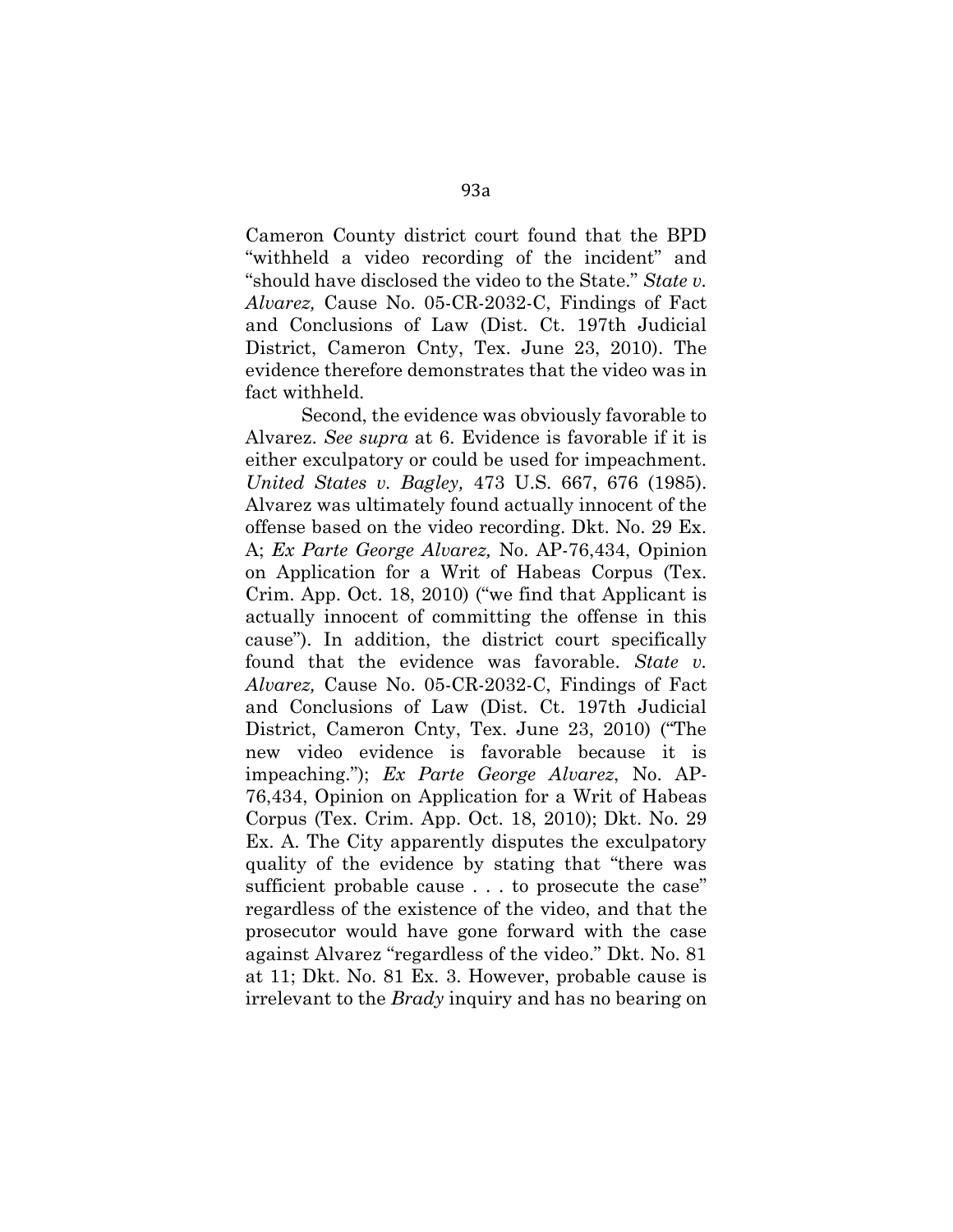whether the evidence was favorable. The video is both exculpatory and impeaching, and is therefore evidence favorable to Alvarez.

Third and finally, the evidence is material as to guilt. *See supra* at 6. For evidence to be material, there must be a "reasonable probability" of a different result had the evidence been disclosed. *Bagley*, 473 U.S. at 682. Again, Alvarez was found actually innocent of the offense based on the video. Dkt. No. 29 Ex. A; *Ex Parte George Alvarez*, No. AP-76,434, Opinion on Application for a Writ of Habeas Corpus (Tex. Crim. App. Oct. 18, 2010). In addition, the Cameron County district court found, upon consideration of the evidence, that there was "a probability sufficient to undermine confidence in the original outcome" and "there is a reasonable probability that, had the evidence been disclosed, the outcome of [Alvarez's] case would have been different." *State v. Alvarez,* Cause No. 05-CR-2032- C, Findings of Fact and Conclusions of Law (Dist. Ct. 197th Judicial District, Cameron Cnty, Tex. June 23, 2010). The City's only assertion as to materiality is that the prosecution would have proceeded even with the video under consideration. Dkt. No. 81 at 11; Dkt. No. 81 Ex. 3; *see supra* at 9. This argument does nothing to negate the probability that the outcome of Alvarez's case would have been different had the video been disclosed.

The evidence shows that that the government withheld evidence, that the evidence was favorable to Alvarez, and that the evidence was material as to his guilt. *See Burge*, 336 F.3d at 370. Neither party has shown a genuine dispute of material fact on these issues, and the Court concludes that there is no such dispute. The Court therefore finds that the BPD's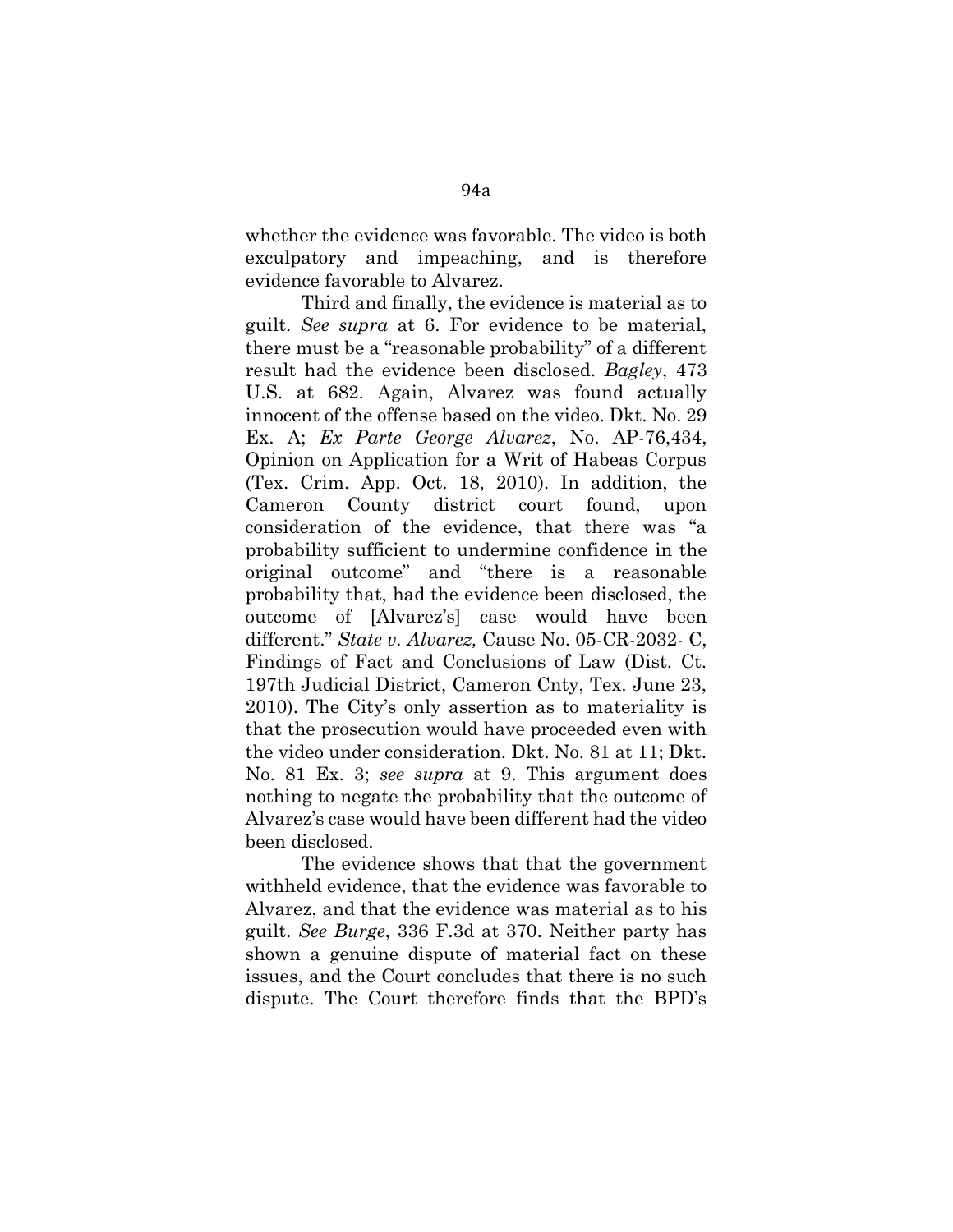failure to disclose the video recording was a violation of Alvarez's constitutional rights under *Brady*.

# **V. Official Policy or Custom**

An official policy or custom for the purpose of municipal liability under § 1983 may take one of two forms. First, it may be an express municipal policy such as an ordinance or regulation. *Zarnow,* 614 F.3d at 168. Second, it may be a "'persistent widespread practice of city officials or employees, which . . . is so common and well- settled as to constitute a custom that fairly represents municipal policy." *Id.* at 169. The latter type of policy or custom may be proven either by showing a pattern of unconstitutional conduct by municipal actors, or by showing a single unconstitutional action by a final municipal policymaker. *Id.; Woodard v. Andrus*, 419 F.3d 348, 352 (5th Cir. 2005).

The evidence in this case establishes that the BPD policies governing disclosure of information and evidence between IAD and CID are as follows. IAD officers are, as a general rule, not to disclose information or evidence directly to CID. Dkt. No. 29 Ex. Kat16, 49, 51; Dkt. No. 29 Ex. Pat 20; Dkt. No. 29 Ex. Tat 33, 45; Dkt. No. 29 Ex. M at 27. When an internal affairs incident occurs, an IAD officer—in this case, Sergeant Infante—submits a report including any video recordings or other materials to the Chief of Police. Dkt. No. 29 Ex. K at 16; Dkt. No. 29 Ex. P at 9; Dkt. No. 29 Ex. T at 33. The Chief of Police—in this case, Garcia—is responsible for reviewing the report, making any final decisions about the internal affairs incident, and disclosing any material that should be disclosed to CID. Dkt. No. 29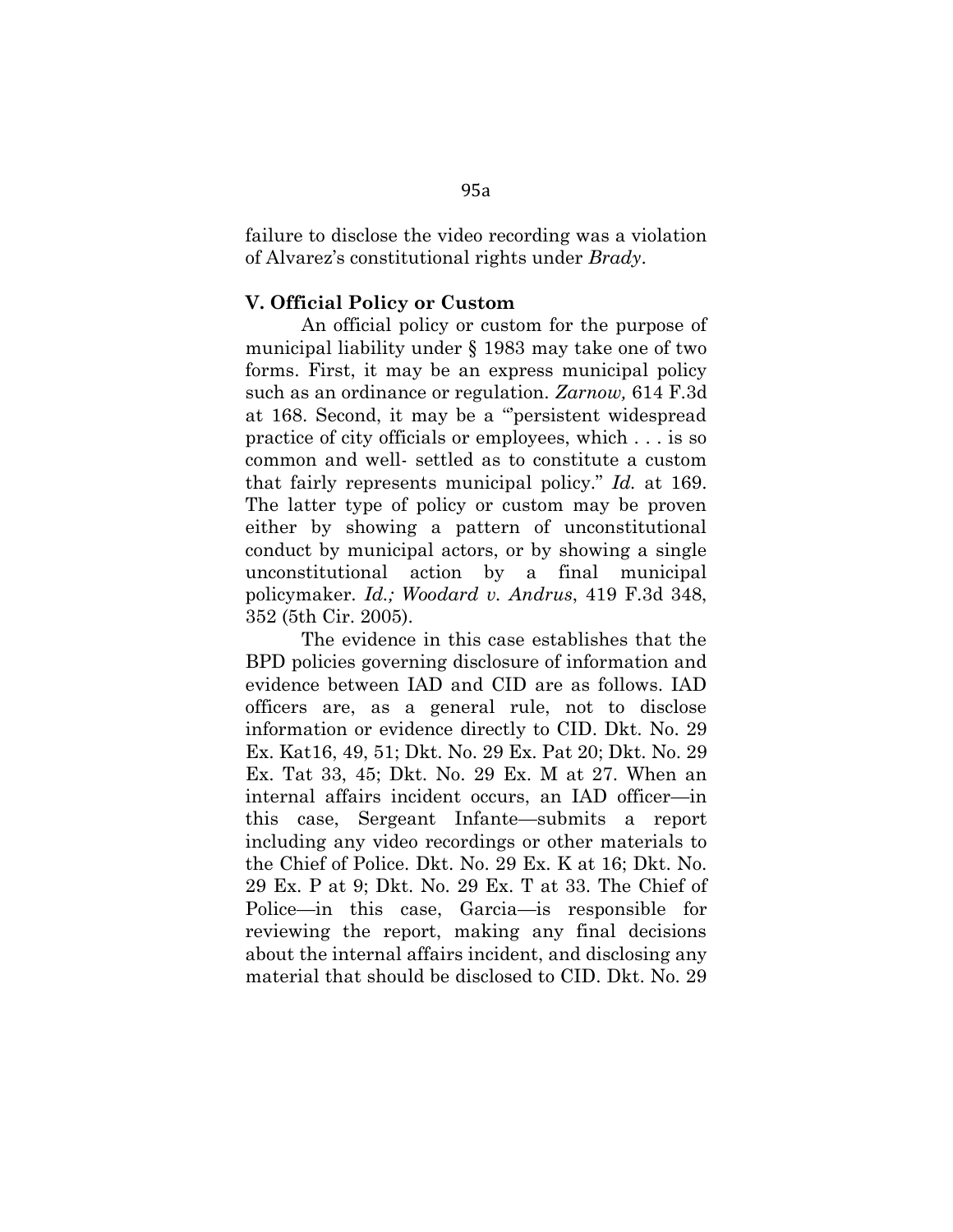Ex. T at 51; Dkt. No. 29 Ex. K at 18, 23; Dkt. No. 29 Ex. M.

As mandated by *Brady*, the official policy of the BPD is to provide all evidence, including any exculpatory evidence, to the District Attorney's Office in all criminal cases. *See* Exhibit 81-1; Dkt. No. 81 at 9. The above-detailed policies would appear to comply with this overall mandate while ensuring that IAD investigations remain appropriately confidential. In this case the policies clearly failed. Following the altercation between Arias and Alvarez on November 27, 2005, Sergeant Infante reviewed the video footage of the incident and prepared a report, which was submitted to Garcia on December 8, 2005. Dkt. No. 29 Ex. D; Dkt. No. 29 Ex. P at 17, 28. However, Garcia apparently never reviewed the file or the video,<sup>5</sup> and never ensured that the video was provided to CID. *See* Dkt. No. 29 Ex. K at 22–24. As a result, the District Attorney never received a copy of the video, and Alvarez was never provided with a copy or even made aware that the video existed.

In this case, the breakdown was therefore Garcia's failure to review the file and ensure that a copy of the video recording was provided to CID to be included in their criminal investigation case file. Because Garcia has been determined to be a final policymaker for the City, his action in failing to review the file and ensure disclosure of the video is the act of

<sup>5</sup> Though it is not clear whether the report provided to Garcia actually included a copy of the video recording, *see* Dkt. No. 29 Ex. K at 21, the report clearly refers to the video in a list of "supportive documentation" and states that "all documentation . . . [is] being submitted to your [Garcia's] office for further review and disposition." Dkt. No. 29 Ex. D.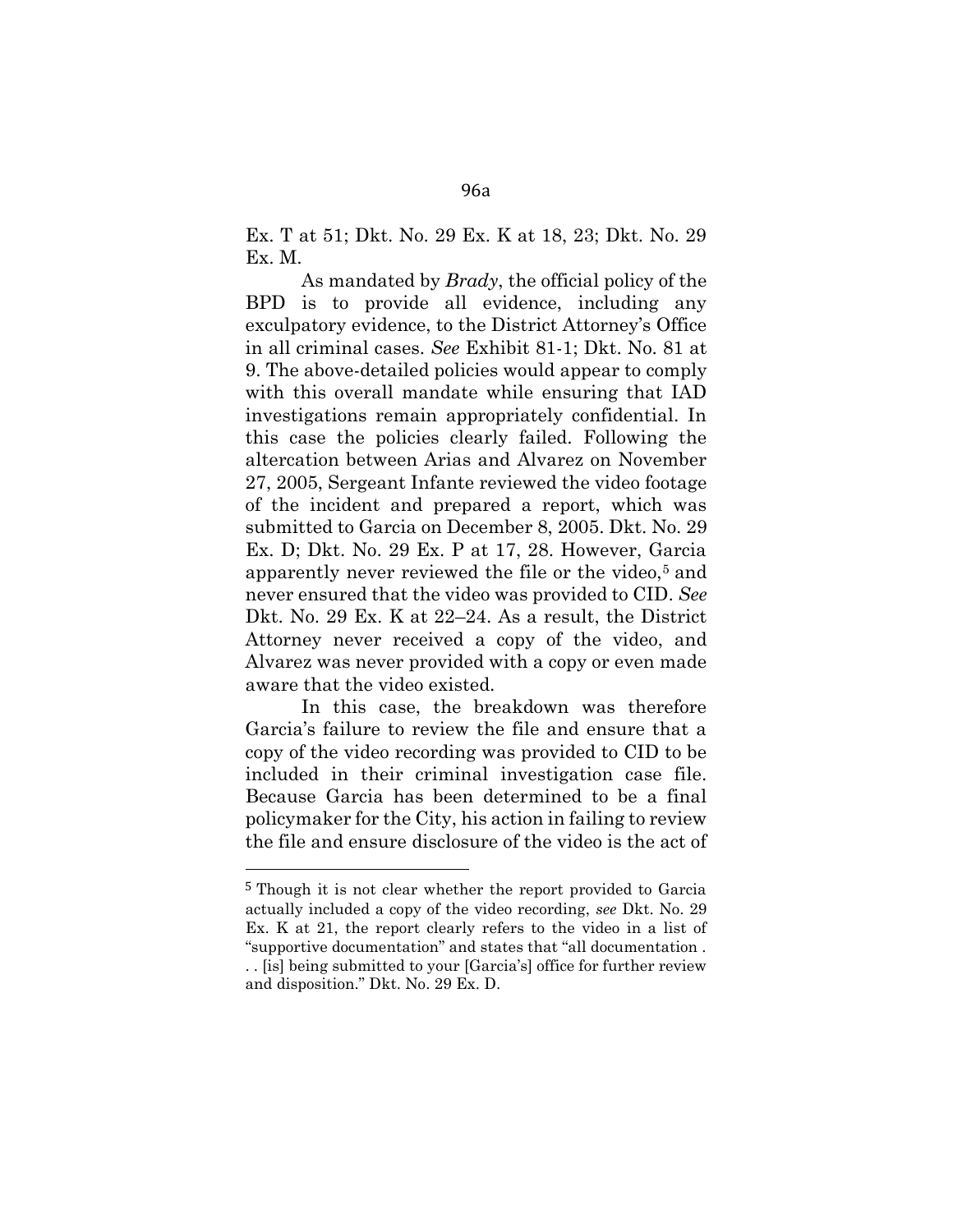a municipal policymaker. *Zarnow,* 614 F.3d at 169 (citing *Bolton v. City of Dallas*, 541 F.3d 545, 548 (5th Cir. 2008); Dkt. No. 42 at 20–23. As such, Garcia's action constitutes an official policy or custom of the City of Brownsville. Viewing all evidence in the light most favorable to the non-moving party, the Court finds that there is no genuine issue of material fact as to the existence of this policy.

However, a municipality may be held liable for the policy created by a single act of a final policymaker only if the plaintiff can show that the policymaker knew that "a constitutional violation [would] most likely result." *Burge*, 336 F.3d at 370 ("Knowledge on the part of the policymaker . . . is a sine qua non of municipal liability under section 1983."). When the alleged policy or custom is not facially unconstitutional, a plaintiff must establish that it "was 'promulgated with deliberate indifference to the known or obvious consequences that constitutional violations would result.'" *Id.* (citing *Piotrowski v. City of Houston*, 237 F.3d 567, 579 (5th Cir. 2001) (internal quotation marks removed). Deliberate indifference is "a stringent standard of fault, requiring proof that a municipal actor disregarded a known or obvious consequence of his action." *Bd. Of Cnty. Comm'rs v. Brown*, 520 U.S. 397, 410 (1997). Proof of deliberate indifference "generally requires that a plaintiff demonstrate 'at least a pattern of similar violations.'" *Burge,* 336 F.3d at 370. Despite this general requirement, the narrowly-drawn single-incident exception allows a plaintiff to successfully show deliberate indifference "where the facts giving rise to the violation are such that it should have been apparent to the policymaker that a constitutional violation was the highly predictable consequence of a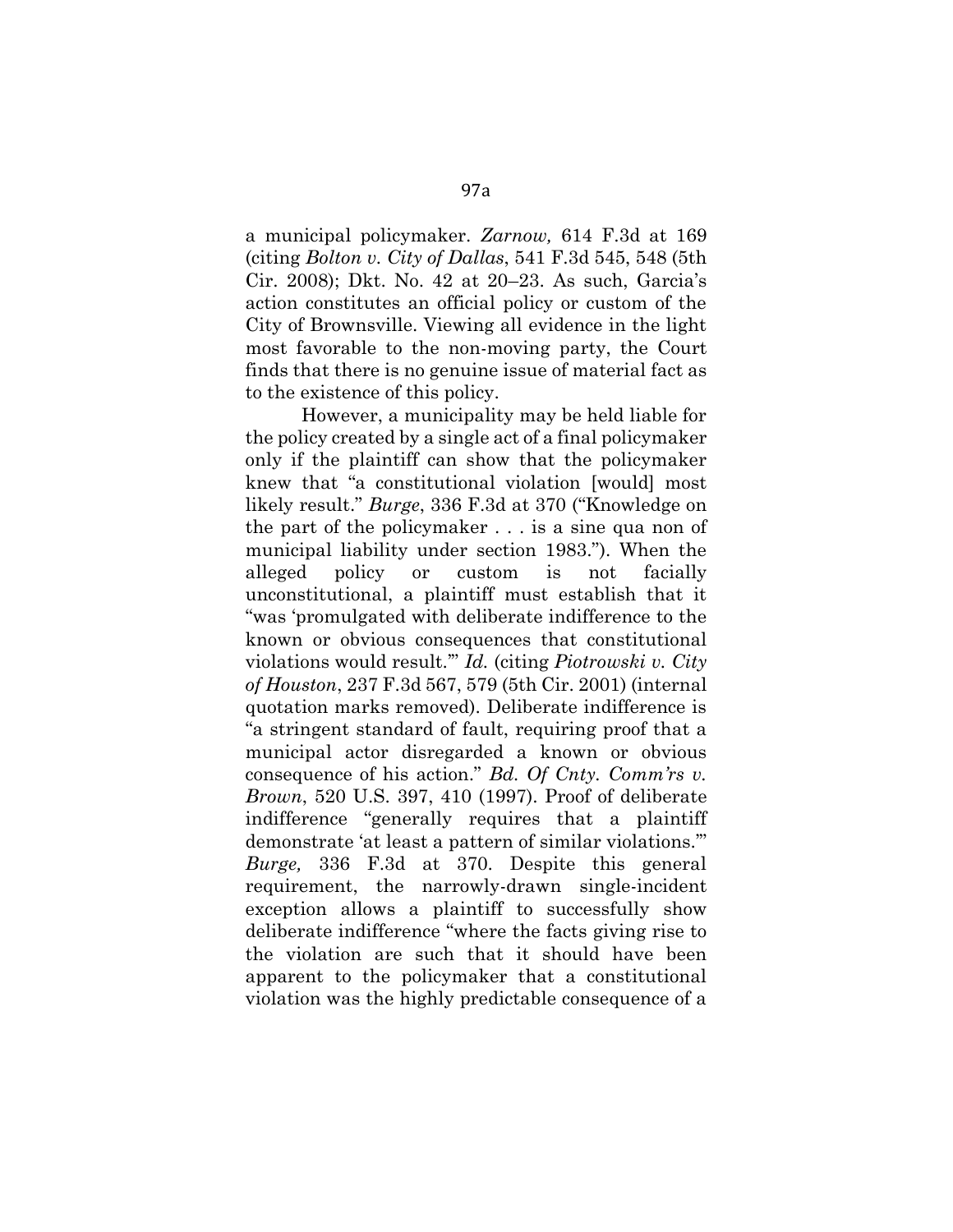particular policy." *Id.* at 373; *Brown v. Bryan Cnty.*, 219 F.3d 450 (5th Cir. 2000).

Here, the BPD policies governing disclosure of information between IAD and CID are not facially unconstitutional. *See supra* at 11. Similarly, Garcia's failure to review files submitted to him and take appropriate action, though clearly a dereliction of his duties as Chief of Police, is not a facially unconstitutional action. Though a policy that by its terms refused or failed to comply with the mandate of *Brady* would be facially unconstitutional, the City and the BPD are entitled to a certain amount of flexibility in crafting the policies that will allow them to carry out their duties in compliance with the Constitution.<sup>6</sup> Because the policy in this case is not facially unconstitutional, Alvarez must demonstrate that Garcia acted with deliberate indifference to the

<sup>6</sup> On this point, the Court notes that it may be difficult for the Chief of Police to ensure disclosure of all exculpatory or potentially exculpatory materials through the process of reviewing IAD reports submitted to him. However, any such difficulty is a consequence of the BPD's policy choices, which make the Chief of Police the only point of contact between IAD and CID. *See supra* at 11. The City is therefore incorrect when it asserts that "the very different purposes of IAD and CID are central to this case." Dkt. No. 81 at 10. Moreover, the City's assertion that "IAD should not interact with CID" is conclusory and not supported by the cited law. See *id.* at 8 fn. 3, 9. *See also State v. Alvarez*, Cause No. 05-CR-2032-C, Findings of Fact and Conclusions of Law (Dist. Ct. 197th Judicial District, Cameron Cnty, Tex. June 23, 2010) ("The Brownsville Police Department should have disclosed the video to the State."). The different purposes of the two departments are at best a peripheral issue here. The true issue is the policy structure chosen by the BPD to ensure that the mandate of *Brady* is fully obeyed, and the consequences of the chosen policy structure.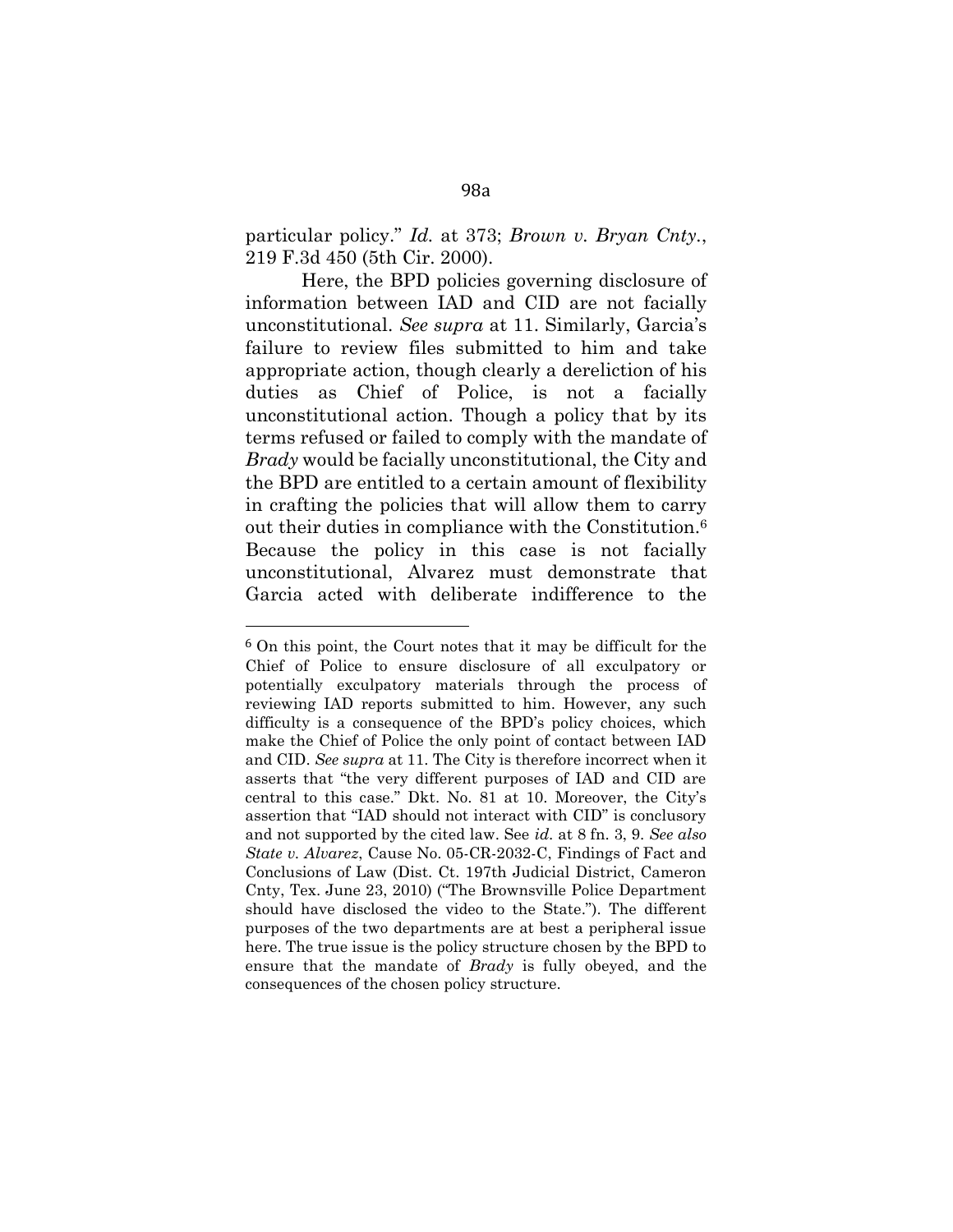known or obvious consequence that a constitutional violation could result. *Piotrowski*, 237 F.3d at 579.

The incidents Alvarez cites in support of the existence of a pattern of similar violations do not establish a pattern in this case, because no *Brady*  violation occurred or was alleged in those cases. *See* Exhibits C–H, O; Dkt. No. 42 at 25; Dkt. No. 84 at 4 fn. 2. Alvarez must therefore rely on the singleincident exception to prove deliberate indifference to the risk that a *Brady* violation would result from the municipal policy*. Brown,* 520 F.3d at 411. In other words, Alvarez must establish that it "should have been apparent" to Garcia that "[the] constitutional violation was the highly predictable consequence" of his actions. *Burge,* 336 F.3d at 373 (citing *Bryan Cnty,*  219 F.3d at 461).

Based on the nature of the incidents that generate IAD investigations and the information typically generated by those investigations, it is probable that some IAD files will contain *Brady* information. Indeed, all the evidence in this case indicates an overall understanding and expectation that *Brady* information in IAD files should be provided to CID. *See* Dkt. No. 29 Ex. K at 18; Dkt. No. 29 Ex. P at 8; Dkt. No. 29 Ex. U at 87. The clearly established fact that *Brady* material will be contained within some IAD files means that *Brady* violations are an obvious and even inevitable consequence of failing to ensure proper disclosure of information in those files. Because the policy in place to ensure disclosure within the BPD was Garcia's review of the IAD files, Garcia should have known that the "highly predictable" consequence of his failure to review those files would be a *Brady* violation.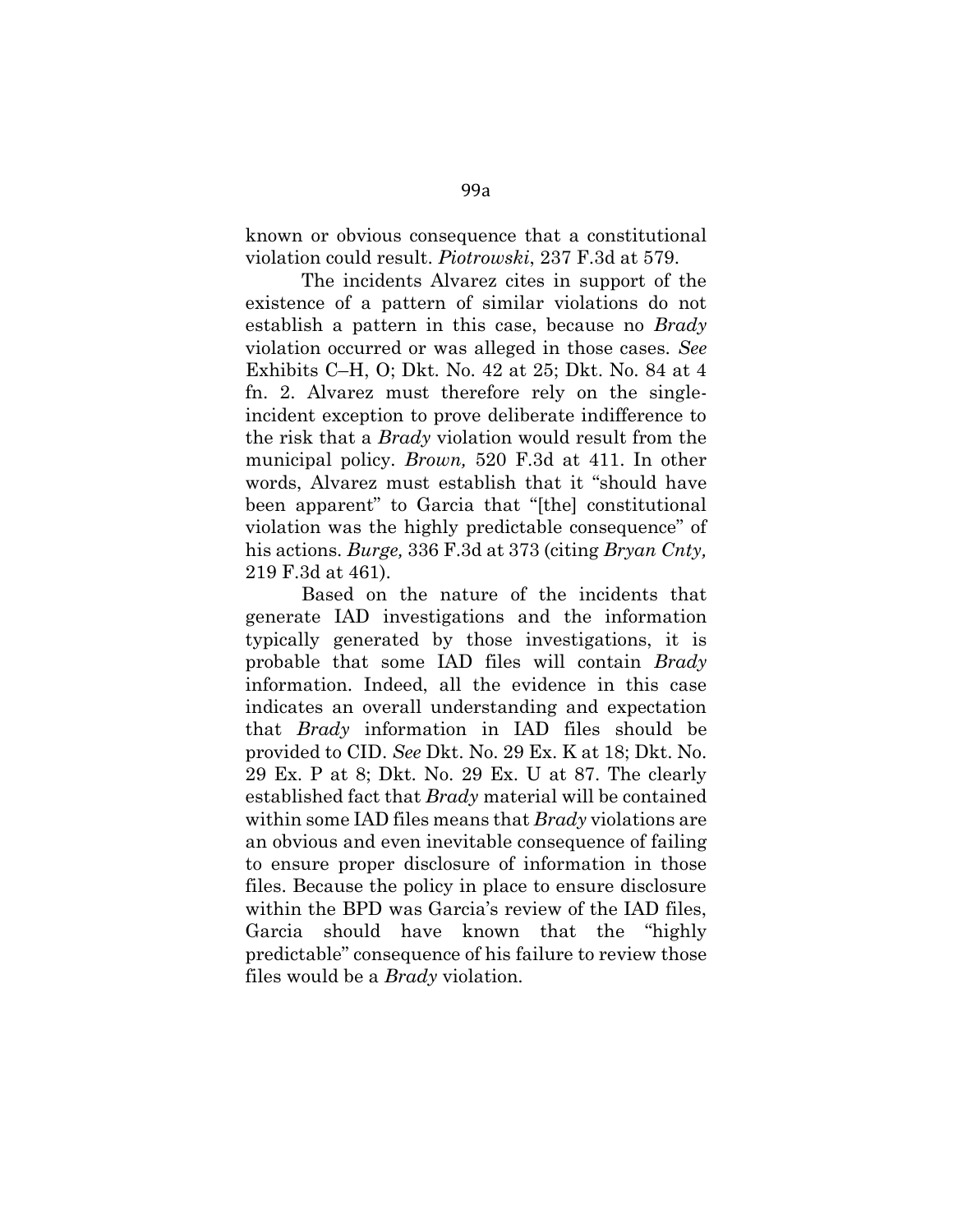This conclusion is supported by a variety of evidence. Garcia, Infante, and Lieutenant Henry Etheridge ("Etheridge") testified that IAD officers are not supposed to disclose information or evidence to CID. Dkt. No. 29 Ex. K at 16, 49, 51; Dkt. No. 29 Ex. P at 20; Dkt. No. 29 Ex. T at 33, 45. Garcia testified that he is ultimately responsible for ensuring that the appropriate *Brady* disclosures are made. Dkt. No. 29 Ex. K at 54–55. Garcia further stated that he is aware that all *Brady* evidence must be provided to the District Attorney, but has not conducted trainings on *Brady* obligations for BPD officers. *Id*. at 35–36. Etheridge, who was head of IAD at the time the incidents in this case occurred, stated that "there [would] be flaws" if Garcia did not review the IAD files submitted to him. Dkt. No. 29 Ex. T at 56. Alvarez's expert, Robert Verry ("Verry"), stated that the BPD policies "place[] 100% of the responsibility on Garcia to review" the IAD files and take appropriate action. Dkt. No. 29 Ex. V at 47. The City's expert, Albert Rodriguez, testified that Garcia should have reviewed the IAD file, that the general BPD policy of nondisclosure between IAD and CID was incorrect, and that it is entirely foreseeable that all BPD officers will handle *Brady* evidence. Dkt. No. 29 Ex. U at 79, 87, 96.

This case differs from *Burge v. St. Tammany Parish,* where the Fifth Circuit held that the singleincident did not apply to create liability in the case of a sheriff's department that was merely careless on occasion about turning over *Brady* evidence to the prosecution. *Burge*, 336 F.3d 363. Here, there was a well-established policy within the BPD that IAD was not to provide information or evidence to CID, but that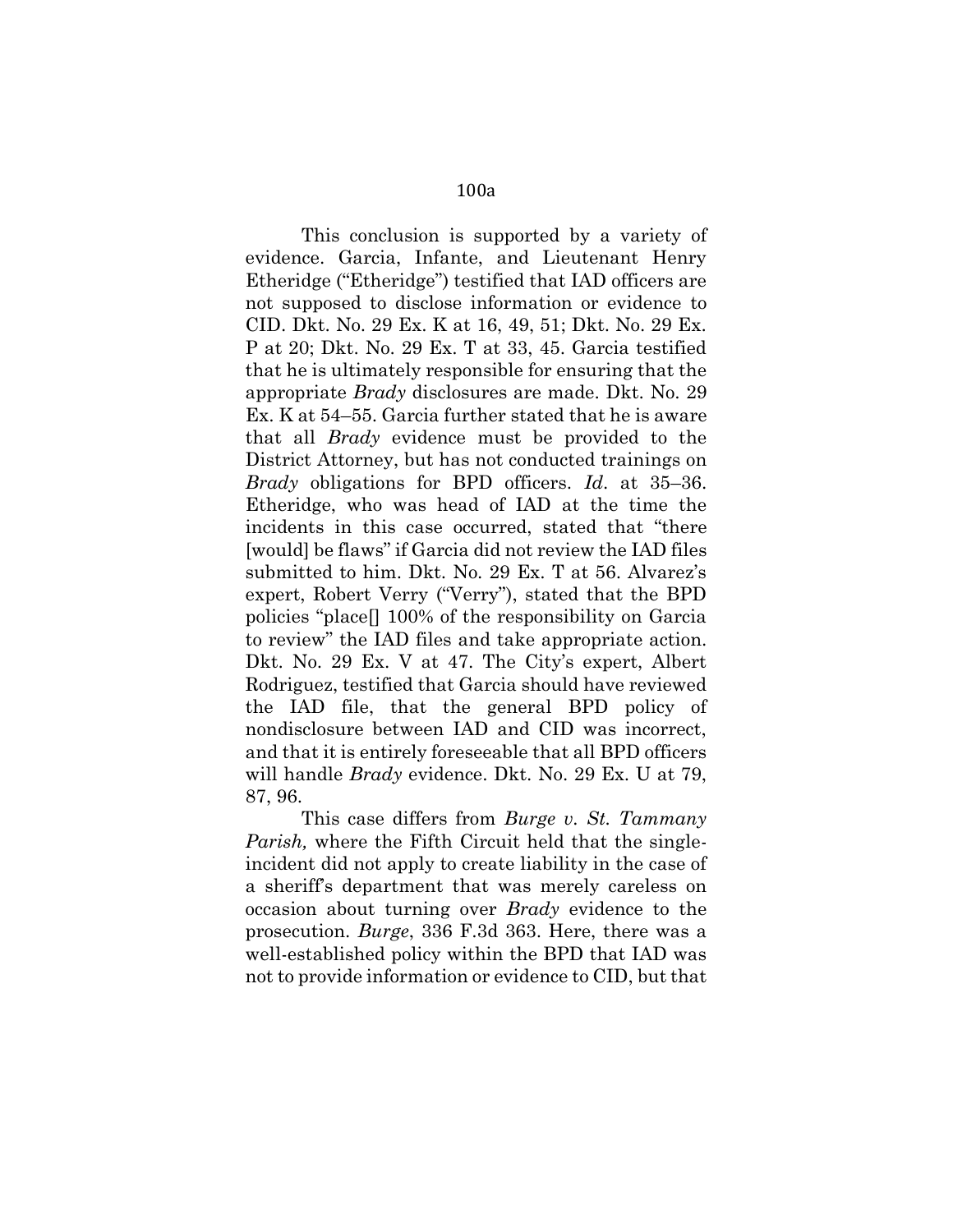IAD files would be provided to the Chief of Police for review and action. *See supra* at 11.

Garcia then chose not to review all of those files, including the file at issue here. *See* Dkt. No. 29 Ex. D; Dkt. No. 29 Ex. O. There was therefore a purposeful policy decision in this case that was found to be absent in *Burge. See* 336 F.3d at 371. It is that decision, made despite the obvious risks, that supports a finding of deliberate indifference to the risk of a constitutional violation.

In sum, the evidence establishes that Garcia's action in failing to review the IAD file and ensure disclosure of the video recording was deliberately indifferent to the highly predictable consequence of a *Brady* violation. The Court finds no genuine issue of material fact on this question. The Court therefore finds that Garcia's failure to review the IAD file on the incident for which Alvarez was convicted constitutes an official policy or custom of the City of Brownsville for which the City may be held liable under § 1983.

# **VI. Causation**

For liability to attach under § 1983, a plaintiff must demonstrate that the identified policy or custom was the "moving force" behind the alleged constitutional violation. *Monell,* 436 U.S. at 694. The moving force standard requires a plaintiff to show "a direct causal link between the municipal action and the deprivation of federal rights." *Brown*, 520 F.3d at 404. "Moving force" causation is more than mere butfor causation, and requires an affirmative link between the constitutional violation and the municipal policy. *Fraire v. City of Arlington*, 957 F.2d 1268, 1281 (5th Cir. 1992).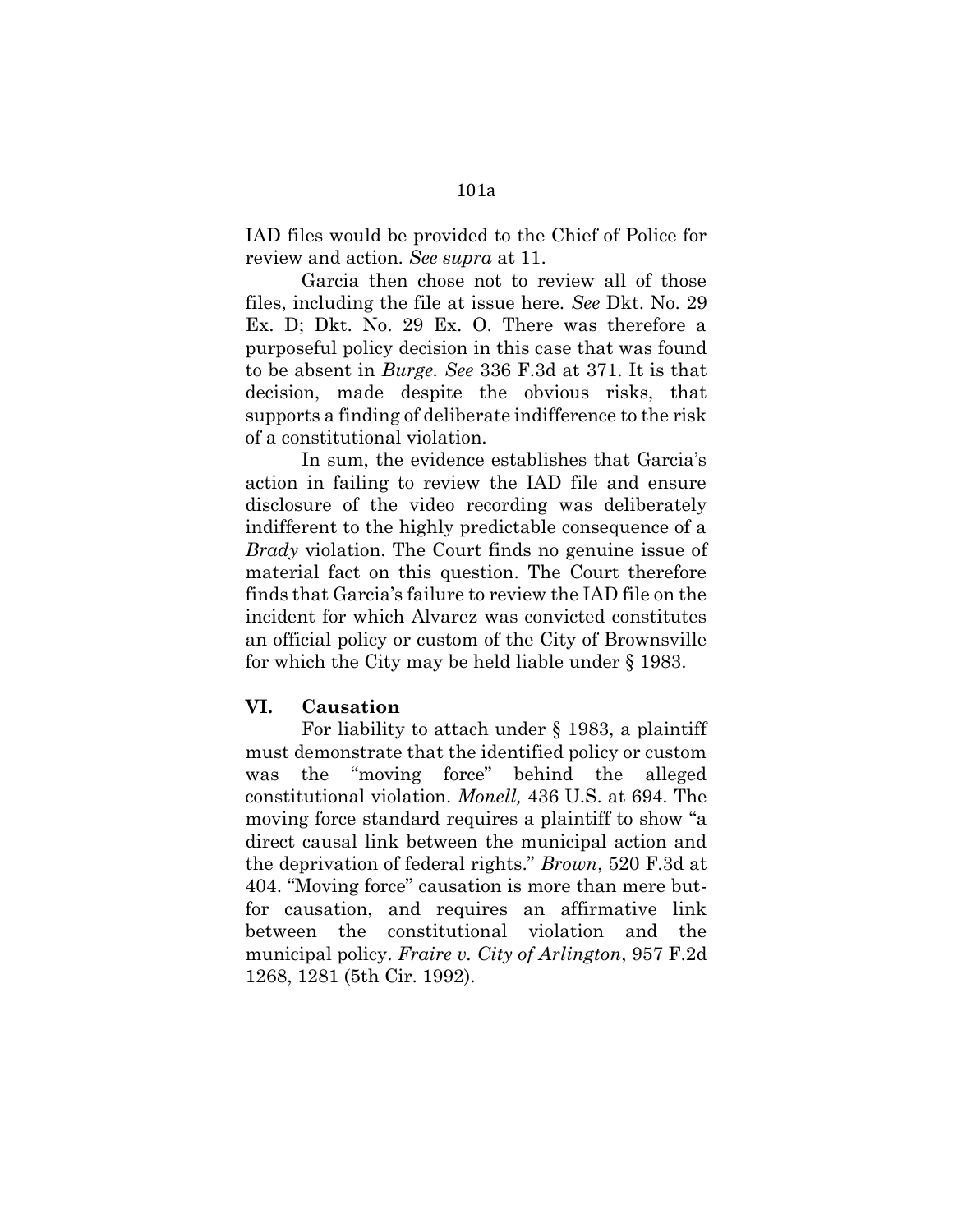In this case, the issue is whether Garcia's failure to review the IAD file and ensure disclosure of the video recording—a municipal policy for the purposes of § 1983 liability—was the "moving force" that caused the violation of Alvarez's *Brady* rights. The evidence establishes that Garcia's failure to review the file and ensure disclosure was an actual cause of the *Brady* violation.<sup>7</sup> Dkt. No. 29 Ex. T at 51; Dkt. No. 29 Ex. K at 18, 23; Dkt. No. 29 Ex. M; *see supra* at 11–12. Under the circumstances of this case, Garcia's action constitutes a "direct causal link between the municipal action and the deprivation of federal rights." *See Brown,* 520 F.3d at 404. Indeed, Garcia's action *was* the municipal action. *See supra* Section V; Dkt. No. 42 at 23. *Board of County Commissioners of Bryan County v. Brown* is instructive on this issue. In *Brown*, the Supreme Court stated that where "the decision [that caused the violation of constitutional rights] was that of a final municipal decisionmaker and was therefore properly attributable to the municipality," liability was established and "[n]o questions of fault or causation arose." *Brown*, 520 F.3d at 406. Garcia is a final municipal decisionmaker, and his decision not to review the IAD file caused the *Brady* violation in this case.

<sup>7</sup> The Court notes here, because the parties dispute whether the CID officer could or should have requested the video recording, that moving force causation does not necessarily require that the policy be the only but-for cause of the violation. Even if CID could have obtained the video through a request and possibly avoided a *Brady* violation, *see contra* Dkt. No. 29 Ex. S at 6, 24, 35–36, 39, the fact that it did not do so does not negate municipal liability for a policy that causes a constitutional violation.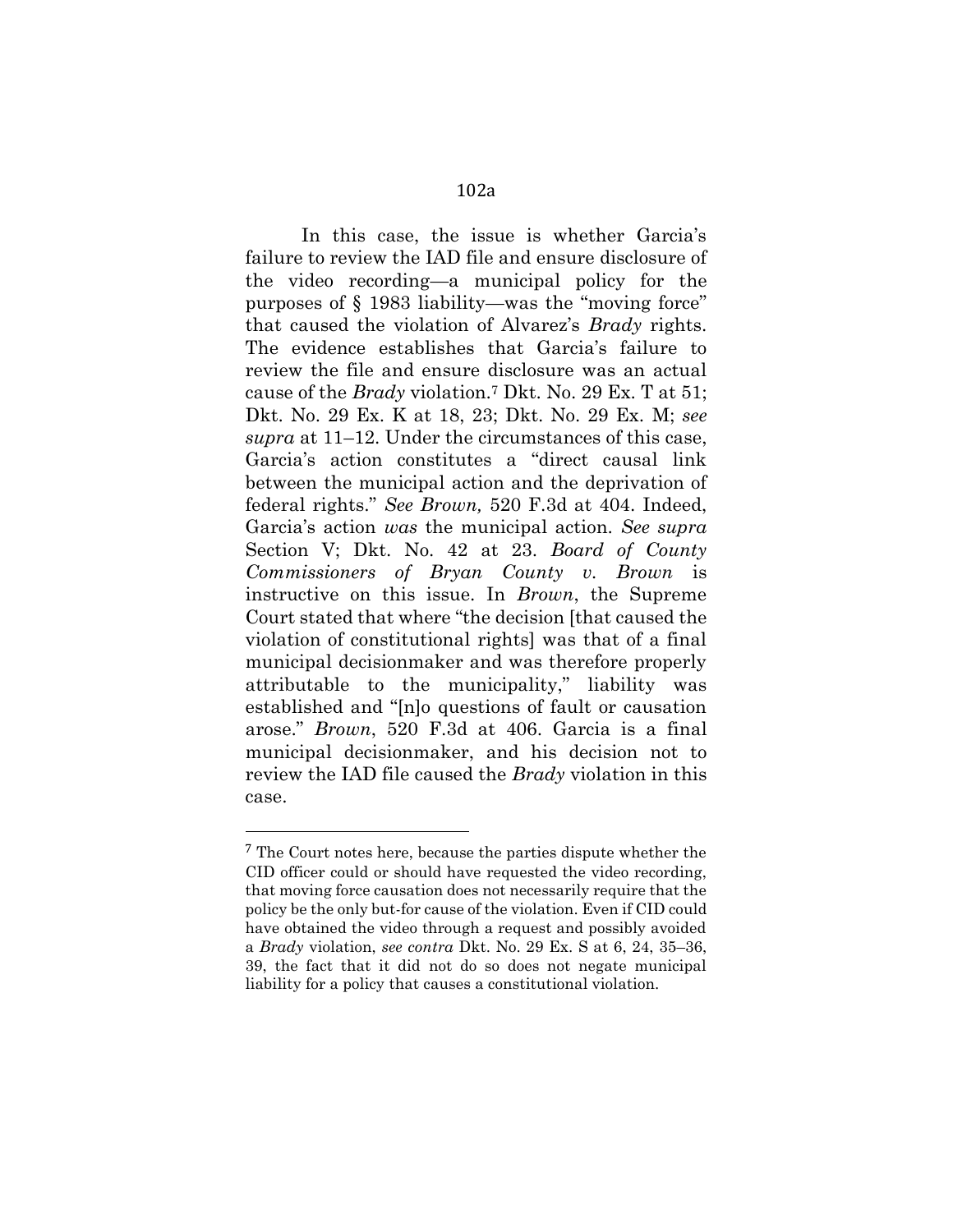# 103a

The evidence in this case demonstrates that Garcia's action, as a municipal policy, was the "moving force" that caused the violation of Alvarez's constitutional rights. Alvarez has shown that there is no evidence to support a finding that the causation element is not met, and the City has not produced evidence to show that there is a genuine issue of material fact on this question. The Court therefore finds that the identified municipal policy was the moving force behind the constitutional violation, and that the causation element required for § 1983 municipal liability is met.

# **VII. Conclusion**

For the foregoing reasons, the Court:

- 1) **DENIES** Alvarez's request that the state-court judgments in his habeas corpus case be given preclusive effect,
- 2) **FINDS** no genuine issue of material fact as to the occurrence of a *Brady* violation,
- 3) **FINDS** that a violation of Alvarez's constitutional rights occurred when the video recording was not disclosed,
- 4) **FINDS** no genuine issue of material fact as to the existence of a municipal policy,
- 5) **FINDS** that Garcia's failure to review the IAD file and ensure disclosure of the video recording constituted a municipal policy or custom,
- 6) **FINDS** no genuine issue of material fact as to causation,
- 7) **FINDS** that the municipal policy was the moving force that caused the violation of Alvarez's constitutional rights,